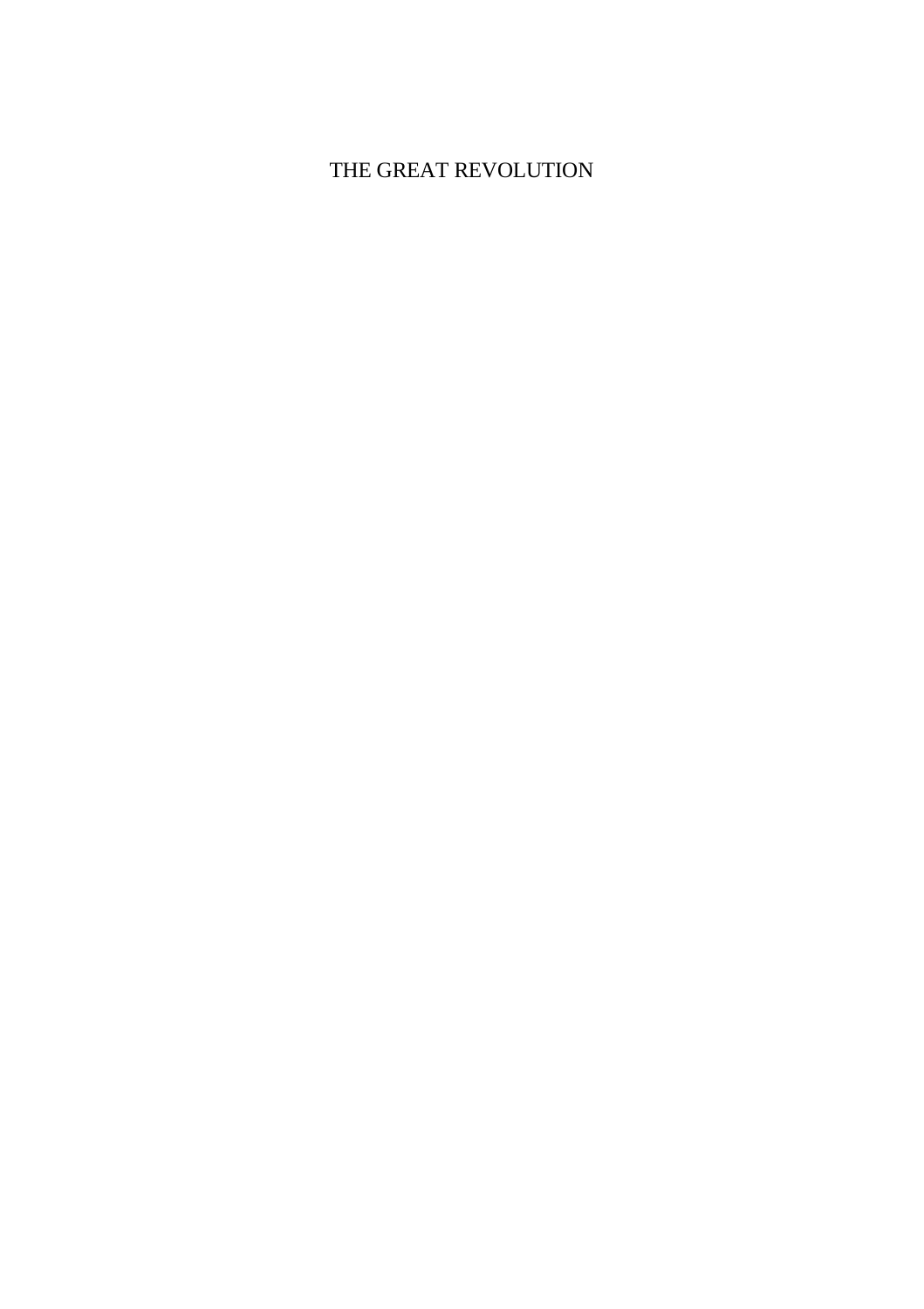# **THE GREAT REVOLUTION**

B Y

J. VAN RIJCKENBORGH

AND

CATHAROSE DE PETRI

1989

# CORNERSTONE LIBRARY NO. 3

ROZEKRUIS PERS - HAARLEM - THE NETHERLANDS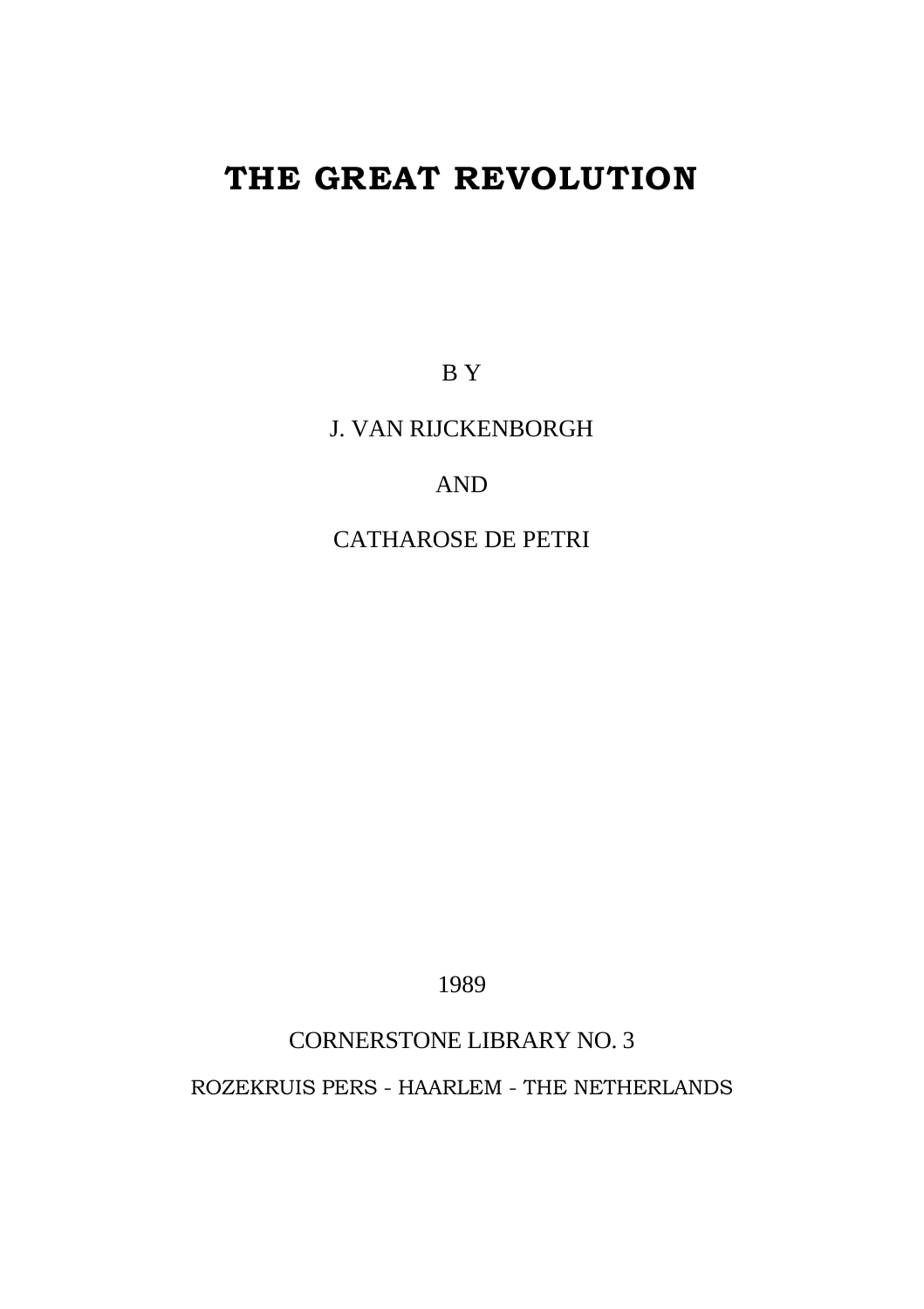Translated from the Dutch Original title: De Grote Omwenteling

International School of the Golden Rosycross Lectorium Rosicrucianum Headquarters: Bakenessergracht 11-15, Haarlem, The Netherlands

> ISBN 90 6732 032 3 Copyright © 1989 Rozekruis Pers, Haarlem, The Netherlands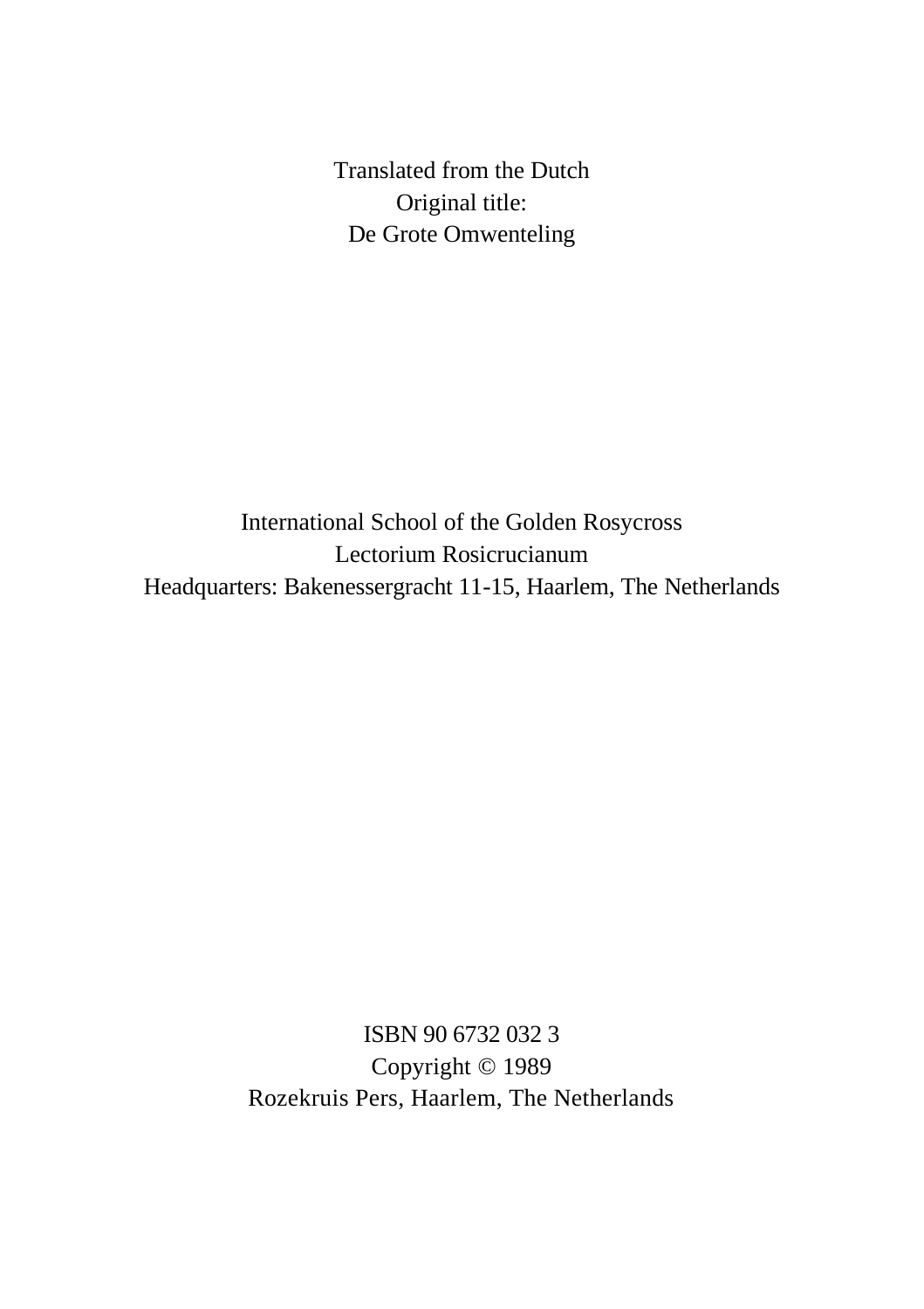# **CONTENTS**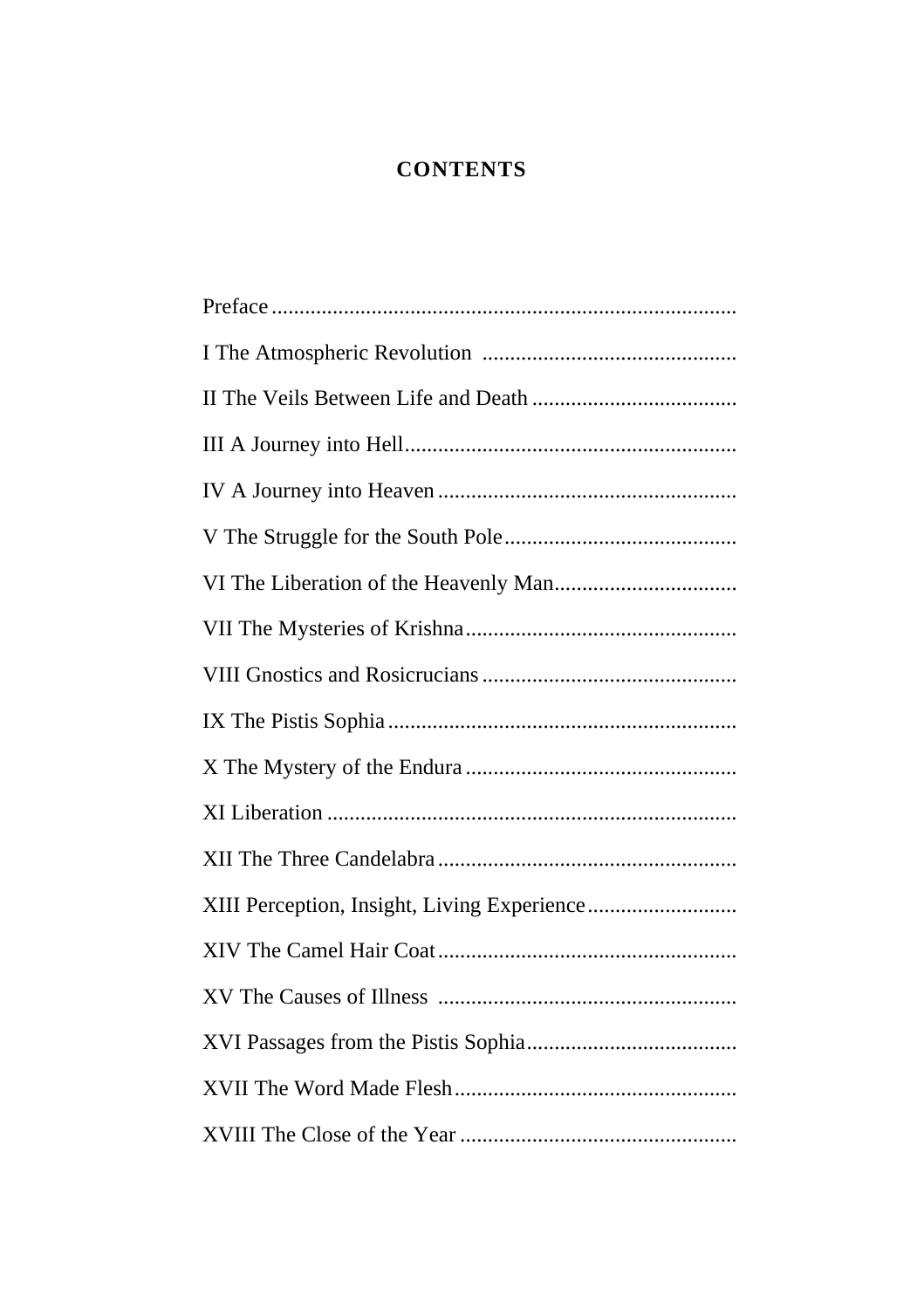### **PREFACE**

Throughout the years, the Modern Spiritual School of the Rosycross has constantly referred to a developing world revolution. The School explains that this many-faceted revolution will systematically increase in power and influence, until finally it causes the conditions of life on earth to change profoundly. Its viewpoint in regard to this dramatic change is so clear-cut that we do not hesitate to say that, after a period of about six or seven hundred hears, life on this globe, as we understand and experience it, will be absolutely impossible.

The composition of the earth's atmosphere is undergoing a gradual but profound change which has a deep, divine purpose, and should man fail to adapt body, soul and spirit to the new conditions, he will quite naturally, as if short of breath, suffocate and perish.

Entirely new diseases of the heart and blood vessels, of the metabolic process and especially of the brain tissues and the various sense organs, will bewilder the medical profession, and numerous peculiar phenomena in the organic life of all the kingdoms of nature will give scientists a great deal to puzzle over.

Do not think we are seeking scientific recognition for our esoteric research into the Great Revolution. Many very serious and competent scientists could tell you the story of their fruitless efforts and the sarcastic ridicule they met with in their struggle to gain recognition of important matters. Proof of this abounds in world history.

No, when we speak of these significant processes, it is for no other purpose than to inform pupils of our School, as well as interested persons and sympathisers, about the progress of our investigations and to spur them on to personal activity in accordance with the demands of the ever-spreading atmospheric, cosmic and spiritual revolution.

May this book contribute to the awakening, in their own interests, of as many as possible to a new resolve, a new way, and a new field of existence.

The authors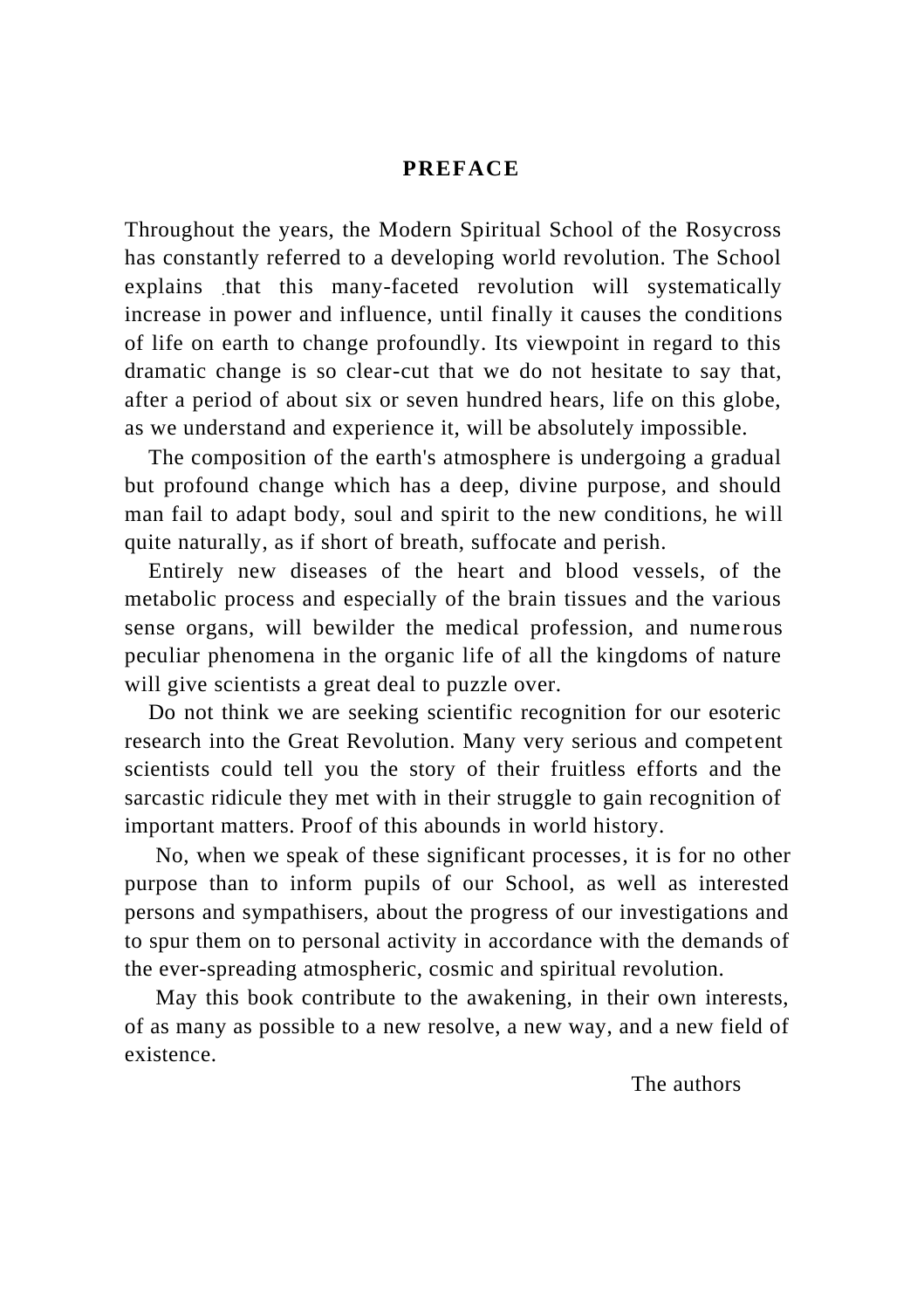## **THE ATMOSPHERIC REVOLUTION**

The composition of the atmosphere of our ancient Mother Earth is extremely complex. As well as the well-known gases: oxygen, nitrogen, carbon dioxide and hydrogen, it also contains the inert gases and their compounds. In addition, interplanetary and cosmic radiations enter our atmosphere, as well as many spiritual forces. Without any exaggeration, one can say that all natural, cosmic and spiritual forces meet within our atmosphere. As in a gigantic cocktail shaker all these forces, vibrations and gases are mixed together, continually forcing upon us changes in the atmosphere in which we live. Just as the influences of the sun and moon cause the vast masses of oceans and seas to rise and fall periodically with an irresistible force, so other influences too bring about immense recurring movements in the atmospheric substance.

In our opinion it is quite mistaken to suppose that the atmosphere we are breathing now is the same as it was, for instance, ten years ago. And if one thinks about it, one will realise that the way in which the atmosphere has been prepared must exert a tremendous influence upon the natural, moral and spiritual behaviour of mankind, as well as on the other kingdoms of nature.

A few simple examples will make this clear. Certain gaseous substances, whether inhaled consciously or unconsciously, may sooner or later destroy our bodies, irritate our nervous systems, greatly influence our moral behaviour and change our general spiritual attitude. Consider, for example, the artificially prepared respiration fields maintained in some churches by means of incense. Think too of our everyday language, which describes certain atmospheres as stuffy, pleasant, dangerous or exalted, thereby acknowledging that they have a direct and noticeable influence on our physical state as well as our spiritual activities. Who has never said to himself: "I cannot live in such an atmosphere"? All this should teach us that modem man has made far too little study of these important influences and should

**I**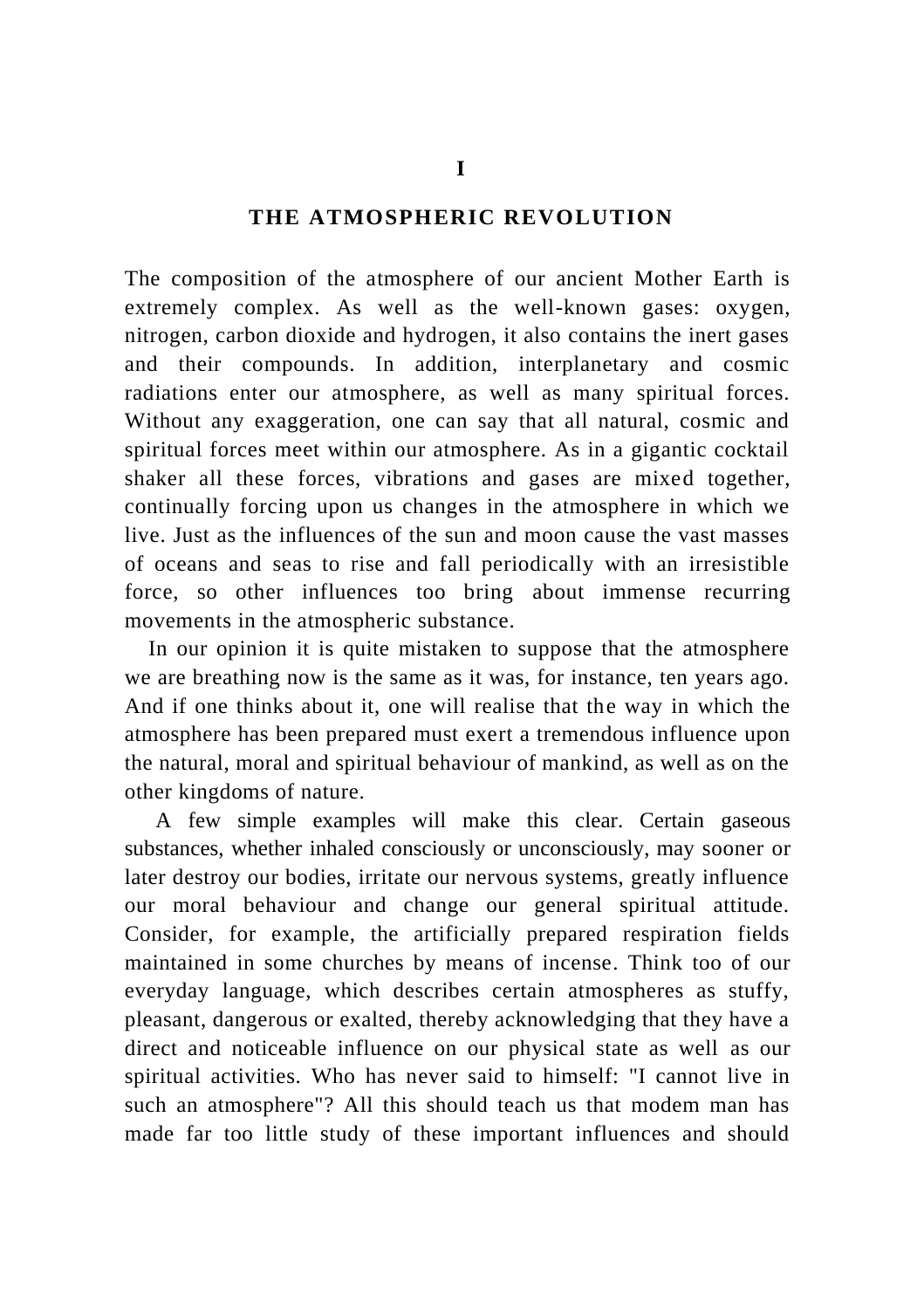prove that, in a general sense as well as in particular cases, the atmosphere is influenced from two sides: from below and from above.

Every human being creates and prepares his own spiritual respiration field in accordance with his state of being. Forces from outside then interact with it or create conditions which make their results felt in the life of the individual. Thus everything one understands by the term "atmospheric revolution", that nowadays so remarkable agitation of our atmosphere, is in complete accordance with mankind's state of being, and all of mankind is responsible for it; it is humanity's consistent, historical signature.

The evangelical statement that Christ will celebrate His return in the clouds of heaven and that every eye will behold Him should also be considered in this context. Many supposedly enlightened souls, with a shrug and a smile, consider this a mystical exaggeration. But anyone who examines such a statement in the light of esoteric science will discover that all the forces of the Christ-Hierarchy, natural as well as spiritual, do meet him in the atmosphere, literally "in the clouds of heaven", and that every human being is confronted with these forces in his own life-system.

So we consider it a reasonable requirement that modem man asks himself: "What forces are currently at work in our atmosphere? What is going on and what should my reaction be?" A reaction is bound to come, it is imperative, for if one were not to react, one would be forced to do so. That is why it is said that Christ comes for a resurrection or for a fall. It would be a good thing, now, to understand these words quite soberly, in their natural, scientific sense. All mystic adornment, which often conceals so much reality, must be removed. It is a matter of empirical, spiritual knowledge that atmospheric forces are driving humanity towards a physical, moral and spiritual crisis which must end in his being broken in a radical way, in his suffocation in the atmospheric tensions which are coming to a head.

Under the influence of all these tensions, of all this agitation in the clouds of heaven, many things in this world are rushing towards their end. A passion for destruction prevails in our atmosphere. Many symptoms of this are now forcing themselves upon human awareness;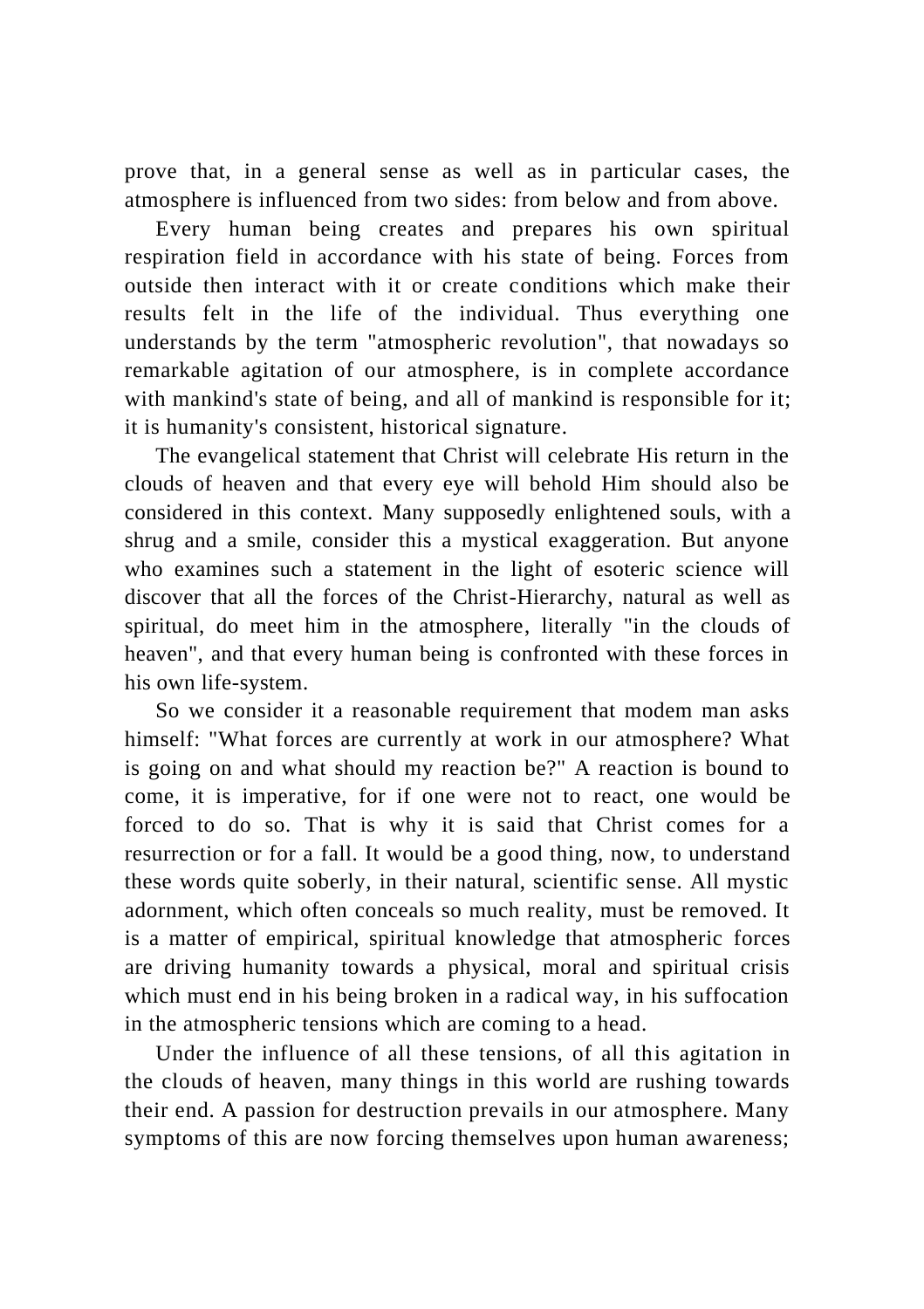for example, the many tragic aircraft accidents which took place during the years 1946/47, and subsequently in shorter periods.

In those years public opinion had taken it for granted that basically, flying had reached technical perfection; that the safety of air travel had been more than proven, and that both flight and servicing personnel were in every way equal to their tasks. Indeed, we too are of the opinion that, in general, no airline need reproach itself or be concerned in this respect, even though the one may surpass the other in respect to punctuality or scrupulous attention to detail. What occurred in the air during the periods mentioned above was beyond the scope of all technical perfection, flying safety, or skill of the personnel. It was simply a matter of higher influences, a sign of the atmospheric revolution.

After esoteric investigation, we accept it as fact that all these accidents were caused by flying through concentrations of inert gases, which are now found in our atmosphere in higher quantities than in the past. These gases<sup>1</sup>, because of their unique and little known intensity and power, cause pilots to experience periods of unconsciousness lasting one or two seconds, as well as very brief disturbances of the sensory functions. One pilot may be less susceptible than another as both their spiritual and bio-logical conditions are of great importance in this respect, but it is certain that, had the above mentioned atmospheric condition continued, flying would have had to be discontinued indefinitely.

However, the concentrations of inert gases were transitory phenomena in the atmospheric revolution. By now they will have dissolved and formed other combinations in order to help prepare our atmosphere for a special purpose.

That is why these air crashes, which took place in such swift and dramatic succession, belong to the past. Totally different and strange phenomena are going to claim the attention of an amazed and

<sup>1.</sup> We intentionally avoid mentioning any scientific details because experience has proved that, if we were to do so, the main point, the atmospheric revolution in its deepest essence, would be overlooked.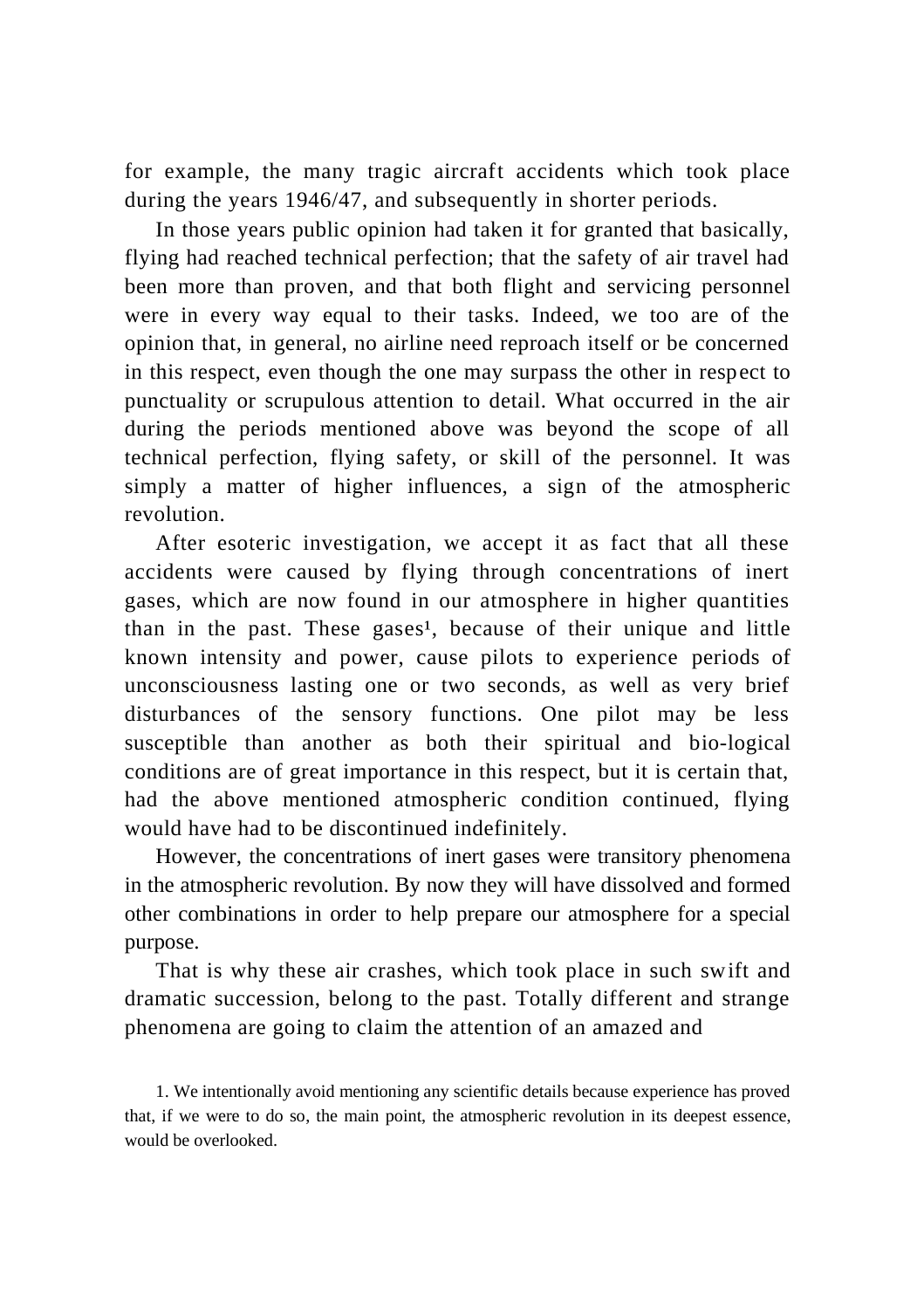perplexed mankind, such as the falling away of many natural veils between this and yonder side as a result of the powerful activity of inert gas  $B^2$ , which will reveal much that was hitherto hidden.

Many inert gases, when vibrating in a highly electromagnetic atmosphere, have an enormous penetrative capacity so that even airtight metal cabins do not form insuperable barriers for them.

Special attention should be given to inert gas A which, for many years, has been exerting increasing influence on the natural life of mankind. Under certain conditions, inert gas A causes moments of unconsciousness, of sensorial abnormality, of a blunting of the senses. It brings about disturbances in the respiratory organs, and is responsible for many cardiac disorders.

As long as the plane maintains a steady cruising speed, the pilot will hardly notice his rapid and transient physical reactions to these inert gases, but under trying circumstances such as fog or heavy winds, or when landing, they may be fatal, as experience has already shown.

One should also not overlook the fact that metals' and stones become "fatigued" much more quickly than was formerly the case. Present atmospheric concentrations have a strong oxidising and disintegrating tendency. In our time, the ultraviolet and thus disintegrating cosmic rays, in combination with concentrations of inert gases of the same polarity, will put an end to much that has always been regarded as ageless. They are also responsible for irregularities and deviations in engines and instruments.

In this respect, the disease which has affected the Notre Dame, that beautiful Gothic monument in Paris, provides us with an extremely instructive lesson. The walls, stones and sculptures of the Notre Dame and several other large French churches and monuments, have been affected by a process of rapid decay called the stone plague. Great lumps of pulverised and totally porous stone fall off, and no matter what precautionary measures are taken, it seems that the disease cannot be checked.

2. An esoteric designation.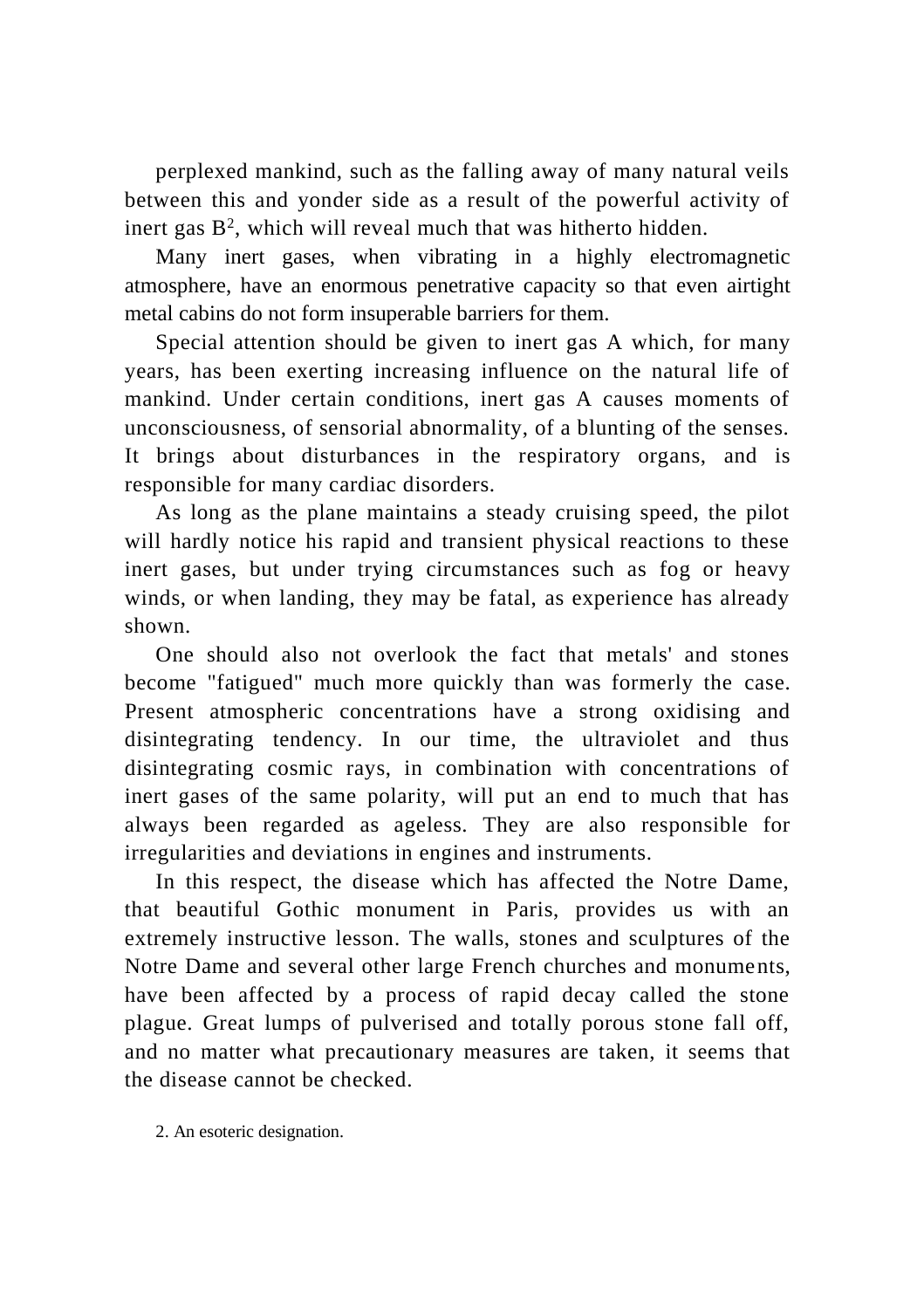Even new stones which are inserted for repair soon share the same fate. As a result, should no effective counter measure be found, the fate of these buildings, which have hitherto defied the centuries, is sealed.

One may wonder why so many French churches are falling victim to this disease. The cause lies in the fact that certain remarkable atmospheric constellations are gathering over France, which are connected with future events in Europe.

As for the Notre Dame, there is an additional cause which places the new cosmic influences in a special light. The Notre Dame is a masonic edifice. That does not mean that this Gothic cathedral was built by freemasons linked with a Spiritual School, but by ecclesiastical prelates who used magic to captivate the public to an even greater extent than was already possible by means of ordinary church practices.

The Notre Dame was built by an archbishop who practised occultism for the benefit of the church. He is responsible to the French people for the three magically powerful "roses" placed in both the transepts and above the organ loft. These three roses work collectively upon the three corporeal sanctuaries of those who are present in the church and, seen with etheric sight, they have a distinct, rotating, clockwise movement from left to right.

These influences cause the public to become strongly bound to the power-field of the church. At the same time they bring the building, with the help of which they occur, into an atmosphere which makes it highly susceptible to the disintegrating ultraviolet activity in the atmosphere.

We considered it essential to give this explanation regarding air crashes and the stone plague as an introduction to what will be discussed in the following chapters, in order to spur the reader on to deeper reflection on the atmospheric revolution which is currently spreading with so much power. All the kingdoms of nature will be affected by this agitation "in the clouds of heaven". In the Spiritual School all these activities are stirring the pupil to wakefulness; they are stimulating him to serious investigation and driving him to a way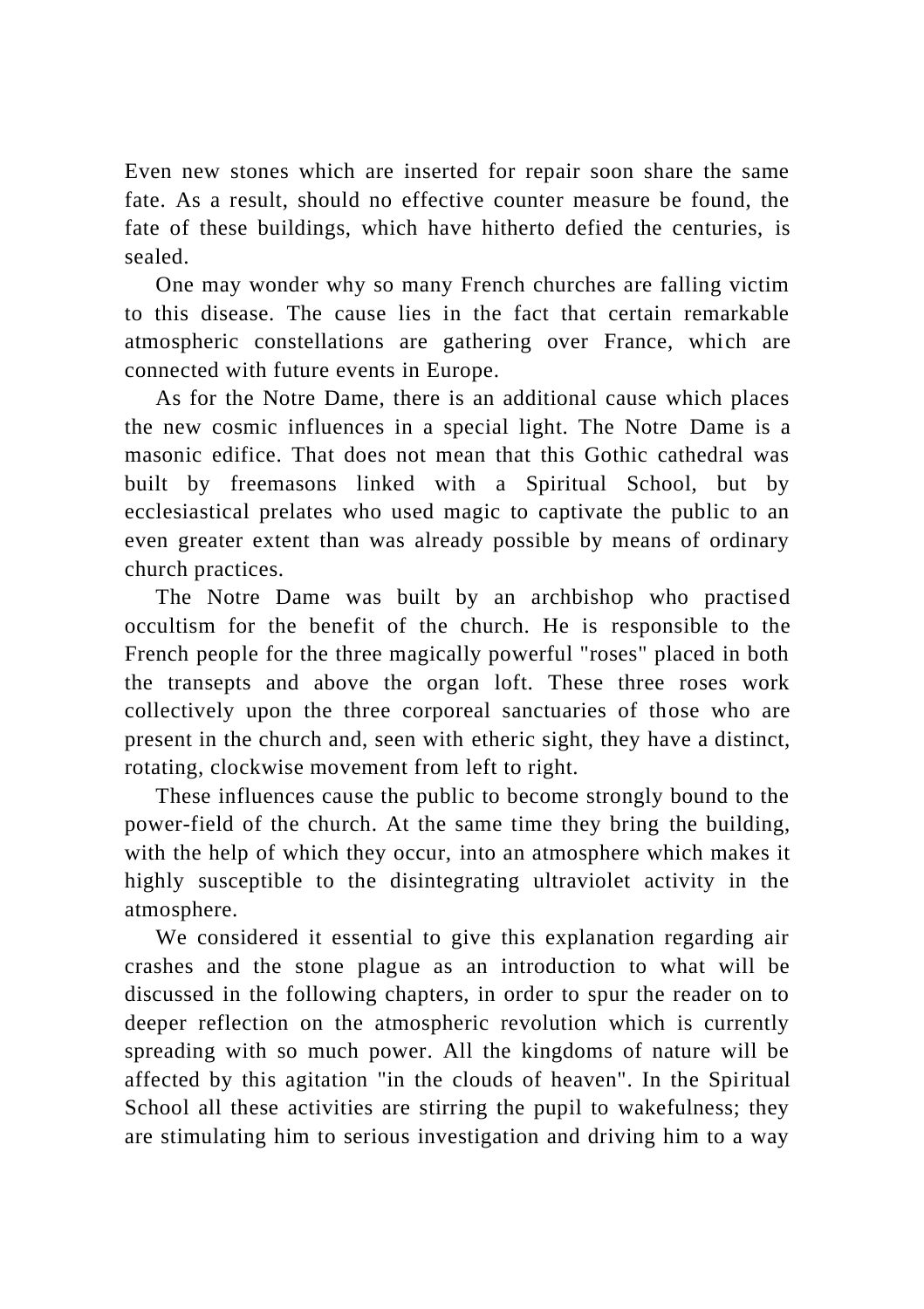of life which counteracts the passion for destruction and links him with the healing and constructive forces of structural rebirth, which seek to lead him into a new world.

As a result of the atmospheric revolution a great drama is being enacted in world history, a drama in which air catastrophes and the decay of cultural monuments will be mere incidental phenomena. Among other things, the atmospheric forces will have a disrupting effect on the bodies of all those who continue to cling to their earthly nature. By influencing, among other things, the endocrine glands, these forces will confront physicians with tremendous problems. A few examples may serve to illustrate this.

The activity of the two adrenal glands which formerly had such a soothing and tranquillising effect upon human emotions, will be seriously disturbed and will increase, for example, the incidence of diabetes. A diminishing of the spleen activity will be responsible for an increase in the various forms of anaemia.

Infant mortality will result from an alteration in the activity of the thymus gland. Apparently an overwhelming number of disorders of the thyroid gland have already attracted the attention of the medical profession. The increasing number of congenital malformations is related to the pituitary, while an alarming increase in symptoms of insanity draws attention to the pineal gland.

This is an anything but reassuring picture, but it is certain that a new revolutionary, spiritual orientation and a way of life in conformity with it, can reveal to the person concerned a powerful and entirely different group of vital forces. The coming times will teach us that it is of no use to stand aside, speculating and contemplating, and that man is forced to make a positive choice in life. Thus the atmospheric revolution bears, for some, the signature of death, whereas for others it opens the gateway to a higher good.

The Spiritual School of the Rosycross awakens its pupils to the genesis of a new spiritual consciousness and to a regenerative encounter with the forces of Christ in the clouds of heaven.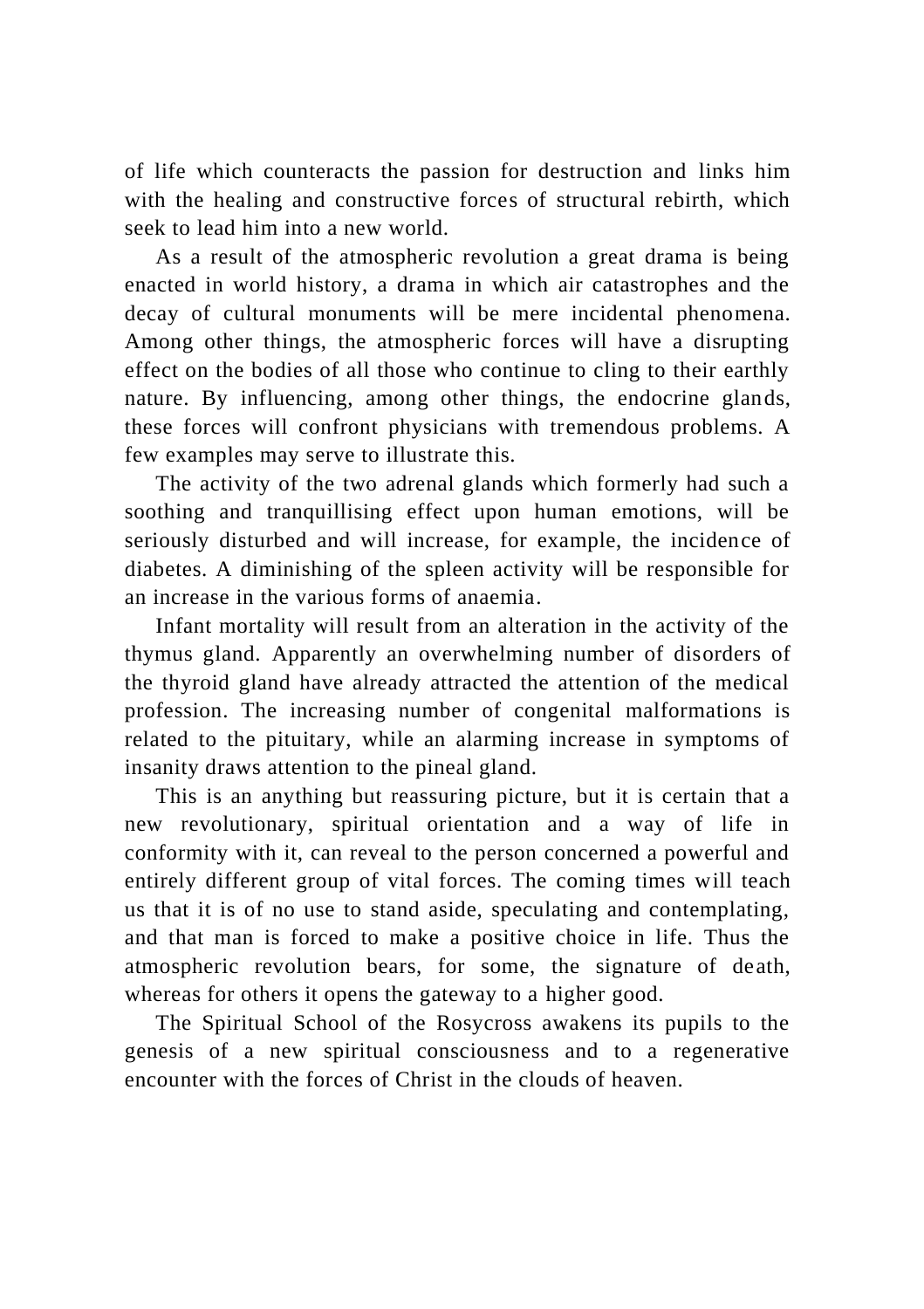#### **THE VEILS BETWEEN LIFE AND DEATH**

In the previous chapter we explained that because of all the atmospheric agitation, many strange phenomena will begin to claim the attention of mankind. We also stated that the fading away of many natural veils between this side of death and the other, due to the powerful activity of inert gas B, will reveal much that hitherto has been hidden. It is necessary to examine this matter more closely.

The chemical element phosphorus is essential to bring about "materialisations" during certain spiritualistic experiments. The manifesting entities extract phosphorus from the cerebellum of the medium and from the others present at the seance and drape this fluorescent substance around forms of astral matter which they wish to show to the assembled company. The human blood, tissues, nerves and bones contain phosphoric substances of varying potency and composition, and with the help of these it is fairly easy for entities who know what they are doing to provide the spiritualist seekers with some satisfaction.

However, such a materialisation is practically always a contrived scene and not a reality; a "contrived scene" in the sense that the controlling entities project an arbitrary, fantasy-form into the astral substance, animating and clothing it with fluorescent phosphorus. For example, during an esoteric investigation, we once saw the lovely form of a young girl and the majestic figure of an oriental robed in white, whereas the animators of these images offered a far less impressive and pleasing sight, arousing disgust because of their very repulsive appearance.

Likewise, in the ordinary material sphere of life, it frequently happens that a human being projects to the outside world a certain form of spirit, soul and body which is not at all his true one. Sometimes a great deal of trouble, tension and sorrow are necessary before one is able to distinguish between pretence and reality.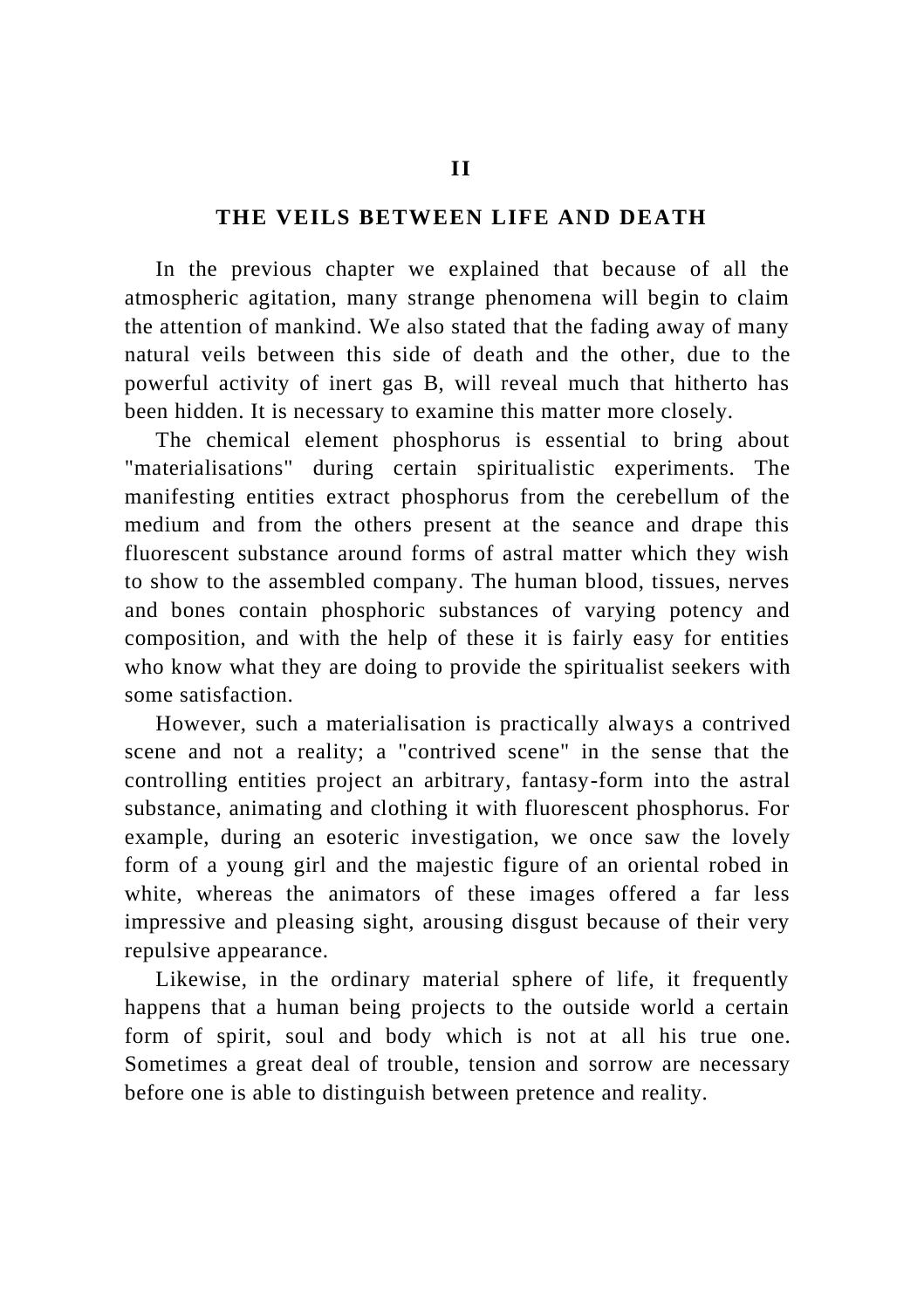On the other side of the veil it is much easier to use the perfidious weapon of pretence, at least against those who still exist on the physical plane. Astral substance is very pliable; thought forms can very easily be clothed in ethers and even in solids, liquids and gases. Just as man, in his own auric sphere, maintains a pantheon of selfcreated, animated thought-forms of an intellectual and religious nature, so there are also numerous earth-bound spirits who increase human delusion by means of astral projections, or at least they try to do so and, unfortunately, succeed only too well among many ignorant people.

In the near future, the atmosphere of the material world will be rendered phosphorescent by the influence of the inert gas B. In some regions of the globe such a situation has already been forced into existence by nuclear experiments. By making very large areas radioactive for many weeks, a great concentration of inert gases has been caused to develop over these parts of the world. This has changed the atmosphere in such a radical way that very peculiar phenomena have developed.

You can probably imagine the consequences of this phosphorisation. All the entities residing in the etheric sphere will become visible to the material eye. This includes the many nature forces and nature spirits, but especially the earth-bound spirits who, although dead, cannot or will not leave our earthly sphere and cling by every possible means to this sphere and to those who are still in their physical bodies. All of them, whether voluntarily or against their will, will become visible to the material eye.

This general unmasking will cause emotions to run very high and will, among other things, put an end to the wave of spiritualism which is passing through the world and which is responsible for so much terrible mischief. When what has so far been invisible to ordinary sight becomes generally visible, thousands of people who have indulged in these experiments will turn away in disgust. By this rejection they will develop such a strong, repelling magnetic power that the earth-bound spirits will be forced to withdraw from the etheric sphere of the material world.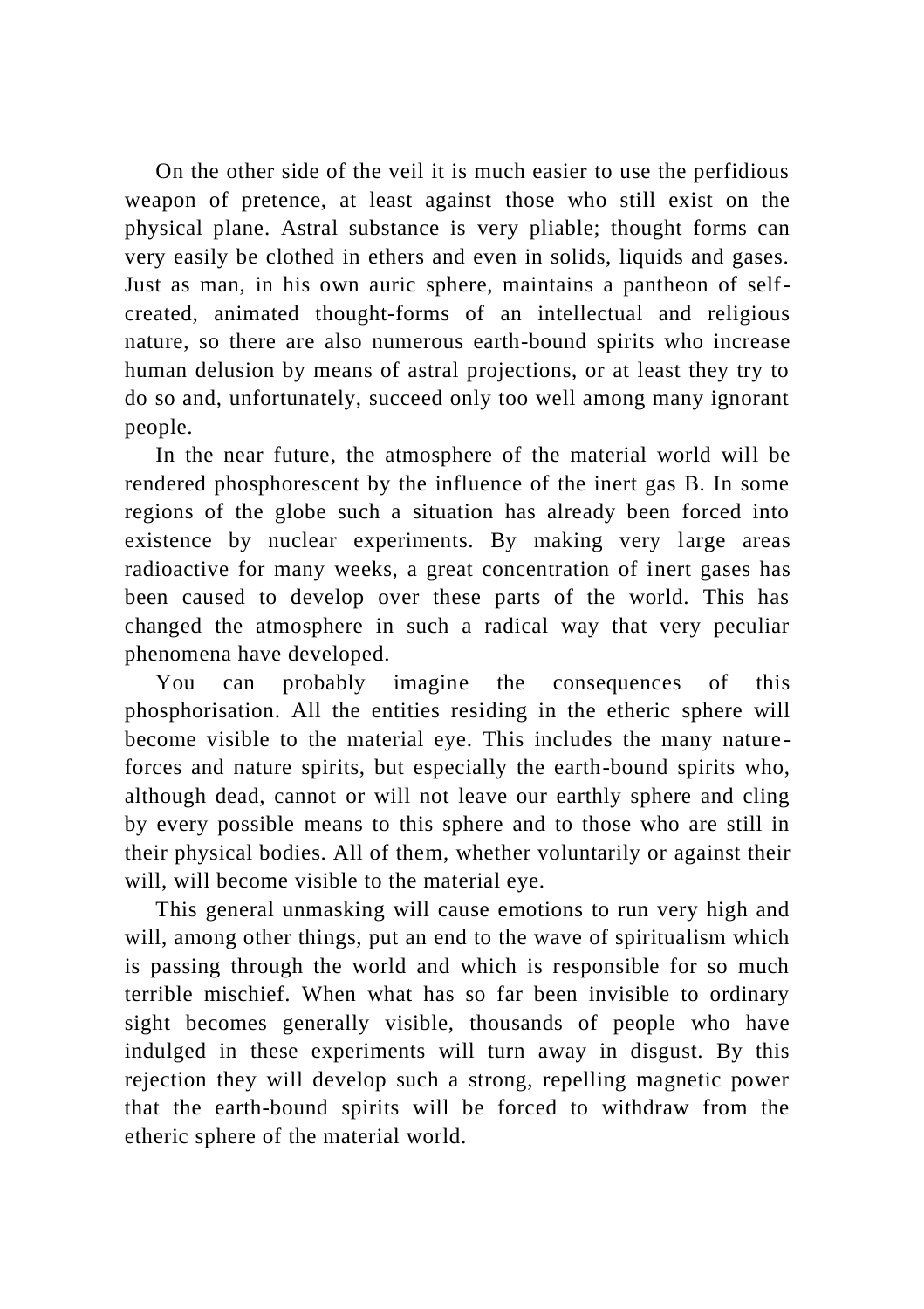Thus we can see how, in addition to causing many precarious situations, the atmospheric revolution will also bring many blessings, provided people react in the right way. One can practically predict such a reaction, for as soon as it becomes generally evident and verifiable what kinds of entities manifest themselves at the seance tables, how they impersonate deceased relatives, and how it is possible to keep up such a deception, then the whole spiritualistic group will turn away from their exploitation of the spirits with a cry of revulsion.

However, when much that has been hidden until now becomes visible, this may also cause great confusion and lead to very regrettable errors. The fluorescent, etheric sphere will begin to play tricks on the nature-religious human being. It will be able to bring back the times when primitive peoples made gods of nature-spirits, worshipping them, and by doing so, forgetting the "One Thing Needful".

This situation may also cause certain churches to flourish temporarily. When the nature-spirits and their activities become visible, some of them will be mistaken for "angels", for entities of superhuman form and splendour, because of a lack of nature-scientific knowledge.

This danger is not imaginary when one considers, for example, that numerous nature-spirits, erroneously termed angels, co-operate in the construction of a eucharistic form during the celeb-ration of a mass. The formation of such a eucharistic form is a natural, biological process, a moulding and arranging of various etheric substances which, magnetised with the aid of magic, naturally attract numerous other forces.

One can imagine what will happen when such proceedings can be generally observed and the bewildered congregation sees a naturespirit of majestic stature (some are up to four or five met-res in height) floating through the church, constructively participating in the magic of the mass. Even now one can say with certainty what the reaction will be. It will create a tremendous opportunity for propaganda, with all the attendant consequences.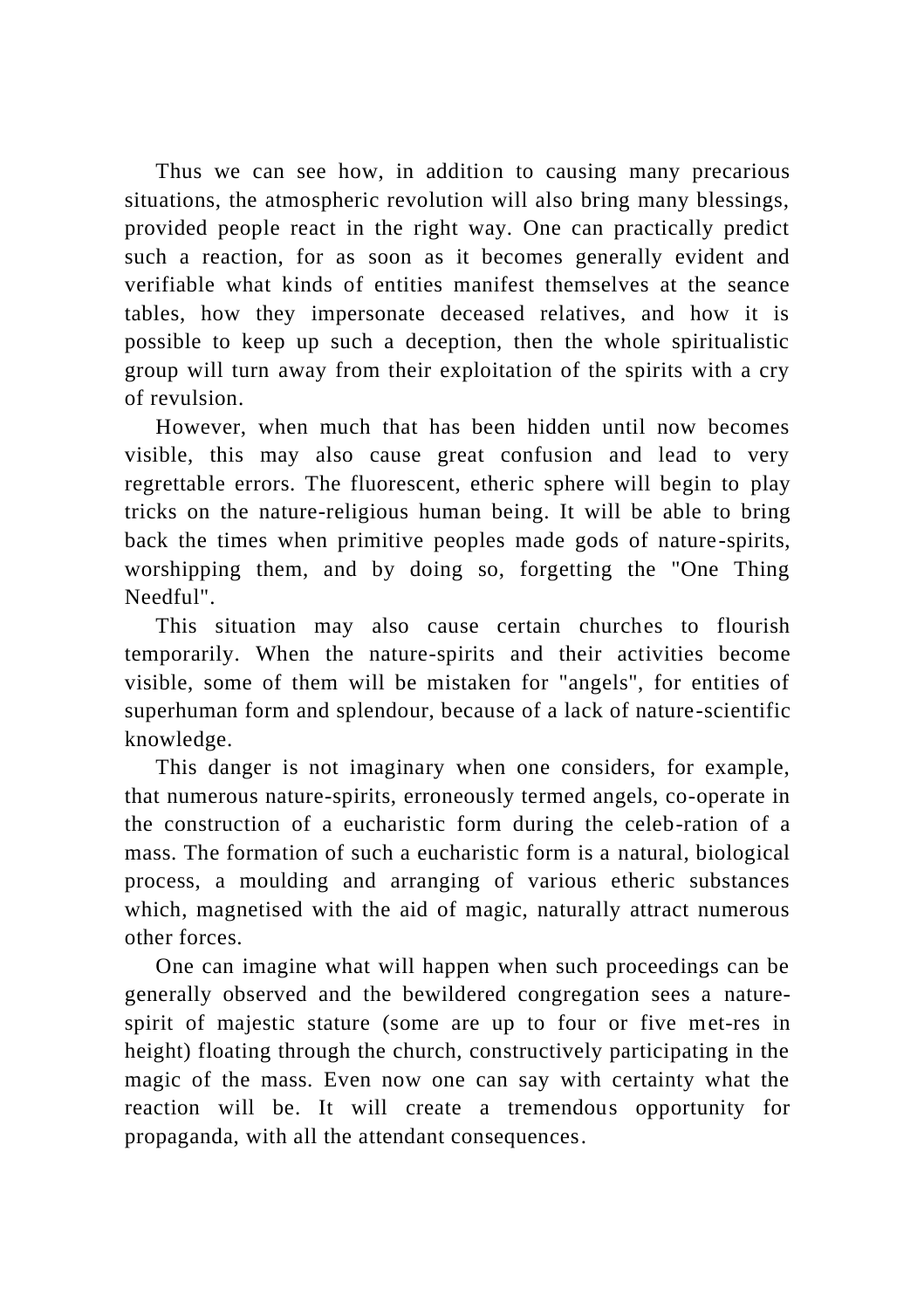It will be very difficult to make it clear to such a perplexed group of people that an occurrence of this kind is due neither to a divine revelation nor to the elevated state of those who suddenly begin to see these etheric processes, but that it is solely the atmospheric revolution which is responsible. That is why it is good to announce these events beforehand, and the Spiritual School of the Rosycross therefore considers it a duty to inform its interested friends and adherents about all this. If the reader of esoteric literature is informed to some extent about what exists and occurs in the etheric sphere and how the lives of plants and animals are, in many respects, governed from that sphere, he may be able to imagine what an indescribable alteration is going to take place in human consciousness and behaviour, and what a vast quantity of new delusions will gain power over thousands of people.

The four classes of nature-spirits existing in the etheric sphere have often been used for black magic practices during the course of world history. Usually this was done by various groups of priests who in this way endeavoured to strengthen their grip on the masses. As a result of the atmospheric revolution we may again expect a multiplicity of priestly activities. However, just as in the past, the results of these activities will be the reverse of what was intended because of the influence of the Christ-Hierarchy and, through it, of the Spiritual School. The Spiritual School is preparing itself with the utmost speed for a mighty effort, and in its activity it, too, will make use of all these new atmospheric possibilities. By extracting the two intercosmic higher ethers, it will bestow a new faculty of discrimination upon those who have attained a certain stage on the path of genesis of the New Man. By means of this faculty, it will be possible clearly to distinguish absolute good from sham good and from evil; for all things originating from this nature, evil as well as good, cannot possibly clothe themselves in these higher ethers.

The coming era will have a most beneficial and inspiring influence on creative artists, particularly in music and painting. The extension of the visible colour spectrum, and also of our known scale of notes from seven to nine, is inherent in the atmospheric revolution. Infra-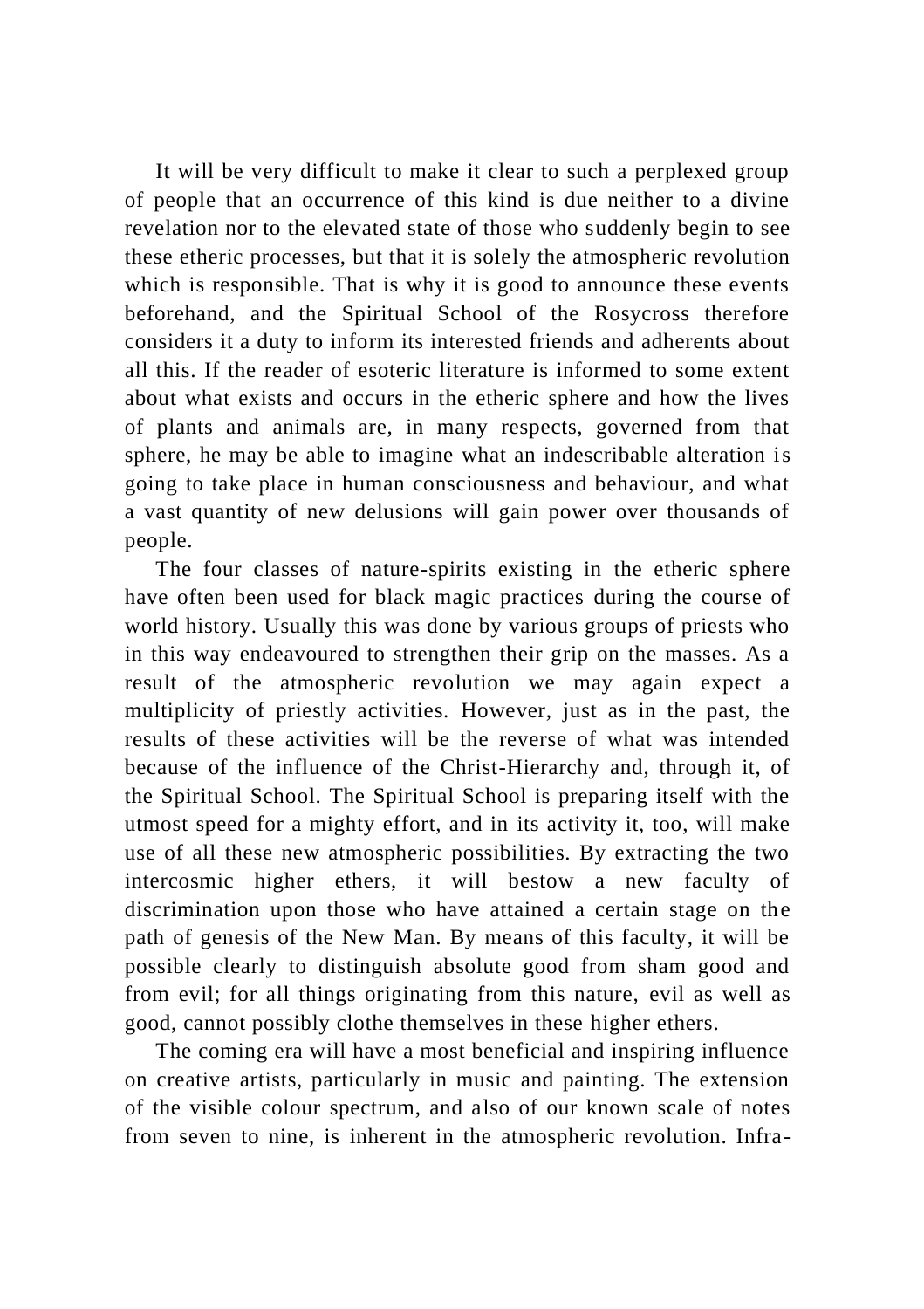red and ultraviolet will become visible and, at the same time, the corresponding sounds will become audible, because hearing as well as sight will be extended. A new manifestation of form in painting will bring what is remote closer to us, and could thus exert a very liberating influence. Our modern painters, who have long had more than enough of painting ordinary pictures and who, inwardly, are no longer able to sustain their extremism, may be very helpful to the Spiritual School through a pictorial art that will give form to breaking the chains and gaining liberation. Music will likewise be able to surmount its present superficiality and break through to new possibilities.

However, in this connection there is one formidable dark cloud on the horizon, for technology will also utilise the consequences of the atmospheric revolution to develop a kind of sound-bomb with an ultraviolet radiation field. This sound-bomb, which will emit a very high, piercing tone, will not cause an explosion but a sudden disintegration, a sudden pulverisation of all solids, liquids and gases. The overall effect of this will be even more terrible than that of the atomic bomb.

We do not wish to occupy ourselves any longer with a further prognosis of this extraordinary future. This chapter would then become too spectacular; we would miss the mark, giving our readers one-sided information. It should be fully understood that the atmospheric revolution, with all its extremely complicated consequences, is only one aspect of the new omni-genesis. The serious and interested investigator of the future will need to possess a versatile faculty for keen observation. The esoteric student of the new era will in no respect resemble the student of the past.

A call to reflect upon a new era, a new task, and accordingly upon a totally different initiation-mystery, is now resounding over the entire world to all those who are spiritually sensitive. By stating this, we do not wish to injure anyone or anything, nor to diminish the glory of the ancients; we are thankful for what our predecessors have given us. They have drawn our consciousness out of the lower self, directing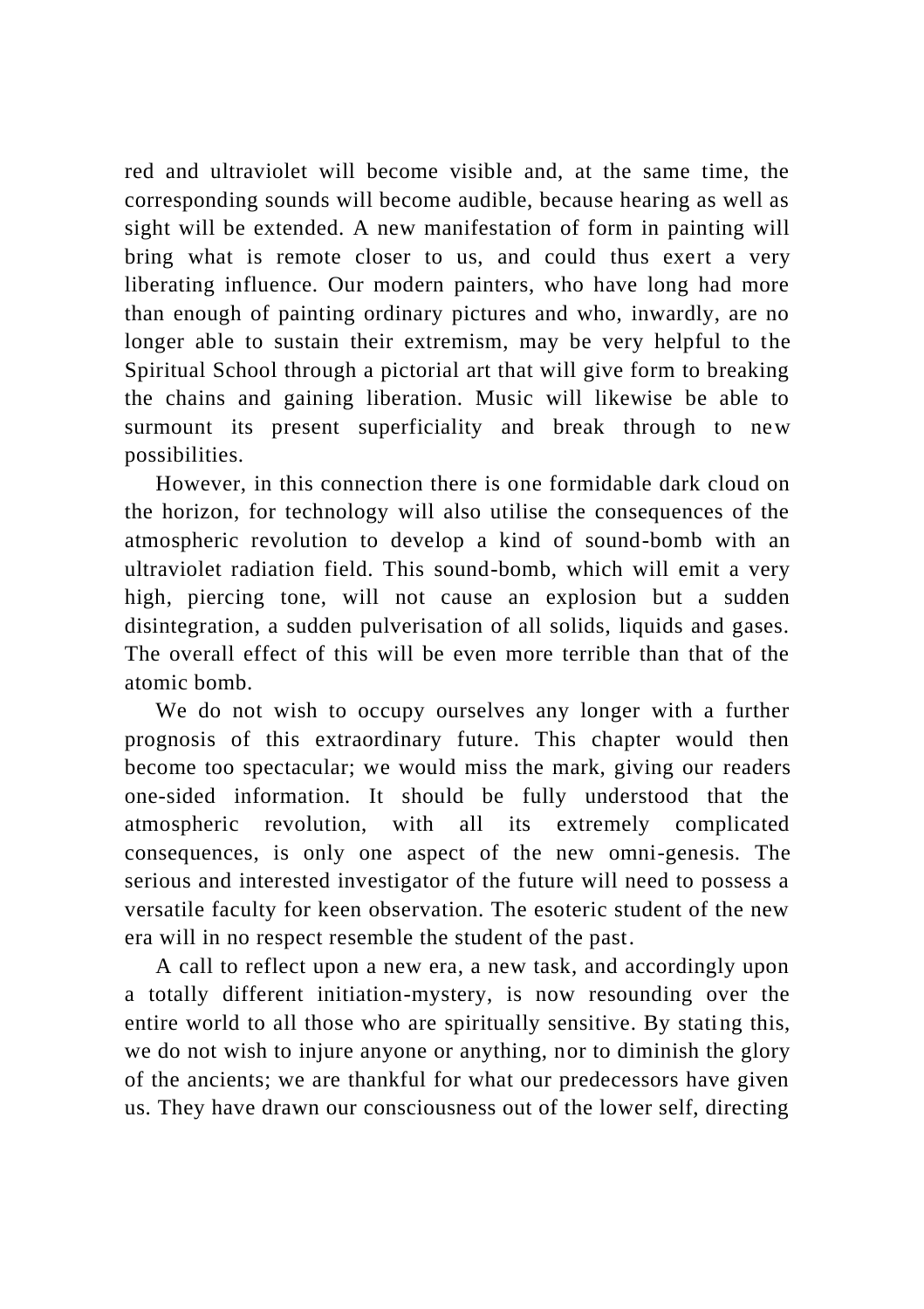our attention to sublime concepts of great value. Now, however, they want us to attune ourselves to the call and the demands of the present.

The initiative which the modern Rosycross is currently taking may not be viewed as the activity of a sectarian group; what the Spiritual School has to offer is meant for all.

The spiritual revolution will commence in Europe and from there continue its triumphal march over the entire world. The spiritual field over Europe is pregnant with events which are soon to be born. In this chapter, we have tried to describe something of these coming events so that their arrival will not find the reader entirely unprepared.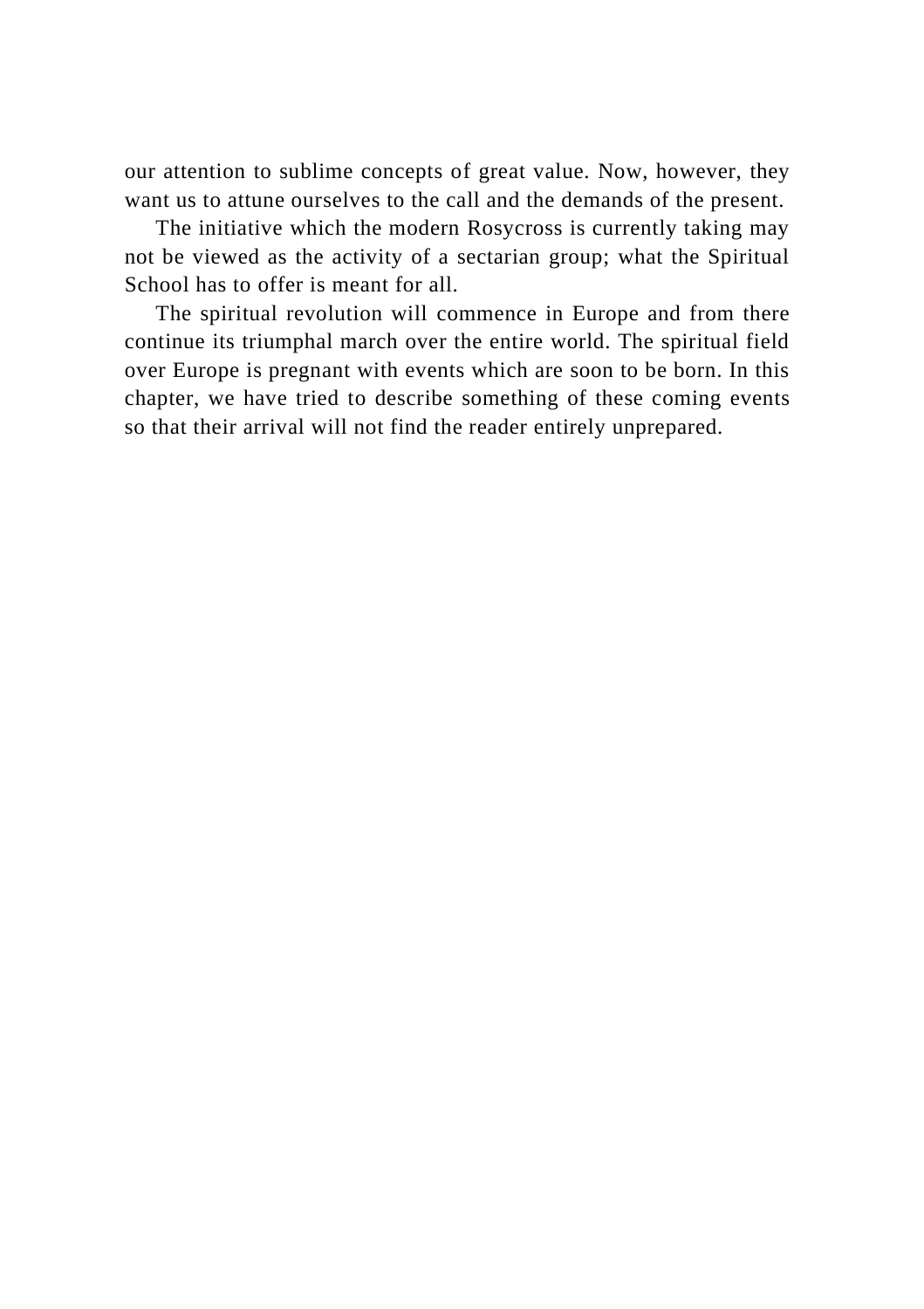## **A JOURNEY INTO HELL**

From the previous chapter, it will have become clear how all the regions of matter and spirit are being violently agitated by the everspreading atmospheric revolution. We would now like to consider the hereafter, which is to be viewed as the reflection sphere of the material field of life.

Every pupil of the Spiritual School knows that both these spheres of our earthly nature-order are inseparably bound together and, therefore, highly interdependent. It is also known that things are already fully active in the reflection sphere before being manifested in matter. This is an advantage, but it also creates great dangers. The advantage lies in the fact that those who have knowledge of a certain development in the hereafter are thereby warned about its corresponding material manifestation. The danger lies in the general human ignorance of such foreshadowing.

In general, one can say that there is an alarming lack of knowledge regarding the hereafter and that this causes countless people to be victimised. To fathom the values, forces and phenomena existing on yonder side, humanity possesses — or thinks it possesses — religion, based on theology; occult knowledge, based on the intellect; and animism, based on spiritualism.

The theologian, as metaphysical savant, speaks and writes about matters of which he knows, and can know, nothing. Should he possess greater knowledge, it will not be by reason of his university education. The theological field is full of worn-out platitudes borrowed from dogmas and misconstrued doctrines of salvation, this being the reason why the church mystics remain uninformed regarding the dangers that beset them.

The person in search of occult truth amasses a vast amount of encyclopaedic knowledge, in accordance with his interests. In reality, this makes him totally deficient in true wisdom and therefore unreceptive to the higher life.

#### **III**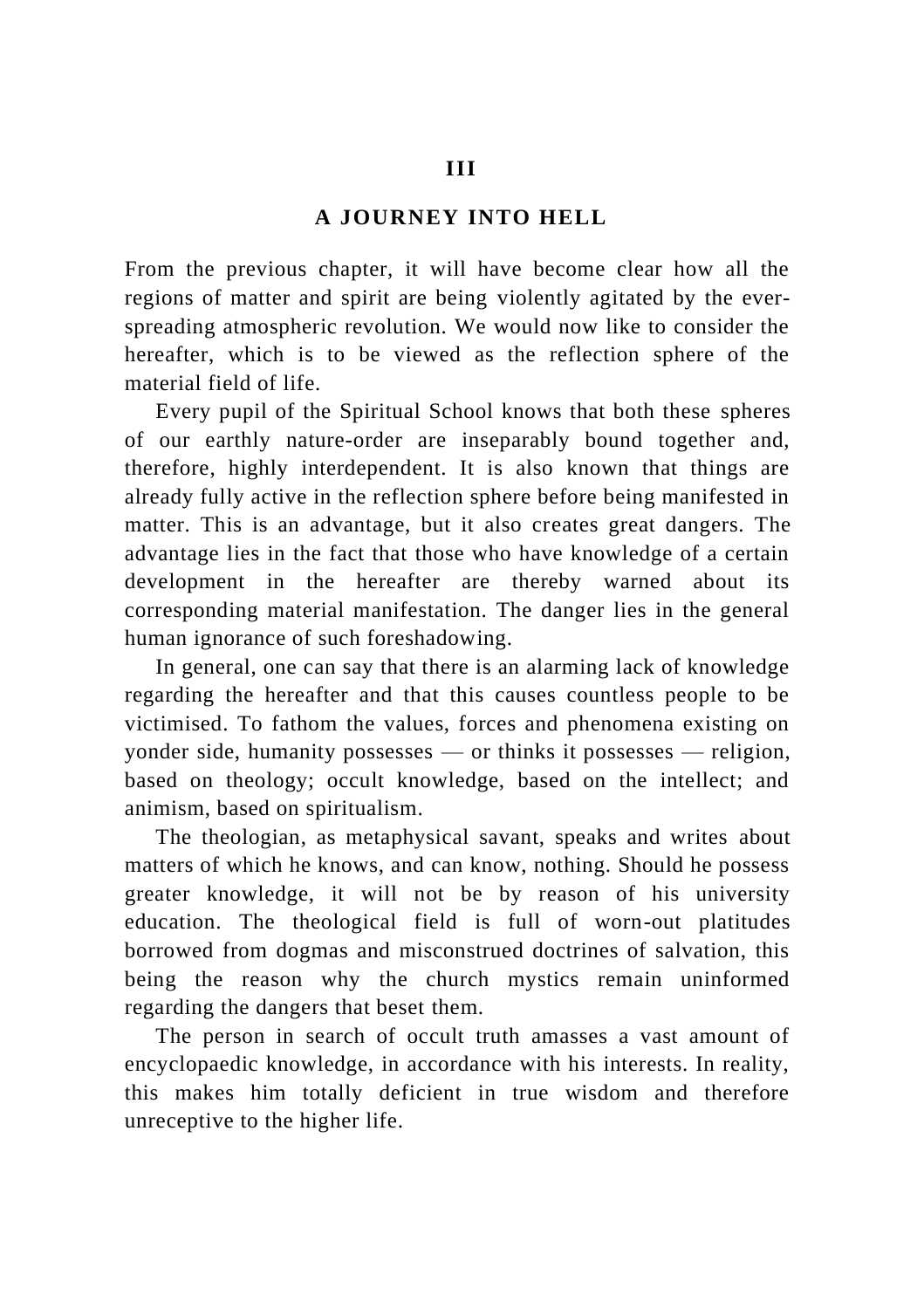By means of spiritualism, a great part of humanity, unfortunately the greater part, enters into an extremely negative contact with the regions of the reflection sphere. The word "negative" here refers to the fact that in appraising and evaluating the phenomena, one is dependent upon a third party who is not what he pretends to be.

However, it is necessary to give a wider meaning to the idea of spiritualism. For us, the term includes not only asking questions of spirits, or communicating with spirit-entities by means of instruments or mediums, but also the tremendous grip which the inhabitants of the invisible regions have on practically all of humanity living on this side of the veil. This grip is so strong and so subtle that almost no one can evade it. Upon closer examination, humanity proves to be so animistic in practice, intellectually as well as mystically, that concepts such as Christianity and a liberating higher life are hardly more than illusions. As soon as the pupil begins to investigate all these things, he will be seized with horror upon discovering how rankly the cancer of the evil horde has spread.

The pupil perceives and experiences the reality of Paul's words in Ephesians 6, verse 12: "For we wrestle not against flesh and blood, but against principalities, against powers, against the rulers of the darkness of this world, against spiritual wickedness in high places." The atmosphere in which humanity has to live is like an evil-smelling morass through which it has to drag itself. Many helpers, both in the regions of matter and of spirit, remark about the horrible stench of a lower etheric nature which emanates from whole groups of people, making it almost unbearable to approach them. When one of the biblical authors speaks about dunghills, in which human beings wallow like swine, and about the idols they worship, he is alluding to an absolute truth grasped through higher knowledge. Since there is a certain amount of humour in everything, we find it even in this wretched situation.

For example, one sees people trying to appear very mystical and pretending to be very exalted, while one would literally hesitate to touch them because of the atmosphere of wickedness which has taken hold of them.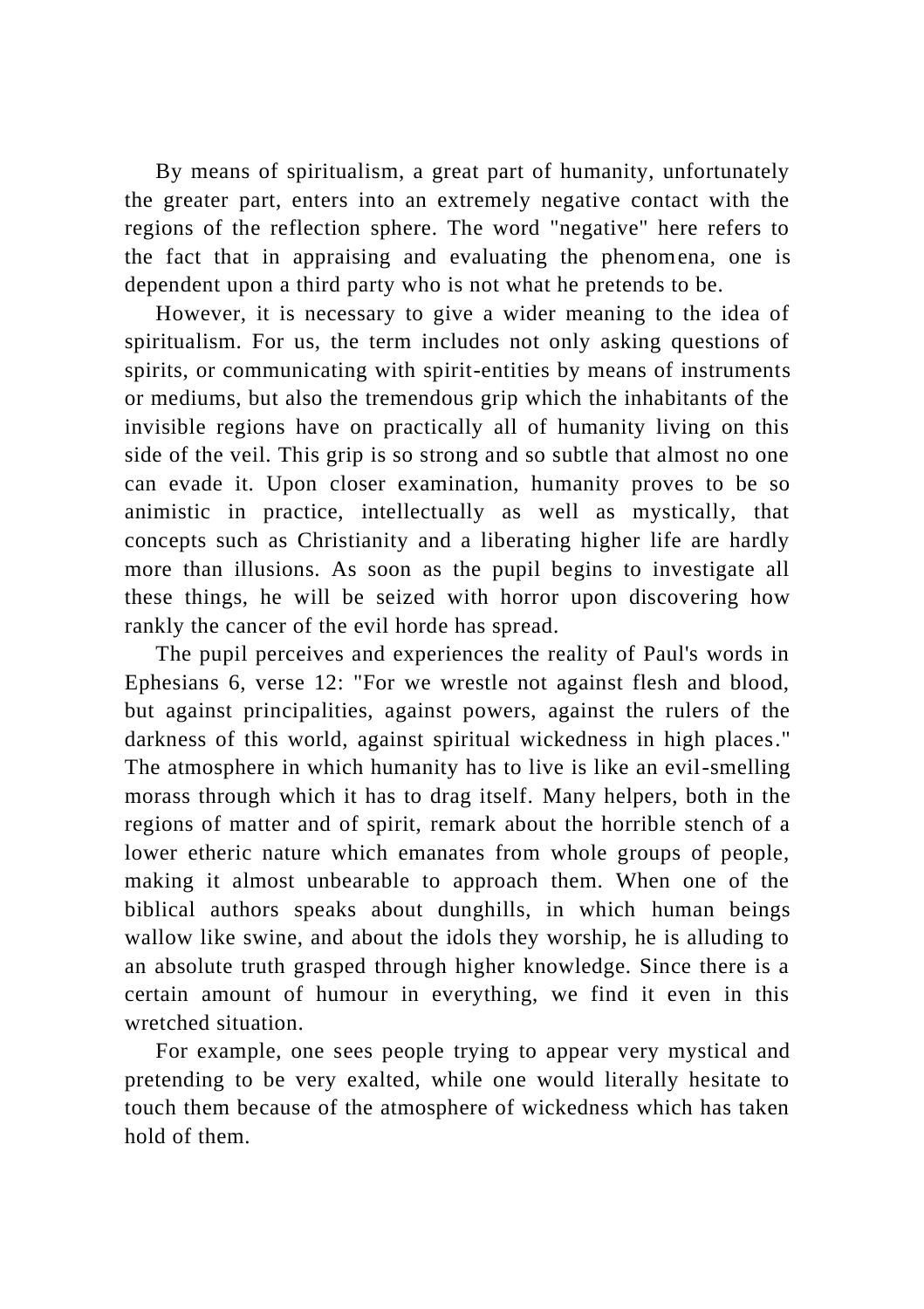Countless people are partially or totally animated by the forces of wickedness, and the greatest danger to any human being is the assumption that he is immune to this influence. All the highly intelligent and conscious forces of evil constantly connect themselves with and adapt themselves to each individual, after having made a thorough study of his state of being beforehand.

These forces approach man in the guise of very exalted entities, as masters, as apparitions of Jesus and other very holy spirits. If one does not happen to possess a religious, occult or spiritualistic turn of mind, then they suggest self-authority, a historical-materialistic or other nature-scientific hobby. But they ensnare him somehow, be it only in his primary instincts, such as self-maintenance, jealousy and worldliness. Everyone is stirred up against everyone else, situations are ruined, insight is obstructed and relationships become muddled. Each is forced to distrust the other and to seek for the fault outside himself. In short, satanic, atmospheric activity is being released over humanity; an activity which, in the history of the world, has always been the prelude to tremendous world upheavals.

We would like to trace some of the causes and a possible explanation for this activity. It is well known that before things are revealed in dense matter they are already manifested in the more rarefied substances of our planet. A total spiritual, cosmic and cultural revolution, which affects all the relationships of consciousness, soul and matter, is literally descending from above. The author of the Book of Revelations was not being merely poetic when he said: "And I saw the Holy City of God coming down from Heaven". He is alluding to a process of world revolution which intervenes from time to time in earthly affairs, revealing itself at a given moment in the material sphere, having descended through the more rarefied planetary spheres.

Just as a storm wind drives before it everything that cannot withstand its violence, and just as the darkness must flee before the light, so the light-giving force of coming events is driving the entire inferno before it. All the inhabitants of heil have risen from their lairs and, in the grip of a terrible panic and a natural instinct for selfpreservation, they are trying to escape with their lives.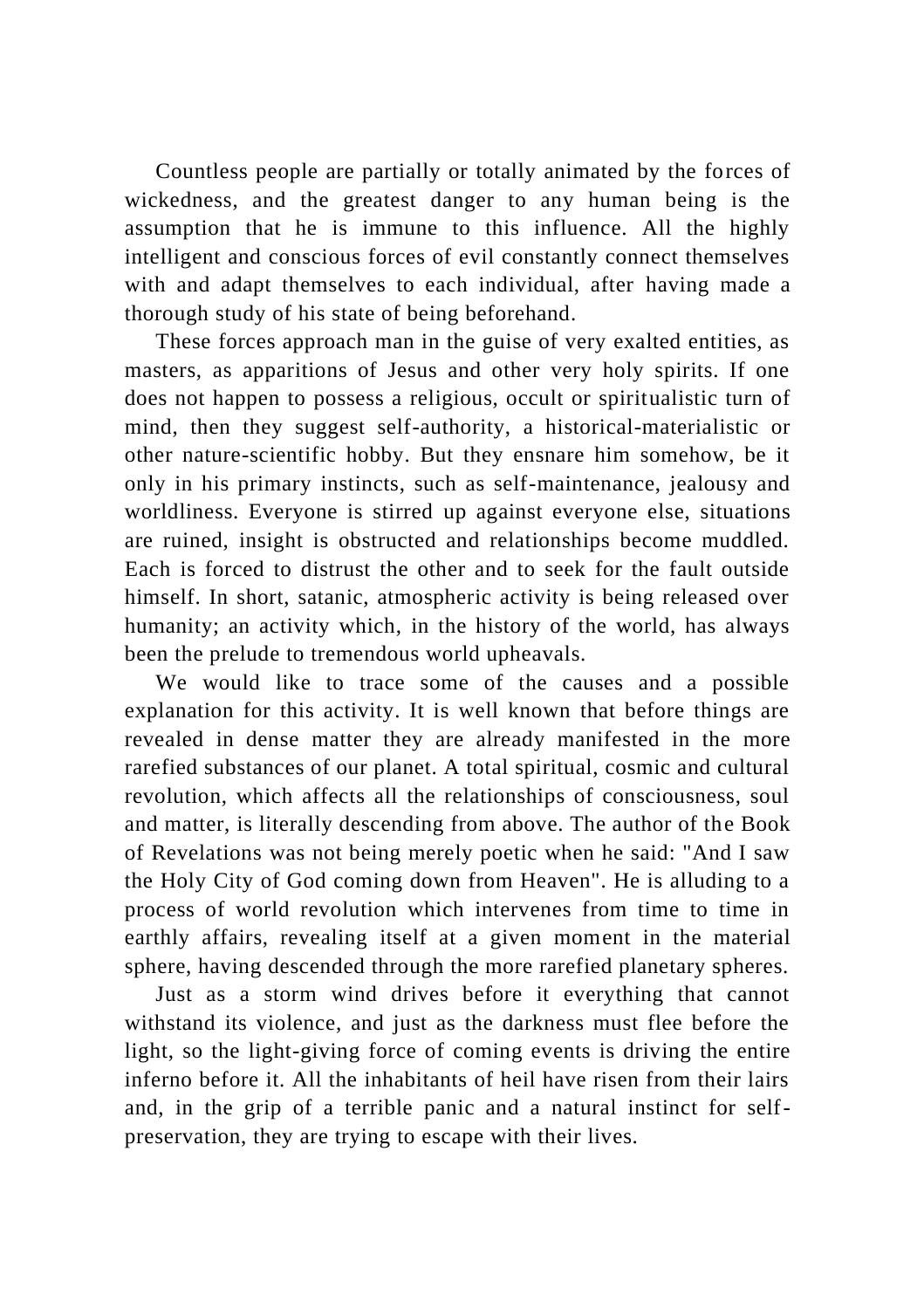One might wonder whether there will be anything left for these earth-bound entities to salvage when the light appears. One might say naively, "Of course not!" However, on closer consideration, one realises that those infernal powers can indeed salvage a great deal, which explains the heavy assault of wickedness upon humanity living on this side of the veil. That is the reason why mankind is not fighting solely against "flesh and blood" but also against "principalities and powers, against the rulers of the present darkness of this world, against spiritual wickedness in high places." A great wave of abnormality is sweeping over mankind, leaving nothing and no one untouched. In particular, those who endeavour to let the Light of Christ enter and who are positioned in the ranks of the White Brotherhood, are not left in peace for a second and are exposed to the most violent attacks.

It is necessary to give an explanation of all these dramatic phenomena. Evil is the antipole of what mankind calls good. Many human beings, judged by society 's standards, are considered to be good, very good, humane, excellent and loving. This goodness would be very good indeed if only it had no antipole. There are people and the writers of this book are among them —who absolutely deny the goodness of good, because of its black shadow, because of the dialectical nature of things. The good of this world maintains evil, as evil does goodness. Consequently, if humanity does not change, does not break through to a totally different spiritual attitude far above all commonplace ideas of goodness, and does not achieve a structural and fundamental rebirth in a vacuum of development created by Christ and maintained by His Brotherhood in a new sphere of existence separated from this world, then this hell-world will continue to exist as long as man continues to exploit his biological and primitive goodness. If man does not totally revolutionise himself spiritually, then he will remain, like all the others, bound to this earth despite all his solemn declarations of goodness, love and friendship. For man has his shadow, and he maintains that shadow just as he maintains himself.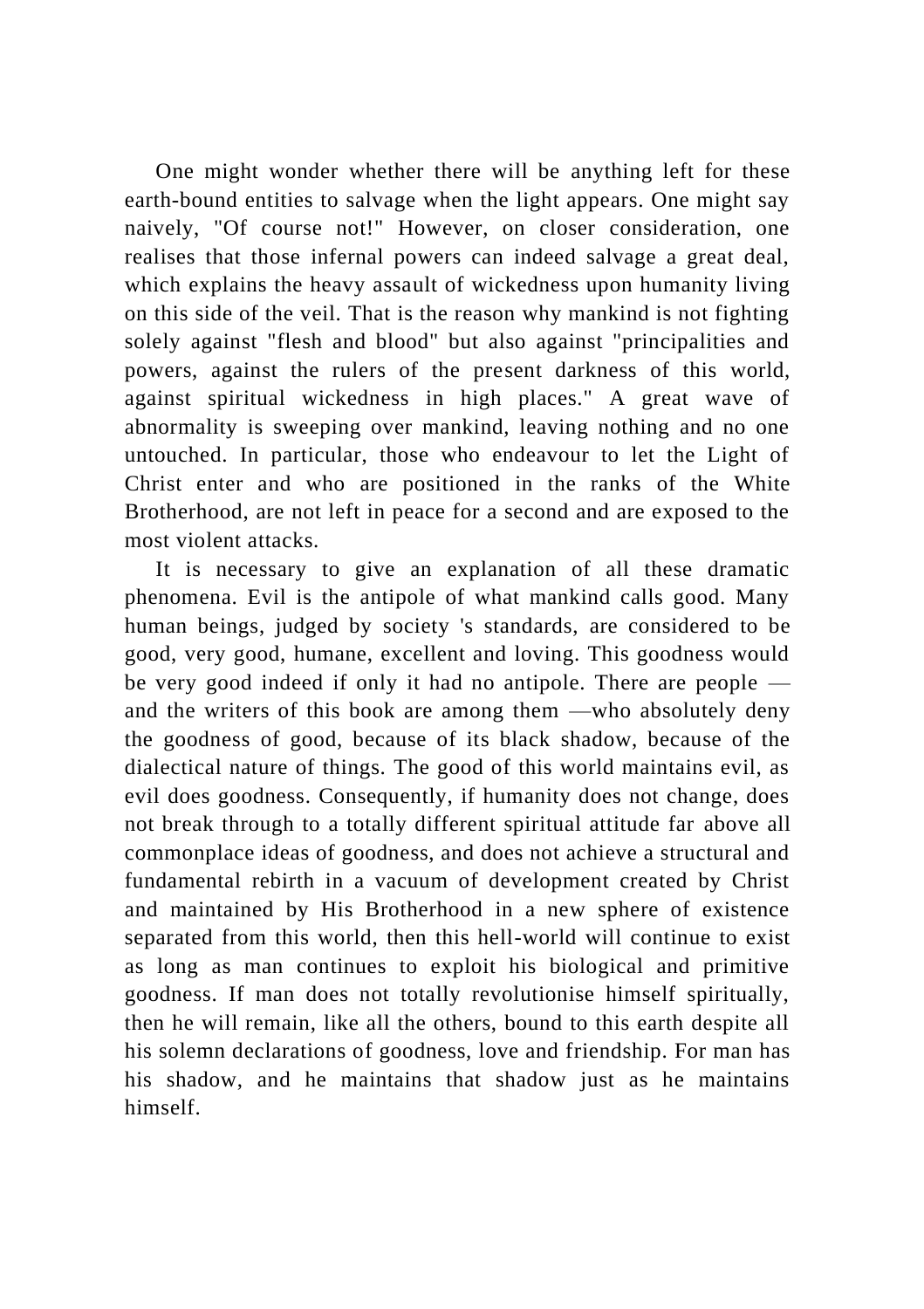"There is none good, no, not one". These words were once spoken by Christ, and they are among the most profound and true ever spoken. Do not think that the unfolding of divine events can be held back. Everything has its own given time and the coming years will be of historic significance for the whole world. Therefore, each one of us ought to ask himself: "When these things manifest themselves, in what state will they find me? Shall I still be experimenting with this everyday goodness, or shall I be engaged in breaking through to a new spiritual disposition?"

Everyone should bear in mind that the enemy lies in wait for all human beings, because every individual who remains firmly bound to the dialectical world is "life-insurance" for the powers of darkness. Just as the body of an animal is a source of life for innumerable parasites, so man also is no exception to this rule. Every genuine spiritual work is hindered in all possible ways and a war of breathtaking suspense is being waged against it, a.war compared to which the struggle against flesh and blood is as nothing.

Our age, the age of revolution, demands that man begin to see and to accept reality. Never has there been a more fitting time to quote the words of John the Baptist: "Make straight the paths of the Lord". The hour has come!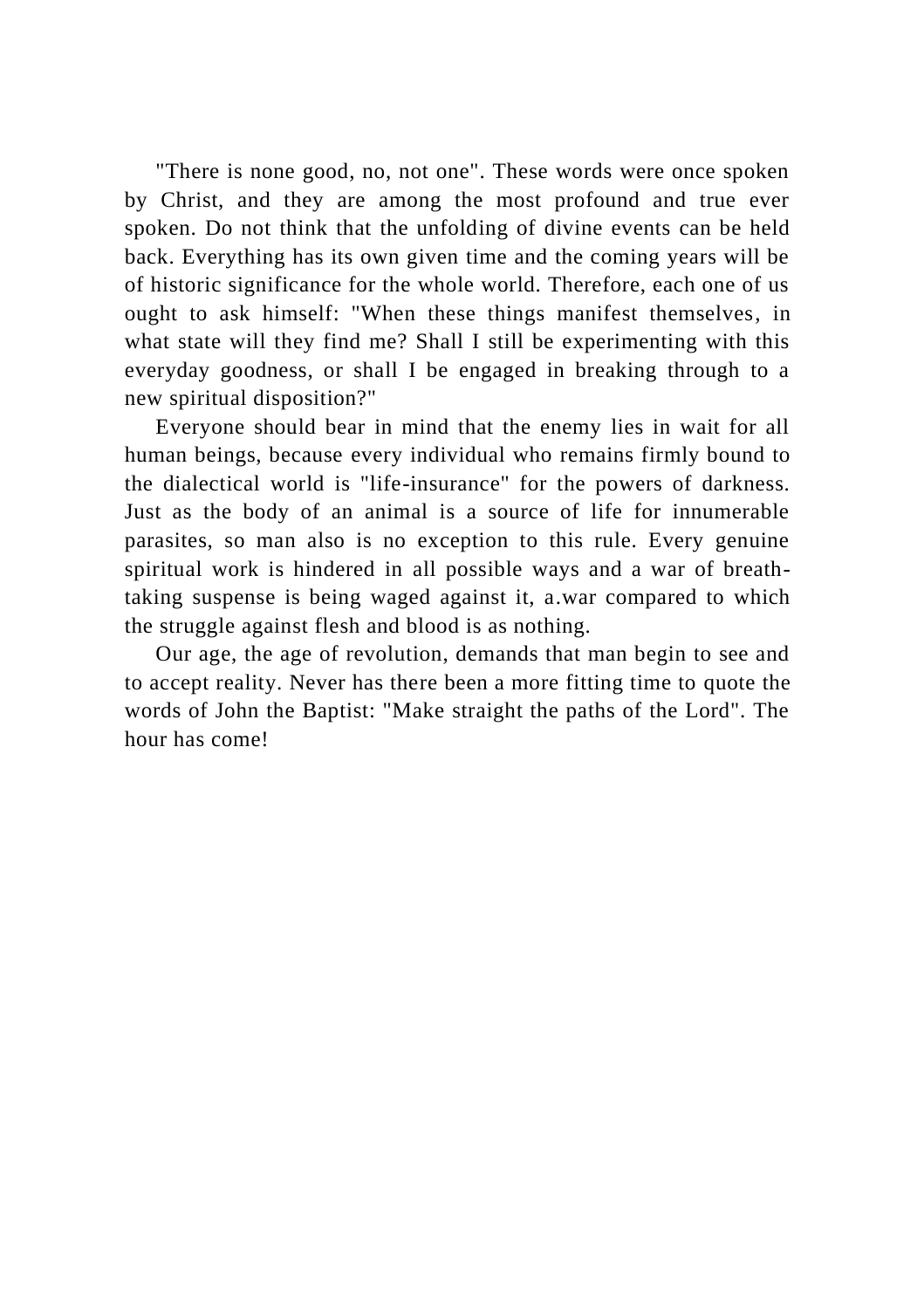## **A JOURNEY INTO HEAVEN**

When the reader has recognised the truth of the foregoing and realises the dramatic situation into which mankind has been led by the events of everyday life; when he has clearly understood that this struggle has become a personal matter for every individual, he will then be able to reflect fruitfully upon the work which the Heavenly Brotherhood has undertaken as a consequence of these developments.

If a human being wishes to escape the grasp of earthbound entities and make his way towards the new life, to which all of mankind is invited, it becomes his task, first of all, to orientate himself, and then to accept the consequences with all his soul, heart and mind. It is the aim of the Spiritual School to provide some help in this.

In the first place, the candidate should understand that the interpretation given by the Universal Doctrine to the concepts "heaven" and "heavenly brotherhood" is quite different from the usual one. People attach the label "heaven" to a certain region of the reflection sphere of this material world where those dead have their abode who, when they were still here among us, led worthy, good or pious lives, and who were directed to this region by virtue of the high quality of their moral and spiritual state of being.

In the same way, people speak of "hell", meaning the region of the hereafter to which the evil, morally deficient person departs when he dies, in accordance with his state of being on this side of the veil.

On this side of the veil, good and evil are mingled in the blood, and both of these forces are active in all of us, be it positively or negatively. On yonder side, however, when the material body and the material blood-soul have fallen away, good and evil are existentially separated, "frozen", so to speak, although they maintain one another as antipoles. Nevertheless, whether we exist in the body on this side, or out of the body on yonder side, we are, and we remain, of this dialectical nature order; we remain bound to the wheel of birth and death.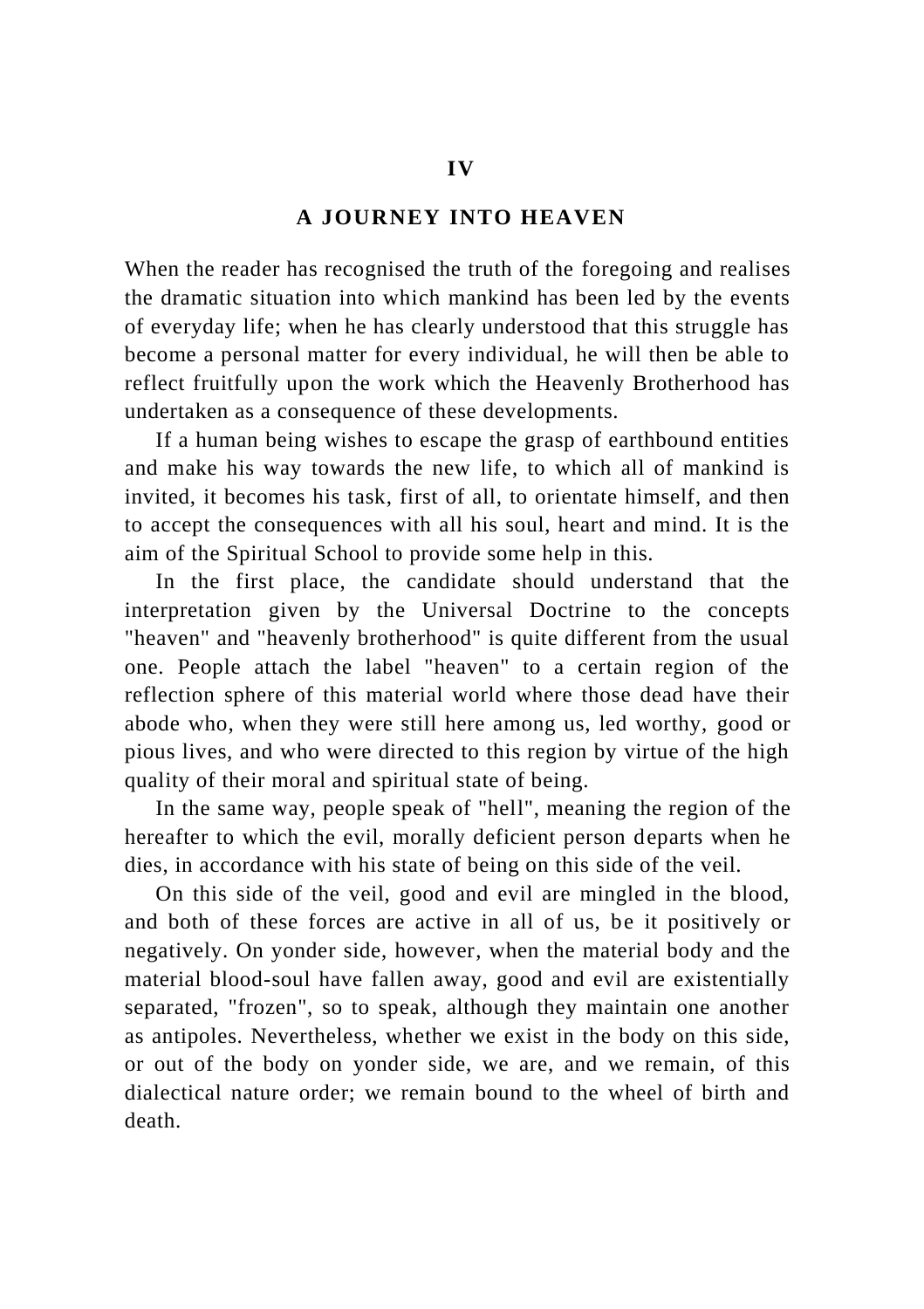Whether a person be pious, mystical or very humane, or has an occult tendency, whether he has profound philosophical insight, or is evil, anti-social or criminal, his normal, natural death can never be the basis for an eternal state of being. Heaven and hell, as such, are transition stages leading to a new journey into matter —a new birth. Everyone who believes in evolution will agree with this.

Let us be cautious however, for the Universal Doctrine makes it clear that there is no progress, no evolution, no true spiritual development in these turnings of the wheel. We hope that every human being, when he presently departs this life, will celebrate his dialectical journey to heaven. After a shorter or longer period of purification all, without exception, will enter their heavenly home, but it is an entrance with a beginning and an irrevocable end.

Here, as well as in the hereafter, one can cultivate goodness to the highest degree, or explore the depths of evil within our twofold life sphere, but only to a certain limit which cannot be surpassed. On remains bound to this nature order with its rising, shining and fading.

The hereafter is just one great delusion, one formidable hoax for all. Every group on this side of the veil finds in the hereafter its own particular heaven to which all will be admitted in accordance with the law that like attracts like. There is a Catholic and a Protestant heaven; there is an abode for theosophically orientated souls and one for students of the Rosycross, for astrologers and for all the various sects. In short, everyone finds what they are looking for. Whatever one is in one's innermost being here will be found there also.

Very comfortable, friendly and agreeable  $-$  as a matter of fact, not at all unpleasant. Those to whom one was deeply attached here will be found again over there. Those who made life difficult for us here and from whom we could not, for one reason or another, free ourselves, will be unable to bother us there because of their different state of being.

To our knowledge, only a few ecclesiastical spiritual groups, other than esotericists of a certain type, know of these situations in the hereafter; hence their zealous efforts to win souls. When a priest succeeds in converting a primitive native to Catholicism, that is, in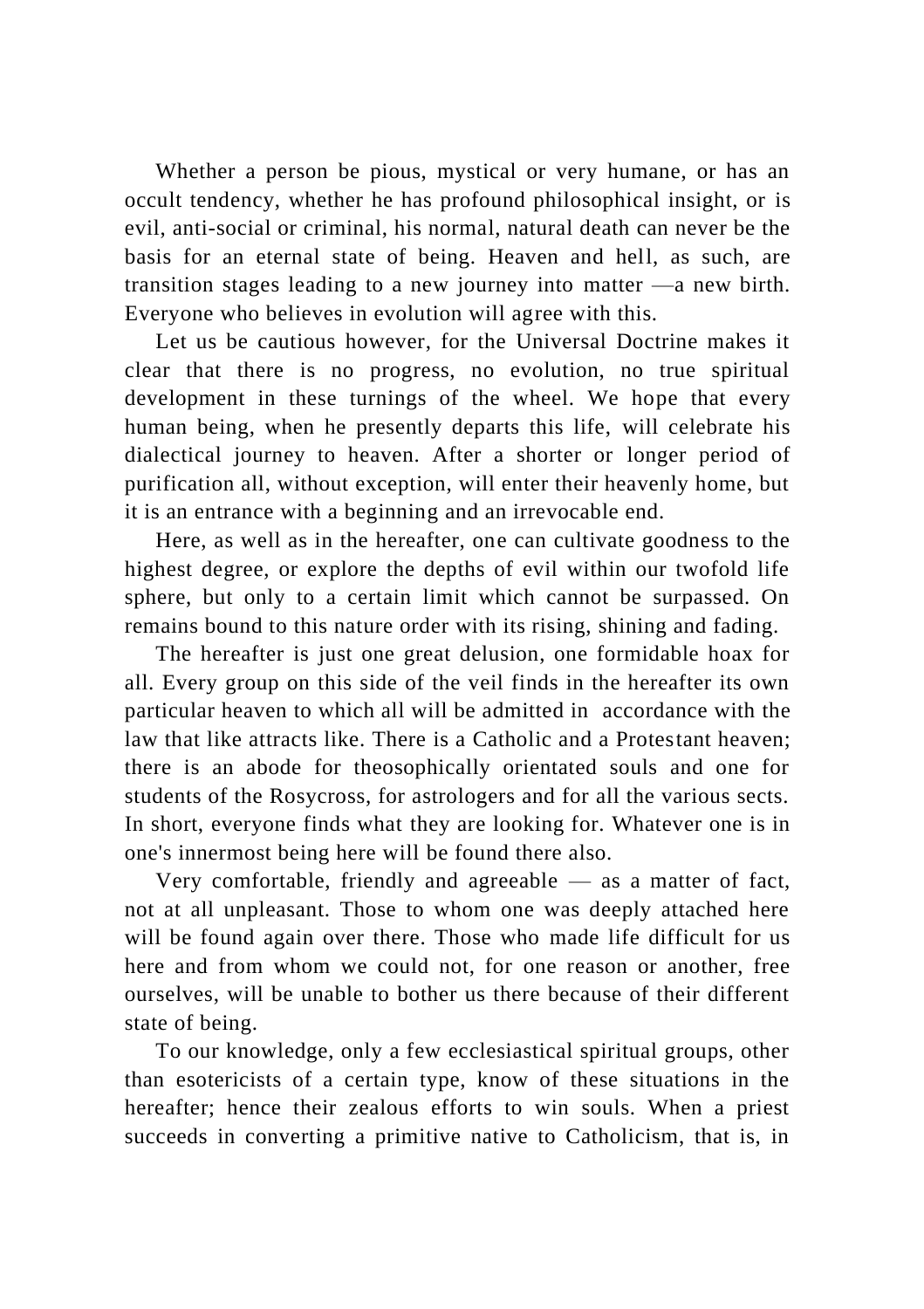binding him sacramentally, or when he succeeds in administering extreme unction to a person who had never led a really religious life, this usually means the winning of a soul for the Roman Catholic heavenly domains; and presently, when the soul in question returns to earth, it means the birth of a child in a Roman Catholic family. A thousand deceased natives, bound sacramentally, thus result in a thousand children being born within a nation or race where the Roman Catholic hierarchy considers this to be necessary. Uncomprehending outsiders, who cannot help smiling at the sight of missionaries playing "Christian church" with natives who are by nature animistic, would no doubt cease to smile if they knew that the church, in this manner, is engaged in extending its power.

The Catholic and Muslim heavenly domains are the largest on yonder side. And on this side of the veil, those who work for these powers are consciously or unconsciously intent on making, or keeping, the heavenly regions of the other groups as small as possible by various methods. The aims are clear, namely, to bring the whole world, here as well as in the hereafter, within the action radius of the church hierarchy.

This spiritual imperialism may, to a certain extent, be a matter of total indifference to the esoteric student. Power manifestations of a spiritual, moral or material nature are always temporary; they come and go. The main point is that at given moments in history a certain number of matured souls arrive at the right choice, unintimidated by any power manifestations whatsoever. We shall presently define this choice more precisely.

It would be a great pity if the reader entered his theosophical, humanistic or Rosicrucian heaven without having any idea of what these problems are about and why this book bears witness to a spiritual revolution. Before we discuss this idea further, it is necessary to point out some possible mystifications.

The student of the Universal Doctrine, the sacred science of transfiguration or rebirth, must not only reckon with possible disastrous influences from the spheres of hell but is also affected by countless suggestions from various individual heavens in the hereafter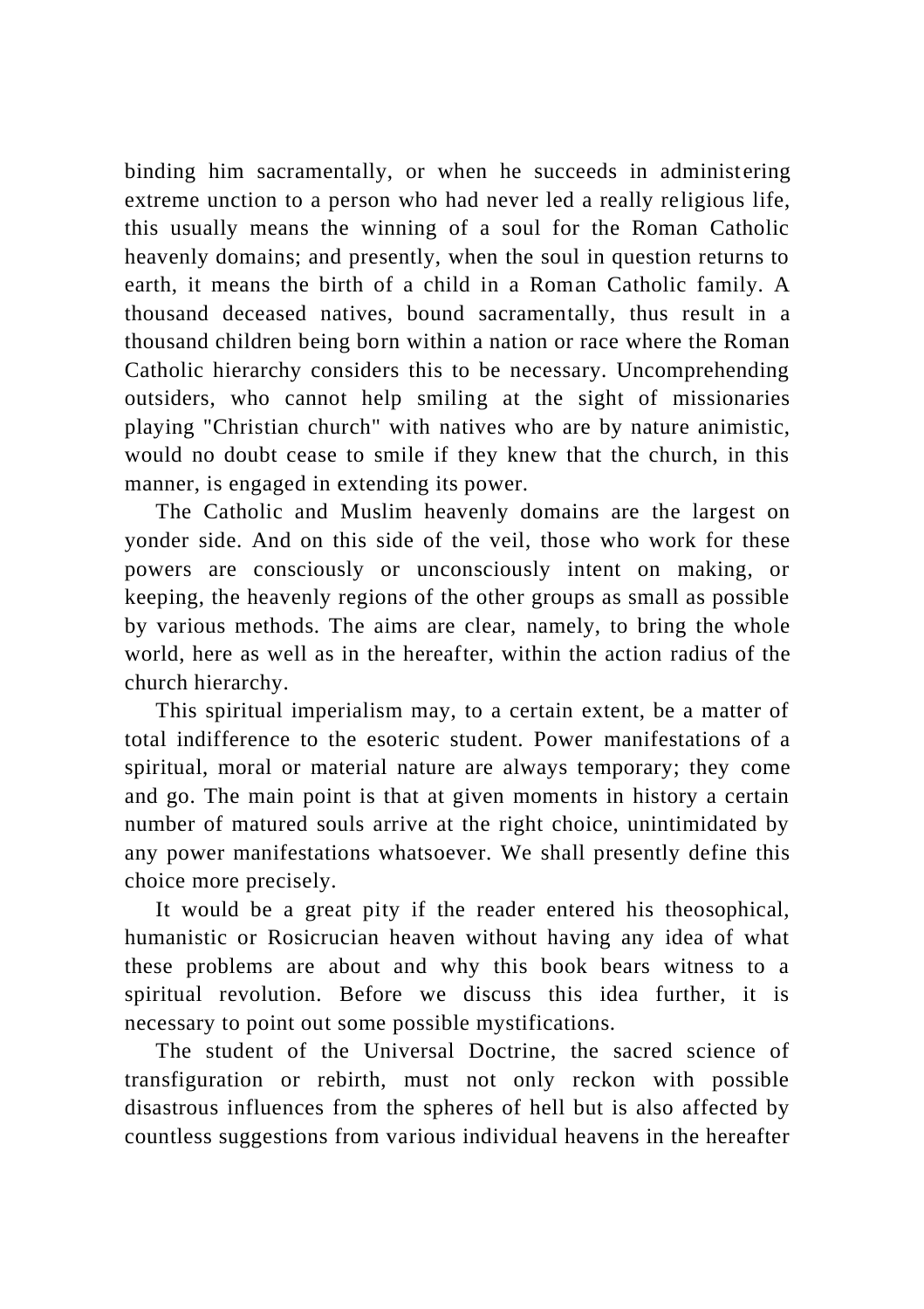where innumerable, unconnected larger or smaller groups are hard at work, each in accordance with its state of being.

A motley group of various religious persuasions exists there; all kinds of humanistic communities; scores of occult groups which readily proclaim themselves as "schools" and which work with such a multiplicity of ideas and symbols that they make one's head spin. Some of them bear the designation Christian, others Buddhist, etc. In short, in the heavenly world of the hereafter we find a colourful array of activity reflecting every religious and esoteric movement in the history of mankind.

There are numerous intellectual societies which have, so to speak, specialised, such as healing groups, groups aiming at social, political and economic influence, and even groups which practise various forms of dialectical science, their aim being the advancement of man and society in their earthly relationships. This situation with its many and varied consequences, is so misleading and creates so much misunderstanding, suffering and sorrow, that it is possibly more detrimental to the true work on behalf of mankind than the combined efforts of all the orders of hell. We are warned against an evil person and fully on our guard; we can act promptly and positively. But this is not so easy when we are confronted with a really good person who is so very nice and has such pure intentions. Safeguarding ourselves against such influences can bring with it, at the least, some very peculiar difficulties.

There is, for example, a group in the hereafter which seeks to save the world with Christian astrology. A distinguished Egyptian group is waiting for the resurrection of all the great historical figures who were mummified in the course of the centuries, in order that they may take over the leadership of mankind. Many claim to be in direct contact with Christ and are involved in such divergent and irreconcilable activities that, facing it soberly, one cannot help having one's doubts about many things, with the exception of their really good and humanistic intentions.

One must understand clearly the dangers inherent in these things. When a human being enters the hereafter, he remains inwardly the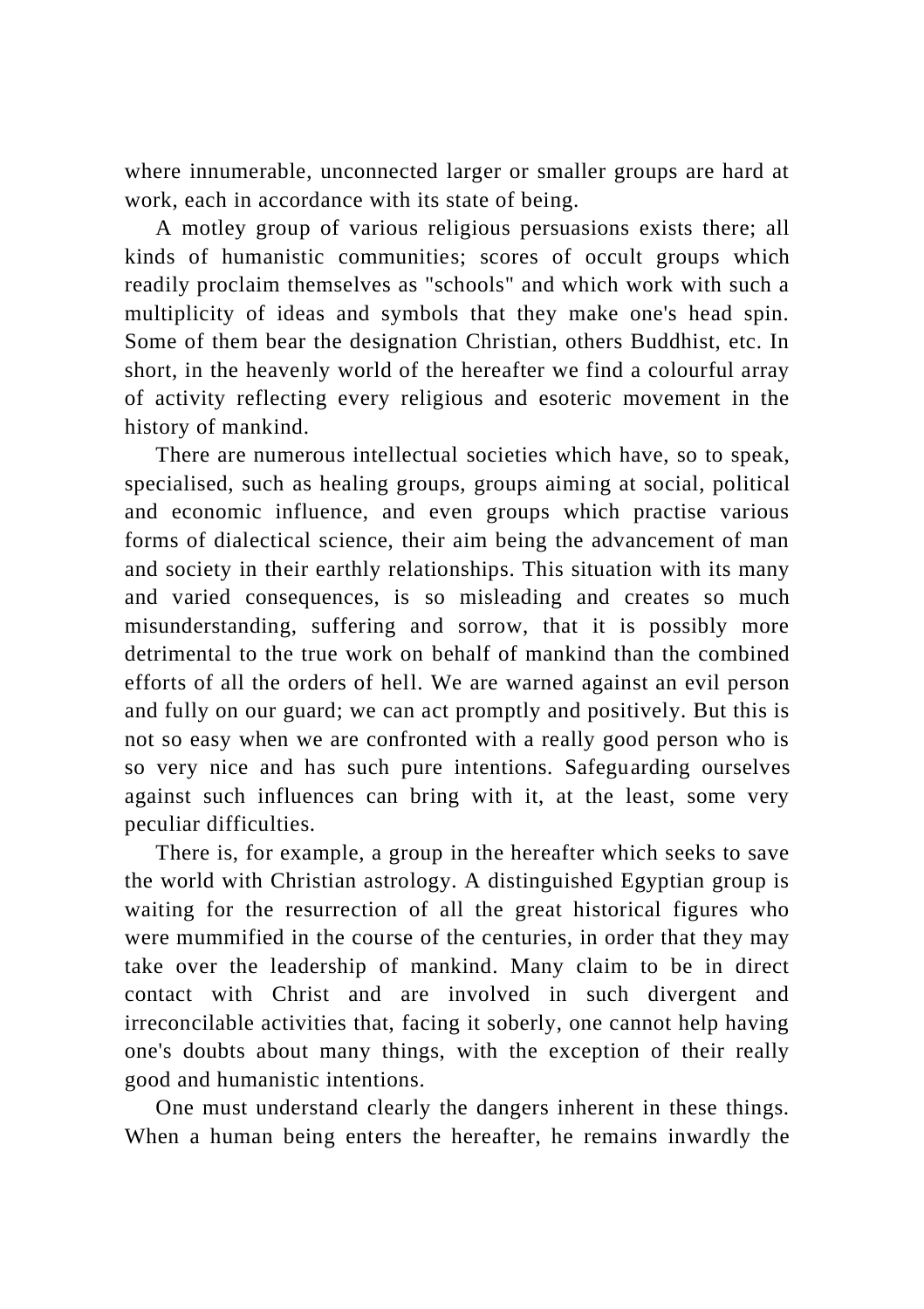same. Dying does not make him an adept or a sublime angel of light, even though — on the basis of a certain cultivated goodness, social integrity and spiritual striving — he may enter a so-called heavenly region and, on account of his way of life on this side of the veil, display a bright and shining radiation field.

A student of the sacred science of transfiguration is very much on his guard against both the powers of evil and of dialectical good. The former can harm him, the latter can and will thoroughly confuse him, delay him on his path, and fill him with indecision on account of the wildly whirling multiplicity of ideas.

In his second letter to the Corinthians, Paul says that the devil can appear as an angel of light. Try to understand this in a different sense, because these words do not mean what you probably think they mean. An earthbound spirit sometimes tries to appear better and more radiant than he actually is, but such an attempt is so poor, so foolish and primitive that it is immediately recognisable, and no one knowledgeable in such matters will be taken in by it. There are, however, innumerable very well-meaning inhabitants of the dialectical regions of heaven who really radiate affability but who wish to maintain and animate the most stupid, primitive and reprehensible things, thereby unconsciously serving the "spirit of the abyss". A person is most dangerous and most devilish when he is convinced that inwardly he is really good and is doing good. Then you cannot reason with him, for is he not good, is he not serving God, possibly at the sacrifice of his life? Think of Saul of Tarsus before he became Paul. Beware of these "angels of light"! Be particularly careful when they talk frequently about Christ and holy spirits, about all sorts of Jesus-figures and masters.

The pupil of the sacred science of transfiguration wishes to have nothing to do with these self-styled "esoteric" schools and orders of the light-region of yonder side, although they may also occasionally accomplish some useful work.

The spiritual revolution has begun, and just as the spheres of hell have been startled by the radiation of the hierarchical Light and, in their struggle for self-maintenance, have pounced in deadly fear upon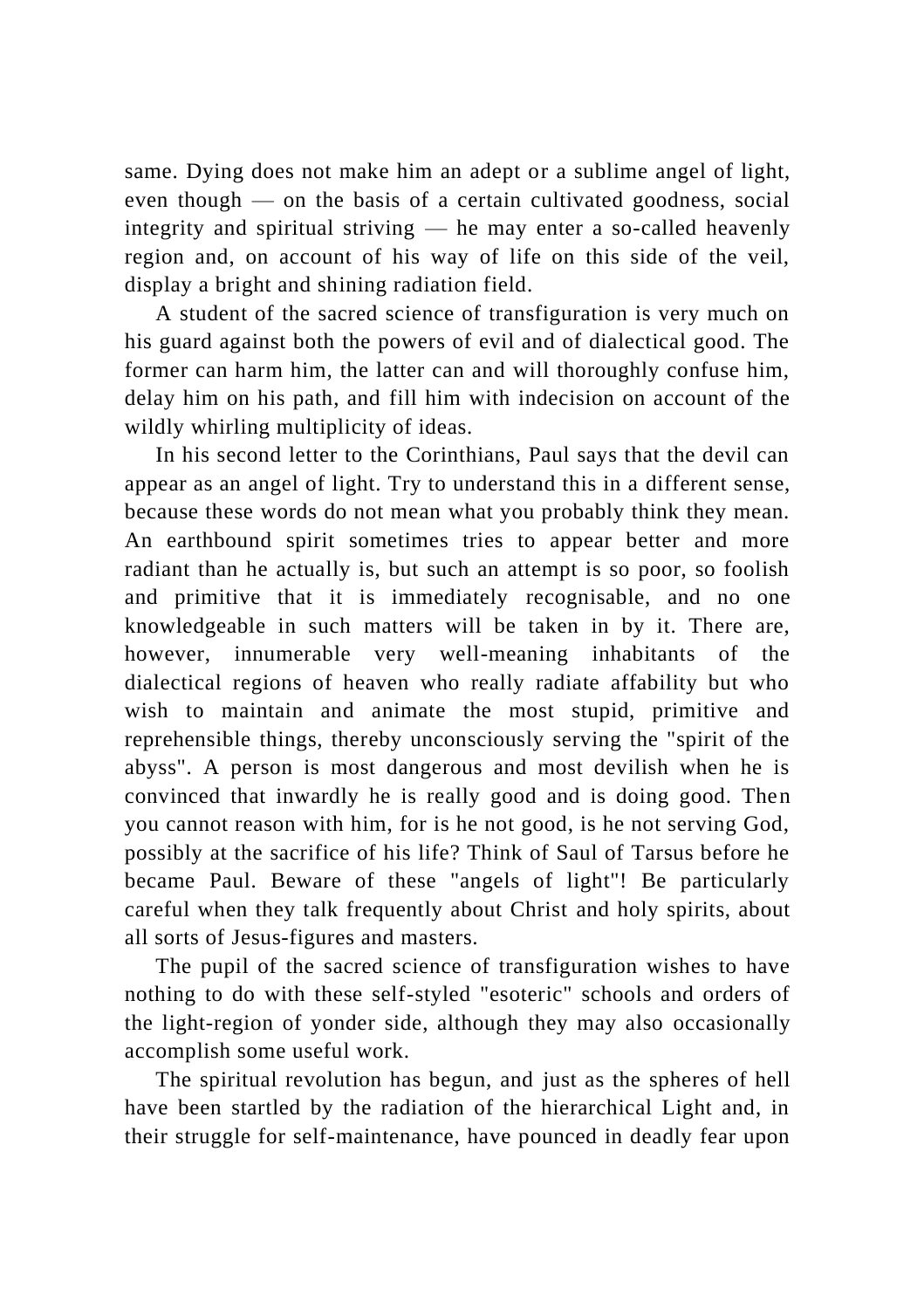mankind, so also the dialectical spheres of heaven are in a state of highly nervous agitation. The inhabitants of the various heavens have also pounced upon mankind in a frenzy of proselytising, and anyone who is to some extent susceptible to these influences, will feel himself driven to act in accordance with them.

It is perhaps somewhat disenchanting to write in this way about the favoured abode of millions, i.e. the heaven worlds. Death, however, changes only the body and the state of consciousness, whereas the character, the mind, the outlook on life and everything connected with it, remain entirely the same. And just as thousands of humane, virtuous, religious and very intelligent people on this side of the veil endeavour to achieve a better world, so it is over there also, the only difference being that the inhabitants of the hereafter po ssess many means by which they can influence those who are living on this side of the veil with their very diverse suggestions. Thus the circle is closed and the wheel of birth and death, the grinding wheel of dialectics, is kept in motion.

Behind the reflection sphere of this earthly field of life, another heavenly world and another heavenly hierarchy have affected our complicated, miserable and tragic existence, both in the dialectical heaven and on the dialectical earth, in a historical revolution periodically recurring during the course of hundreds of thousands of years. That is why all the powers of heaven and earth are in agitation. Once again a spiritual, cosmic and nature-scientific process has set in, a process of which the seer of Patmos testified: "And I saw a new heaven, and the old had passed away".

All those affable and so radiant spirits who are indeed doing the best they can in accordance with their state of being, are highly nervous. Just as people, in the course of the years, have attempted to improve the world in numerous humanistic ways, so in heaven and on earth they are again trying, on account of the wild turbulence of ideas and desires, to assault the world and mankind anew with a flood of experiments. Spiritual movements, schools, institutes and so forth are springing up like mushrooms. One or more are started practically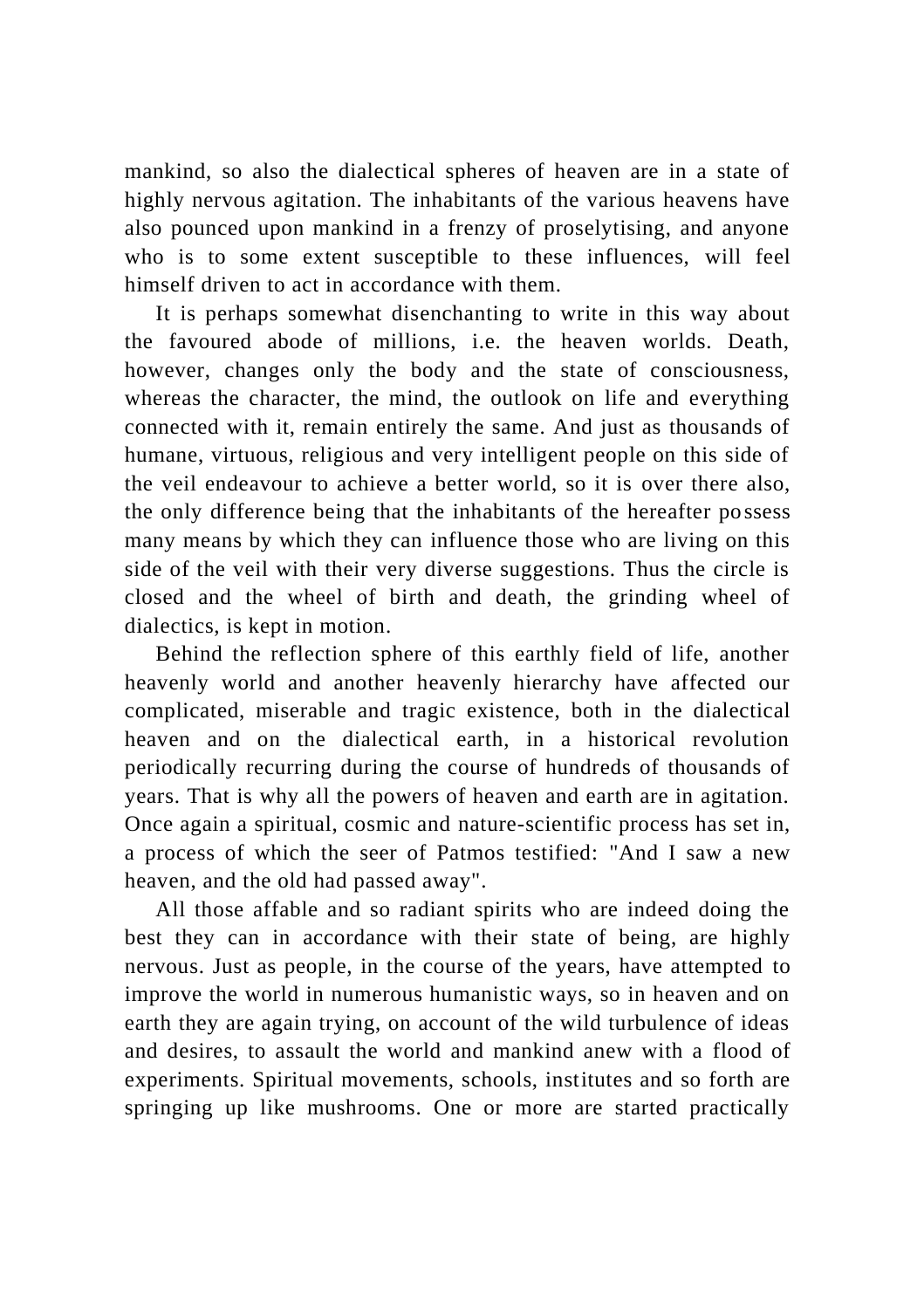every week in every country, only to disappear again, usually after a very short existence.

Throughout the years, scores of different groups in the hereafter have made attempts to work via the School of the Rosycross in order to influence a consciously active spiritual public. We have rejected all these proposals in plain, unequivocal terms. Does this not make it abundantly clear that the forces of darkness can reach their greatest effectiveness through all these bungling good intentions? The School of the Rosycross wants no part in this feverish, nervous agitation in heaven and on earth, inherent in dialectical nature.

The workers of the Spiritual School serve the Immovable Kingdom as fishers of men. By applying the sacred science of transfiguration, they are making their way to this Immovable Kingdom, that is, to another heaven and another earth. Every pupil will be able to see that heaven and that earth descending from God out of the omnirevelation, if he perseveres in this process and is victorious.

The Universal Philosophy explains the laws, the logic and the rational-moral values of this process. That is why we see evil as a dialectical phenomenon and good as its anti-pole, keeping one another in balance. It is also the reason why we adopt the right of "splendid isolation" towards the good as well as the evil spirits, towards the inhabitants of the spheres of hell and those of the thousand and one heavens, and we say to them: leave us alone! The bonafide workers aim to fish mature souls out of the wildly agitated sea of life and to lead them, straight through the most beautiful dialectical spheres of heaven, to the Immovable Kingdom, by means of the Royal Art.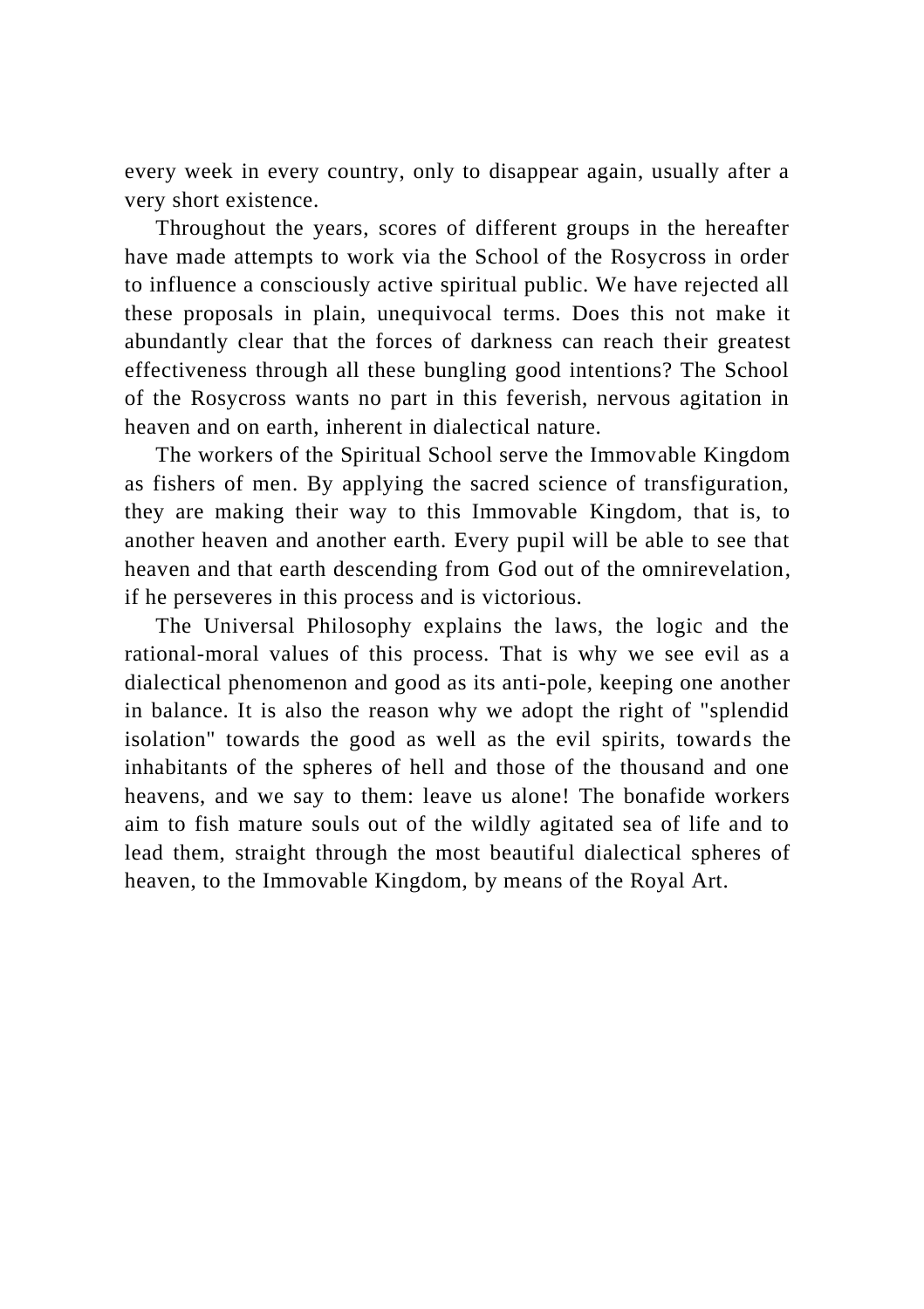#### **THE STRUGGLE FOR THE SOUTH POLE**

In addition to all the other phenomena marking the great turning point of this era, the many expeditions being sent out to the polar regions by various world powers are attracting particular attention in esoteric circles. Nothing indicates more expressly the end of a cycle in the life of mankind than this feverish interest in the polar regions, and especially the South Pole. The fact that the power-hungry and grasping forces of this world are stretching out their unholy hands towards these areas of the earth is, to all esotericists, practically the last link in the ominous chain of doom for the world and mankind.

Until recently, both polar regions represented unapproachable and inviolable mysteries to the vast majority of people. Not much more was known about them than that they were frigid wastes of snow and ice of indescribable inaccessibility, with long, pitch-dark polar nights. People knew of vaguely indicated continents of penguins, and had heard accounts of the mysterious northern and southern lights, without being able to understand the essentially holy though ominous meaning of this radiant language which, of late, occasionally inscribes its fiery characters above our countries as well.

However, now there are perfectly equipped, scientific expeditions which have begun to obtain strategic bases for their governments, as well as the three raw materials essential to the power of destruction, namely, uranium, plutonium, and a still unknown mineral which we shall call neptunium.

The power of destruction is a trinity of forces: the force of explosion — uranium; the force of crystallisation — plutonium; and the force of poisoning — neptunium. These are the tree Titans of the ancients, mentioned in myths and legends; the three Titans who, in prehistoric times, were held captive in the abyss by the fathers.

This abyss will be opened by three world powers sharply to be distinguished: Russia, representing the world-proletariat; South America, representing the church and the Nazis, who chose Argentina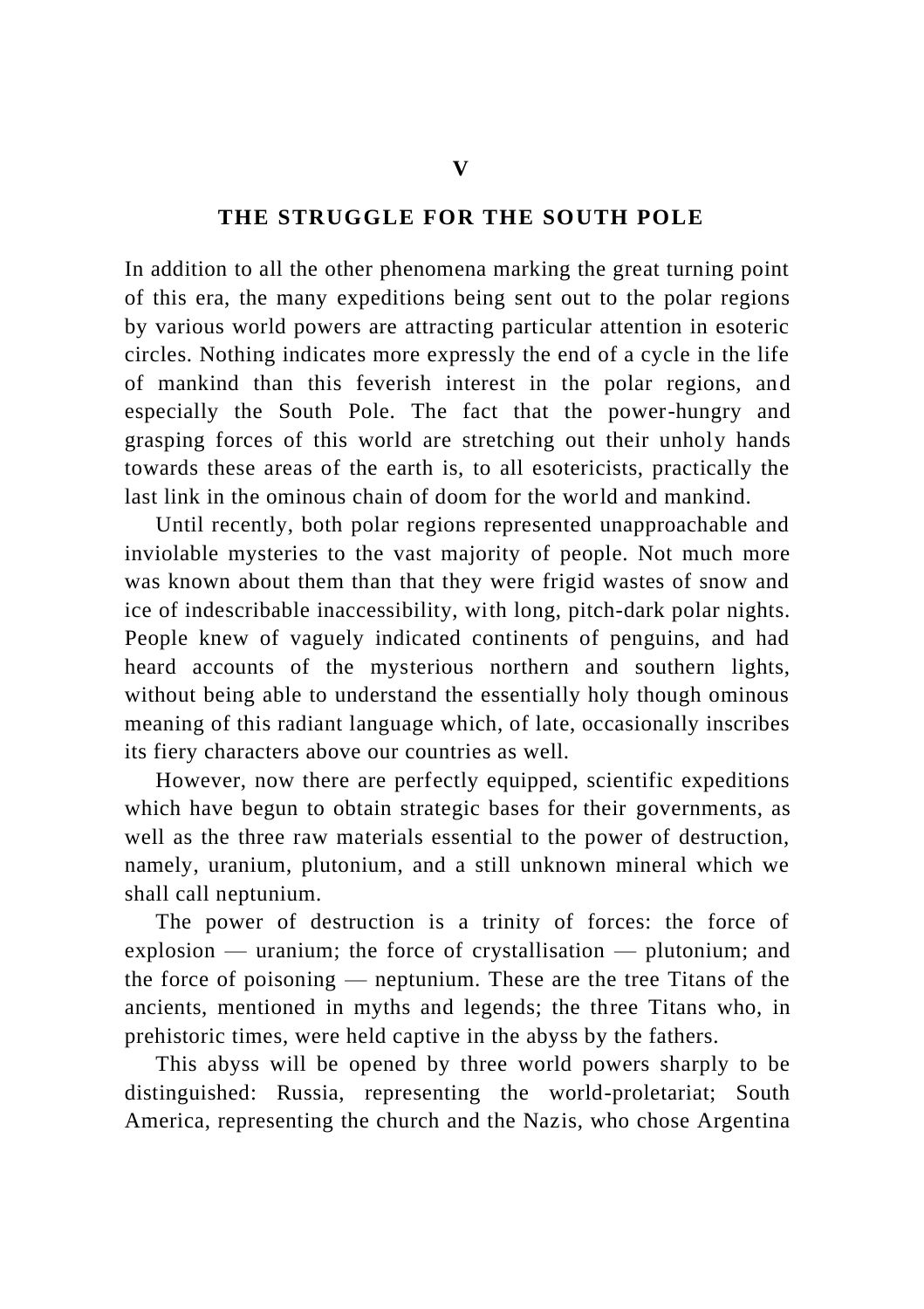as their haven directly after the outbreak of the Second World War; and thirdly, the United States of America, representing the various aspects of capitalism.

We might also call these three powers by their now outmoded names: the social, clerical and liberal powers; or we might refer to them in terms of esoteric science as the urge for freedom in the dialectical sense, the urge for power in the nature-religious sense and the urge for power in the materialistic sense.

It appears that each of these three world powers will release its Titan and, by so doing, sink into the abyss. The geni in the bottle will be set free and, with a resounding laugh, will hurl itself at its liberators — but only after humanity has savoured to the last drop the consequences of the threefold power of destruction. This draws our thoughts to the Book of Revelations where we read of the three woes which will afflict mankind at the fifth and the sixth blasts of the trumpet, after the abyss has been opened.

What, then, is meant by the abyss? It is Patala, the South Pole of our globe. This may seem strange, but only because of current ignorance on this point and because of the fact that the holy language has been translated by people who do not in the least understand the Universal Doctrine.

However strange it may seem, the word "Patala", or South Pole, has been translated as "abyss", although in fact this word is only a derivative of the word "Patala". It would also be possible, for instance, to translate it as "nether world".

Both Poles, as we learn from esoteric science, are storehouses, receivers and dischargers of all cosmic and earthly vital forces which our planet requires and assimilates in its complicated life processes. They form two natural safety valves in the great dynamic processes of this earth, two enormous radiation fields of which the northern and southern lights bear witness.

These light radiations appear in the focal points of magnetic fields and their colour, light and sound, which can be clearly perceived by the inhabitants of the arctic territories, prove that they are etheric radiations which are absorbed by the atmosphere and thereby reach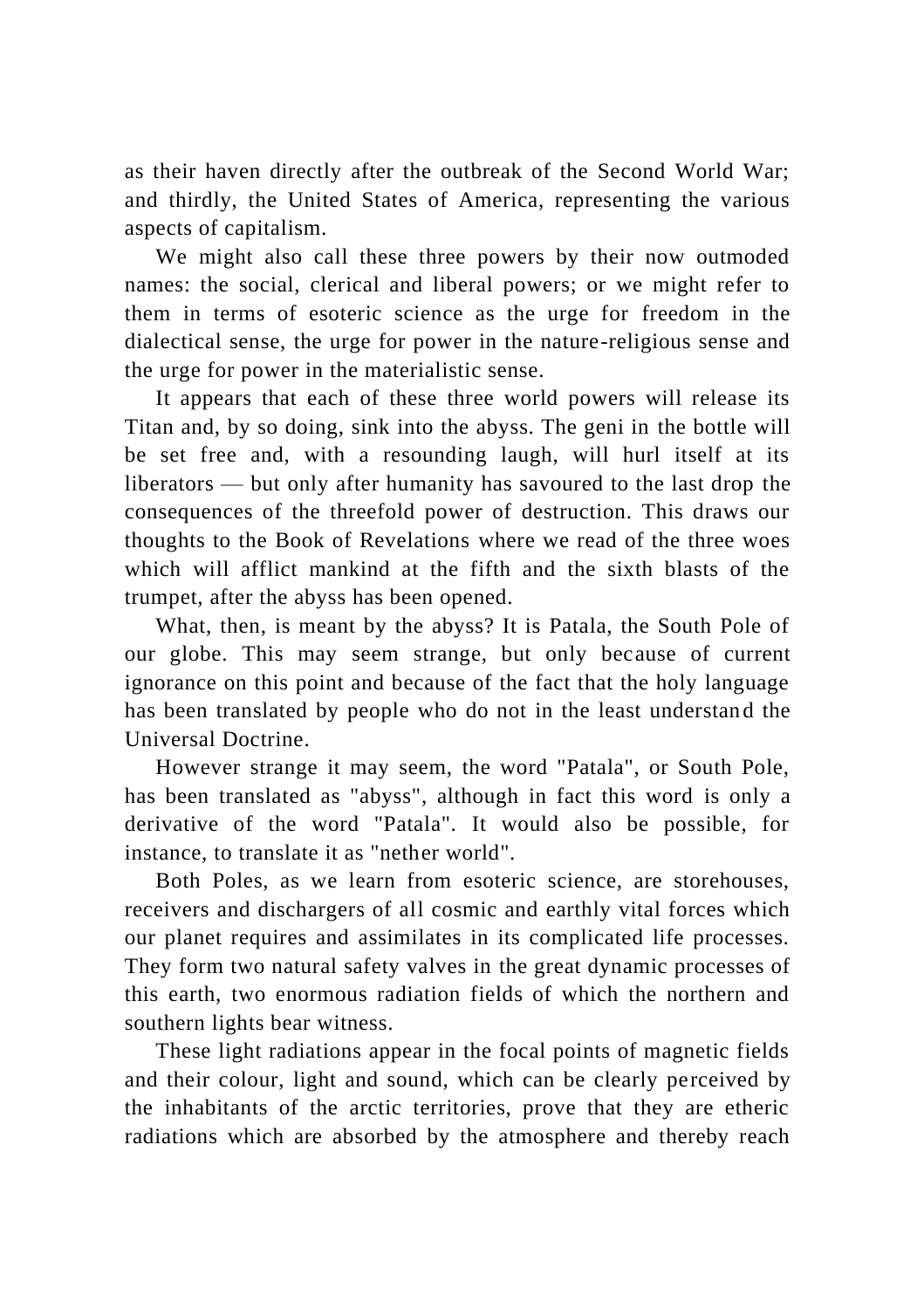every living soul. From earliest times, these fiery, luminous polar radiations have been referred to as "serpents" or "dragons", and the biblical expressions "the spirit of the abyss" and "the beast of the bottomless pit" are very clear references to the forces of the South Pole.

When the beast rises from the abyss, the powers of the South Pole are set free. The fact that the three aforementioned world powers are really engaged in releasing these forces, is simply the historic and nature-scientific confirmation of an event which must irrevocably come to pass. For the pupils of the Spiritual School the only question has been: "How will it come about and through whom? How will the beast of the abyss be set free? By whom will the three Titans be liberated?" Surely, no one who knows the risks involved and is filled with love for his fellowman will unleash a danger such as this. No normal human being will ignite a fuse when he is sure that an explosion must follow. He would only do such a thing in ignorance or because of the enormous struggle for survival in which he is seeking the greatest advantages for himself and his children, for his country, his people or his race.

In their drive for self-maintenance, the three world powers —so knowledgeable, so extremely capable, and yet so woefully unwise where the naked truth is concerned — are racing to the South Pole, to Patala, the abyss, the underworld, to put the spark to the tinder and set it ablaze. This great historic moment of our era will come about in the years that lie ahead. Thus we see how man passes sentence on himself and effects his own downfall, whether he is socialist, cleric or liberal. All three powers will release their Titans and amid their bellowing laughter, mankind will prepare for itself a future fraught with explosion, crystallisation and poisoning.

It is well known to the initiated that all beneficial cosmic and etheric influences enter via the North Pole, from Meru, the abode of the Gods — whereas all deadly influences emanate from the South Pole, Patala, the underworld. It was already known in prehistoric times that from the South Pole, the breath of the fiercest and hottest passions rises; a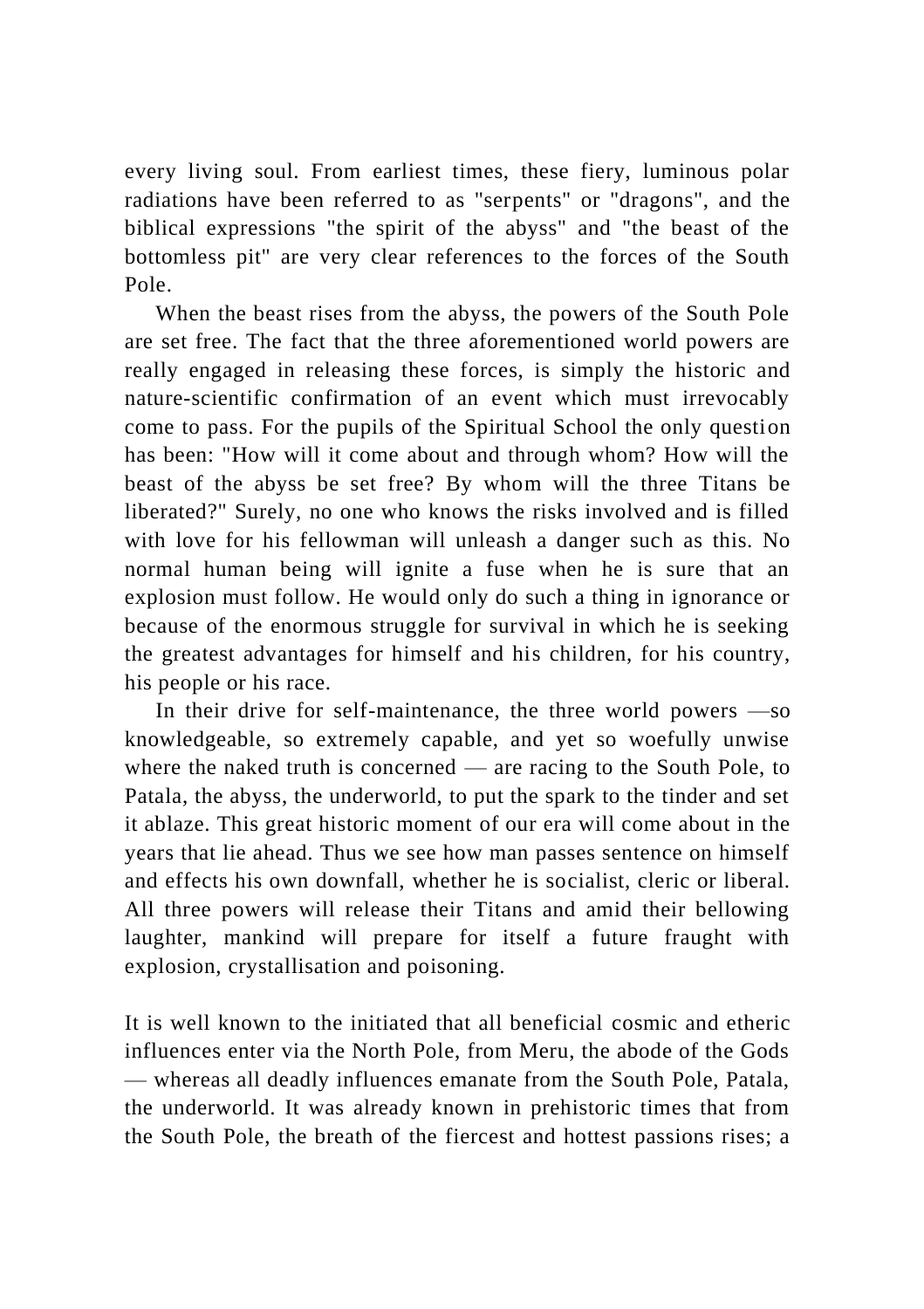breath that becomes atmospheric in the form of the southern lights and, as such, ultimately becomes the human breath, that is, if one is susceptible to it and attracts it magnetically.

The dragon-saliva of the spirit from the abyss is threefold in its effect: explosive, crystallising and poisoning. This saliva is flung out into the atmosphere like a plague, and innumerable people are suffering from this unspeakable world pestilence.

Ever greater numbers are showing symptoms of a blind, destructive urge accompanied by a subtle malignity. This is the infernal raging of *uranic* patalism, which erodes all morality.

Every promise, agreement or positive alliance, every sacramental tie, every effort to preserve harmony, every friendship, is violated so boldly, with such self-assurance, with an invocation of the holiest names and even with tears, that one is reminded with astonishment of the court-room where Caiaphas, filled with the most holy indignation, rent his garments and pointing at Jesus said: "He slanders God!" This terrible venom, slithering around man like a snake, and setting its fiendish teeth into him like a flash of lightning, is *neptunian* patalism which subverts all rightmindedness. There is an ever increasing multitude of people who can no longer be jolted into wakefulness the living-dead, so to speak — who have succumbed to an ever greater spiritual crystallisation. Totally sunk in their earthly servitude, they have literally lost the ability so see and hear. These are the victims of *plutonian* patalism.

If the three aspects of the beast from the abyss can work such mischief simply by their atmospheric activity, it is obvious what will happen when the spiritual and elemental status quo of the mysterious continent of Antarctica is violated. The mere fact that three world powers are disputing possession of this territory, speaks very clearly. It is perhaps even clearer that, through the striving of these powers, the storehouses of cosmic and earthly vital forces, the very dwelling places of the cosmic elements, are being violated and robbed. As a result, the necessary vital processes of the earth are being disrupted.

When esoteric researchers state that, in contrast to the North Pole, the South Pole possesses a radiation field of deadly forces, this should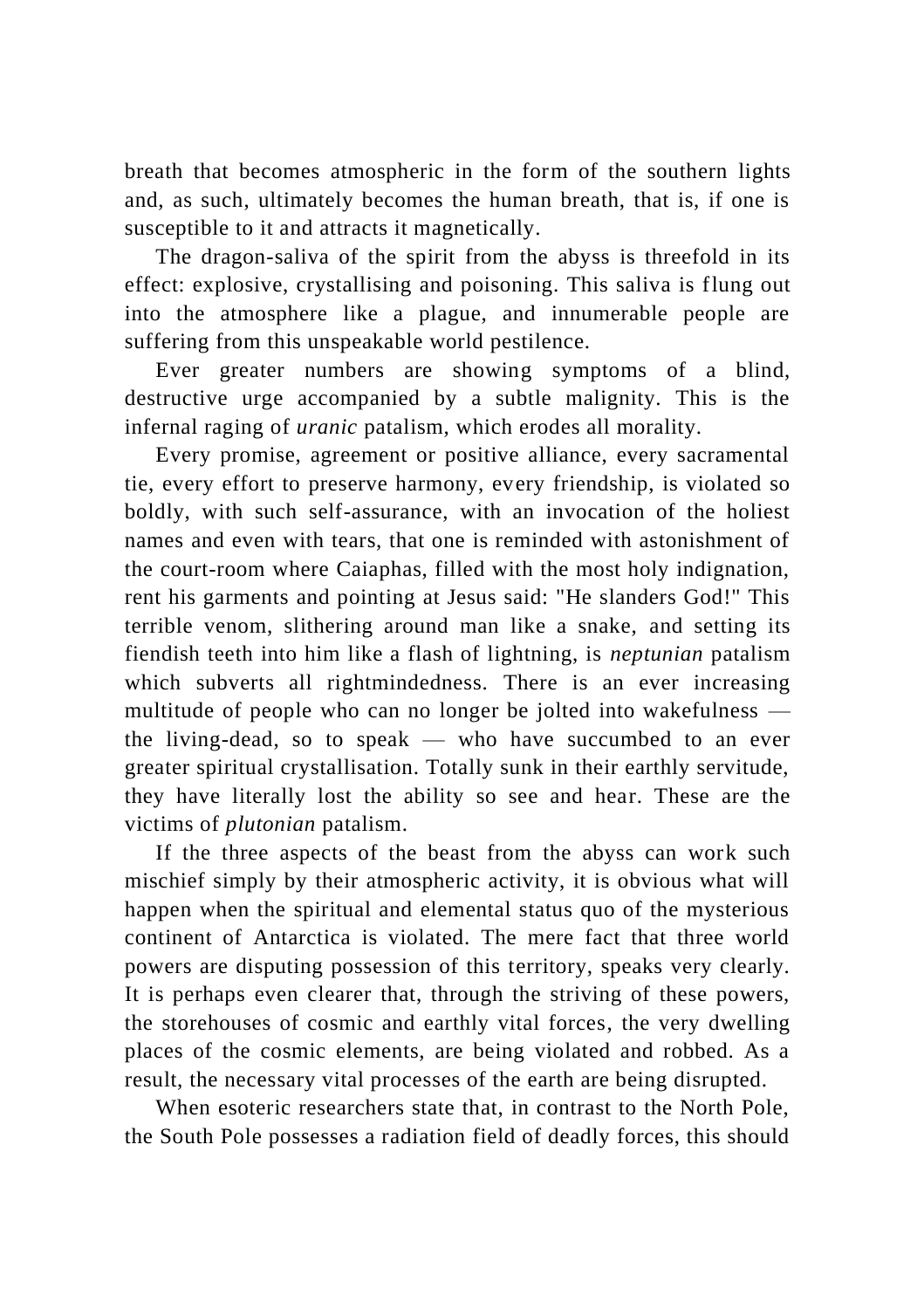be rightly understood. The northern polar field receives the interplanetary and cosmic forces necessary to the earth and its inhabitants, as well as to the harmonious activity of the earth-forces themselves, which are mainly concentrated at the South Pole. That is why we speak of the South Pole as Patala, the underworld — and the North Pole as Meru, the head, the upper-world.

The southern radiation field contains numerous waste gases, forces and ethers which have to be extracted from the atmosphere by expulsion into space and by the activity of the sun. However, be cause of spiritual and moral deficiency, this atmospheric cleansing process cannot take place and so the forces of Patala are not expelled but attracted, as a result of which the spirit from the abyss is released. Since man's behaviour as socialist, cleric or capitalist fosters this disturbed balance, the fate of the world and mankind should be quite clear.

This cosmological explanation is, of course, very rudimentary. It might be supplemented, for example, with a study of the North Pole , which has been known from the very beginning of this world as "the source of all life" into which a steady stream of electromagnetic lightforces constantly flows. These forces, after transmutation, are placed in the service of all forms of life.

Many lovely myths tell us that the North Pole — the northern radiation field  $\overline{\phantom{a}}$  is a gateway to the Immovable Kingdom; that, spiritually seen, there is a sea around the North Pole that never freezes, and a land that is always green. This land, known as the skull of the earth, is one that never vanishes. Even though, in the course of history, whole continents have disappeared, new continents have risen and the aspect of the earth is changing continuously, the skull of the world, this Immovable Kingdom, this golden gate, has remained unchanged up to this very day.

It is important to draw mankind's attention to the spirit of the abyss, which has been invoked and is being set free in the present revolutionary turmoil. It is necessary to realise that the leading authorities in this dialectical world are the ones who are pronouncing sentence and who are in the process of bringing about the self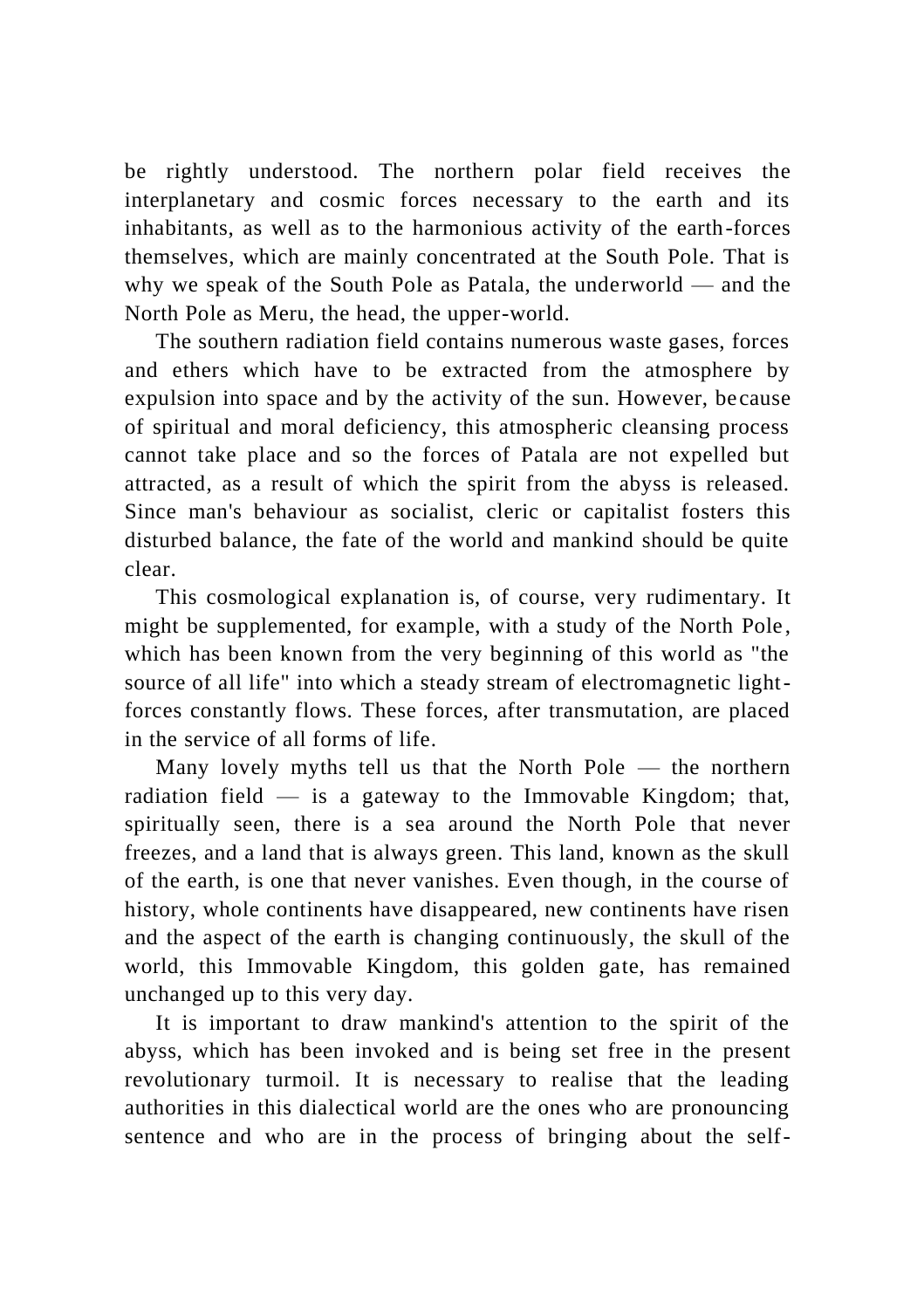destruction of our era. The question is, whether man will allow himself to be dragged along in this process, or whether he will want to liberate himself.

It has happened many times — during the Hyperborean era, the Lemurian era, the Atlantean era and also thirty-two times during the present Aryan era — that a kind of separation has taken place between the "righteous" and the "unrighteous", between those who worship the spirit of earthly nature and those seeking the gateway to the Immovable Kingdom, in order to enter through it into the original freedom of the children of God.

Today, once again, mankind stands before such a separation. Will it allow itself to be dragged along in the circular course of dialectical nature by the Titans of Patala? Or will it follow the path of liberation by applying and actualising the holy science of rebirth. This path can be seen and followed when one has become ennobled to it by the purification of the soul.

Then one will know that, in accordance with the words of Revelations 11, there are two witnesses who will stand in this world like two shining candlesticks, to separate all who bear the sign of the Son of Man on their foreheads from those bearing the sign of the beast of Patala. After that they will gather together the chosen ones and lead them through the golden portal of the northern radiation field into the new field of life.

The two witnesses symbolise the male and female aspects of the Spiritual School, preparing the path for the "chosen people" in true cooperation. To these two witnesses falls the task of establishing the temple of God and the one altar in the realm of time as purified foci, so that the people of the Lord may enter.

And when they have finished their testimony, and have done their work, the spirit of Patala, the beast that ascends from the bottomle ss pit, will make war upon them and conquer them and kill them. And their dead bodies will lie in the streets of the great city where our Lord was also crucified. And the people will gaze at their dead bodies. And after three and a half days the spirit of life from God will enter them and they will stand up on their feet.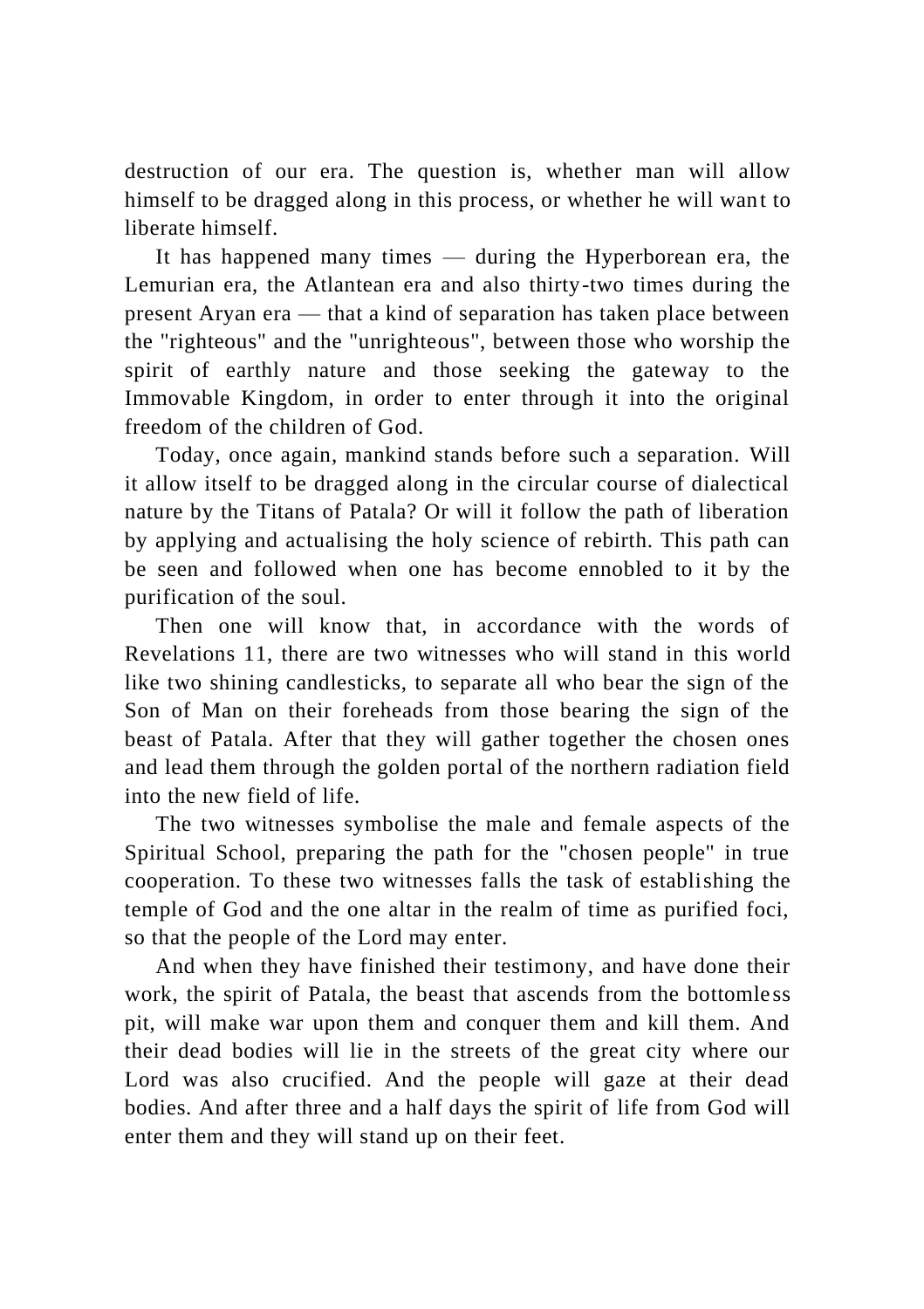The two cooperating streams of the Spiritual School will prepare the new paths; they will make their sacrifice for the chosen ones. In the end, it will be demonstrated that they are immune to the power of matter and invulnerable to the violence of the three Titans. And a great voice from heaven will say: "Come up hither". And they will go to the eternally green land of the Skull of the World, and they will pass through the golden portals of the northern radiation field. He who has ears to hear, let him hear!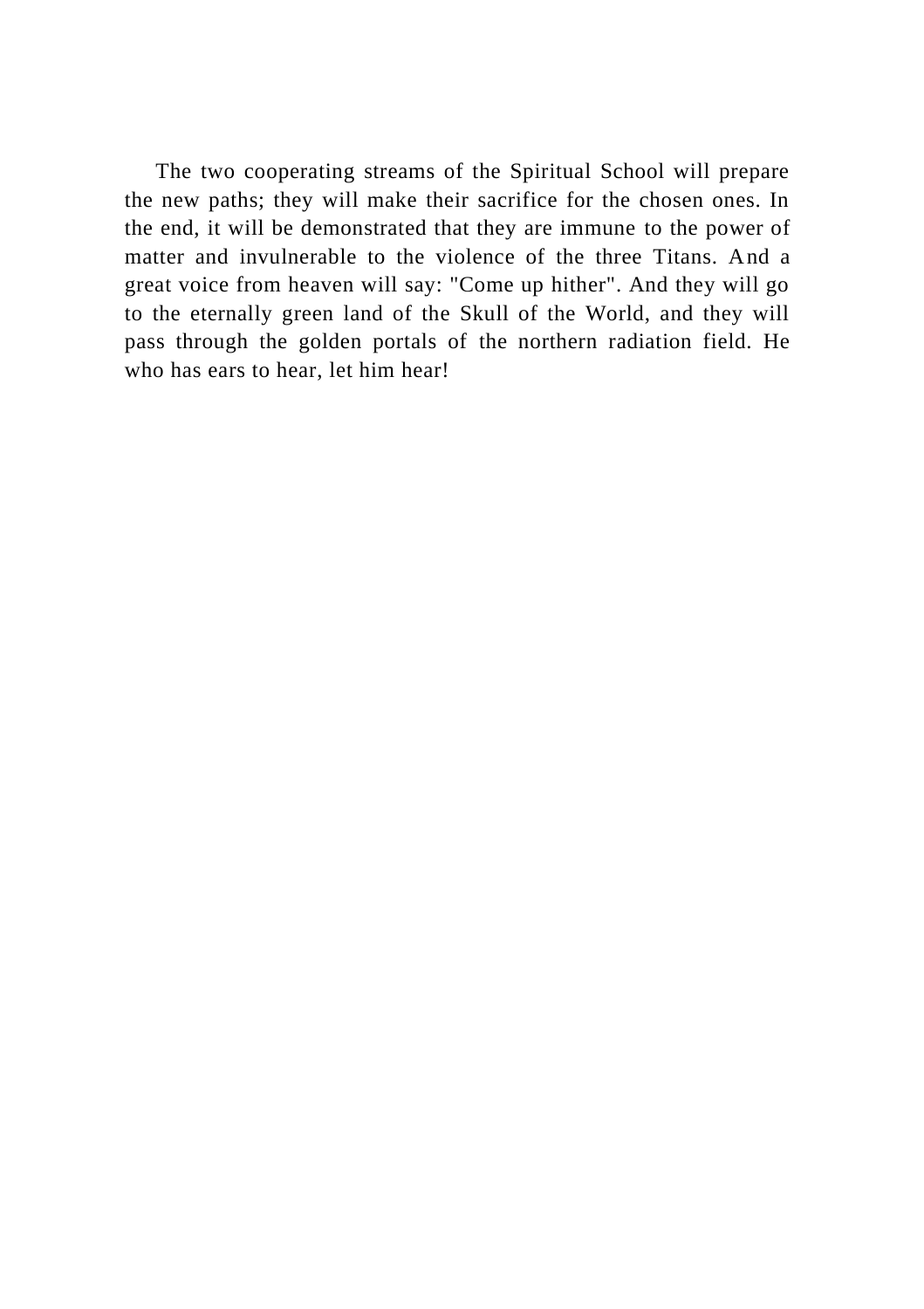## **THE LIBERATION OF THE HEAVENLY MAN**

When the Brotherhood of the Rosycross presents to its pupils the holy science of rebirth, the philosophy of the genesis and liberation of the heavenly man, one should not suppose that this teaching is meant to present an arbitrary new wisdom or a new science. Rather, it concerns a long lost science that must be brought to light again by the modern Rosycross. It indicates a way of salvation, which in the near future will become highly significant for many. That is why the Brotherhood is permitted to speak of the "new initiation mystery for the coming era".

The Universal Truth, which lies sunken in this world, has been defiled and profaned in every possible way. It must now be elevated again, for a new day is dawning. This great work will be brought to fulfilment through a many-faceted, radical world revolution of a cosmic, atmospheric and spiritual nature. Those who wish to attune themselves to these coming events and, God willing, to lend their cooperation, will need insight and a full understanding of the situation. First of all, it is necessary to recognise clearly that the Golden Rosycross is not proclaiming something novel, and is not making some irresponsible, questionable attempt to introduce something fresh into this worn-out, distorted world. It is simply a question of listening to the step of eternity which, revealing itself in time, does not forsake the works of God's hands.

When the Brotherhood of the Rosycross describes the marvel of the heavenly man who rises immortal from the grave of nature, one should realise that this fact of salvation is not only preserved in the gospels, but that its truth was transmitted to us through source s existing long before this era. Just think of the wonderful legend of Noah who built himself an ark, a new dwelling, and with it escaped the flood of nature.

We are told that this ark finally came to rest on Mount Ararat, and the credulous theologian comments that this mountain is probably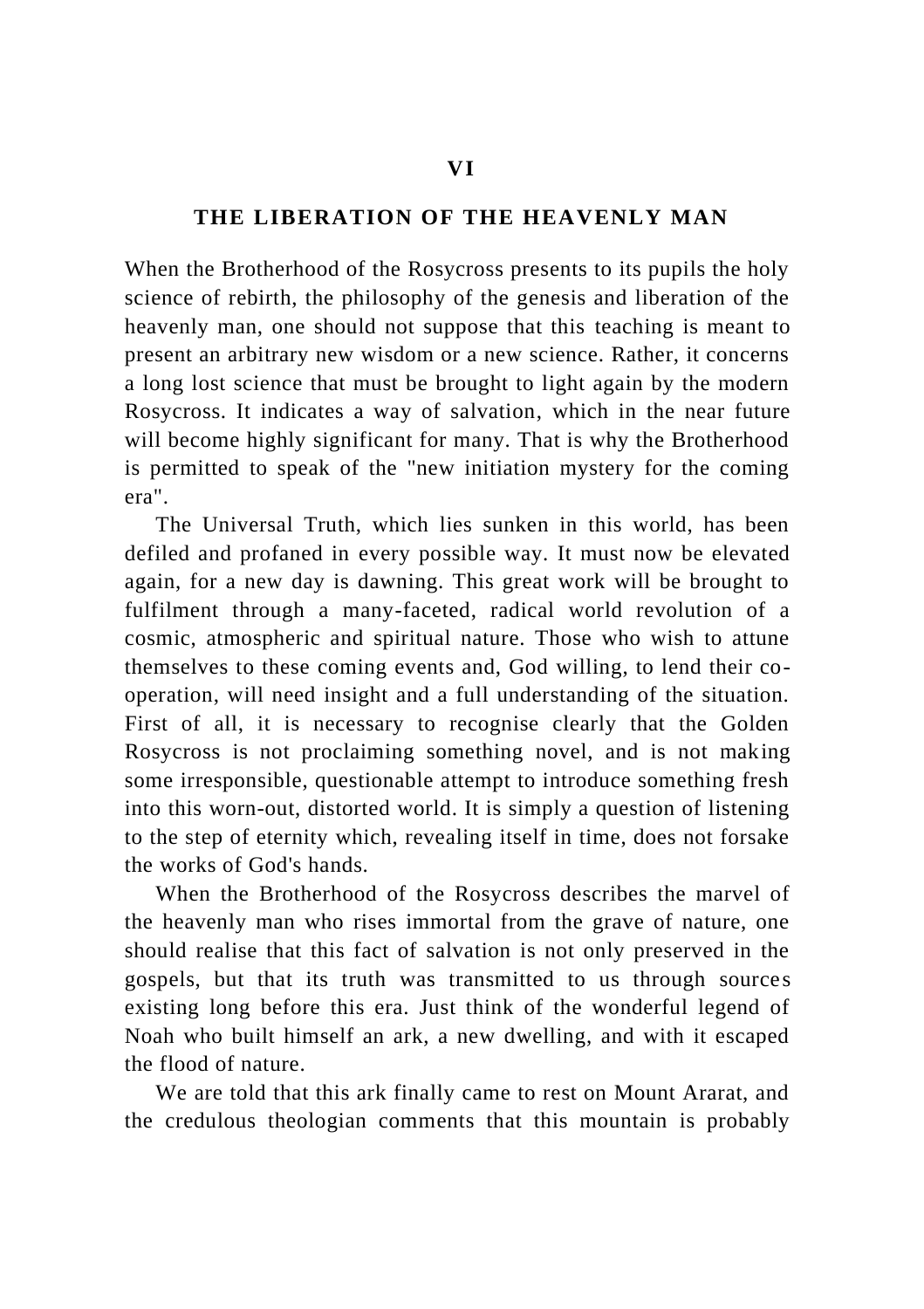located in Eastern Armenia. But those who understand the Holy Language know that "the arrival on Mount Ararat" refers to a classical resurrection in the heavenly body. One who arrives on Ararat is "worthy", "perfected", released from the wheel, freed from reincarnation. Such a man is called an Arya —an Aryan. Perhaps you will now understand something of the struggle against the Nazis who called themselves Aryans, and against their heathen cult.

An Aryan is a liberated heavenly man. And when the ancient legends describe the coming of the Aryans to far-off Eastern lands, people beautiful in form and countenance, and with sublime doctrines, they are bearing witness to one of the historical contacts of the Heavenly Brotherhood with fallen mankind, a contact made in order to lead the prodigal sons back to the Father's House, the Kingdom of Heaven, the home of the Aryans. It is to this Aryanship that the man of the new era, too, is called, an era in which humanity will experience again the intensive influence of the heavenly ones.

In reflecting upon this old and yet so new wisdom, one is reminded especially of alchemy. The knowledge of alchemy as an exact science had already become totally lost before our present historical era. This science embraced the true knowledge concerning transmutation, or rebirth; that is, the dissolving of what is base, not of God, and the formation of the noble, the heavenly, the true gold.

Three clearly distinguishable aspects of alchemy were studied and practised — the cosmic, the human and the terrestrial. The cosmic aspect was concerned with contemplation of God's plan for the world; the human aspect concentrated upon the task and the nature of the true man in this world-plan; the terrestrial aspect dealt with the liberation of the earth-bound, higher man from delusion, and with his return to the House of the Father.

Thus one can see that rebirth, as Christ interpreted it to Nicodemus, the rebirth out of "water and spirit"; that is, a renewed Spirit formed from the original *Materia Magica*, has been practised from the remotest periods of world history. And one can also see that the Brotherhood of the Rosycross is pointing out the true path once again, not as an innovator, but as a servant of the very honourable and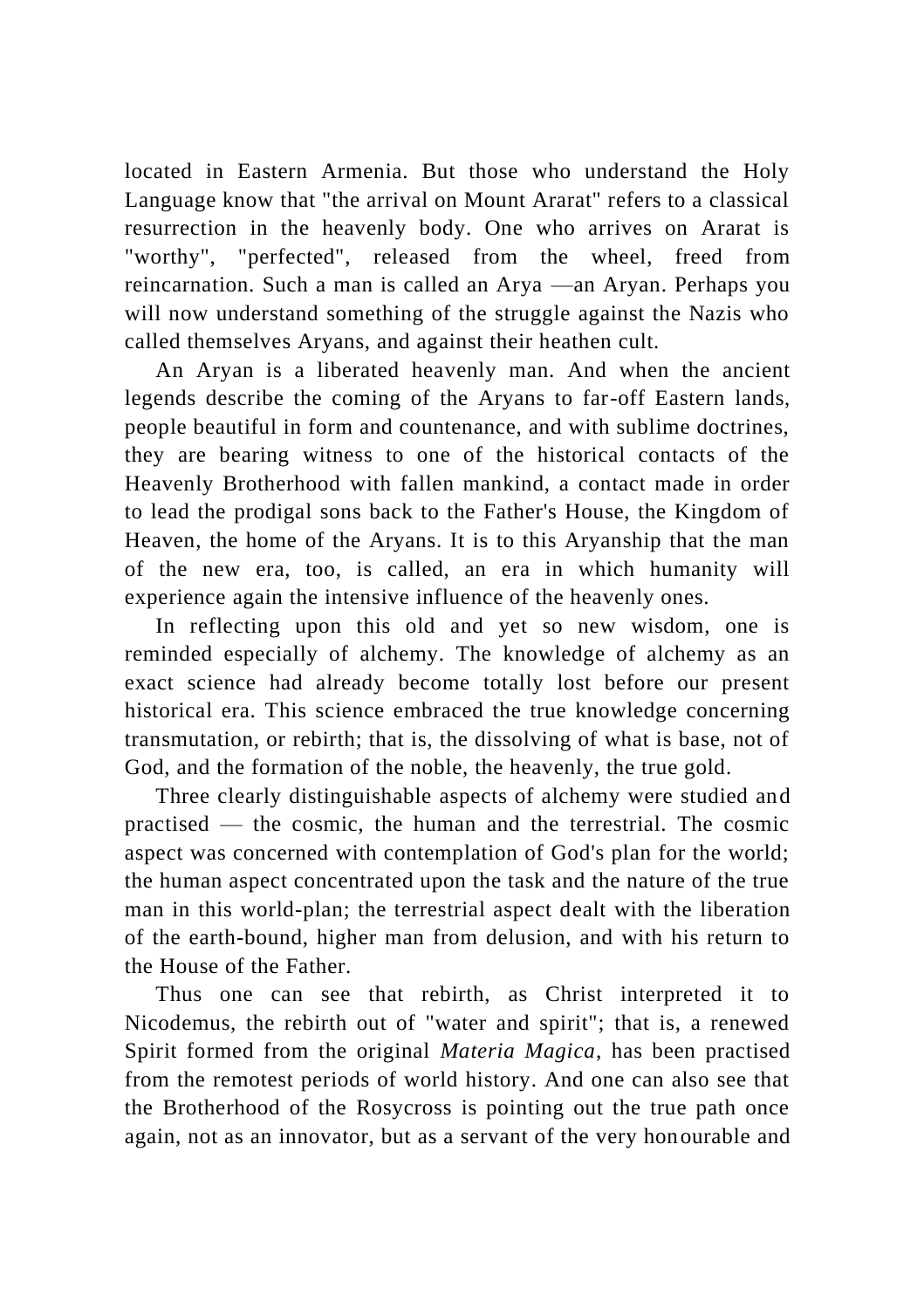ancient Brotherhood of the Immovable Kingdom, the *Fraternitas Universalis*.

So, imbued with this spirit, the Brotherhood places us before the feast of Easter, a feast during which insight must be obtained regarding the way which leads from the mortal to the immortal, from the terrestrial to the celestial. The Brotherhood of the Rosycross believes that the feast of Easter, 1947, will later appear to have had worldwide historic significance. To clarify this opinion, we must draw attention once again to the fact that the Christ Hierarchy will manifest itself by means of a spiritual and structural world revolution. So when the Brotherhood speaks of the liberation of the heavenly man, it does not wish to weary you with the type of cliché concept usually presented at Easter, but to testify of the new era which will break forth, of the phenomena of resurrection which will manifest themselves alchemically in a threefold way — cosmic, human and terrestrial.

When the pupil on the path of the Christ mysteries has reached the point of breaking out of his dialectical prison and ascending into his heavenly existence, in other words, when his consciousness begins to be transferred to the new being and to live within it, then a second magnetic pole is formed in his microcosm.

This phenomenon is accompanied by a violent activity, depicted in the Bible as an earthquake and as the rolling away of a stone. It is described in the resurrection accounts of the canonical and apocryphal gospels. It is also described in *The Alchemical Wedding of Christian Rosycross* in which we read how Christian Rosycross is overtaken by a magnetic storm of this kind on the evening before Easter. Numerous tales, myths and legends refer to this also.

In thinking of these things one is struck by the news that a second geomagnetic pole was recently found, or that a drastic change in the position of the magnetic pole may be taking place.

Now, if one relates this announcement to the many magnetic storms which have raged during recent years, and which are connected with enormous discharges of solar and other planetary forces, and if one takes into account all those events discussed and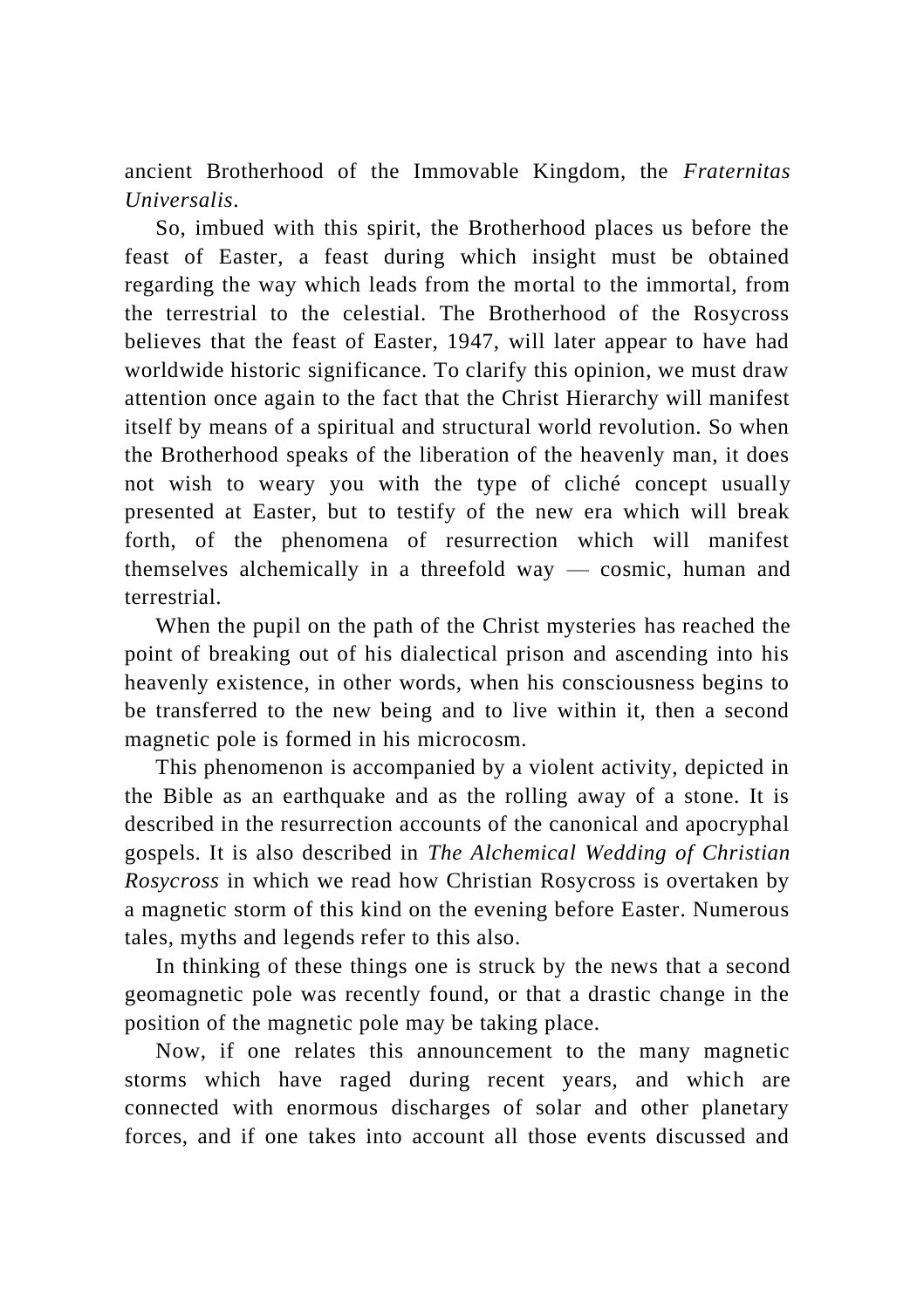described in the School of the Rosycross, events which we refer to as "the atmospheric revolution", then one will not find surprising the gnostic claims that very important changes are beginning to develop at this time in our planetary cosmos. The great revolution, led by the powers of God, is beginning to take form. There is mounting evidence everywhere.

Thus, the Feast of Easter 1947 was a very remarkable one! A sepulchre is in the process of opening; a new field of life is being revealed before an astonished humanity, and presently many will flee from the opened tomb as soon as they discover and comprehend something of the new life.

Just as the pupil in the Spiritual School of the *Fraternitas Universalis* begins to awaken his heavenly figure beside his dialectical manifestation, and to lead it into his microcosmic life field, so the Christ-Hierarchy, after ages of toilsome and selfsacrificing striving, has formed a new life-field, a heavenly form of the original planet. This heaven-earth, this entirely new field of life is now penetrating the drab regions of death. The present activity of the magnetic pole and the numerous magnetic storms are closely related to this.

The same heaven-earth was once beheld by the Seer on Patmos, and before him by Ezekiel, and before him by Enoch, and before and after him by all who have attained participation in the *Fraternitas Universalis*, the universal body of the Invisible Church, the one body with many members, the tree of life with its countless branches.

It is astonishing and breath-taking to foresee with unshakable certainty what is going to happen. It is majestic and overwhelming when one is able to observe the lines of force of the new era inscribing a new holy language in fiery signs. At present there is still a wall of disbelief and superstition, of scientific, materialistic, occult and religious scepticism. But all of that resistance will be broken down in the clear light of reality.

A multiplicity of tensions may be noticed in all spiritual work throughout the entire world, tensions which tend to inhibit the element of spiritual aptitude in many people, and to disturb their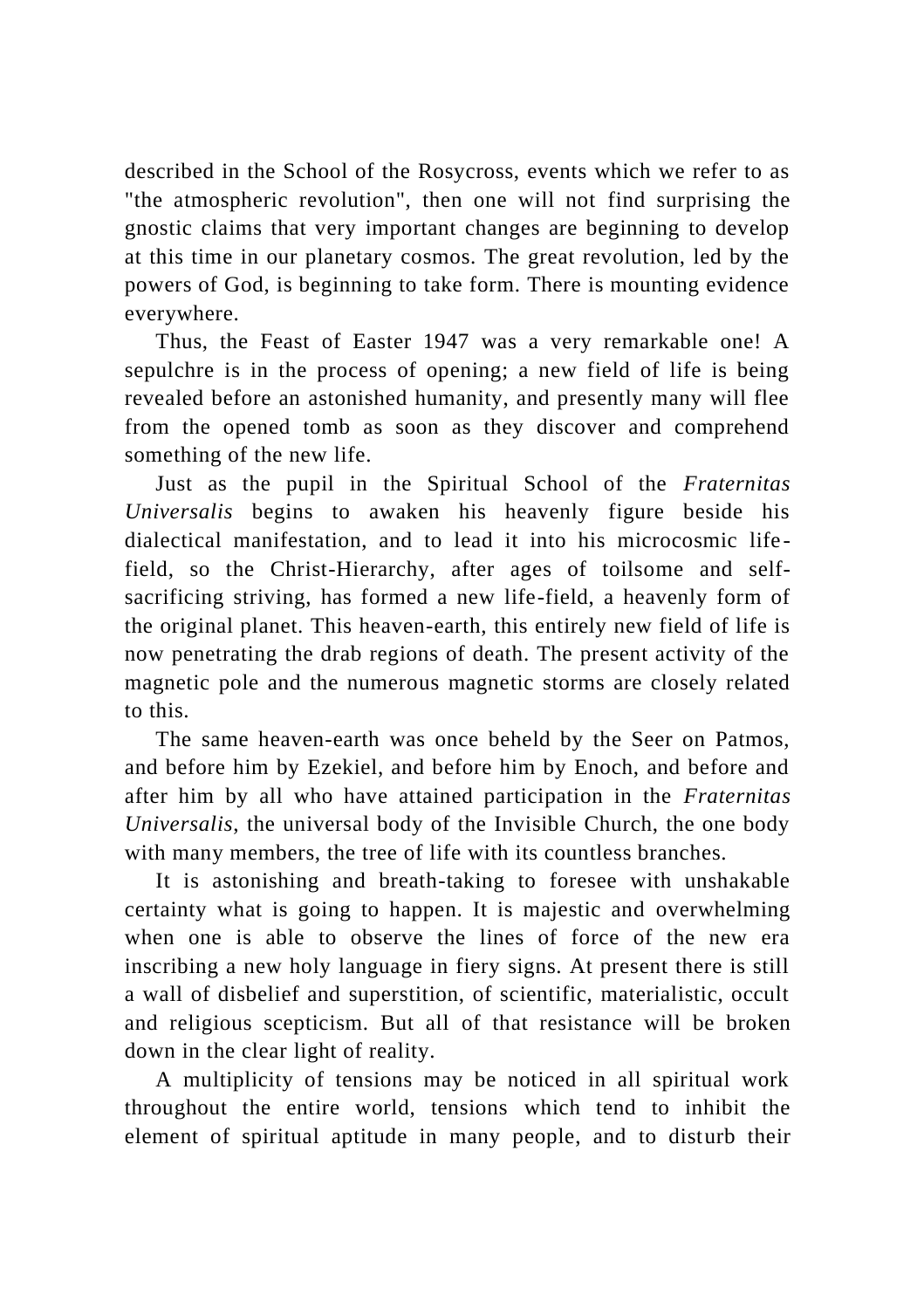faculty of spiritual discrimination. That is why the Brotherhood of the Rosycross advises the pupil to be calm, just to wait and see, and to work on himself assiduously, day and night.

Simply observe, in a state of complete balance, for it has already been said, "You are no longer needed for the fulfilment of the Great Work. Do not think for a moment that anyone is waiting for you". The modern Rosycross has a task to perform in cosmic events; the School is one of the companions of the *Fraternitas Universalis*. If you wish, you may cooperate in this task, if you are able to comprehend it. If not, you may exclude yourself, and the Brotherhood will certainly not bewail the fact that once again there is evidence that "many are called" but relatively few will be liberated in this troubled era. For it is Easter, an Easter feast greater than any the world has ever seen in this thirty-third Aryan dispensation. And there, where the light shines above the stone that has been rolled away, there is always the multitude that flees and the single being who draws near. That single being greets the Brotherhood with joy, and there is silence and a serene peace between the Brotherhood and that individual. And that one brother or sister is worth more to us than a thousand spiritual speculators.

When Adamic humanity fell from heaven like a fiery flame, the Universal Doctrine and the hierophants of the *Fraternitas Universalis* descended with it, according to a fixed plan. They manifested themselves as Aryans; they exemplified and unfolded to humanity the divine and liberating concept as an actual living word, as a factual state of being.

And always, at the crowning of their task, there stood above the grave of matter the living, powerful, heavenly figure, unassailable, real. The pupils who experienced this and saw the accomplishment of the miracle which overcomes materiality and death, rejoiced: "The Lord is risen indeed!" They followed their Lord beyond the grave; scientifically, progressively and structurally, they too completed the holy process of rebirth, thereby forming the first harvest. Throughout the ages, other bearers of salvation carried on; harvest after harvest was gathered and thus the "multitude that no one can count" was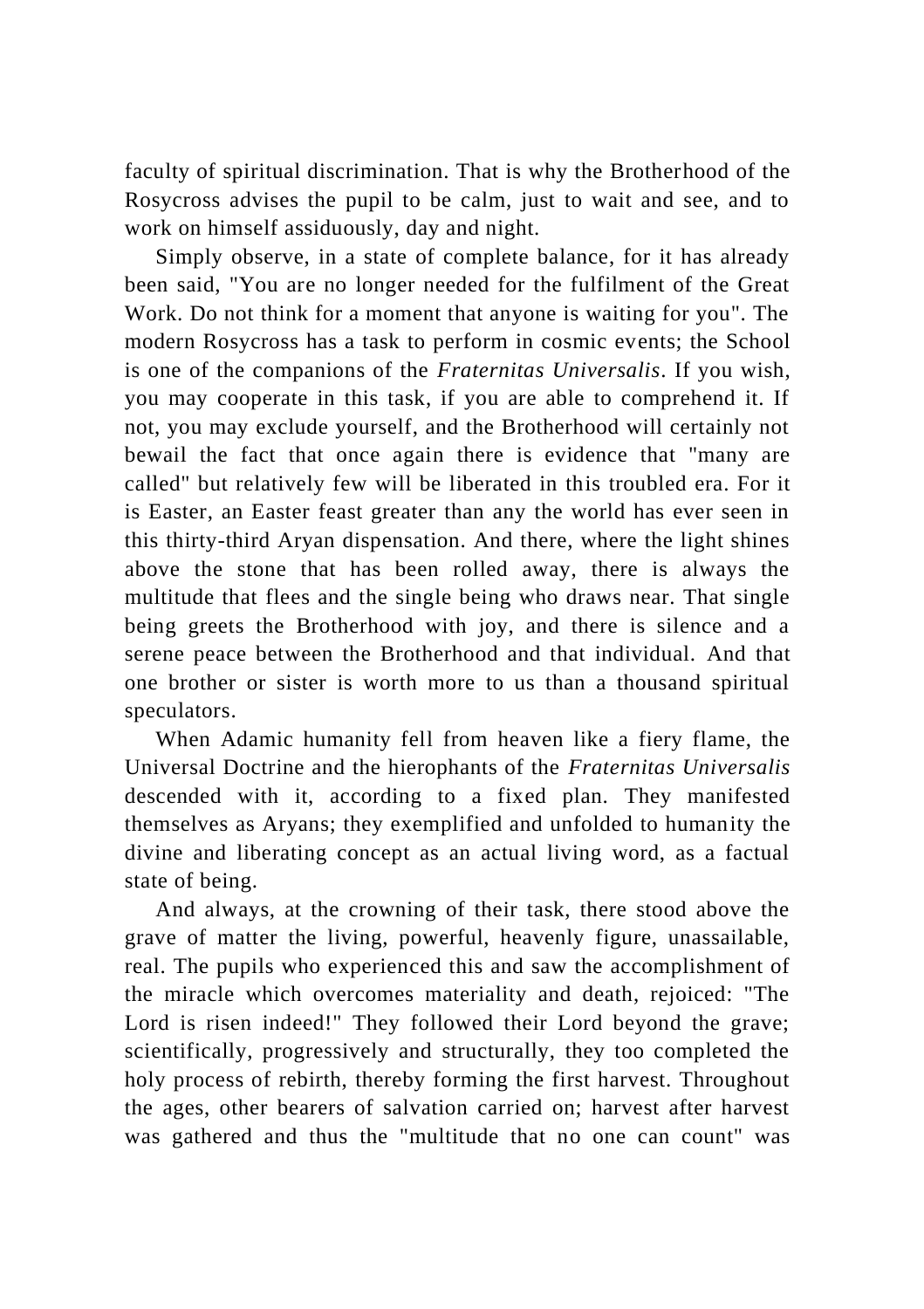finally formed, the Brotherhood of the First-Born of the Kingdom of the Light, the resurrected ones who had been ransomed from the earth by their blood. From the foundation of dialectics, this Brotherhood has been drawn from all nations and from all races.

Thus mankind proceeded, step by step, from Easter to Easter. Countless numbers fled from the grave and hid themselves in their biological consciousness and its abnormality, but thousands upon thousands have confessed inwardly: "The Lord is risen indeed!" Thus the multitude that no one can count has come into being, and it has accomplished something quite different from all the tiresome palmwaving and hosanna-shouting. It has laboured on the reconstruction of the heaven-earth under the leadership of mighty hierophants. Mankind's true new dwelling-place has been prepared, as a bride adorned for her husband.

The Brotherhood has a purpose and a task in respect to all who experience something of the heavenly man in their own being and who can therefore testify from within, with first-hand know-ledge: "The Lord is risen indeed!" This purpose is to point out the threefold alchemical development  $-$  cosmic, human and terrestrial  $-$  of an eternal Easter which is near at hand; to point out the alchemical manifestation of a new field of life in both spheres of dialectics. The heavenly kingdom is penetrating the macrocosm, just as the heavenly body is erected in the microcosm.

He who has ears to hear, let him hear what the Holy Spirit has to say to him. The sublime plan of redemption in Christ is nearing its historic and scientific completion, and a mighty choir without number is singing: "The Lord is risen indeed!" The present turbulence in the planetary cosmos announces the formation of a new life-field of completely different atmospheric interrelationships, accompanied by impending geological changes and countless wonderful developments in many realms of nature. Immeasurable joy will fill all who are able to see and comprehend. The leaden misery of many will come to an end. The masks will be torn away.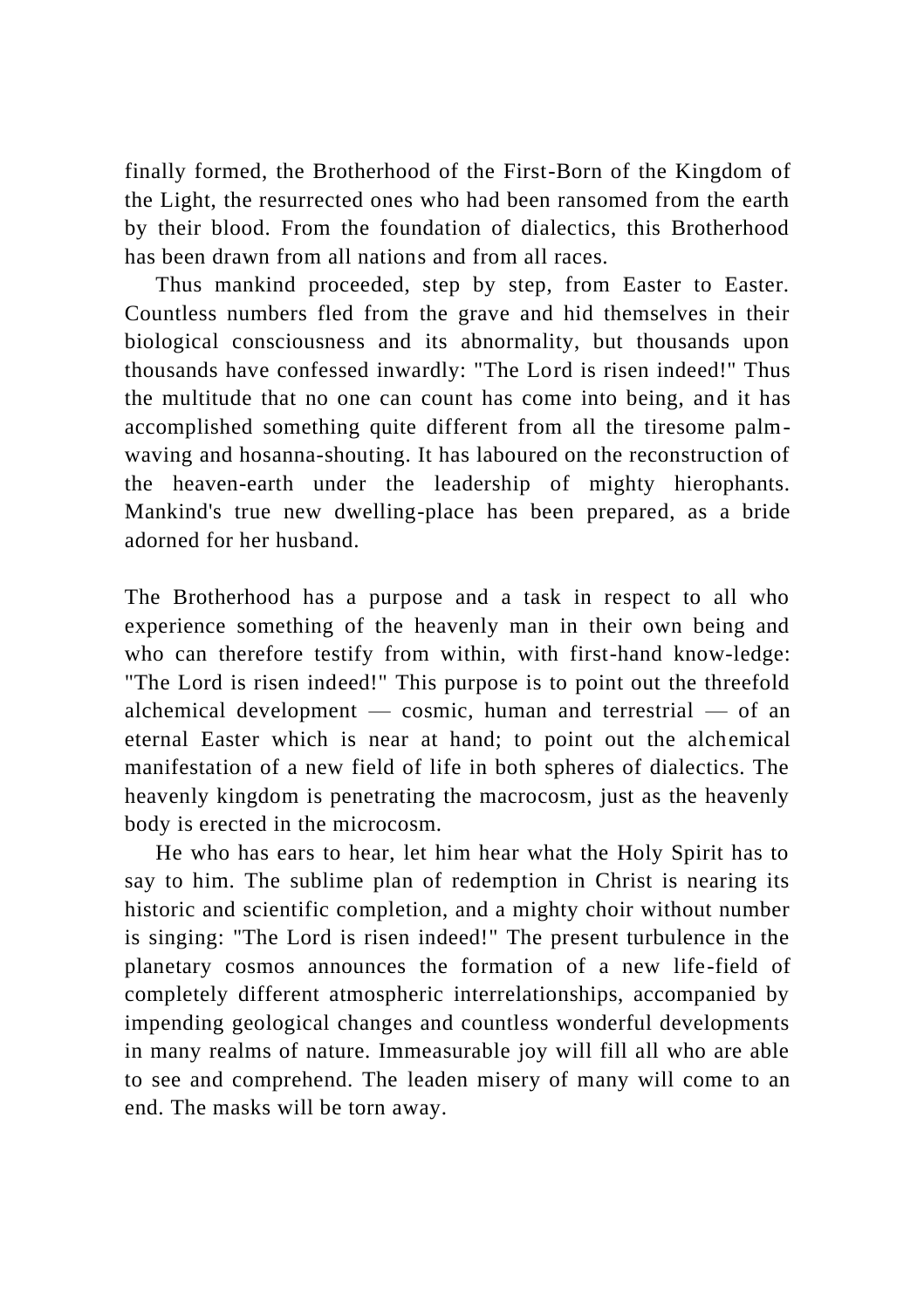Perhaps now we shall be able to understand the words of the *Confessio Fraternitatis Rosae Crucis*: "One thing should be stated here by us, namely that God has ordained that the truth, the light and the splendour which he caused to leave Paradise together with Adam, shall be restored to the world, which shortly thereafter will perish. Thus the suffering of mankind will be lightened and all falsity, darkness and bondage will cease".

Those who are united in the Rosycross are translating this most glorious of all Easter festivals into reality.

The Brotherhood and its pupils do not dwell upon glimpses of the past to induce an Easter narcosis, only to stand sad and disillusioned next day among the shattered fragments of a broken reality; no, they stand beside the tomb of matter. Skulls grin at them as the vapours of decay roll over the world like poisonous fumes. Grey death has always triumphed over millions. But behold, in that same pit of death, the Light has repeatedly allowed itself to be taken prisoner, only to rise again unharmed and in perfect splendour.

And now, at the most glorious of all Easter festivals, the great harvest will become manifest, microcosmically and macrocosmically. Just as in the life of the pupil, so it will be in the world at large, and the current turbulence of the spiritual revolution will bear witness to the fact that: "The Lord is risen indeed!"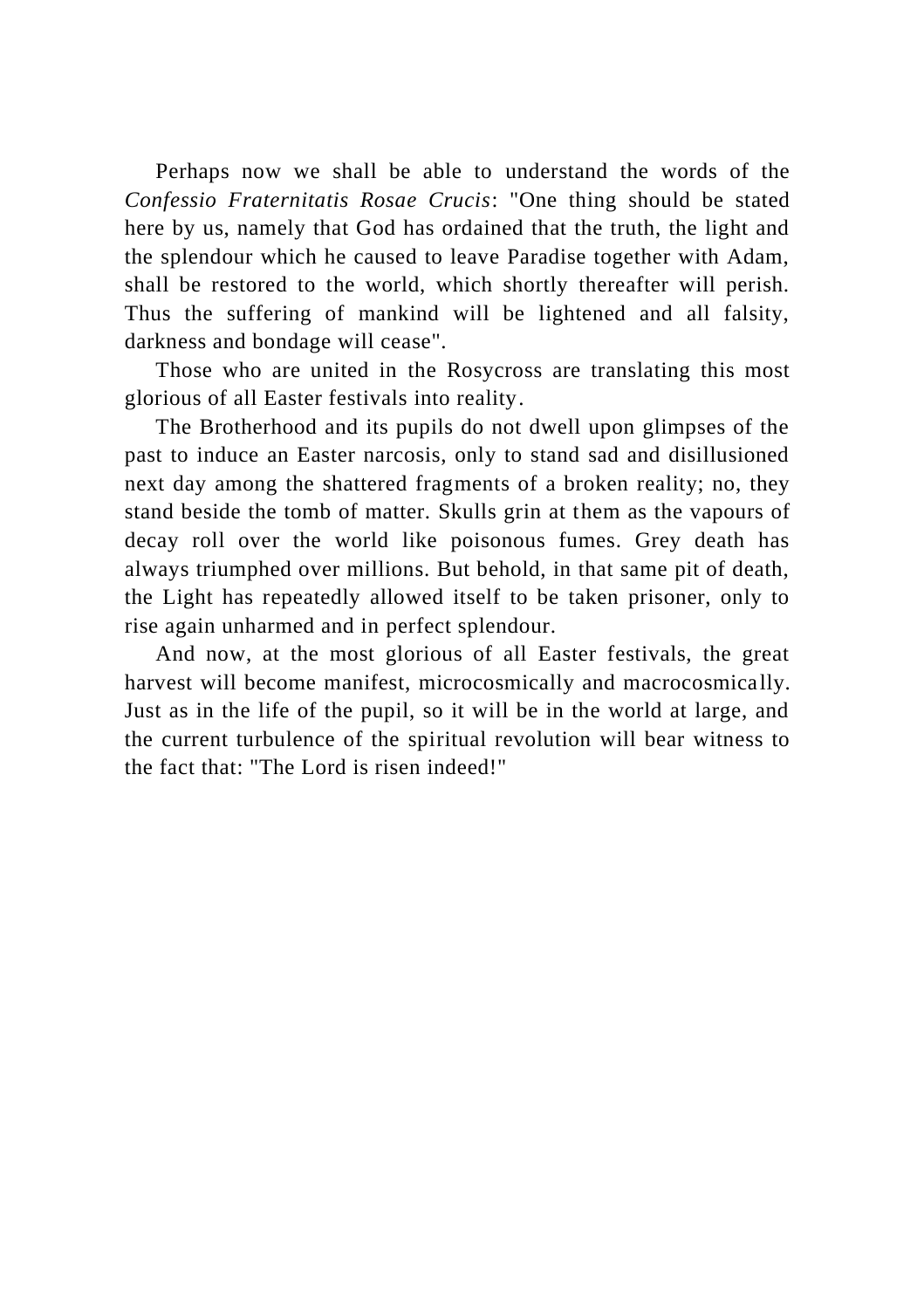# **THE MYSTERIES OF KRISHNA**

In the ancient scriptures of the mysteries one can read of greater and lesser light bearers who appeared in the world. These light bearers came at just the right time and in circumstances completely in accordance with mankind's state of consciousness, to extend a saving hand to mankind, whose divine consciousness had become wholly darkened, in order to protect it from even further decline.

One of the greatest of these divine messengers of the light was undoubtedly Sri Krishna. It has been established that he lived about five thousand years ago and that his glorious and imperishable revelation must have taken place at about that time.

When we study the story of his life in the countless books and legends about him, it becomes clear that he was the greatest of the Hindu teachers and the peer of any of the great teachers this world has ever known. Everything we read about him strikes us as very familiar, probably because the whole life story of this Saviour of five thousand years ago corresponds to that of Jesus the Lord.

The similarities are so striking that the mysteries of Krishna provide us with overwhelming proof of a Universal Doctrine that has but one language, and of the perfectly attuned tasks of all the truly great teachers. In this connection, we may rightly speak of a Universal Doctrine, a doctrine neither old nor new, but one that has always existed, as Jesus said: "...the same yesterday and today." The limitations of all Christian theology are clearly revealed when we compare its concept of Christ with the truth regarding the Universal Christ-intervention.

The words spoken by Jesus the Lord to his disciples: "Before Abraham was, I am", are explicitly confirmed when we study the life of Krishna. The Krishna of five thousand years ago and the Jesus of approximately two thousand years ago are — as divine manifestations — one and the same.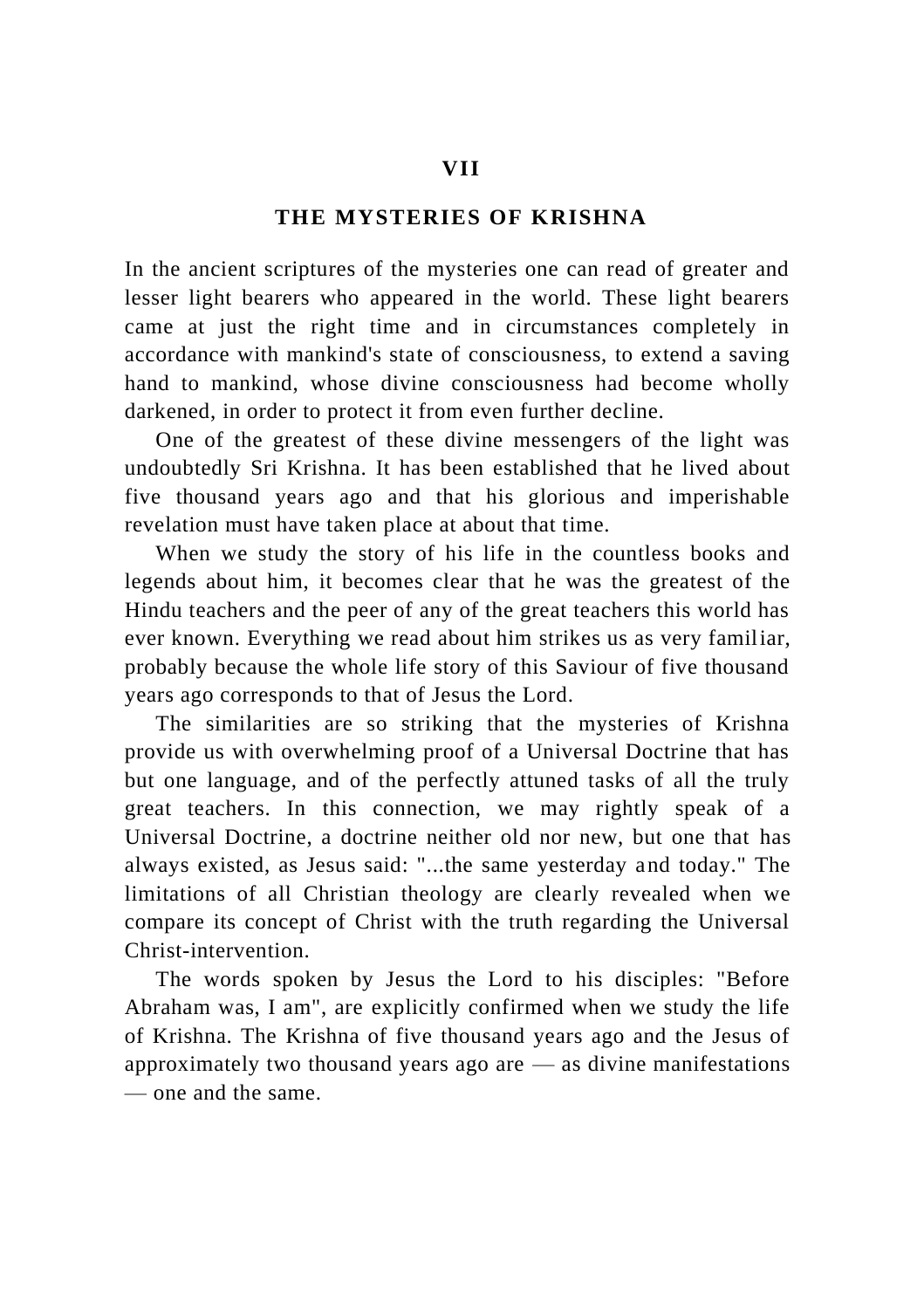It is said that Krishna, like Jesus the Lord, was born of a virgin. He was born in a cave or stable, and his birth, just like that of Jesus, was announced by a star. Krishna's birth was also followed by a slaughter of infants, intended to remove him from the face of the earth, and he too accomplished miraculous healings. He shed his blood for mankind and, like Jesus, is depicted hanging on a cross. He also descended into hell, rose again from the dead, and ascended into heaven. Both names — Krishna and Christ —have the same meaning. Christ was called the Good Shepherd, Krishna, the Shepherd. Krishna was also tempted by Satan and, like Jesus, he experienced transfiguration. He too preached a sermon on the mount and played an important role in miraculous catches of fish. Just as Jesus received the homage of Mary Magdalene, a harlot, so we read of a similar case in regard to Krishna.

In fact so many comparisons can be drawn that any suggestion that the similarity is purely coincidental can be dismissed as absurd. The superficial view that the gospels were borrowed from ancient writings must also be rejected definitely by anyone who has the slightest knowledge of esoteric matters.

Only one conclusion is actually possible, that throughout the ages just one immutable message has been transmitted to mankind. This one unchangeable message of light can only change in colour and form, in concept and vibration, when dialectical man, though in good faith, is unable to penetrate to the correct understanding of it and nevertheless wants to take up this message of light and pass it on to others.

One of the first tasks of every pupil of a bonafide Spiritual School is to free himself completely from every racial, national or cultural religious affiliation. The pupil may not be specifically Eastern or Western oriented; his foundation must rest upon the universal, the divine word itself. To such a pupil it will be granted to discover and understand every great world teacher as being "the same yesterday and today". He will then never be lacking in respect and gratitude to such a teacher, whoever that teacher may be.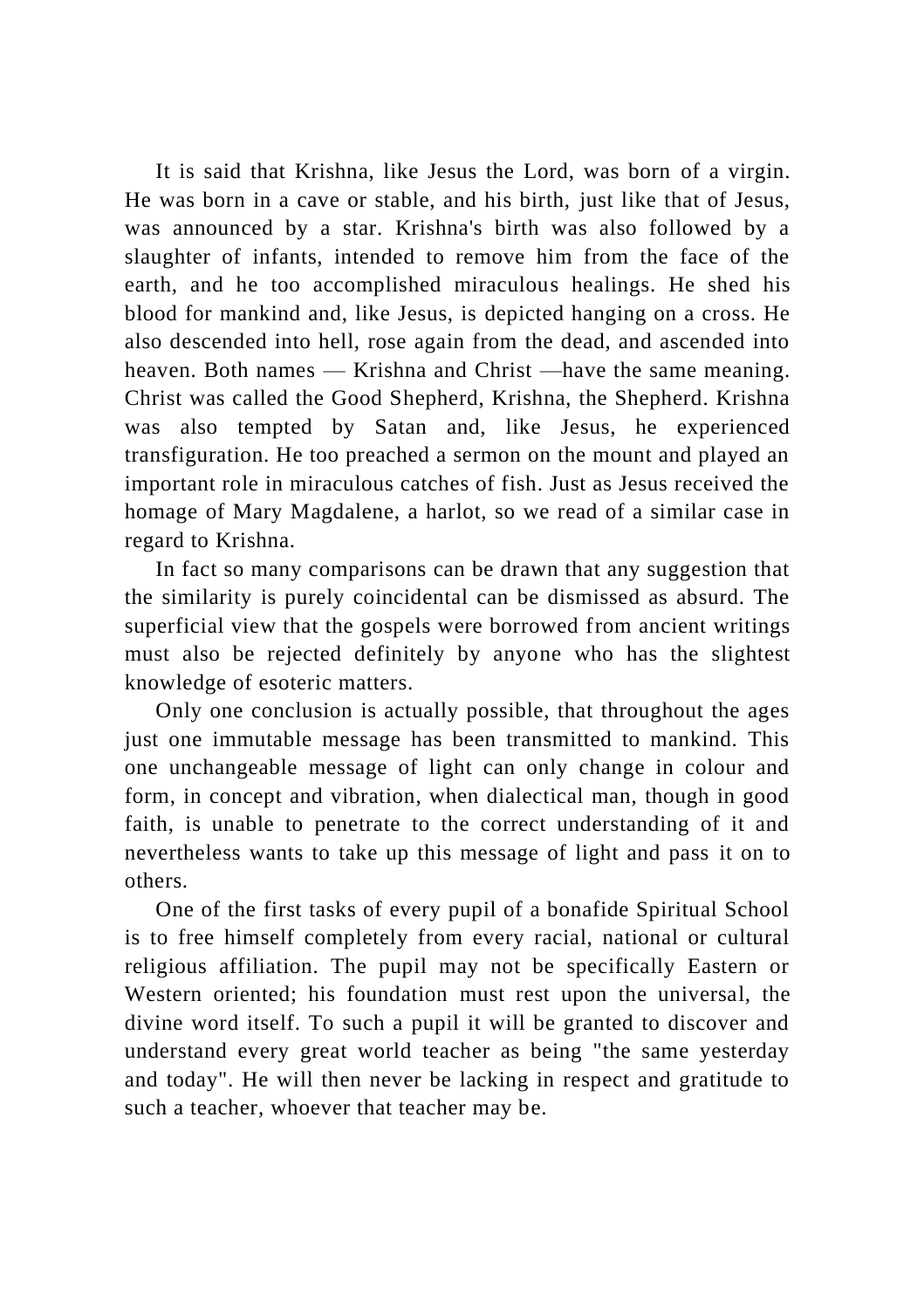If you experience your Christianity in this way, you will always be a universalist and never a sectarian. You will then be open to the great influx of divine grace which surrounds this fallen world in loving concern. This divine grace offers you the possibility to understand something of the mysteries of Krishna, so that you may then experience these mysteries inwardly just as you experience the mysteries of Christ. We fervently hope that you will understand these words in every fibre of your being.

The great universal mystery is based on the fact that there is a possibility for every human being to lift himself out of the mire of nature and sin, and return to the Immovable, Imperishable Kingdom. That is the one fundamental mystery, the primary nucleus around which everything else revolves. Of what use would all the divine sublimity and glory be to fallen man if there were no possibility, no opportunity to elevate himself to this mystery?

It is therefore our intention to speak to you about this universal mystery, so that we may discover it together and see it clearly before us. If we succeed in this, the way of salvation will be open to you and we shall have accomplished our task, for then you will be linked with the most imperishable treasure that can be offered to you here.

The blood and the autonomic nervous system are governed and controlled by the astral force of this planet. This astral force is the most degenerated, the most sunken basic force of dialectical nature.

On the one hand, this planetary astral fluid dominates the spinal force, which forms the basis of the consciousness and of the mentality. On the other hand, astral forces control all the ethers and thus maintain every physical structure.

If the pupil studies this situation, he will realise that he can be saved only by means of a new astral power. It is through this power alone that he can become capable of raising his thinking to the level required to grasp fully the divine goal.

When that level of understanding is achieved, his actions will come into conformity with it. This, in turn, is the prerequisite for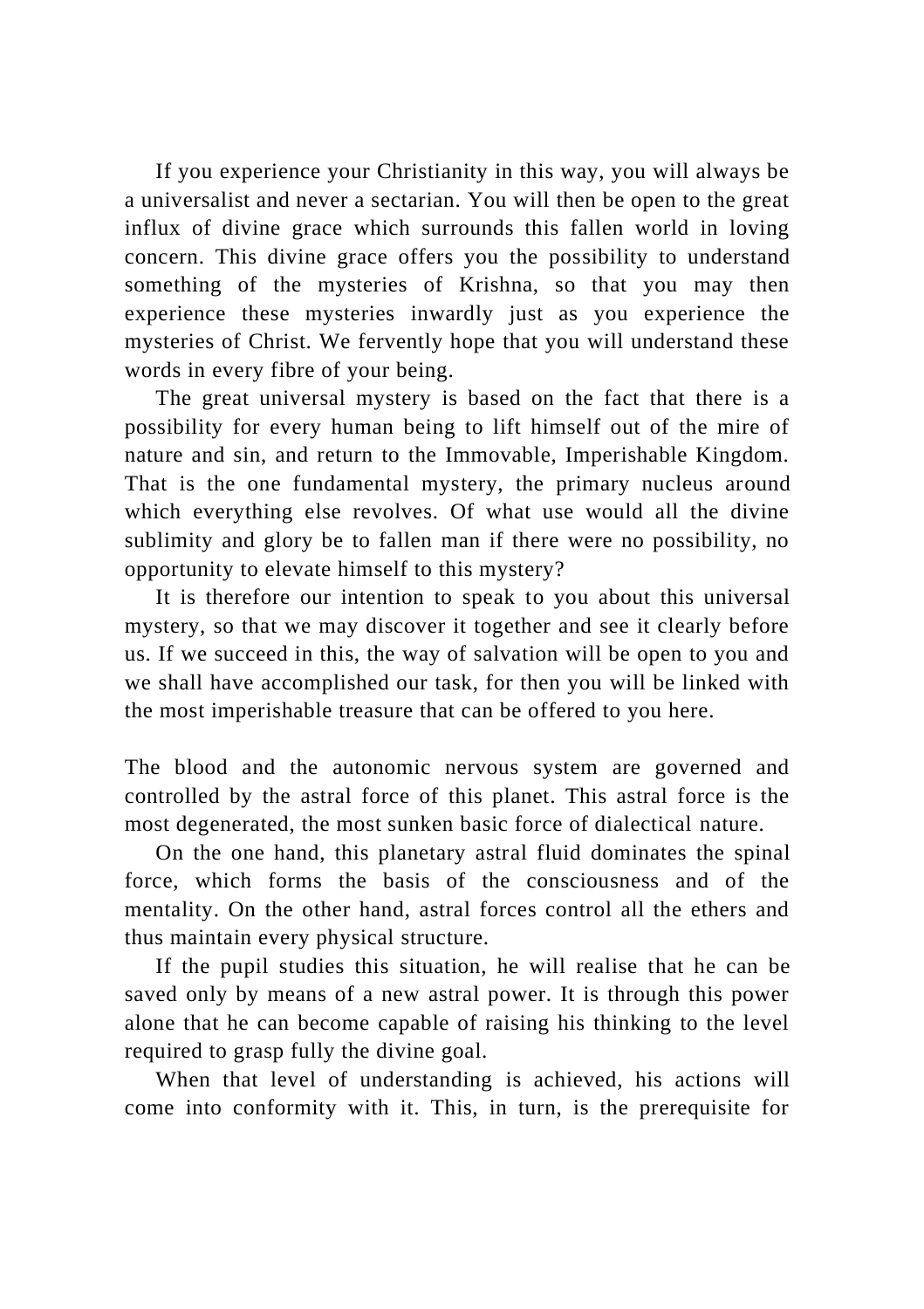assimilation of the four holy foods which leads, ultimately, to total regeneration.

This is the path that every freemason needs to take if he is to approach the divine goal. It is in this way that the Universal Brotherhood extends to us the redeeming astral fluid. It is in order to establish this fluid indissolubly within our life sphere, that great world teachers have appeared in our midst throughout the ages. They have succeeded one another with divine regularity in order to maintain this mighty stream of grace and guide it along the best possible course.

These lofty spiritual teachers did not come only to bring doctrines — to preach and to write. No, their task and their mission, among other things, was to preserve intact the holy etheric substance for those who were spiritually earnest in treading the way of peace which leads to the eternal doors of the new life.

So those great ones were not sent to serve dialectical man. They came, as is said of Jesus, "as servants of the Kingdom of God", as doers of the eternal word.

Surely you will agree with this, for you know that a pure force cannot maintain itself for long in a degenerate and corrupt environment. And since the sinful life of dialectical mankind is a static condition, one can imagine that a redeeming power would soon withdraw from this dark, earthly crypt if there were no focal points to which it could be directed.

That is why this saving and liberating power manifests itself again and again in our darkness, with a love that the human consciousness cannot grasp, in order that everyone who wishes to walk the path of sanctification, whether he lived five thousand or two thousand years ago, or is living in the present, can make use of the universal mystery to his own eternal salvation.

If you have understood this in the right way, you will under-stand why Lucifer is placed in opposition to Christ in the holy language of Christianity. For Lucifer is the symbol of the astral power of this nature, in which the redeeming substance is not present. Since Christ radiates only the redeeming life-prana, He is the new Morning Star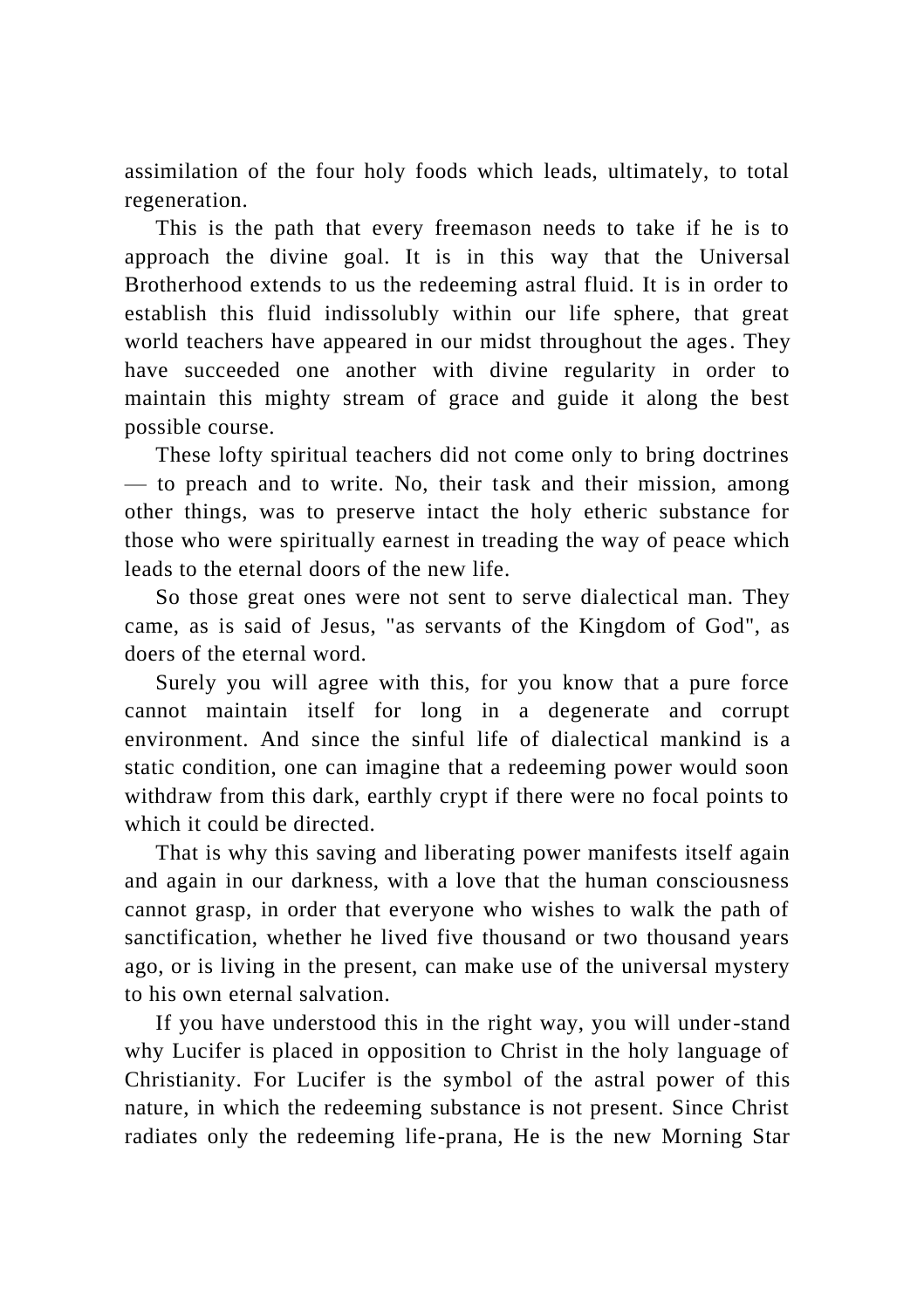who comes to offer us the manna of life. The redeeming astral force of the Universal Brotherhood, which we receive again and again, is therefore rightly referred to as blood, as a blood sacrifice. That is why it is literally correct to say, "the blood of Jesus Christ cleanses us of all our sins".

Astral force is connected with the blood and with the sympathetic nerve-fluid. The heart is the great entrance gate for astral force, not just symbolically or philosophically but also anatomically, physically. So when it is said that we must offer our hearts to Him who is the Lord of our lives, we can understand why this is asked so urgently of us. But it is also important for the pupil to know in what way he must open his heart for the redeeming divine prana, for only then can this divine life-force be absorbed by the blood and by the life system as a whole. The results of this will then surely not be long in manifesting themselves.

In the mysteries of Krishna there is a dialogue between the priestinitiate and the candidate. When the teacher asks, "who knocks at the door?", the pupil answers, "the good shepherd".

When the teacher goes on to ask, "who went before you?", the answer is, "the three robbers". And when the question is then asked, "who will come after you?", the candidate answers promptly, "the three murderers".

When a pupil, from the depths of his life-struggle, invokes the redeeming prana, he knocks at the door. He then receives the answer that the redeeming astral force will be granted to him when it is certain that he will safeguard this fluid of salvation as carefully as a good shepherd safeguards his sheep.

The Universal Brotherhood is assured of this when the pupil himself is deeply conscious of the fact that the three robbers have preceded him. This means that his three sanctuaries, the head, the heart and the pelvic sanctuary have been desecrated by the reality of sin and robbed of their true adornments. This is the reason why the human being of today possesses only a shadow of his former glory.

If the pupil recognises this, then he can also comprehend that the threefold, unholy temple, which is the consequence of this robbery,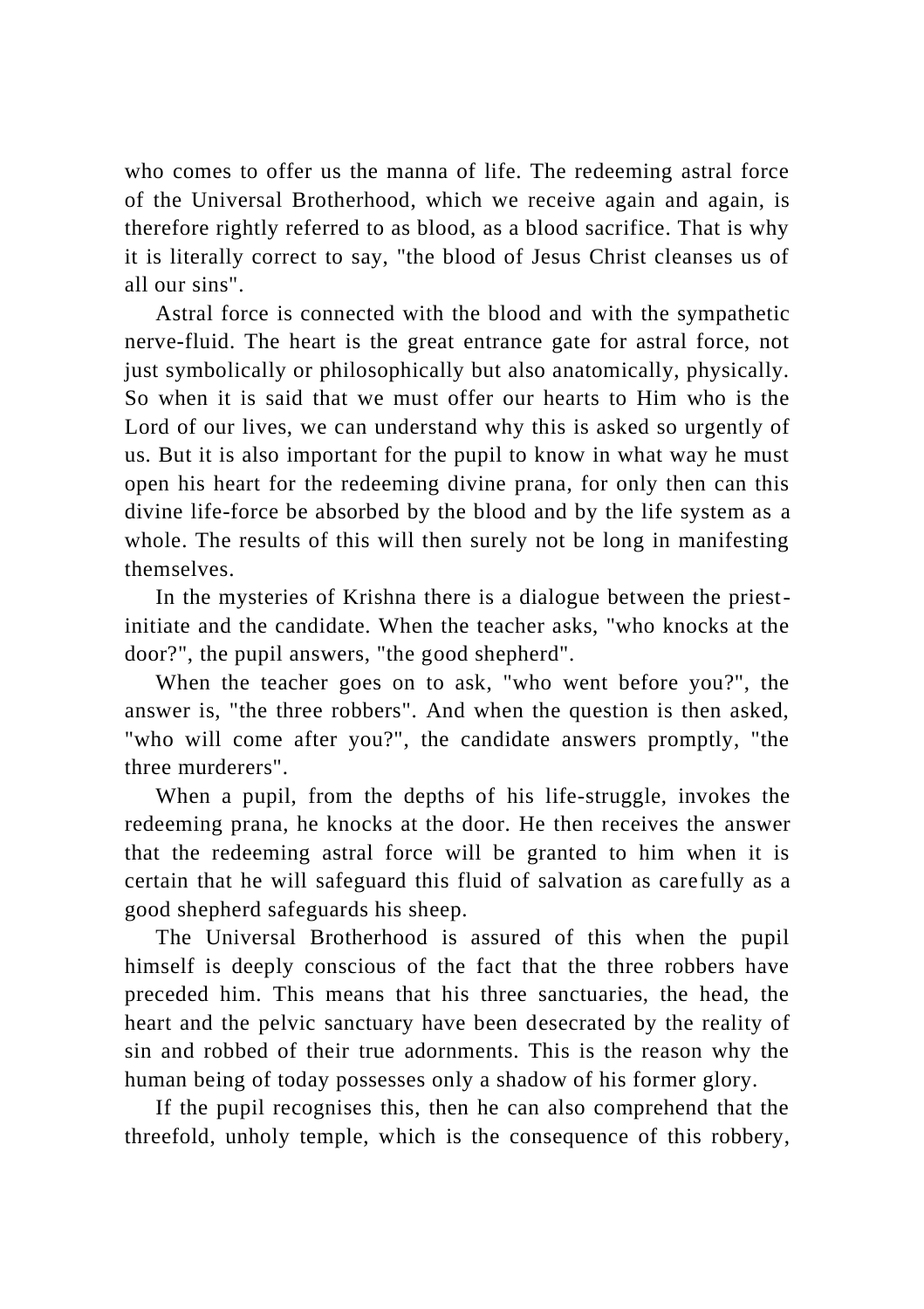must be totally demolished and that he himself must therefore die a threefold death as to nature. For this reason, the call for help must be followed by the three murderers who bring with them the process of transfiguration.

In this lies the key to the universal mystery that is "the same yesterday and today" and to the frequently used aphorism, "when the pupil is ready, the master is there". If you truly wish to walk the path of this universal mystery, and you know that this path means transfiguration, then these words will also become true for you: "seek and you shall find; knock and it shall be opened unto you". The dialogue which will then take place between the priest-initiate and his candidate will amply demonstrate the extremely healing and liberating results.

Therefore, we fervently hope that you have understood in the right way that the divine saving stream, the redeeming astral fluid, has been preserved until this very hour by the untiring sacrifice of the Great Ones.

The saving astral fluid is also signified by the symbolic River of God in the "new Jerusalem". In other words, the mystery of Krishna five thousand years ago, and the mystery of Christ two thousand years ago, will also be the mystery of the future. As long as there are still fallen souls wandering through the world of dialectics, this universal mystery will radiate its power.

In the Spiritual School of the Rosycross, we must learn to distinguish clearly between the two astral forces found in this world. The pupil must completely neutralise and detach himself from the one power; then, through this liberation, he must approach the other in order to obtain a link with it. You must be able to clear a path for yourself in order to find the one true Way. That is the purpose of the lesser mysteries: to find and to consolidate the one great mystery.

There is an astral force of this planetary nature and another astral force which, although alien to this nature, is maintained here by the Universal Brotherhood, so that everyone, by means of it, may find their path of return to the House of the Father. Every hierophant of the divine astralis is called the "good shepherd" or "the door". "I am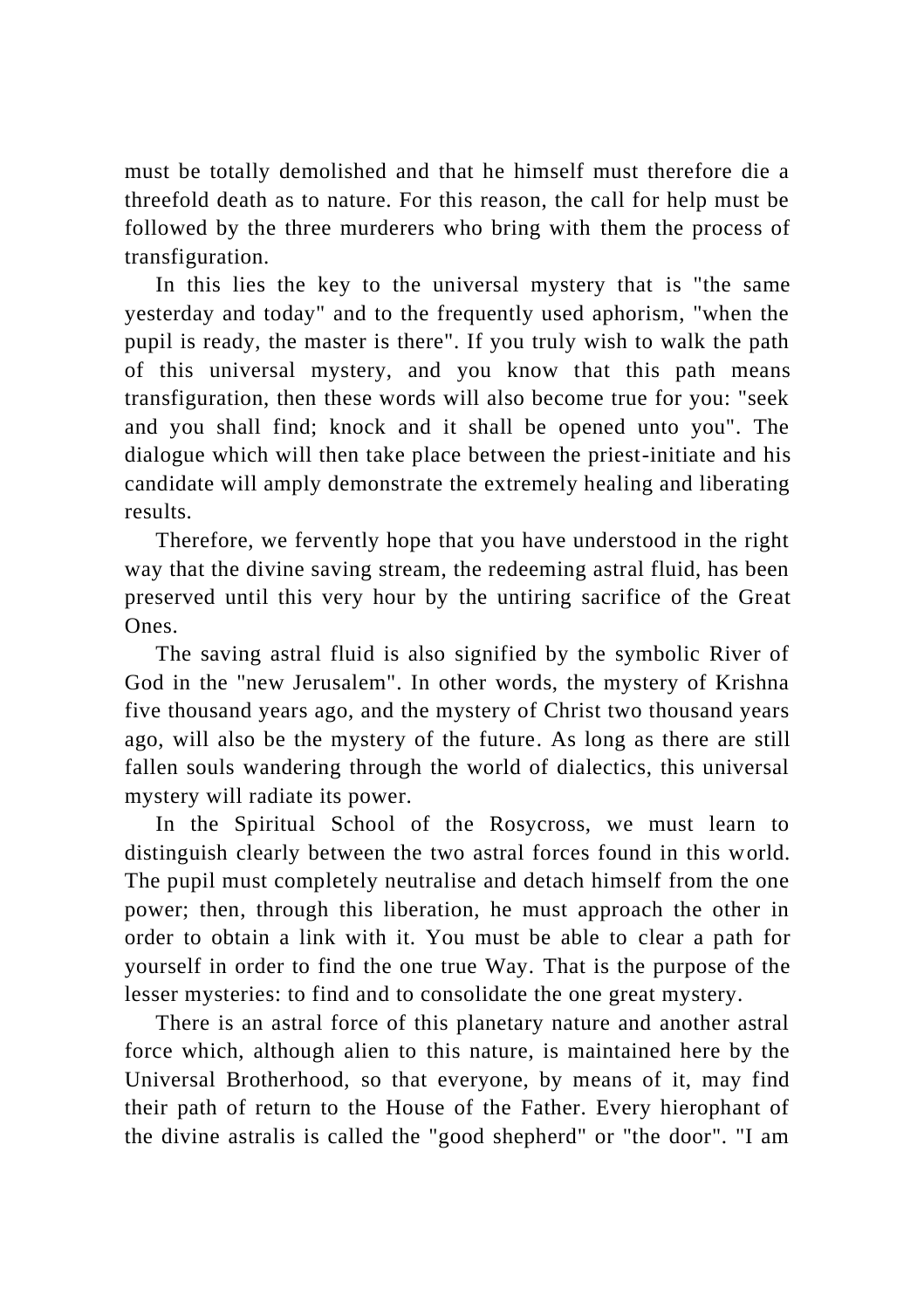the Door of the sheep", says Christ, "and whoever enters this Door will find the Way, the Truth and the Life."

Finally, we urge you to try to understand this universal, arcane wisdom as a profound and true mystery. The sacrifice of Krishna five thousand years ago proved insufficient to save wandering mankind, as did the sacrifice of Christ two thousand years ago. That is why many hierophants, working with multitudes of helpers, are active to this very hour in an effort to affirm the essence of Christ's sacrifice.

So for anyone who truly wishes to be saved from this state of death, the fundamental problem must be: "How can I establish contact with the redeeming astral fluid and, hence, with the divine spinal fluid?" Through this the correct assimilation of the four Holy Foods will take place. The Spiritual School would gladly help you solve this problem. If you wish to accept this help, it is essential that your soul becomes still, in openness before the Universal Divine Intervention. Then the delusions of terrestrial life will become distasteful to you and you will see the worthlessness of the gold of this world.

The quieter your soul becomes, the more clearly you will understand the universal language which transcends time and space. You will know then, that eternal truths such as those of Christ and Krishna, are the same yesterday and today.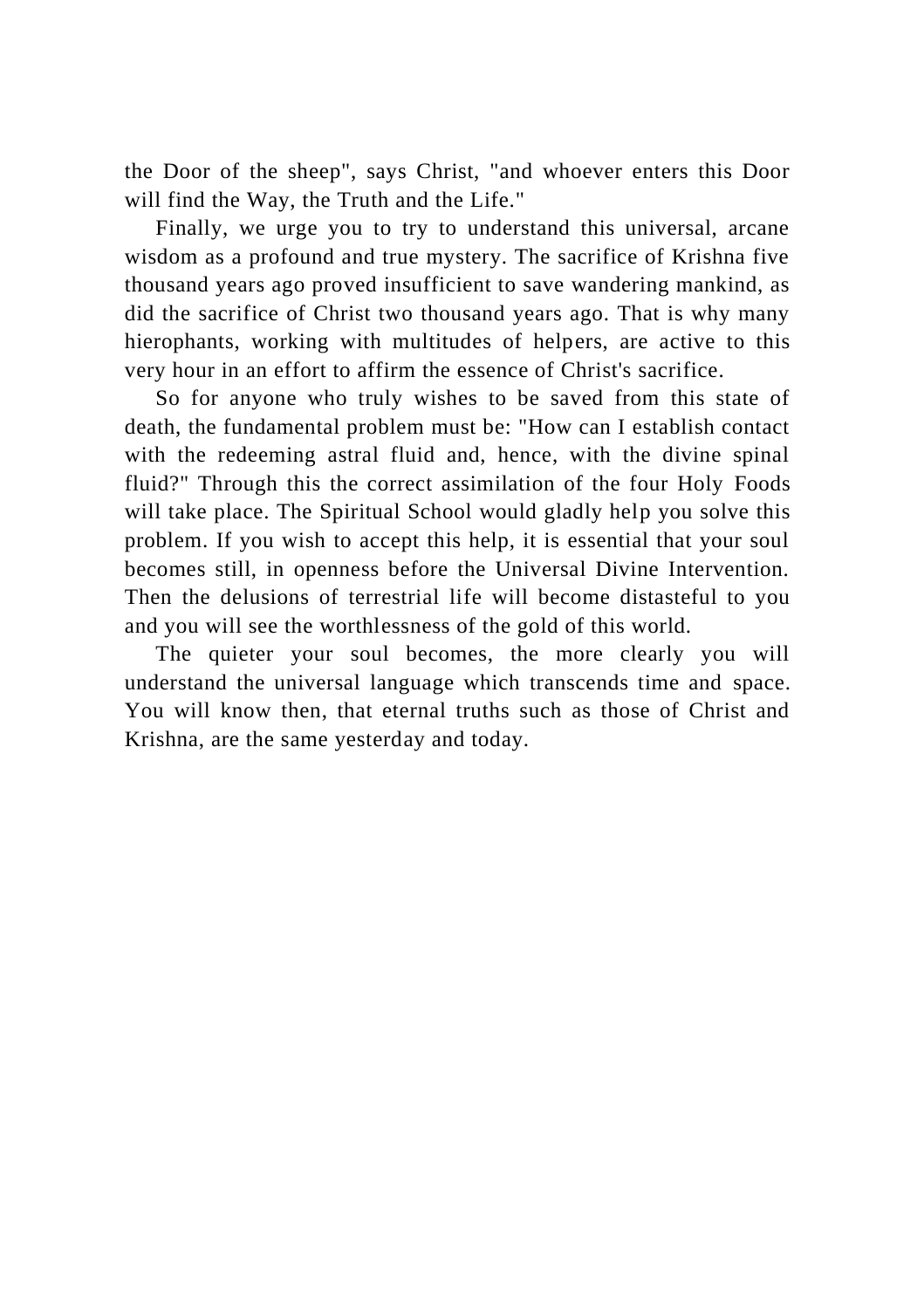### **VIII**

# **GNOSTICS AND ROSICRUCIANS**

If you are to grasp the full import of this discourse on gnostics and Rosicrucians, it is important to take a completely objective and unprejudiced point of view. For centuries, all of Western mankind has been driven deliberately into mistaken concepts of gnosticism and Rosicrucianism. As a result of this deception, the majority have been severed from all contact with the Universal Doctrine and have become will-less victims of various world powers.

Those who out of an inner urge have tried to re-establish a link with the universal truth, are severely impeded in their efforts by an encapsulated consciousness and by an unintentional prejudice which arises from their blood. All who have sought the path to the higher life can tell you of the tremendous exertion it has cost, the boundless difficulties to be overcome, the countless detours which had to be made in order to free themselves from the fate of the blood, from the, poison bequeathed to their consciousness by many generations of ancestors.

In fact, complete objectivity is impossible. That is why the beginning pupil is always advised, if his longing for the light is sufficiently deep, to push aside his blood prejudices. The insight gained will then strengthen him for a successful struggle against all that the past has etched into his blood and consciousness.

The current opinion about gnostics is that, at the beginning of our era, certain individuals and groups attempted to inject all sorts of pagan customs, rites and doctrines into the Christian teachings, that an intense struggle was fought by the young church to rid itself of all these contaminations, and that for some centuries now gnosticism has been a thing of the past.

What is commonly thought, taught and said about the Rosicrucians is probably known to you. Officially, Rosicrucianism dates back to about the thirteenth or fourteenth century. It is claimed that the Rosicrucians practised the natural sciences in secret because their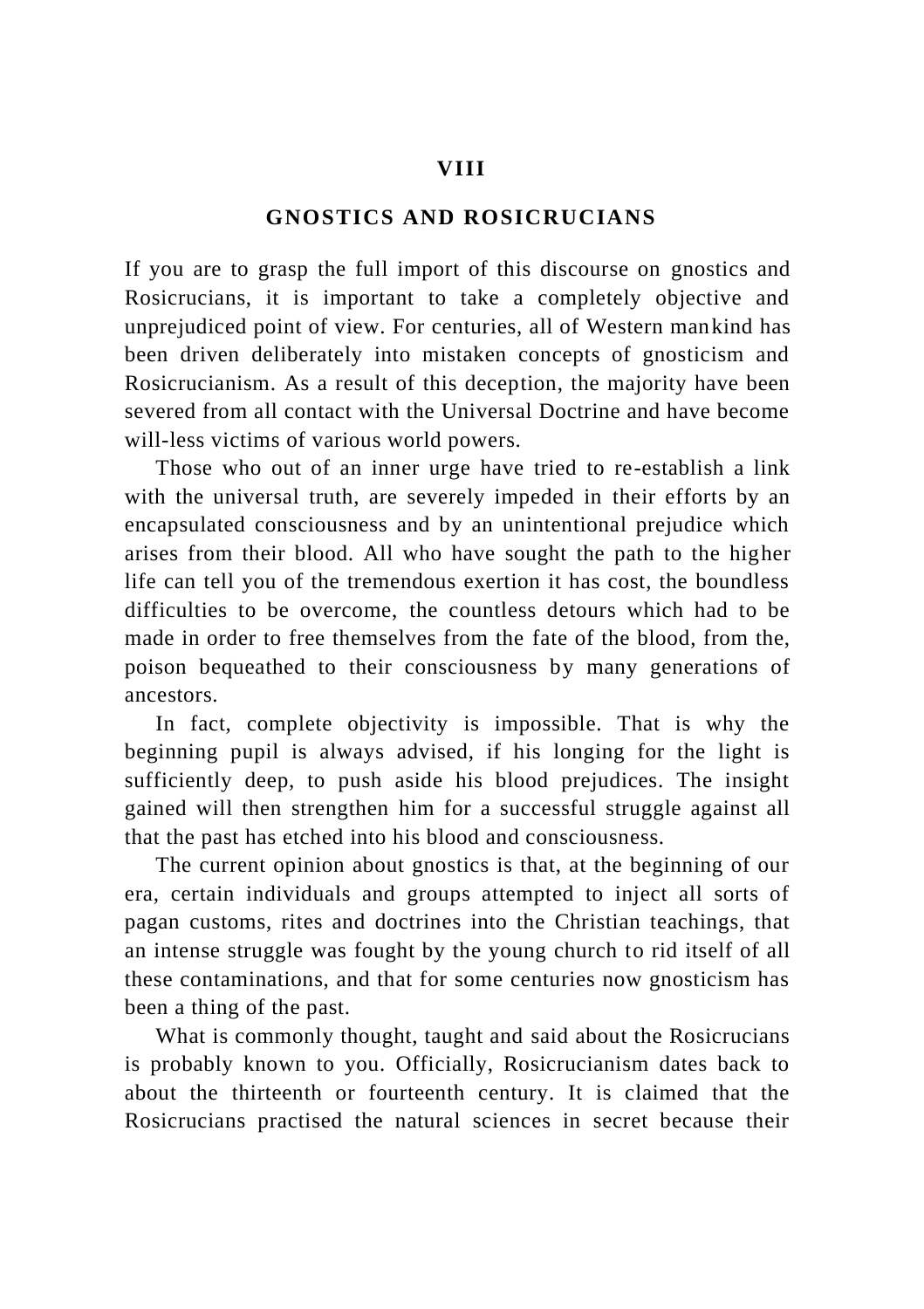practice was forbidden by the church. Chemistry, astrology, medicine, geology, cosmology and allied subjects were the sciences most commonly practised.

Two lines of development could be clearly distinguished in this rosicrucianism — the physical and the metaphysical, the cultural and the evolutionary. We find the descendants of this Rosicrucianism in two races: the cultural stream in the Germanic race manifesting itself, for example, in the anthroposophical movement, and the evolutionary stream in the Anglo-Saxon race taking form in, among other things, the theosophical movement.

Both groups try to effect a liberation of the world and mankind in, through and with nature —the one emphasising the cultural and the other laying greater stress on the metaphysical element. As a result, the one is more materialistic, the other more spiritualistic in character. It is not surprising, therefore, that spiritualism has become so widespread in Anglo-Saxon countries.

One might easily classify historical rosicrucianism, anthroposophy and theosophy and all their branches under one heading, without adding or detracting from any of them. If the followers of Steiner, Besant, Tingley, Spencer Lewis or Max Heindel call themselves rosicrucians, they have a perfect right to do so. If they accuse each other of imitation or plagiarism, they are entirely correct because, without exception, they all spring from the same roots. We can only sigh, and say what a pity it is that all the fragments and effects of that exploded thirteenth century grenade did not remain united. History might have been quite different in many respects. For the sake of completeness, we must add that freemasonry, as it has been known for the past few centuries, also stems from the same roots.

If you study these things further, you will probably realise that there must be another gnosticism, another rosicrucianism and, if we may say so, another freemasonry than the ones known to you. If you have made this discovery, you will never again mention the modern Rosycross, which dates back to August 1924, in the same breath as the cultural and metaphysical forms of esotericism mentioned above.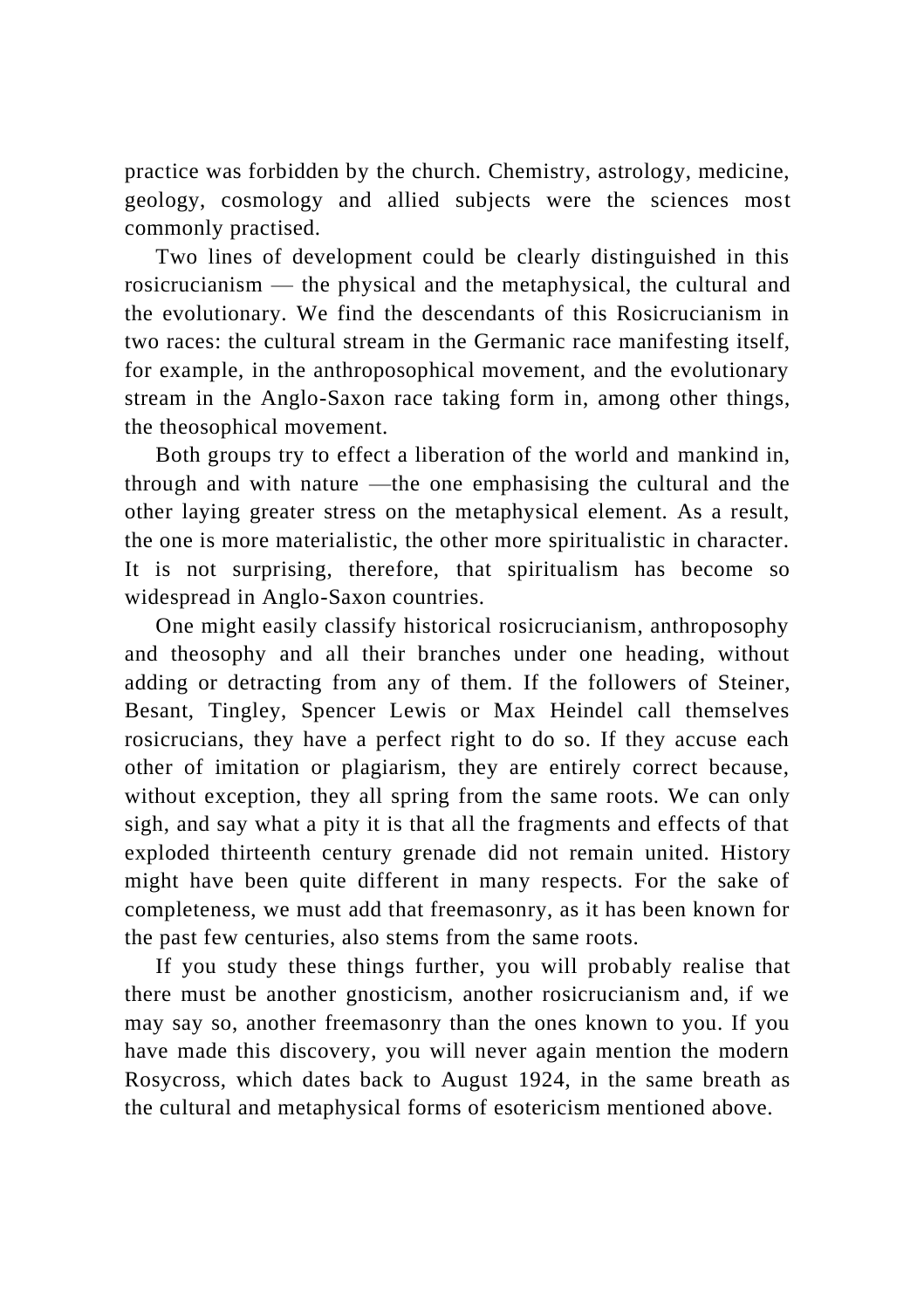The gnosticism, rosicrucianism and freemasonry to which we refer and which we are trying to interpret, are three designations for one and the same universal stream, a stream that knows neither age nor youth, which simply was, is and shall be throughout all eternity. This stream is sometimes called gnostic because of its philosophical character, sometimes rosicrucian because of its Christ-centred character, and it is sometimes identified with freemasonry because of its constructing and actualising character.

This stream, which emanates from the Universal Brotherhood, has as its universal distinguishing feature an absolute rejection of any nature-physical or nature-metaphysical goals, and represents solely:

a transfiguristic philosophy — therefore gnosticism;

a Christ-centred confession that can in no way be associated with this nature — hence rosicrucianism;

and a methodical, scientifically applied course of development which breaks down everything of this nature and builds what is of the original divine nature — therefore freemasonry.

The Universal Brotherhood establishes neither societies nor churches. From time to time, it calls schools into existence in order to help all those who, in certain respects are:

united in insight, and therefore gnostic;

united in their confession, and therefore rosicrucian;

united in striving, and therefore masons.

As soon as a pupil' s insight, confession and striving deviate in any way, the Universal Brotherhood releases the one concerned without delay, for retaining him would damage the work of construction or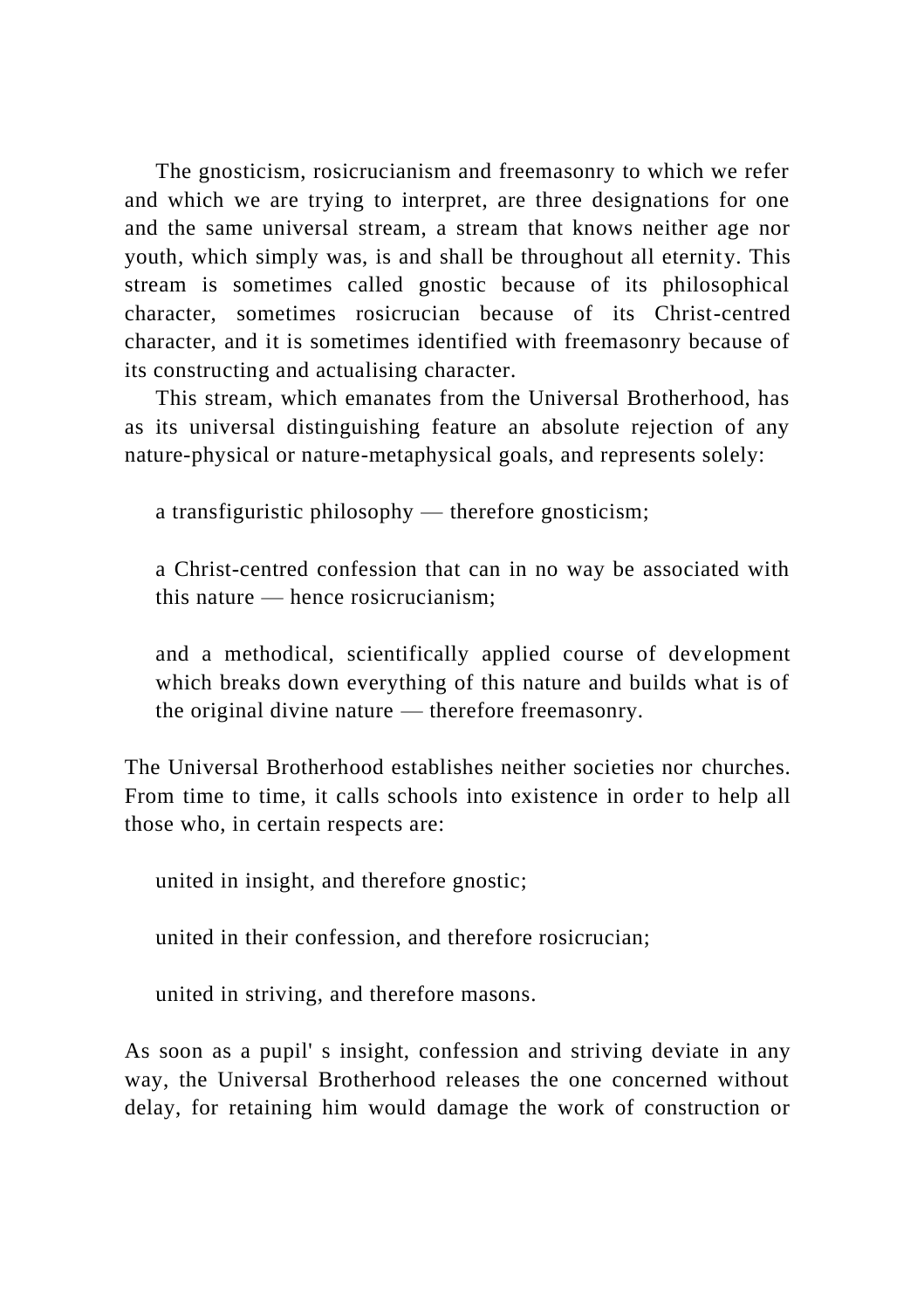would even constitute exploitation if, for example, a pupil were kept on because of his social status.

We should like to mention yet another clearly recognisable sign, namely, that such threefold transfiguristic work will always meet with hostility, coming mainly from two directions — from the church and from the occult streams.

There has never been open political hostility, nor is this expected in the future. The pupils of the Universal Brotherhood are quiet, peaceful citizens who do not concern themselves with political, social or economic activities, who do not wish to attract attention, and who prefer to be left alone. They have no worldly aspirations except to dissociate themselves from matter as quickly as possible. Animosity on the part of the church becomes dangerous to the pupil only when the church becomes involved in exercising political power. History has taught that, under such circumstances, all transfigurists are in immediate danger of their lives.

The same danger exists if occult streams become politically powerful. All religious freedom, freedom of speech and of the press are then revoked at once, as an introduction to all that follows. For this reason, it is certain that every sustained transfiguristic endeavour is a way of the cross not only in the liberating sense but also in the earthly sense. In this way also, the pupil bears kinship to Christ.

Our era is marked by three great transfiguristic movements: that of the gnostics at the beginning of our era; that of the Manichaeans who originated directly from the gnostics, and that of the Cathars. A fourth movement is now in the process of development. Between these great movements, the work never ceased but was dispersed and always continued on a small scale. In every century notable workers were actively practising this royal art; Karl von Eckhartshausen, for example, at the end of the eighteenth century and Johann Valentin Andraea in the seventeenth. However, the writings left behind by these workers have been badly distorted by the twofold classical enemy.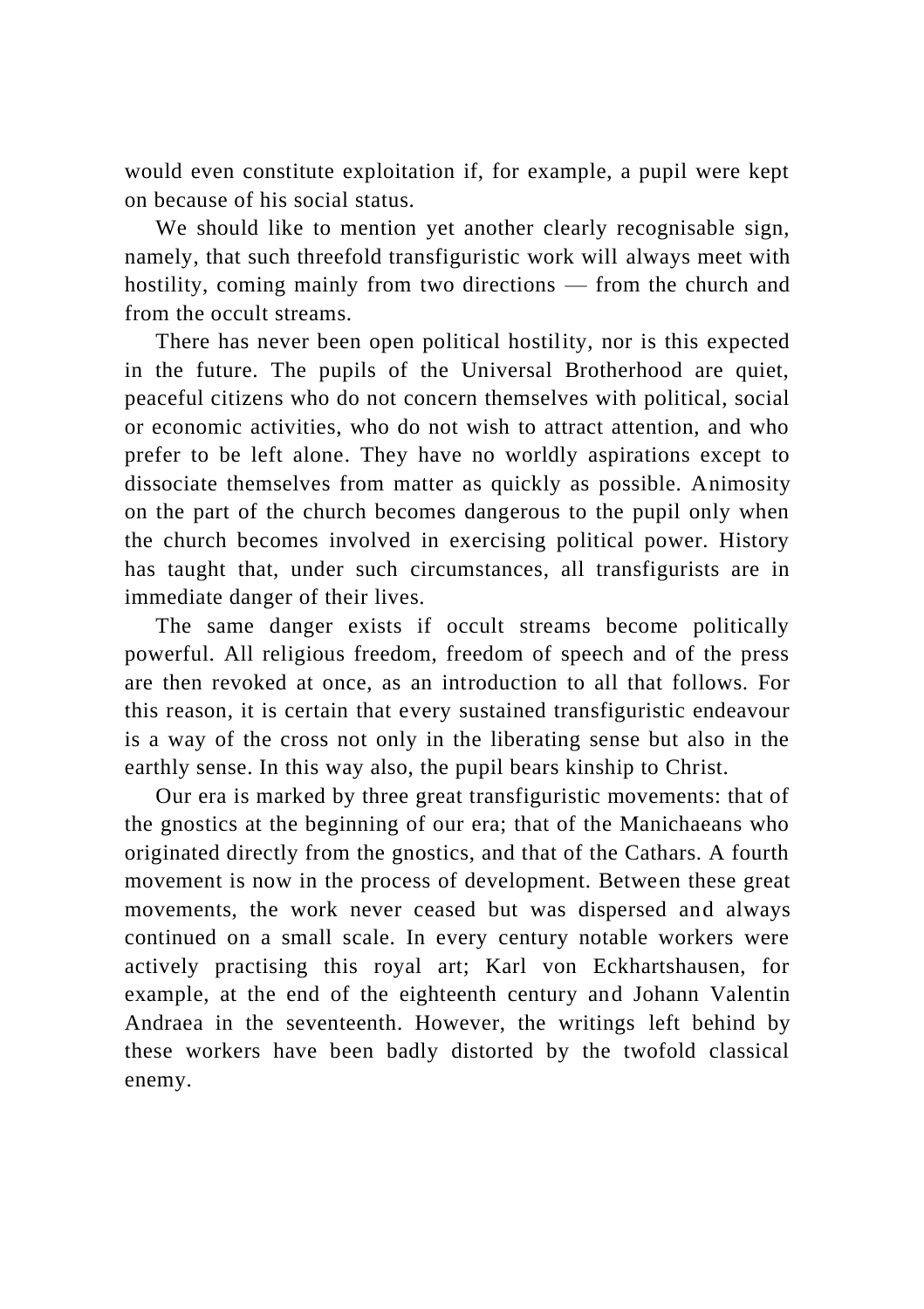That is another signature of which you should take note. All the literature of transfiguristic movements has either disappeared or may still be found in just a few libraries in a distorted or very veiled form.

Mani was murdered in the year 277, chiefly at the instigation of Persian occultists. The later brotherhood of the Manichaeans spread over the whole of Asia Minor, Africa and Southern Europe during the fourth century. They survived until the sixth century but thousands of them were then murdered at the direction of the Christian bishops, the Church, and the Persian magicians. Their literature was destroyed as far as possible. The nucleus of this Brotherhood withdrew to the Brotherhood of Shamballa in the Gobi desert. The Cathars, too, fared the same, and so it will go in the future, as long as this dialectical nature-order continues to exist.

The noble threefold transfiguristic craft of insight, professing and striving passes like a breath from the heart of the Gobi over the entire world. It is withdrawn only to be sent out anew. It does not struggle  $-$  it works! It does not fight  $-$  and yet it triumphs! All opposition only accentuates the ultimate victory.

Finally, we want to show you the transfiguristic character of the classical Gnosis by means of a short explanation. May this lead to your sharing with us the universal insight, to your sealing the universal confession in your heart's blood and bringing to reality the universal striving, so that together we may prove to be true gnostics, true rosicrucians and true freemasons.

The classical Gnosis is the direct servant of the Universal Brotherhood. It always steps to the forefront in world history immediately after every fresh impulse of the great universal teachers. In the wake of such an impulse, it is the task of the gnostics to propagate among those who are receptive, deeper insight into the inner coherence of the true, original life. That is why the world has known many gnostic systems which, although differing externally, were in essence the same and fulfilled the same calling.

So when we speak of Christian gnosticism, there is no question of a new philosophy, but of a renewed philosophy, a renewed Gnosis; in other words, the one ancient, imperishable message, which has been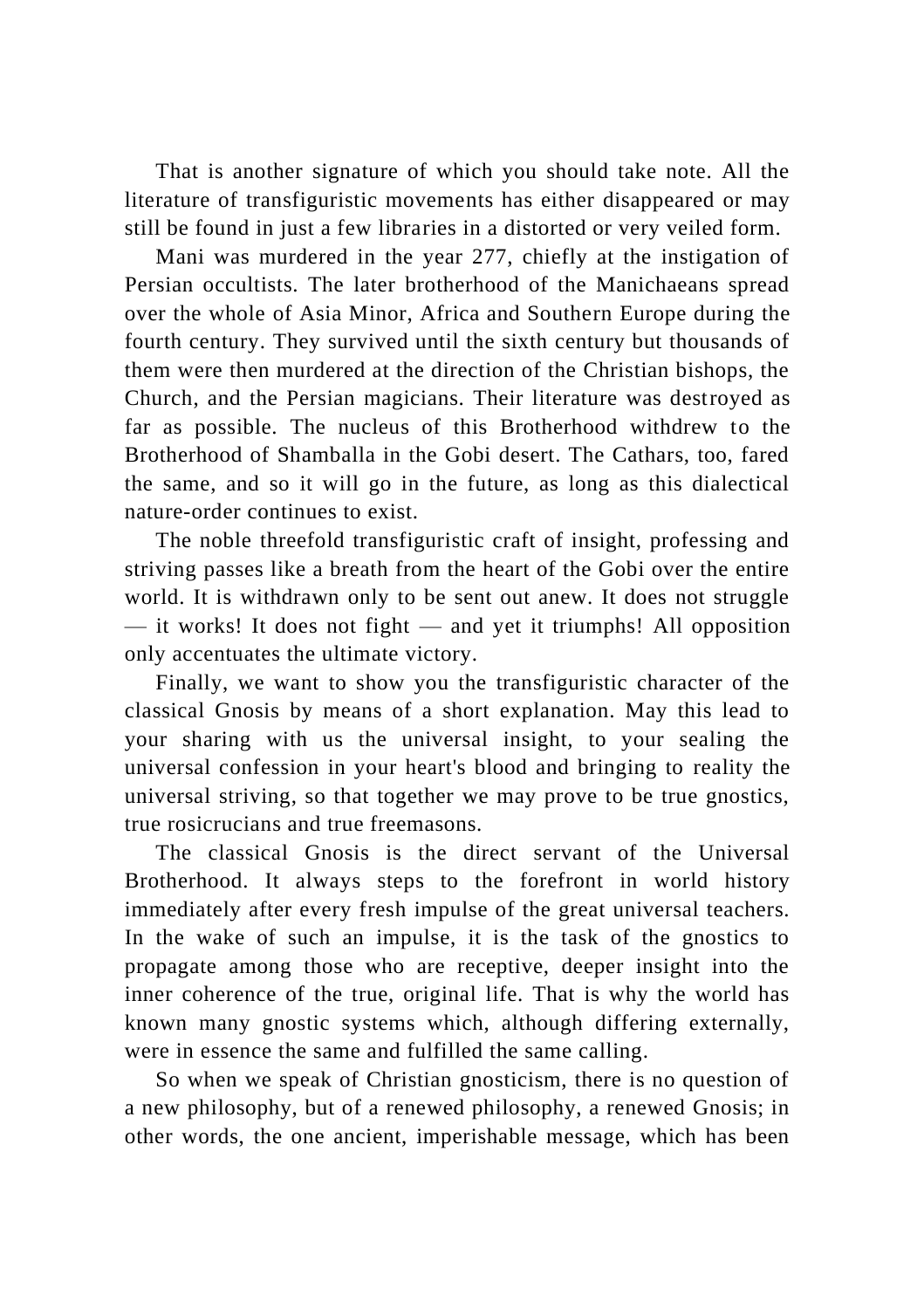brought into accord with the new universal impulse. The new impulse must be preserved as a living, vibrating reality for as long as possible. That is the essential, fundamental task of the gnostics: to preserve and to disseminate the divine impulse as a force and to revivify it again and again.

When we reflect on this, we are transported in spirit to a wonderful and gigantic battle scene. We see in our mind's eye the great and terrible struggle between the Universal Brotherhood and what has been called "the god of this world", or "the Prince of this world". The god of this world is not destroyed during a cosmic revolution, but his field of work is emptied, in a manner of speaking. He is deprived of his prey. When a new day of manifestation dawns, all entities who are once more subject to the turning of the wheel, possess a free choice. Hence mankind at large becomes the object of a struggle between the Universal Brotherhood and the god of this world.

The god of this world is a hierarchy of many mighty entities. In gnostic philosophy they are termed aeons. These aeons are parasites, maintaining themselves as long as there are people whom they can parasitise. They exploit the masses and use them like a great herd of cattle; they live on the etheric, astral and spinal forces of the masses. As soon as the masses are won for the new life, the kingdom and power of the aeons must also come to an end. All holy language gives detailed, albeit veiled, information on this.

The dramatic, terrible life of the aeons must fill us with horror. They maintain themselves in the reflection sphere and that is their prison. Their loathsome activity always causes tremendous atmospheric and geological upheaval.

More and more entities are being drawn away from their sphere of action and led into eternal freedom as the continuing impulses of the Universal Brotherhood constantly gather new harvests. The aeons are becoming increasingly weaker and since, to them, too, time is an illusion, and "a thousand years are but as one day", they stand under the eternal judgment of the words: "even now the axe is laid to the root of the tree".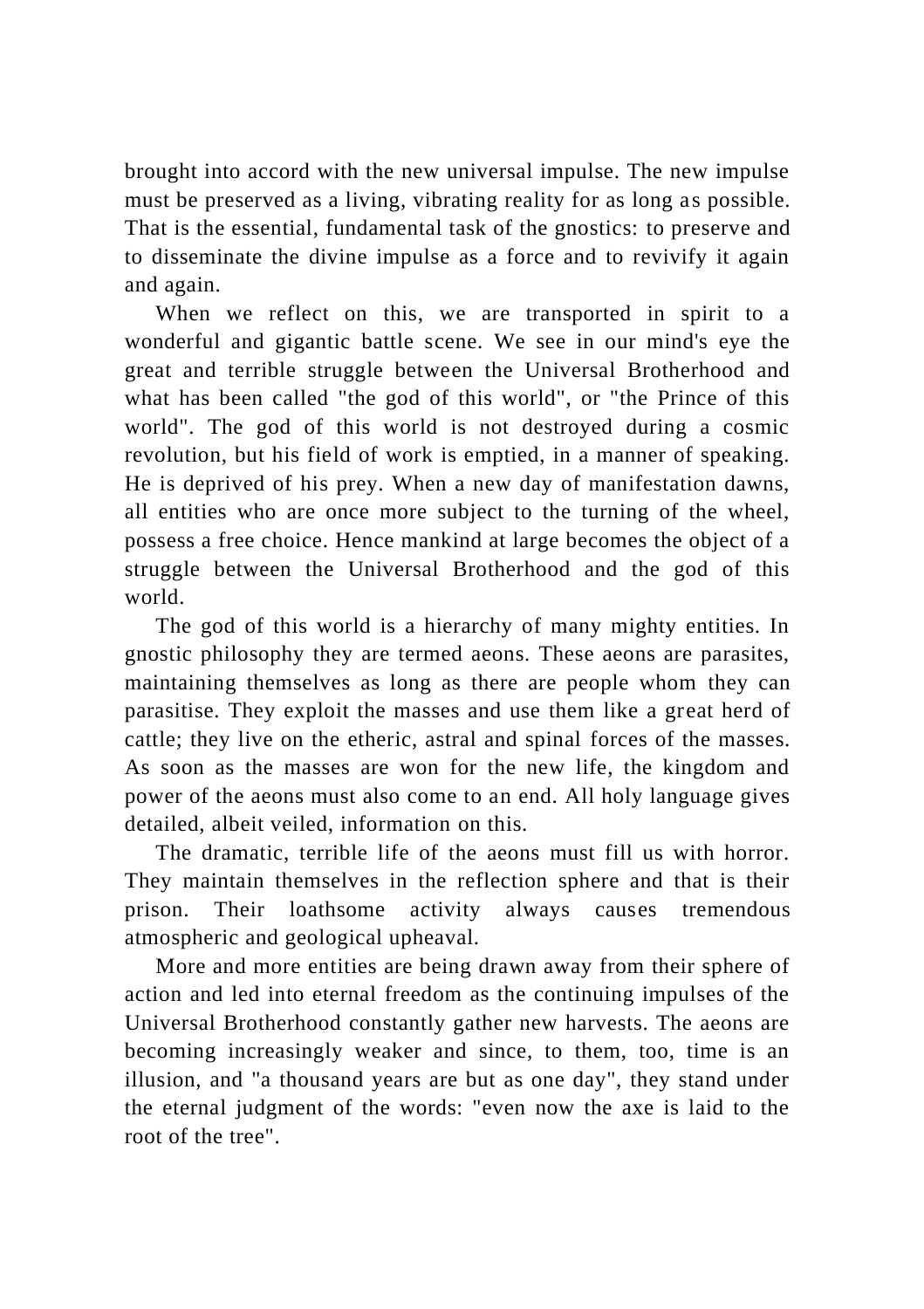It is important to understand clearly the struggle between the Elohim and the aeons. It is not a matter of black and white hosts ranged against one another, as mystic artists would have us believe. No, the warriors meet each other in the object of their interest; the encounter takes place in the human heart, in the essence of the blood, in the nerve fluid, in the human consciousness and in the place where we live — the world.

Let us suppose that the Elohim are radiating a new redeeming impulse over the world, and let us call that impulse the manifestation of Jesus Christ. Then the gnostics will be active in linking that impulse with humanity as deeply and widely as possible. The aeons accede to this impulse, they pretend to cooperate while trying to make the impulse serve the maintenance of the dialectical nature-order. In this way, the nature-physical and the nature-metaphysical rays develop, as well as the rays of natural religion, giving rise to the various occult and ecclesiastical trends. These trends are designed to block the spiritual stream of the Universal Brotherhood in the human organism.

Ecclesiastical and occult magic spring from one and the same source, from the hierarchy of the aeons. Thus it is entirely understandable that the Christian bishops, as servants of the aeons, are the declared enemies of all gnosticism and that they go hand in hand with the occultists to curtail — or if possible exterminate every gnostic development.

So, from time to time, the world experiences an extremely gruesome masquerade. Under the guise of exaltedness and in the name of Jesus Christ, as previously in the names of many earlier divine messengers, millions are taken captive by the aeons and rendered immune to the divine touch — until these violated beings can be offered a new chance of salvation after a cosmic revolution.

There is no one more Christian, more pious, humane and loving than the aeons and their servants! But one will be able to recognise them immediately by their behaviour and aim. For them, it is essential that our I-consciousness be maintained, for that is the essence of what binds us to dialectics. In addition, they try to keep the masses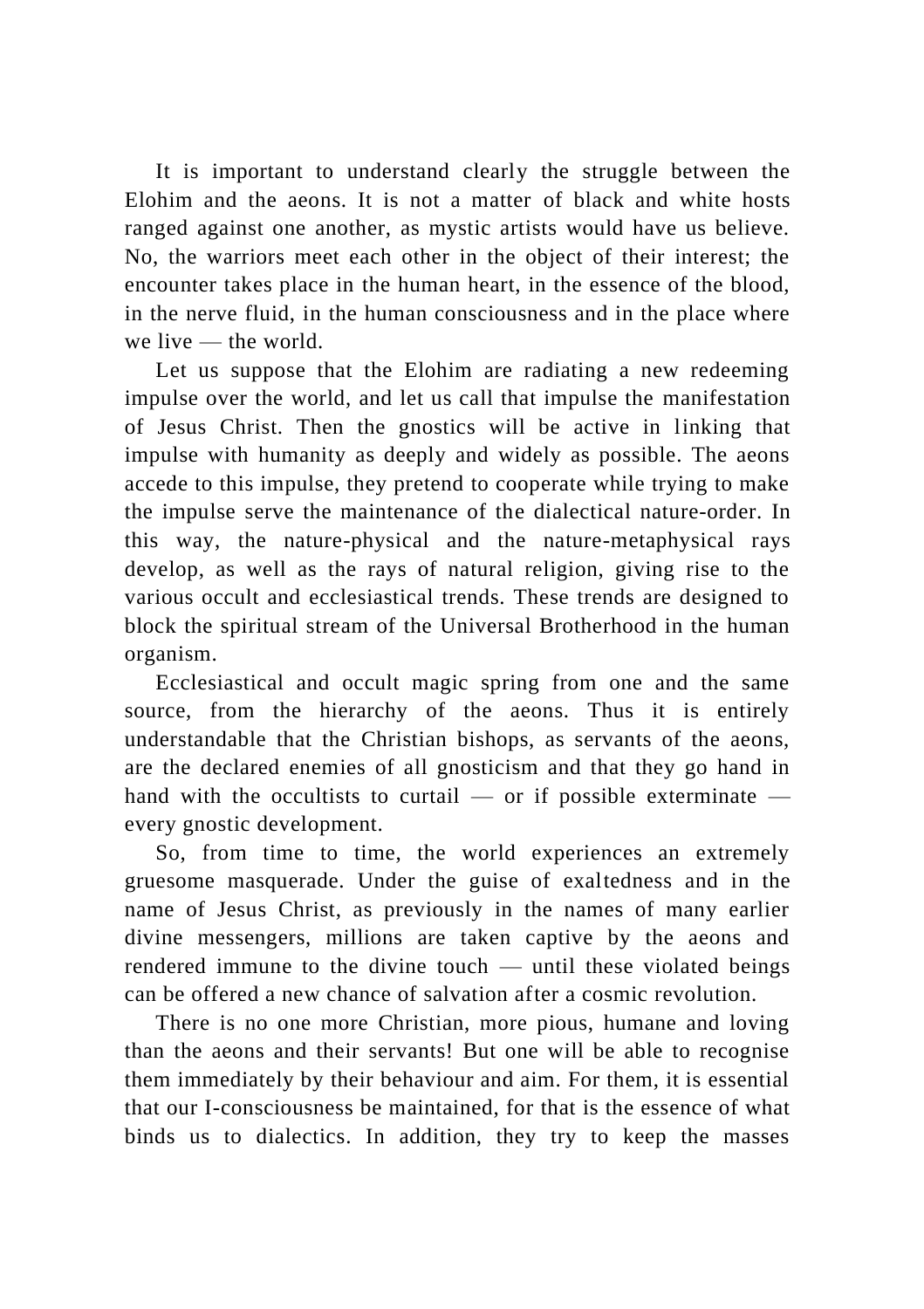ignorant, for an ignorant group lends itself particularly well to magical exploitation.

If the individual wants development, then there is occultism. However, the aeons view a development of this kind with envy insofar as the occult path irrevocably leads to the pupil himself becoming an aeon.

Almost the entire New Testament, in contrast to the Old, is a gnostic testament. The Gnosis is averse to the greater part of the Old Testament because of its occult aspects and the strongly racial emphases which are interwoven with the universal message. These can give rise to many dangers as has been amply proved. Especially names in the Old Testament, as symbols of cabbalistic formulae can, by and large, very easily bring about occult connections and hence, overshadowing.

So we are placing you before the imperishable Gnosis which has as its starting point the idea that the divine spirit is held captive in the world of the senses and that, consequently, it is necessary to rise up out of this prison, out of this imprisoned soul-man. In this way, the original spirit-man can be united with the primary source of all things, by means of insight, professing and striving.

In the School of the Golden Rosycross you are confronted with the universal insight. The vibrating living reality of the Universal Brotherhood surges over and around you in order to make a rosicrucian of you, to make you profess the universal insight until your whole being is aglow with it and it becomes "your down-sitting and your up-rising", until it engrosses you so that you cannot be separated from it by day or by night, and you profess it completely.

And this is a pain, a deep despair and great loneliness, for insight and professing have entered the soul-being who is not of God and has therefore become completely stranded in his efforts to return to the Father.

But now, in this helplessness, in this suffering, this downfall, this broken state, another School stands ready — the School of Higher Consciousness — to enable you to tread the path of redemption through rightly directed striving, building and breaking.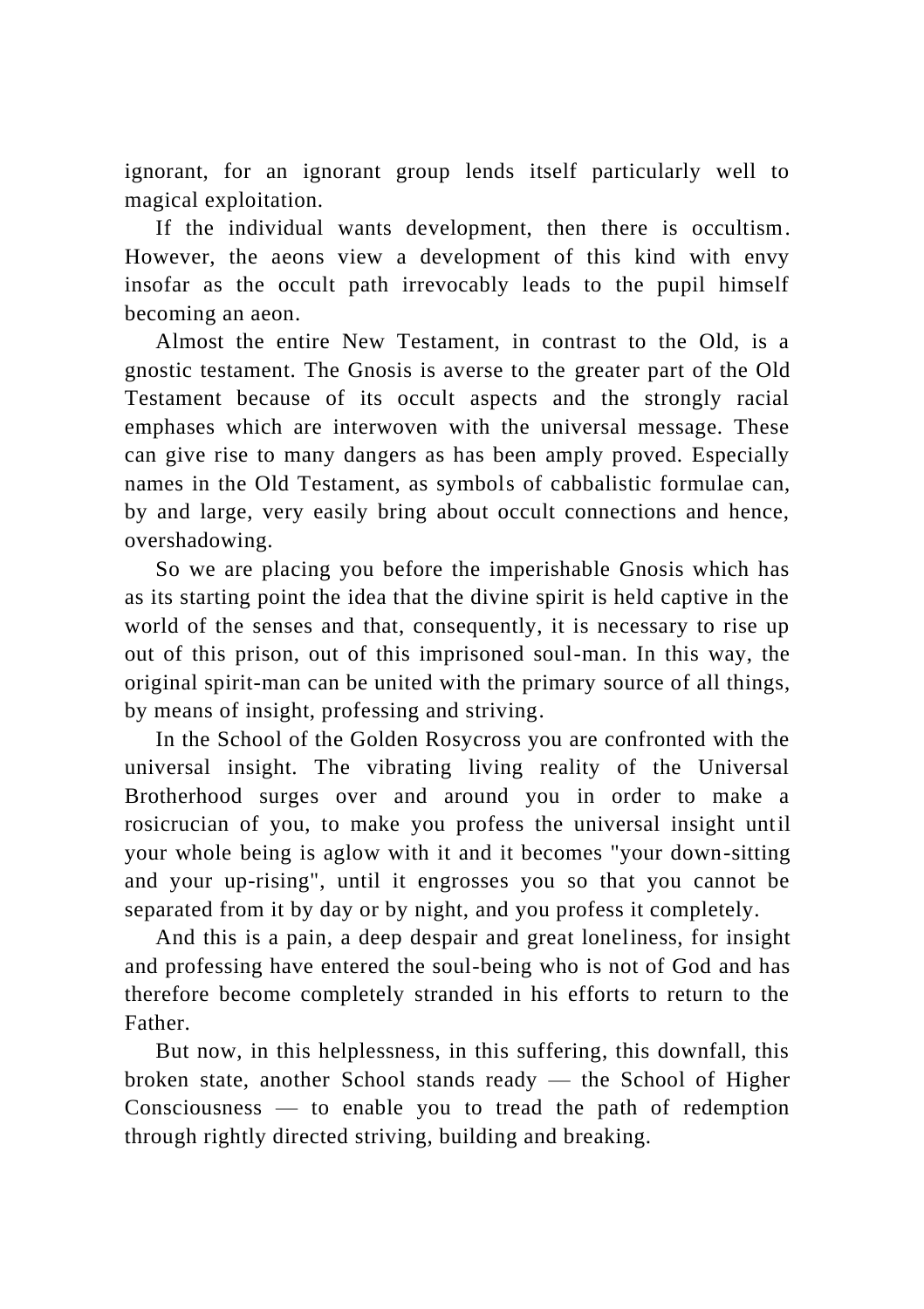So we place before you this threefold liberating goal:

as to insight — a gnostic,

as to professing — a rosicrucian,

as to striving — a freemason.

Whoever bears this threefold aim as the signature of their being, has been

kindled by the Spirit of God — raised to insight;

died in Jesus the Lord on the way of the cross, as one who professes;

reborn through the Holy Spirit as a striving and building victor.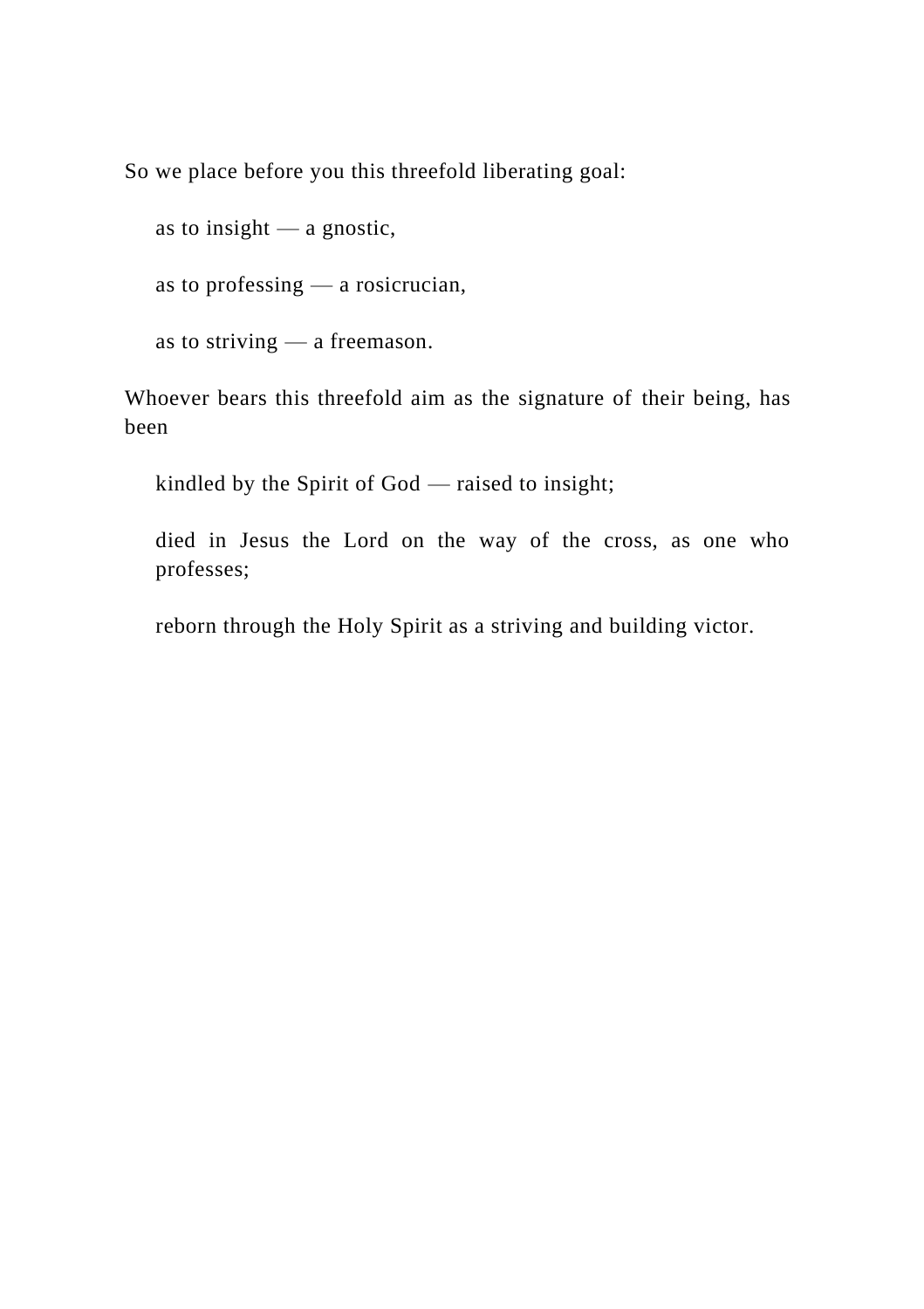## **THE PISTIS SOPHIA**

It seems useful here to draw your attention to an original gnostic work, the *Pistis Sophia* which, in its present form, probably dates back to the second or third century of our era. Its content, however, takes us back through all the ages of dialectical time to the very origins of human existence.

It is perhaps not unknown to you that the main body of transfiguristic literature has been destroyed by bishops and magicians. It can therefore be regarded as a miracle that, after centuries of this kind of persecution, any of this pure gnostic work has been preserved. In 1785 the manuscript of the *Pistis Sophia* was bought from the estate of Dr Anthony Askew and became the property of the British Museum.

In its content and manner of expression, this work is a marvellous gospel containing great treasures of veiled transfiguristic knowledge. Its subject matter is not easy to understand and consequently, to the people of our day, it seems simply a jumble of oracles, foolishness and nonsense. But the pupils of a Spiritual School, who have received the transfiguristic teachings, know better and are soon able to discover the treasures that lie hidden in the *Pistis Sophia*. However, it is true that only when his own liberation has reached a certain stage, can the pupil of a Spiritual School discern the pure, undefiled wisdom it contains. Then, by using the *Pistis Sophia* as a criterion, he is able to measure the ground he has covered and the path that still stretches ahead.

Herein lies the specific task of the ancient holy language, which has been utterly misunderstood in ordinary religious life. In nature religion, the word of God is a book to which dialectical man must conform in faith and surrender. But conformity, faith and surrender are never the qualities of ordinary dialectical human beings, for conformity presupposes that one has the ability to conform, while faith requires an inner knowledge, and surrender a certain aptitude.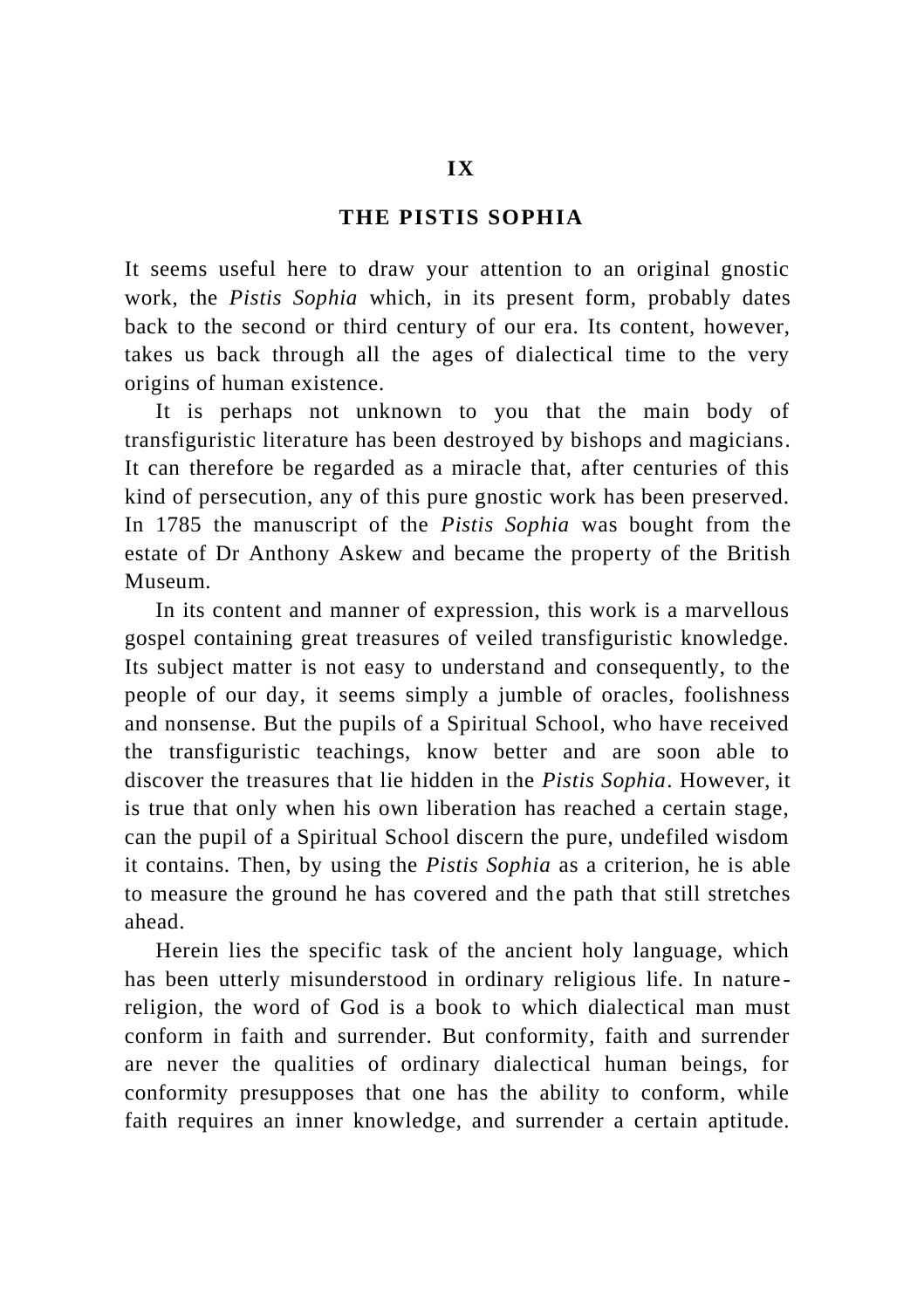For this reason, the holy language is intended for and can be understood only by those who have found the path and are walking along it. As they continue to progress, the holy language becomes a blessing to them because it is able to explain the mysteries into which they have entered, and to point to the mysteries which still lie ahead.

We may not assume that the Christ-mystery, which man with his limited capacities has come to know, is the very summit of all that exists. For the mysteries that the Light of Lights holds within it are unveiled only to a very limited extent. Not until the pupil approaches the gates of eternity can they be unlocked for him.

When we speak about the sacred language you, as a dialectical person, will be able to receive at most an intellectual image of it, while for a pupil who is inwardly ennobled to approach the language of wisdom, it can mean a great deal more. However, this should in no way disquiet you, for the intellectual image is not without value; in a later state of development the words spoken today may be remembered clearly.

In a language quite different from that used in the *Pistis Sophia*, we should like to present to you a picture of the indications of this gnostic gospel. At the same time we intend to consider these indications in the context of the philosophy of the Rosycross.

First of all, four human types are portrayed, types which stand hierarchically one above the other. The highest of these is the divine man of the Immovable Kingdom, the Christ-Jesus man. The other three types are, in descending order: the disciple-man, the John-man, and finally the dialectical man.

The *Pistis Sophia* emphasises that dialectical man maintains his existence by means of the reincarnation of souls from yonder side. It tells us that "all men of this world possess souls born of the power of the archons of the aeons".

The philosophy of the modern Rosycross teaches that dialectical man is entirely spiritless, and that he cannot consider himself as spirit-man at all. Dialectical man is a soul-being, developed out of this planetary system. This means that the spinal force, which contains his consciousness, is completely detached from the original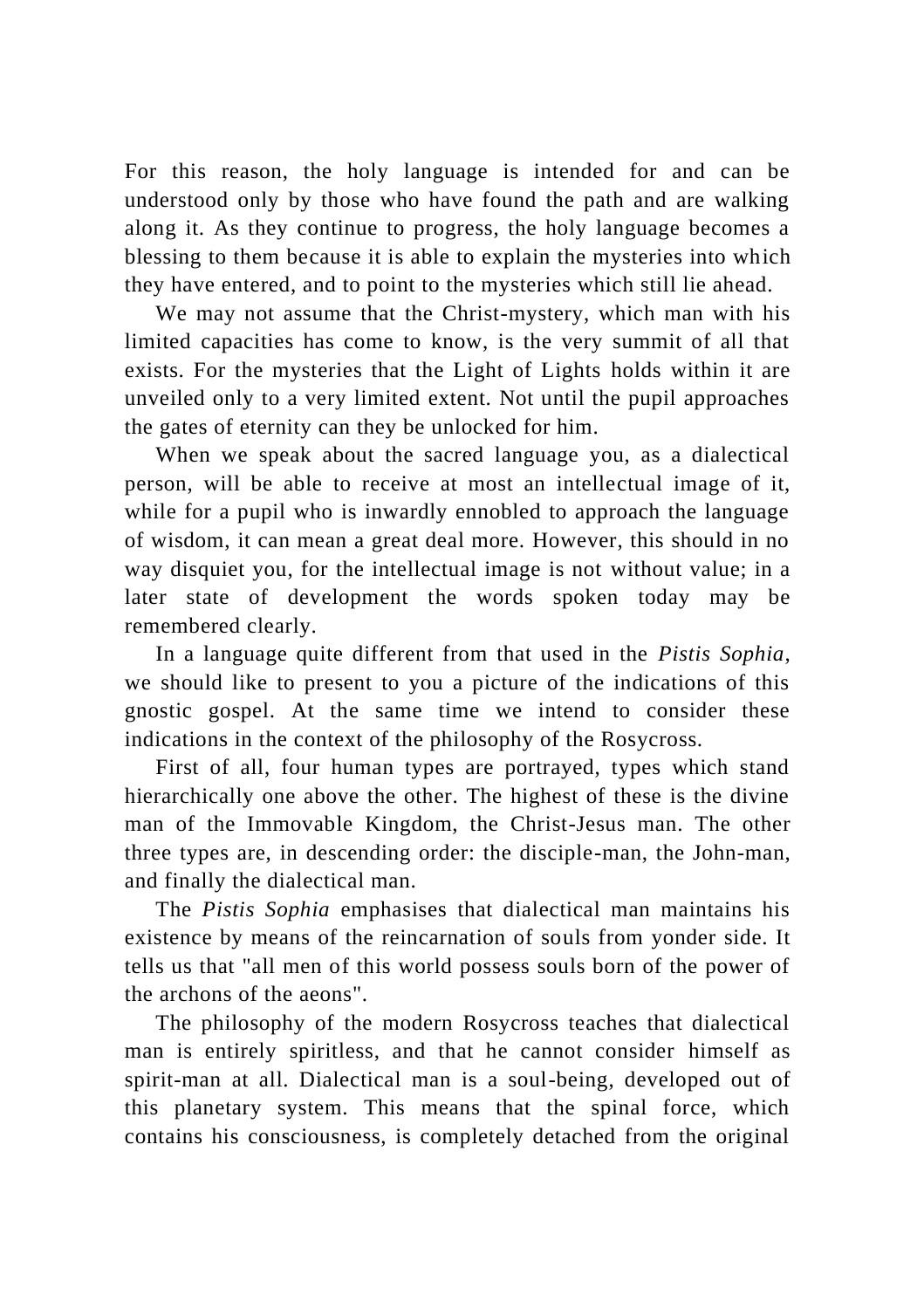intelligence of the true Spirit. The dialectical soul-man lives his life in distress, darkness and death, devoid of spirit, devoid even of the slightest guidance by the original spirit. The soul-man does possess the capability of procreation, and the process of preservation of the human race ensures the interchange of souls between here and yonder side, assisted by cosmic forces which exist through the power of this system.

The soul-man, the dialectical man of this nature, is maintained by means of twelve forces. In our School we speak of the twelve planetary forces, that is, eight etheric, two astral and two spinal forces. These twelve planetary forces are the same as those of which the *Pistis Sophia* speaks when it says that all souls are born of the powers of the archons of these spheres. The whole world is peopled with millions of beings of this human sub-type. The archons are the powers which maintain this dialectical underworld; as the *Pistis Sophia* expresses it, they are the forces of destruction.

The nuclei of these forces are called "the aeons of destruction". The twelve aeons of destruction are the twelve focal points of the lipika, seen cosmically as well as microcosmically. As such, these twelve forces are not the saviours of mankind, but its destroyers. That is why they are also sometimes called "the twelve gates of destruction". There is not the slightest speculation in this, for the *Pistis Sophia* also shows clearly the essential difference between souls born of the forces of this world, and living souls, who have their origin in the twelve forces of the original Light.

The second human type which, alas, is scattered very sparsely in this world, is the John-type, the type called "the forerunner". This is the person who is beginning the path of return to the lost House of the Father. He begins to manifest himself as soon as the soul, longing for the original life, is prepared to renounce dialectics completely. When such a one begins to sever his bonds with nature, he is deemed able to bring to an end his journey through the desert.

It is also said of him that he is born of Elizabeth. When it becomes clear to the consciousness of the John-man that he is born of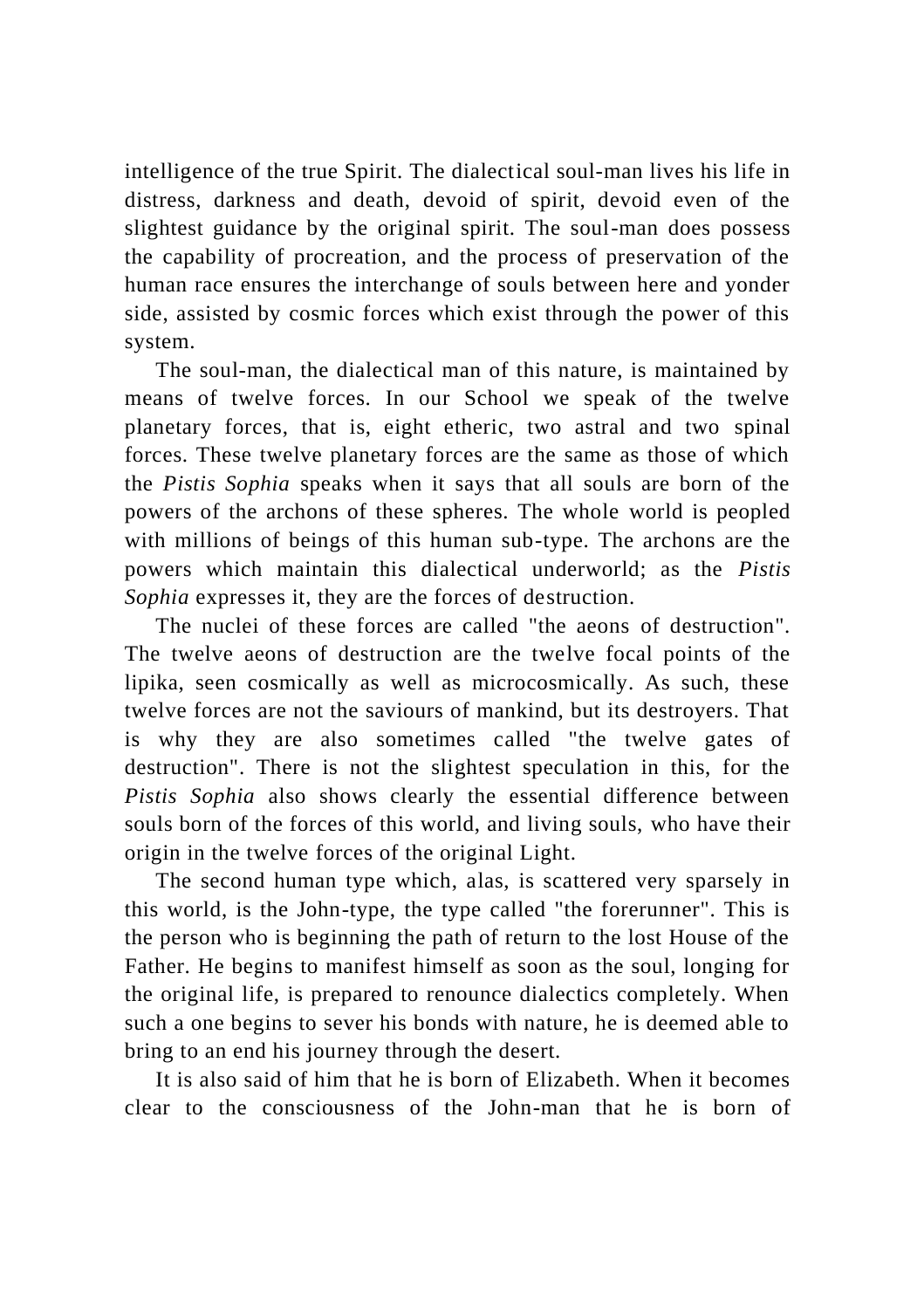Elizabeth, this indicates that, in principle, he has broken all ties with nature and consequently has become "barren", in the dialectical sense.

When we study this John-type more closely in the light of transfiguristic criteria, we detect that within this being a wondrous soul-transformation is taking place. In the John-man, the ties with the twelve archons, the twelve planetary forces, are being severed structurally. And since, in this "John" phase, the individual is still a dialectical being, he is not yet able to live and function directly out of the original twelve forces. He is therefore helped by the intermediary which is Christ.

The *Pistis Sophia* speaks in Chapter 7 of the power in the body of John as "the power of the little Iao, the good one, who is in the midst". With this power, the John-man is enabled to bear witness to the Christ-Jesus man, to prepare His way, and to baptise with water for the forgiveness of sins. In the John-man one no longer finds the soul of the archons, but the soul of the prophet Elijah. Thus the power of Iao and the soul of the prophet Elijah are bound together in the body of John the Baptist.

The power of Iao is the universal love-power which envelops the John-man like a cloak, as we read in I Corinthians 13. This mantle of love is Elijah's mantle which is left behind as an inheritance for Elisha, his successor. It is in this sense that John the Baptist is called an incarnation of Elijah.

Pupils of a Spiritual School need to learn to fathom these things, for when a pupil seriously undertakes the return to the original Fatherland and leaves the dialectical world more and more behind him, the mantle of renewal is spread about him as a majestic, radiant light.

In this touch of the Universal Brotherhood, the pupil breaks through to the third phase of his development in which the disciple type is revealed. The dialectical human being who has become a Johntype will, through this intermediary, take leave fundamentally and structurally of the twelve planetary forces of the archons of the aeons. He will become fully and essentially one with the twelve great divine powers which will then no longer function as destroyers but as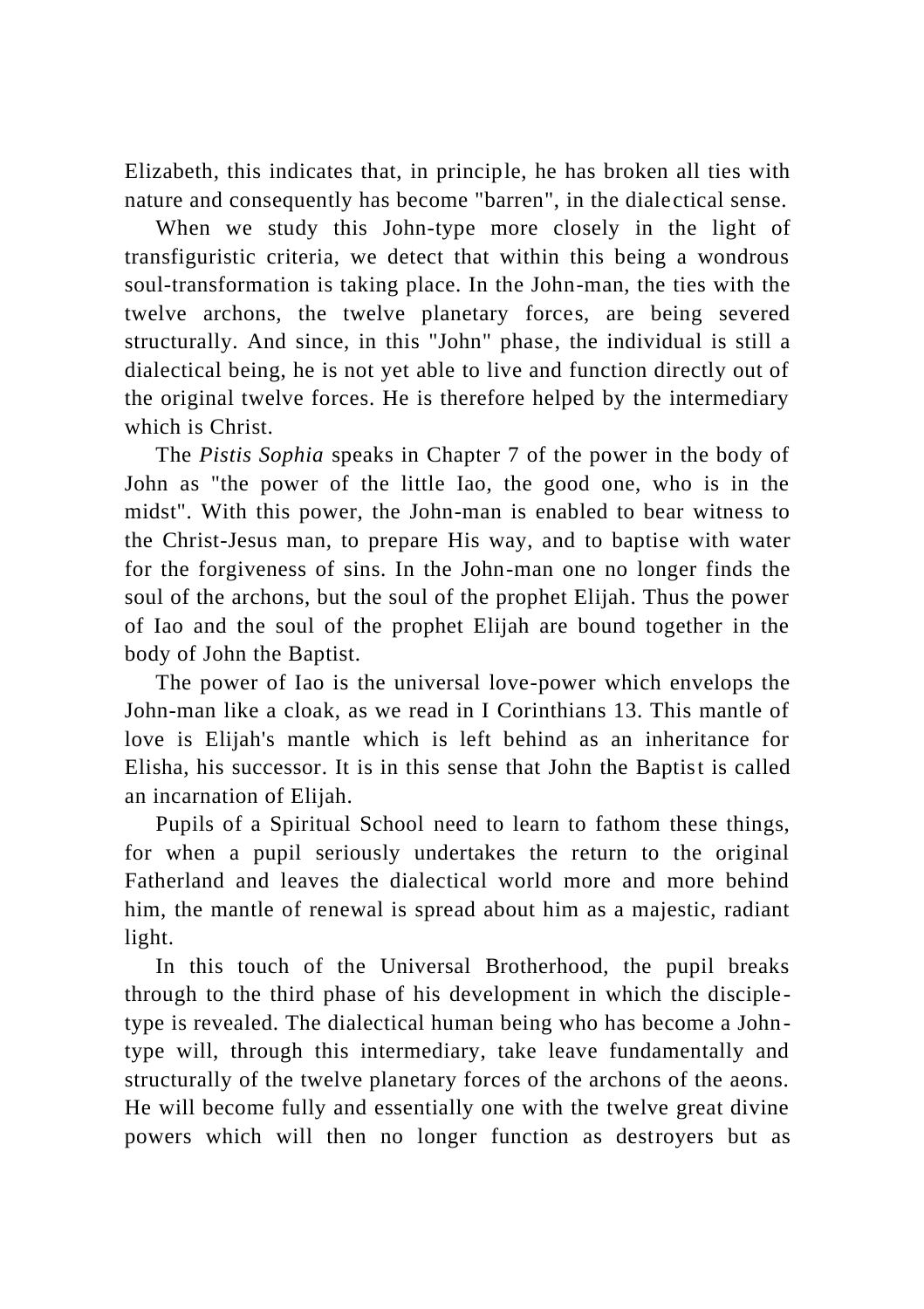redeemers. In this way, slowly but surely, the John-man becomes a disciple of the universal light.

A disciple is one who is reborn to his original state of being as a divine man, as a son of God. When a pupil has truly become a disciple, he has received a soul from the twelve powers of the Divine Order, and nothing remains of the soul that was born out of the forces of the earthly spheres. For this reason, the disciple is always full of inner joy because he knows that his time has become full, and that he is clothed in the garment prepared for him from the beginning. He knows that once he has been equipped with this radiant mantle of light, the gates of his firmament will spring open, allowing him to ascend into a mystery never seen or heard by any child of man. The soul of a true disciple is, as we said, completely renewed, and the spinalis — the seat of the new soul-consciousness — stands erect within him as a new serpent.

You may have read about the spinal serpent with the seven heads which must be totally destroyed by dialectical man before there can be any question of a complete renewal. The *Pistis Sophia* often mentions the seven-headed serpent which must be cast out so that man can gain power over his material being. "The serpent", it is stated, "must be destroyed so that its seed can no longer manifest itself." The philosophy of the Rosycross explains that the seven heads of the spinal serpent correspond to the seven cerebral cavities. When the soul-being is completely renewed and the seven-headed spinalis of the *Pistis Sophia* has been erected again, the pupil is then able, once again, to speak the great and mysterious creative word.

Many investigators and pseudo-transfigurists have searched for that mysterious word, but as dialectical beings they will never find it, however long they search. The creative word will always remain inexpressible for those who have not come to a total reversal, for it refers to the rebirth of the seven-headed basilisk, to the renewed spinalis crowned with the seven cerebral cavities. When the powers of the twelve redeemers are active within the pupil, the seven cerebral cavities are equipped with a new fluid that possesses an entirely new vibration. There is a different vibration in each cerebral cavity and,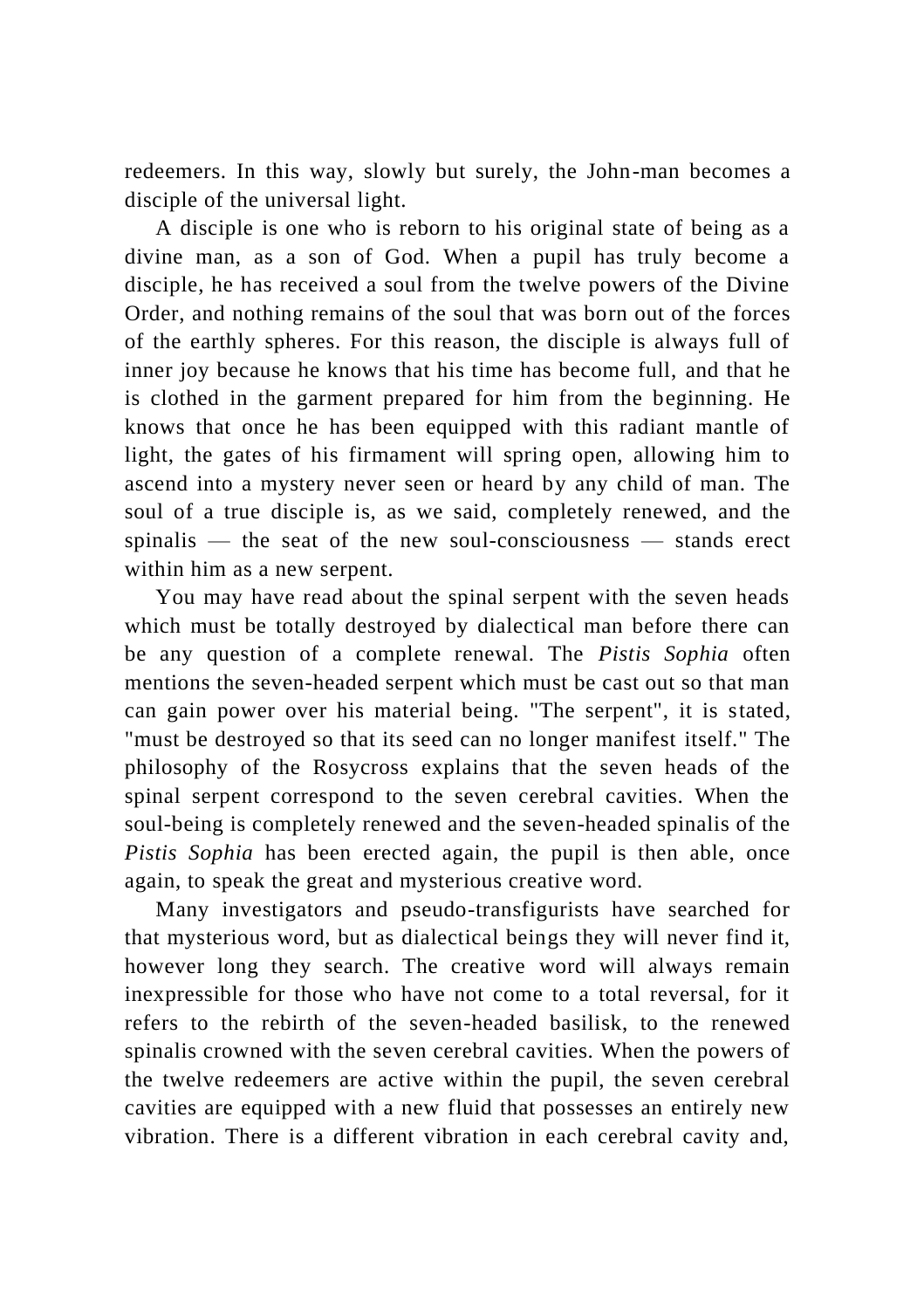hence, a different sound. The seven sounds are sometimes called the seven pure vowels, and it is these seven pure vowels which together form the ineffable name.

As soon as the disciple is prepared in this way, and can speak the ineffable name, he rises to his highest state — the state of the original man. He is then reborn as a Jesus-man. The disciple who has been reborn as a Jesus-man is the fully reversed being; he is Mary — the one who has turned around. A Jesus-man enters into direct contact with the primordial principles of God, or, as the language of the *Pistis Sophia* puts it, with Barbelo, the Arch-Mother, and with Sabaoth, the Lord of the twelve Redeemers. Then man has returned again to his Fatherland as a prodigal Son.

The *Pistis Sophia*, in identifying these four types, makes great treasures available, and although we have tried to portray as clear a picture as possible, this attempt is nothing more than the indication of a small part of what the *Pistis Sophia* really has to tell us.

This rich gnostic gospel actually goes much further and describes to us the being called Pistis Sophia, that is, the lost son who in true faith, the *Pistis*, returns to the original wisdom, the *Sophia*. This process of return is comprehensively dealt with in twelve phases, while the homecoming is described in the thirteenth phase.

May the words spoken to you thus far about the *Pistis Sophia* be understood, and may they have found their echo within you!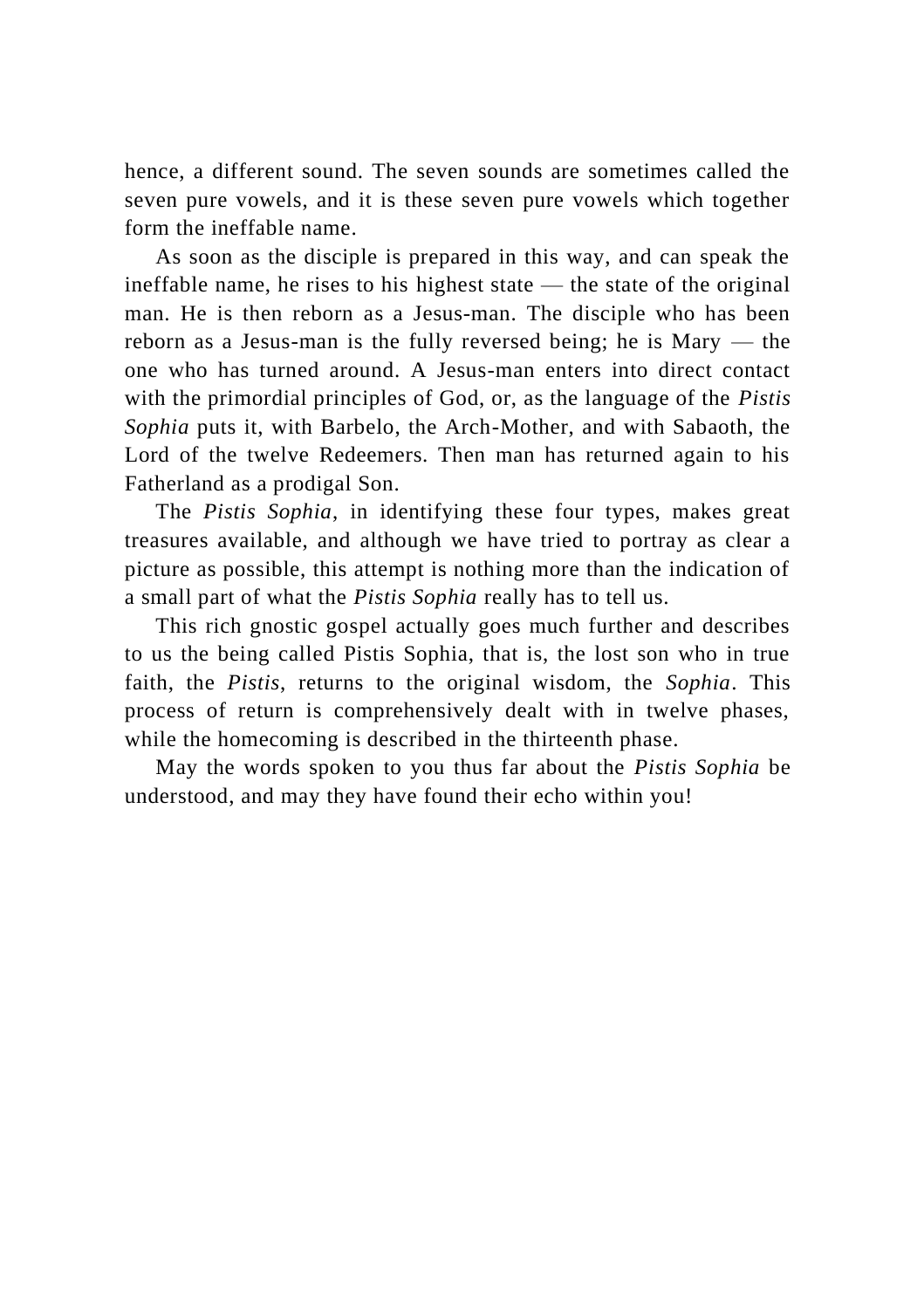#### **THE MYSTERY OF THE ENDURA**

Serious pupils in the Forecourt of the Rosycross who are fully prepared to take leave of the world of dialectics are continually asking themselves, "How do we take our first steps on the path of transfiguration?"

To be able to answer that question clearly, the pupil needs to possess some fundamental knowledge about his own being. He also needs to recognise clearly the insurmountable difference between natural religion or occultism on the one hand, and the mystical and magical transfiguristic path on the other. The difference between occultism and transfigurism lies in the fact that all occult methods aim at acquiring a higher consciousness in the reflection sphere, whereas transfigurism causes a new being to awaken in a world-order which is definitely not situated in the reflection sphere.

This fact makes mutual understanding and respect very difficult. When a transfigurist speaks about his philosophy of life and his view of the world, more or less the same difficulties present themselves as those which arose some centuries ago at the beginning of the Renaissance. The intelligentsia of that time still considered the earth to be flat. A few enlightened pioneers taught the existence of a spherical, and even of a rotating earth. Such nonsense was considered dangerous, and they were cautioned, threatened, imprisoned, exiled or burned.

The Forecourt of the Rosycross is always filled both with religious types who no longer find life in their churches bearable, and with occult seekers who crave higher consciousness. It is most painful for them to learn that neither type can be received into the Sanctuary. No matter what sort of halo of cultivated goodness such a person may wear, the sanctuary of a transfiguristic spiritual school will be inaccessible to them.

This is not a question of rejection or of arrogant presumption on the part of the School, but of the absolute structural unfitness of the candidate. The striving human being of this nature believes he can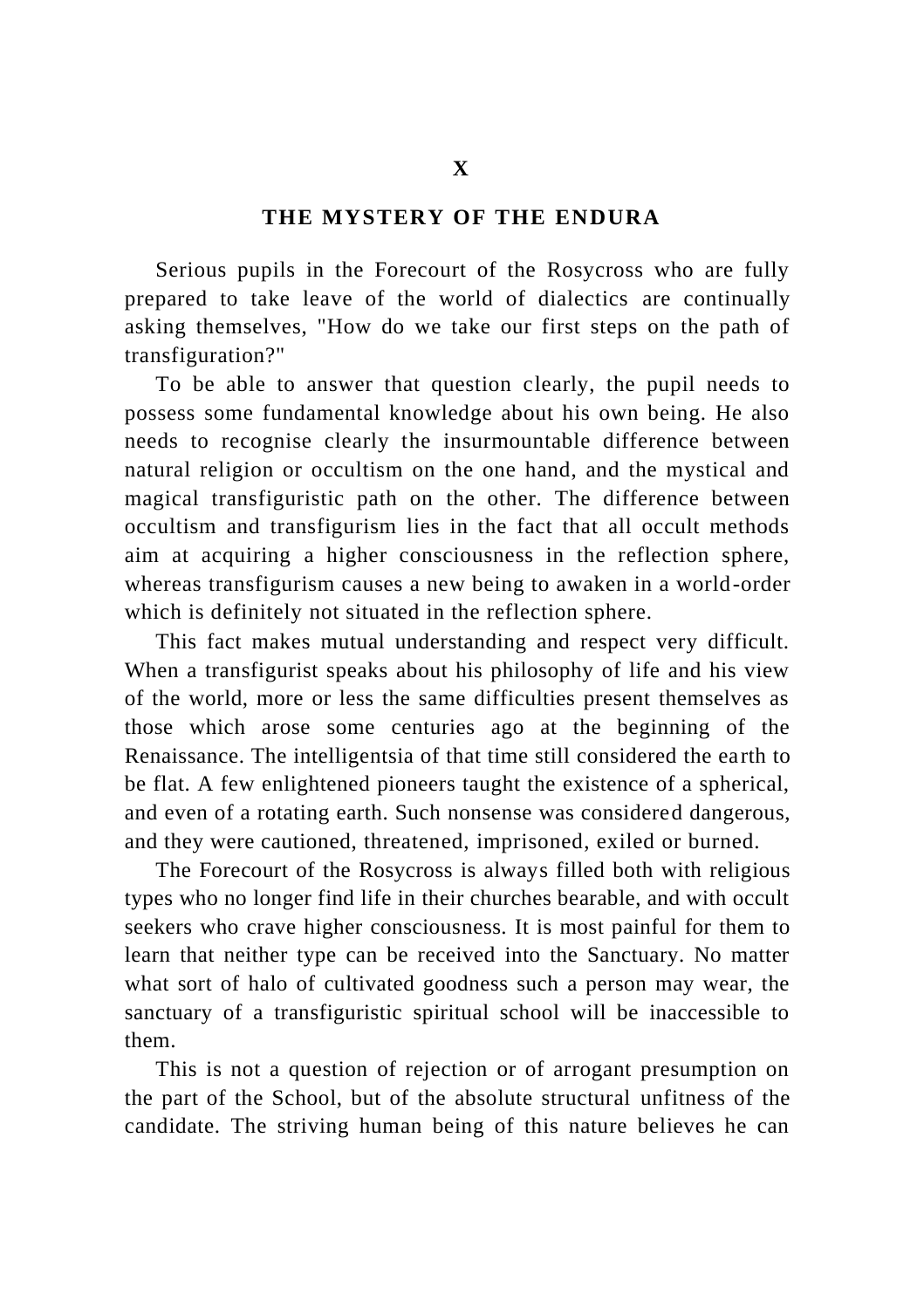qualify for the universal life by cultivating goodness in the religious, humanitarian or occult sense. This is an absolute delusion! By means of that kind of culture, one can only elevate oneself in and prepare oneself for a certain harmonious, albeit transitory, life in the subtler realms of the dialectical world order. That has always been the great difficulty. When a transfigurist offers his treasures to the world, people think they can be understood in terms of nature-religion or occult science. The result, of course, will always be negative.

In dialectical life it is said, "experience is the best teacher", but for the problems you face in a transfiguristic school, ordinary everyday experiences are of little or no value. When you live your life in the ordinary way, and on that basis enter the reflection sphere after death, you will eventually return as a helpless child, with a totally different blood-state and, at best, with a tiny spark of remembrance, but without the slightest comparative knowledge regarding the Immovable Kingdom, and thus, with a totally inadequate foundation. That is why Jesus Christ said, "Many are called, but few are chosen". Transfigurism can do the calling, but only you yourself can walk the path of the chosen.

The dialectical higher consciousness movements, in addition to calling, can always mislead you with something that is in accordance with your sphere of consciousness. They approach you with the miraculous, with the scientifically irrefutable, and even backed by the authority of an official professorship in parapsychology. But transfigurism is different. It can only call! As soon as a pupil answers this call, walks the path, and tastes the first joys of renewal, he is completely unable to offer adequate proof of this in the dialectical sense. On the one hand, his way of life is seen as the cultivation of goodness, and on the other as arrogant self-glorification, for there are no dialectical equivalents for these values, and if there were, they would certainly not be called transfiguristic.

Even so, the call awakens in its hearers an immeasurable longing, for transfigurism aims at a return to the original divine state. And who would not desire such a return? That is why, in the School, you can always find a suitable basis on which to work, a foundation on which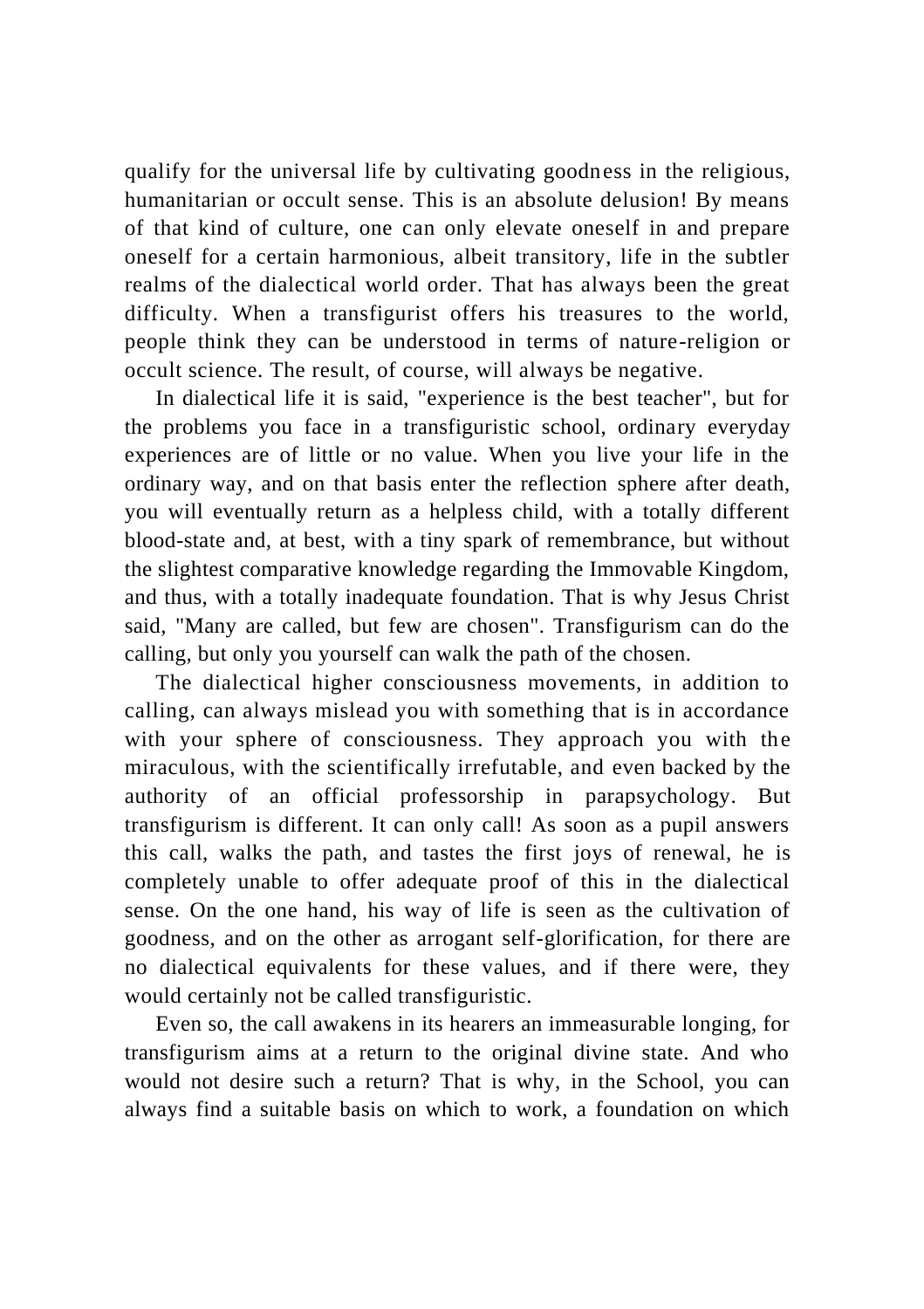you can stand, for it is given to every pupil to practise the science of return.

The practice of this science, however, makes heavy demands on the dialectical awareness. The pupil who walks this path leaves behind him everything of this nature, the unseen as well as the seen. But even that is not enough, for in the end he loses even himself. "He who is willing to lose his life for my sake, shall find It".

Dialectically seeking and striving beings know, at the most, selfdenial, the total readiness of the I to sacrifice the self for the consolation and blessing of the world. But transfigurism requires the losing of the self, the total nullification of the I-personality. It is only from this loss that "It" is won. Only by this "It" can the transfiguristic value be expressed. "It" is *Tao. It* is the "undefinable" of the still unborn divine man. It bears nothing more within it of your self, and yet "It" must be won by the sacrifice of your self. That is the essence of the mystery!

Hence the question: "How does one take the first steps on the true path?" You set your foot on the path when you solve for yourself the mystery of losing the self. In that mystery lies the key to the inner science of return.

To fathom this mystery, the pupil must understand, fully and completely, the nature of his own consciousness. Its nucleus lies in the serpent-fire, in the vital fluid present in the serpent-fire system. The head of the consciousness-serpent corresponds with the frontal cavity, the tail with the sacral plexus. The sole attribute of the serpent-fluid is "life", "life-consciousness". This consciousness animates the personality system and spurs it on to thinking, willing, feeling and acting.

The personality system is twofold. That is to say, there is a crystallised personality and a tenuous personality. The former corresponds with the material sphere, the latter with the reflection sphere. During waking-consciousness both personalities lie concentrically within one another; during sleep the denser portion is at rest, and life is then conscious and active in the other personality.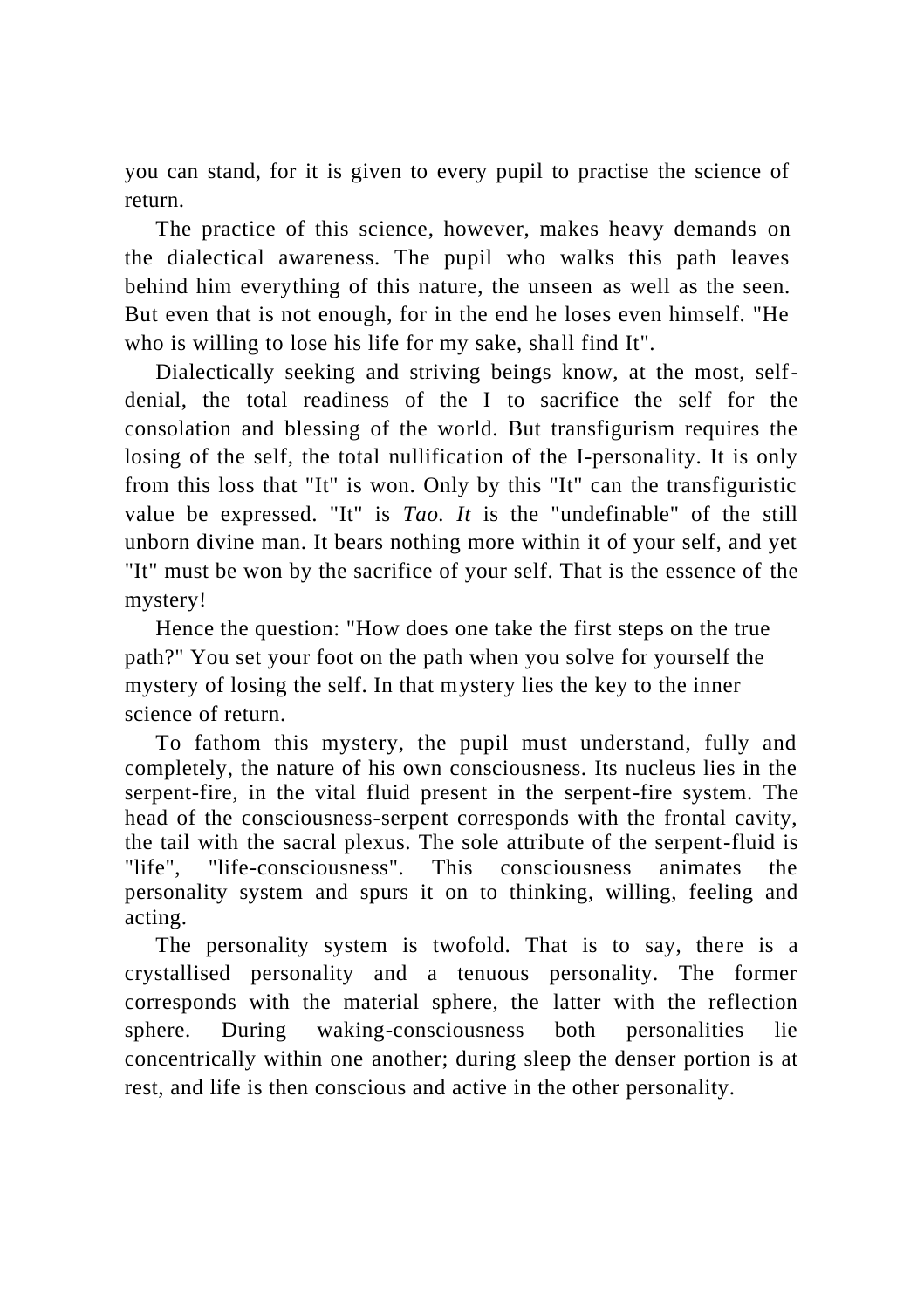At death, the two personalities are separated once and for all. The denser one decomposes, while the other continues life in the reflection sphere. In the reflection sphere dying continues, and this process is something like the action one sees in a slow motion film. In this way, the tenuous personality also decomposes, until only the consciousness remains, and even that loses the major portion of itself. All that was present in the consciousness as a legacy of the past of the microcosm, vanishes. Finally, there remains only the naked soul as a consciousness atom.

When the soul is thus completely emptied, reincarnation follows. First the dense personality is born and the seed-atom of the consciousness, the naked soul, is linked with the borrowed and inherited serpent-fire of a new and different human generation. And again, in slow-motion, over a period of years the second, tenuous personality is born, until finally maturity is attained. But long before the state of maturity is reached, the process of dying will already have set in.

You will undoubtedly recognise, along with us, the hopelessness of this process. "Man lives but to die"... that phrase tells the whole story! So you will understand why dialectical man, with his passion for life, has devised a possibility to escape this turning of the wheel; that is why nature-religion and occultism have come into being. Through the application of one or other of these two systems, a remarkable slowing down of the dying process develops on yonder side. The slow motion film is further decelerated, albeit by means of the crass exploitation of our fellow-creatures.

Can you imagine the possibility of a life in dialectics which is not being lived at the expense of our fellow-beings? No, you cannot! Did you know that exploitation for the purpose of self-maintenance, in a passion for life, has an increasingly earth-binding karmic effect? If you want to escape from the wheel, you should certainly not attempt to slow it down. Therefore, all nature-religion and occultism must be left behind once and for all.

If you are ready to do this, and have thus liberated yourself from your exploiters, you should ask yourself, "Is my consciousness a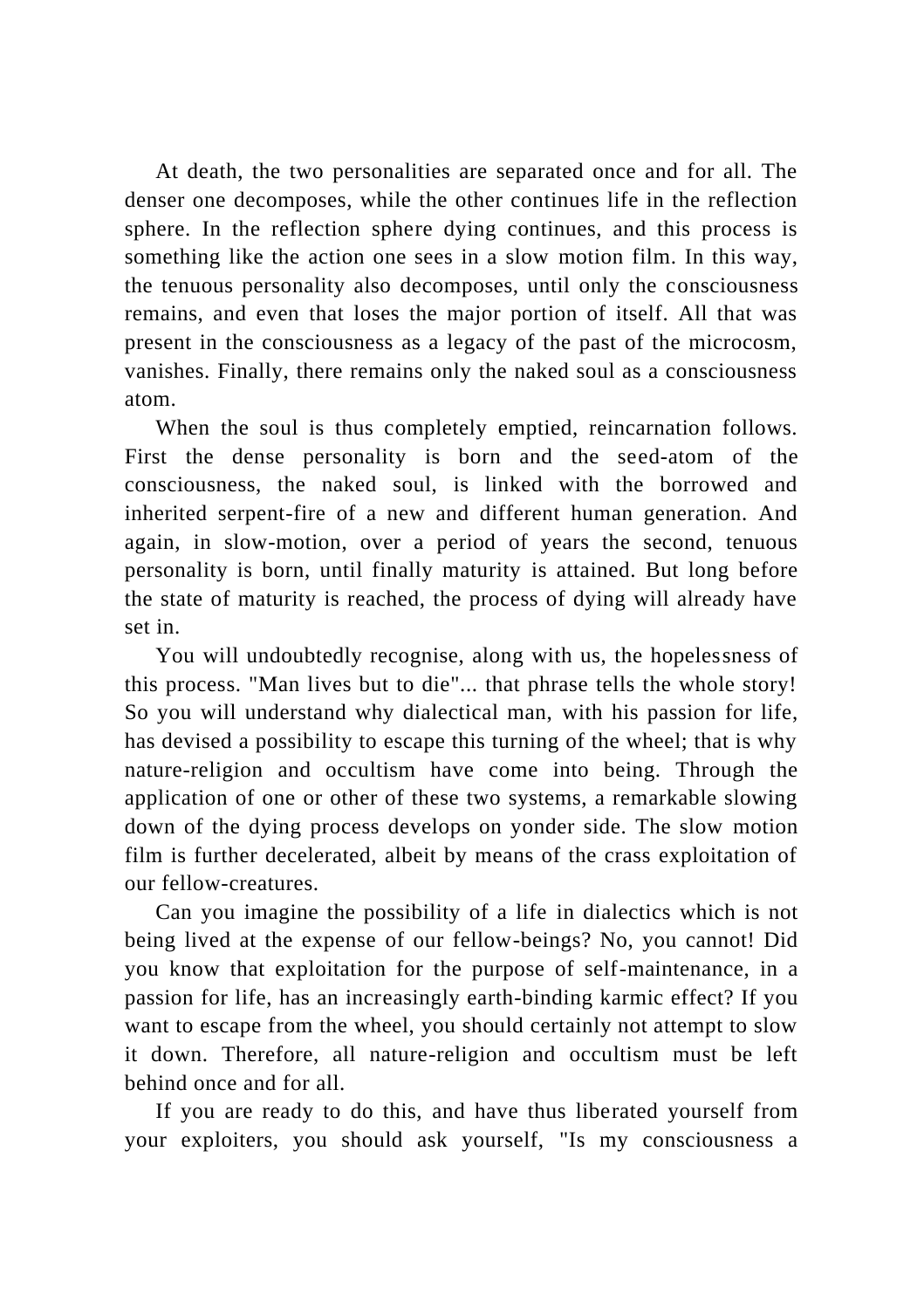spiritual consciousness?" If you are looking for an honest answer to that question, you will encounter a bewildered "no!" It is possible for a spiritual impulse to struggle for expression in your consciousness, but to equate that consciousness with the spirit is impossible. That is why the transfigurist says that dialectical man is a living soul but definitely not a living spirit.

You will find this confirmed if you reflect upon the nature, the essence and the power of what can truly be called spirit. The Bible can provide counsel in this, for it teaches that the spirit is eternal, absolute, omniscient, omnipotent and divine, and that the consciousness is always subordinate to it.

Your consciousness, your serpent-fire, has broken away from the Universal Spirit and from the spirit of your original structure. Hence all your speculations and experimentations; hence all your delusions. In more than one sense, the Lord of the Spirit cannot be found in you any longer. Only a life-craving consciousness animates your system and in this there remains, at most, a small spark of remembrance of the original bond with the Lord of the Spirit. Your soul-consciousness is the meagre remnant of a former splendour. You grope about in darkness, no longer possessing any pre-remembrance; you are no longer able to walk in the light, in the sense of the light of the spirit.

Walking in the light signifies complete knowledge and possession of the original life, the possession of a fundamental and structural suitability for this life. Walking in the light is not a negative "basking" in the light, but a mighty power. Just as a locomotive without a driver rushes to its destruction, so the soul, abandoned by the spirit, must perish.

And yet, there is a passion for life, expressing itself in the personality. But what kind of a passion and what kind of a personality! Wholly degenerated! If you wish to gather some basic knowledge concerning this, we recommend that you study the works of the philosopher Jacob Boehme. He will teach you how much the personality, detached from the spirit by means of a speculative misuse of the four ethers which he calls the four tastes — the sour, the bitter, the sharp and the sweet — has not only crystallised but at the same time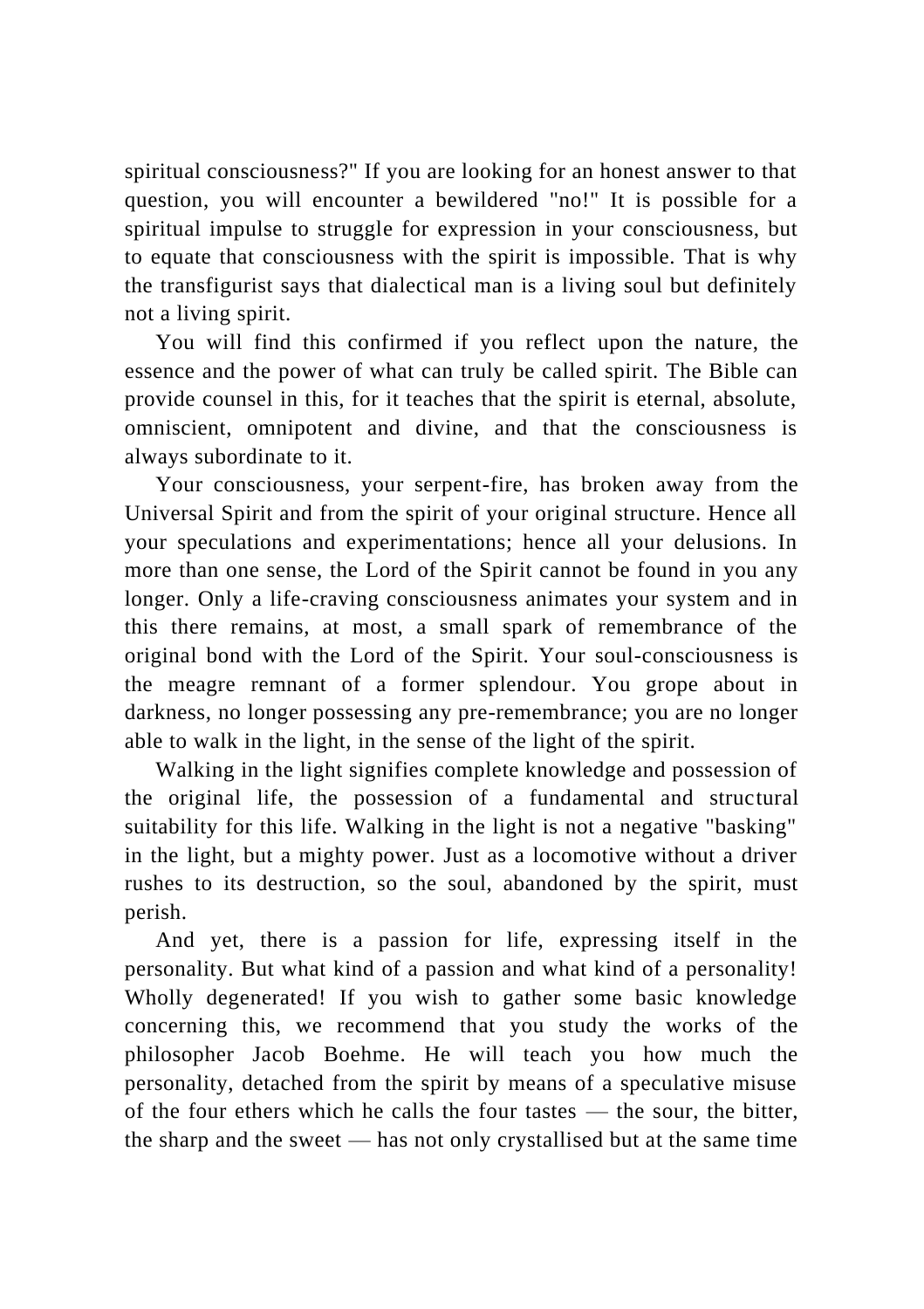has undergone an organic alteration, a necessary structural mutation. This is the reason why "flesh and blood", that is, the dialectical personality, can no longer enter into the original Kingdom, even by means of a refined and scientifically applied culture.

You must learn to explore this and have the courage to draw the only possible conclusions. 1f you do so, you will see the transfiguristic path before you and recognise the simple, sound and distinct logic of its requirements. The entire path will then be seen as a mirror in which the great secret is reflected. Jacob Boehme says: "The learned of the world have danced around this mystery — seeking the door but never finding it." Does not the clear logic of common sense tell us that the whole degenerated personality must be broken down? Must not the temple of dialectical nature be demolished and an effort made to build a new temple in the manner of the original one? But how can this be done?

We answer these questions with another: "What is maintaining your present temple?" It is your passion for life, your consciousness, your serpent-fire system. This life-centre accompanies, drives and carries along the dialectical personality that is continually dying and being reborn. Therefore, if you want to be a transfigurist, your serpent-fire must first relinquish its passion for life; it must lose itself; it will have to empty itself. Then a different serpent-power will descend into the system, and this will not maintain the degenerated system but break it down, simultaneously building a new temple. This power is the *salniter* of Jacob Boehme, as a result of which, he says: "The Word or the Heart of God, standing within the circle of the seven spirits, is as a heart that suddenly fills all things in the microcosmic universe". He who can understand, let him understand!

As long as your consciousness fire is not prepared to lose itself, transfiguration remains a fantasy. And that is where so many people make a grave mistake. Let us imagine that the consciousness recognises its powerlessness, its dependence, its great limitations and possibly also its sinfulness. Then, in the search for balance, restoration, power and strength, two reactions are possible: the mystical and the magical. In both cases the serpent-fire, feeling itself imperfect, seeks nourishment, and both cases lead to action. The mystical action leads to a nature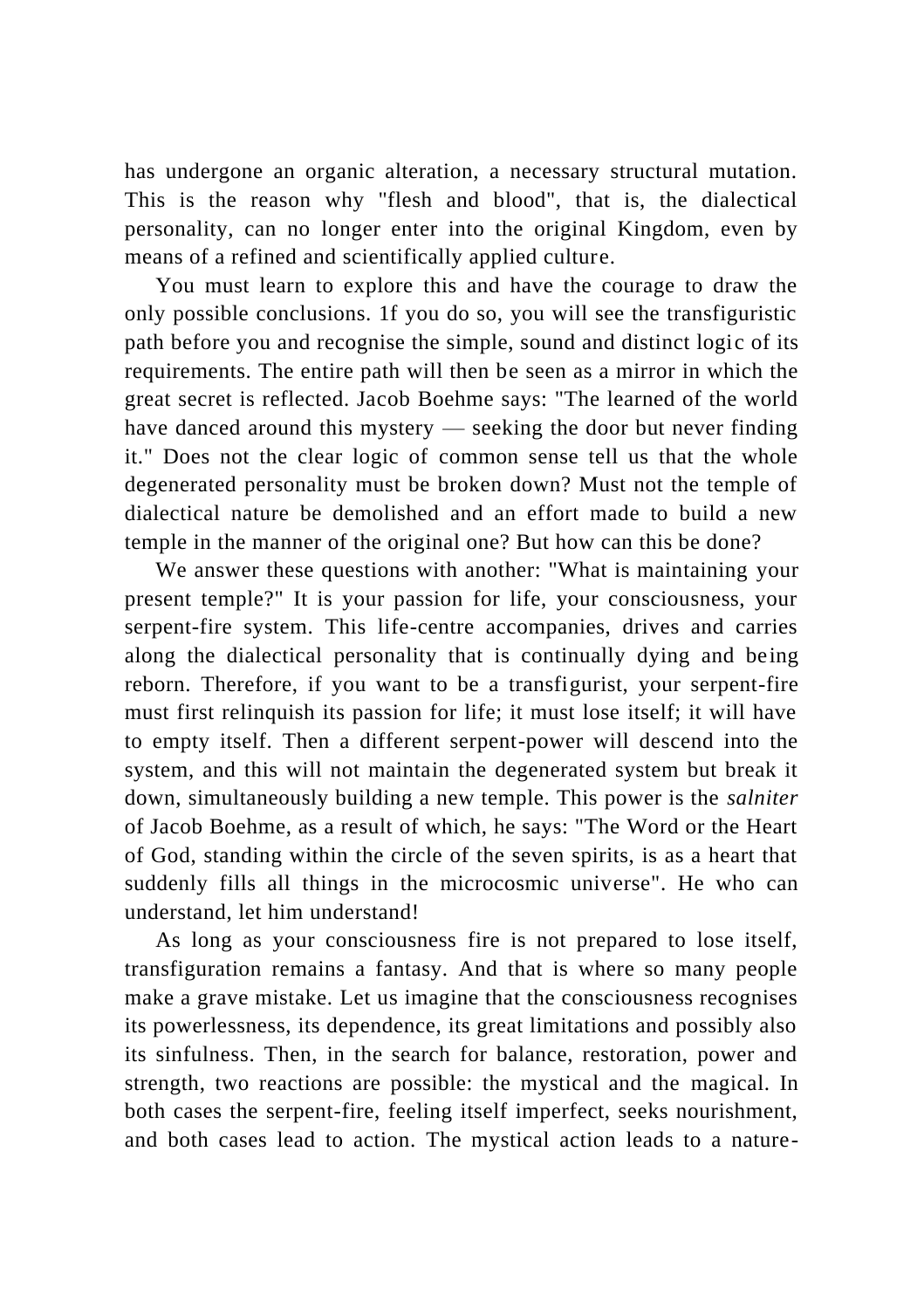religious inclination and the magical action gives rise to occult behaviour.

The forces which then sustain the consciousness, in both activities, always act in harmony with the serpent-fire. They do not belong to the *salniter* of regeneration, but are the acid, the bitter, the sour and the sweet of dialectical nature. In this way the consciousness is not emptied, nor is the "I" nullified; rather, it is strengthened in accordance with the effort made.

Therefore, seen from the transfiguristic point of view, religion and occultism are your enemies, for they bind you more firmly than ever to the dialectical wheel. They make you into a self-maintainer and hence an exploiter. Many have made this serious error and are still continuing to make it. They imagine that they are losing their "I" while they are actually busy maintaining it. May it become clear to you that the emptying of the serpent-fire system must take place in quite a different way.

Therefore, let us return to our original question: "How does one take the first steps on the path of transfiguration?" The answer must be: "By beginning to empty the serpent-fire system". How must that emptying take place? We shall deal with this question in greater detail in the following chapters.

As serious pupils of the Spiritual School, let us conclude that the mystical and magical reactions of the consciousness fire are not liberating. On the contrary, all who, in this way, cry out, "Lord...Lord", are only deceiving themselves. Only he who does the will of the Father, will enter the Immovable Kingdom.

What is the will of the Father? He who is willing to lose his dialectical serpent-fire, will bring forth again that which is imperishable.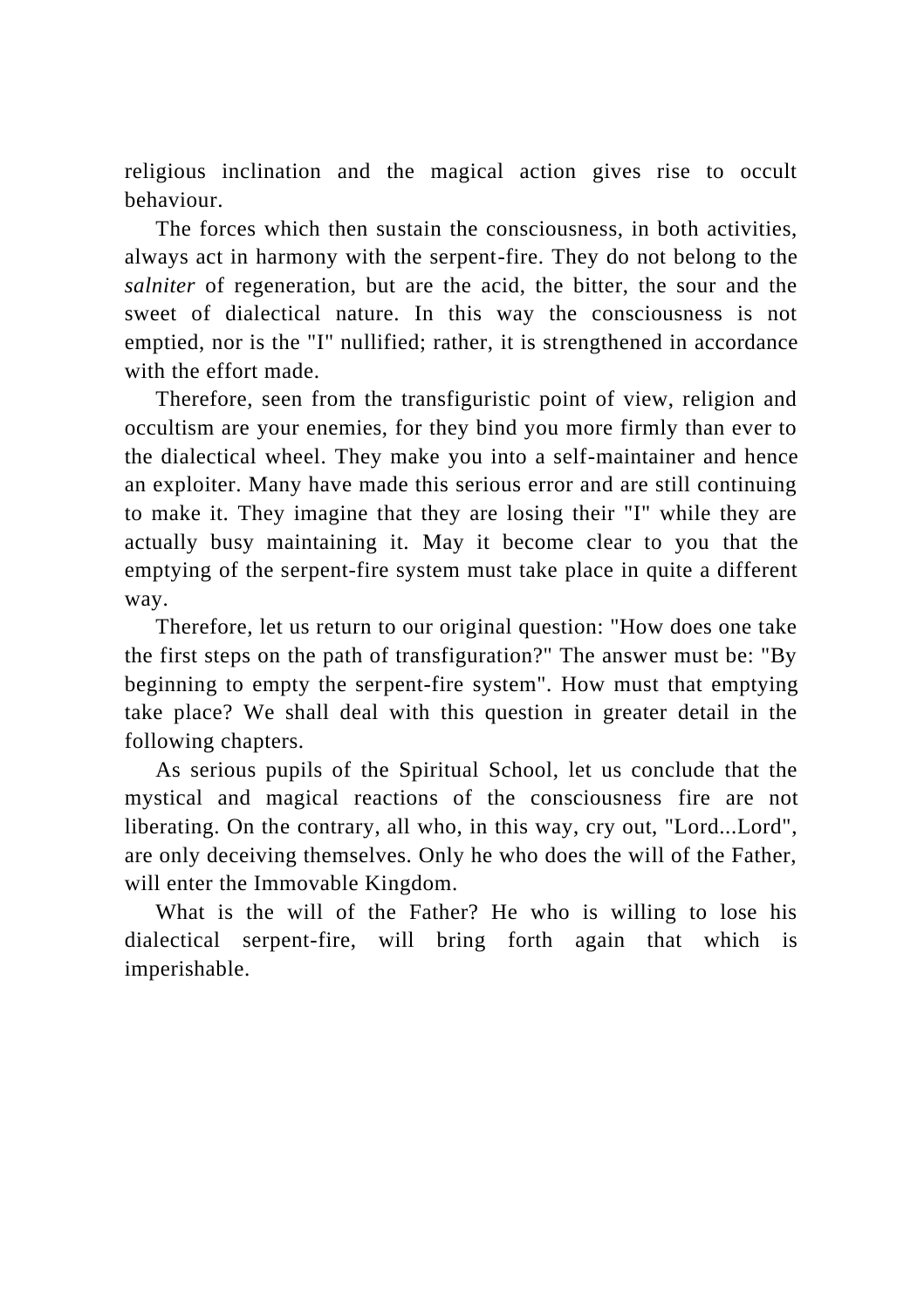# **LIBERATION**

As pupils of the School of the Rosycross follow the course of development proposed by the doctrine of transfiguration, they discover that the process of breaking away from dialectics becomes ever more abstract. That is why the beginning pupil sometimes feels as if the ground were sinking away from under his feet. For at times, he experiences that he is no longer able to pursue the aim put forward by the School of the Rosycross and the purpose it has to fulfil in this world.

So it is perhaps important to consider from time to time, whether your aims and those of the School are sympathetic or antipathetic in relation to each other. If they are sympathetic, then a good result is assured, but if they are not, conflicts will be un-avoidable and the difficulties thus caused will generally have a negative outcome.

It can be stated with certainty that most pupils have sought the Spiritual School on account of an esoteric predisposition. If we assume that your dialectical being is attracted to a Spiritual School because of its need for esoteric stimulation, then we can conclude that something in your ordinary state of being is linked to the occult. Occult nourishment and everything relating to it will then be maintaining your natural state of being and in this way contributing to the cultivation of your personality....and that is precisely what the School does not want.

So if this were the case with you, there would be no question of any sympathetic relationship with the School of the Rosycross. It is true that in the past people spoke of "Rosicrucian Occultism", but for a long time now it has been apparent that such a thing is quite impossible, at least if one understands by the term "Rosycross" what the servants of the School understand by it!

Occultism is a science, and an occult ability is a faculty with which one can explore the hidden side of human nature and of this world. And when is occultism practised? When one wishes to make a practical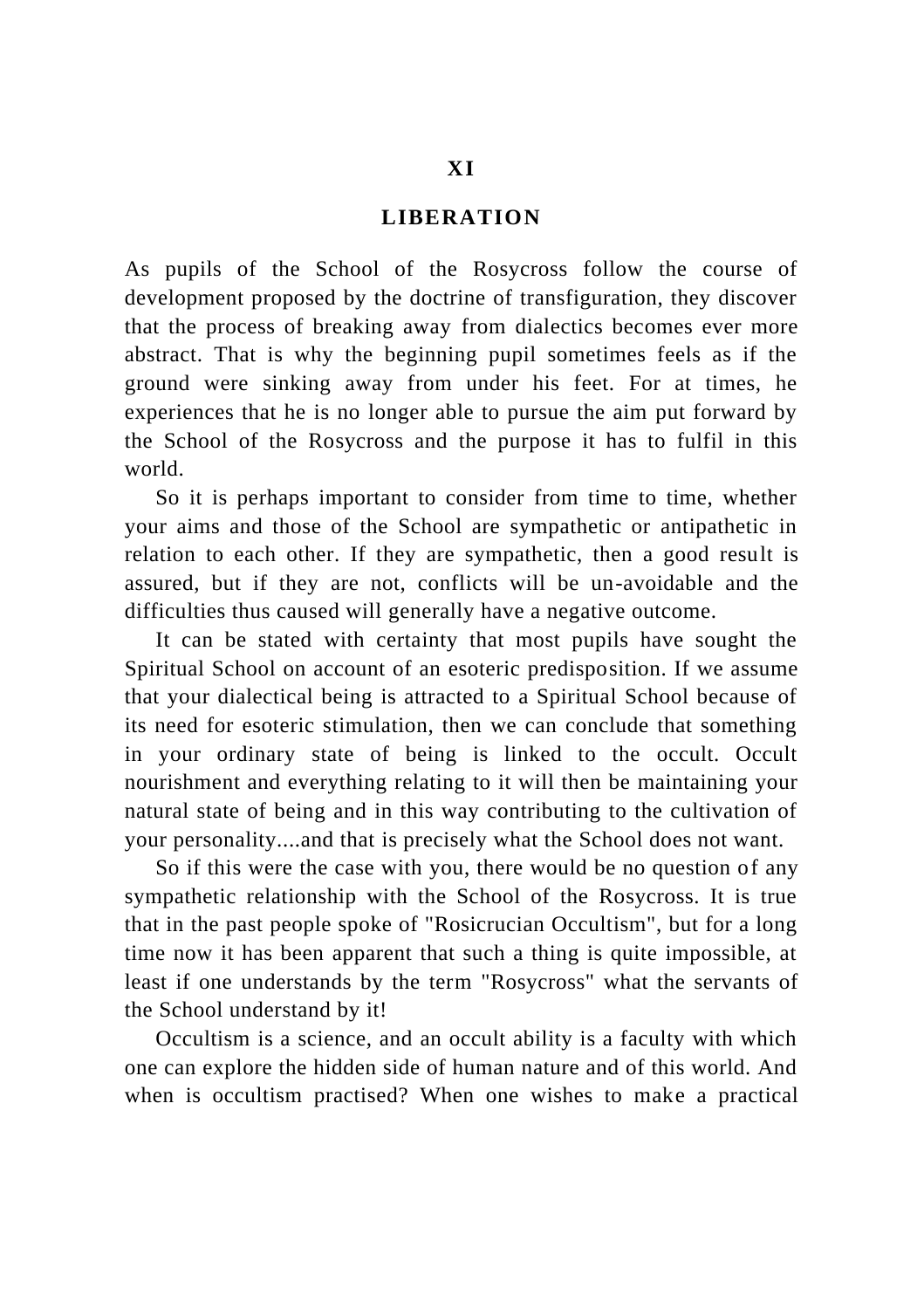investigation of the land on the other side of the veil, or to scrutinise the finer and more subtle aspects of the personality.

The true occultist is someone who uses his knowledge to extend his normal, natural radius of action. His aim is to try to "step out" of his body, to become clairvoyant or clairaudient, and to prolong his life here in matter so that he can sojourn in all spheres and maintain himself as an occultist. However, you will understand that occultism has always been, and will always be a science of this nature, because the results of this science are confined to the framework of dialectics.

The true Rosycross does not bring you occult science of any sort. Neither does it bring you "spiritual science", as occultism is sometimes called; nor does it present you with modern psychology. The Rosycross presents a science that has no connection whatsoever with dialectical nature. It speaks of a world and a reality that cannot in any way be explained by this nature, and cannot take shape in it. Thus, it is quite impossible to make a connection with the science practised by the Rosycross via any predisposition of this nature.

The world of which the Rosycross speaks is not at all hidden, and the reality of which it testifies is not in the least supernatural! The world and the reality of which the Spiritual School testifies lie entirely outside dialectical nature, and since all of us without exception are of this nature, it is impossible for us to exercise or mysticise our way into this new world or this new reality.

Within the framework of dialectical nature, occult science may well by useful and as such, the material talents you possibly possess in the way of spiritual vision and soul riches, may well be worthy of admiration, but your ordinary Christian disposition will nevertheless lead you only to the God of this world.

The Spiritual School of the Rosycross seeks to guide you to the right understanding of all this. The Spiritual School practises not occult science but the science of transfiguration, the science of rebirth. Dialectical human beings live in and belong to a nature that consists of two spheres. Between these two spheres there hangs a veil. That is why we speak of this side and yonder side. Between the two spheres there is a chasm, a cleft, and in between stands death. As long as we dwell here,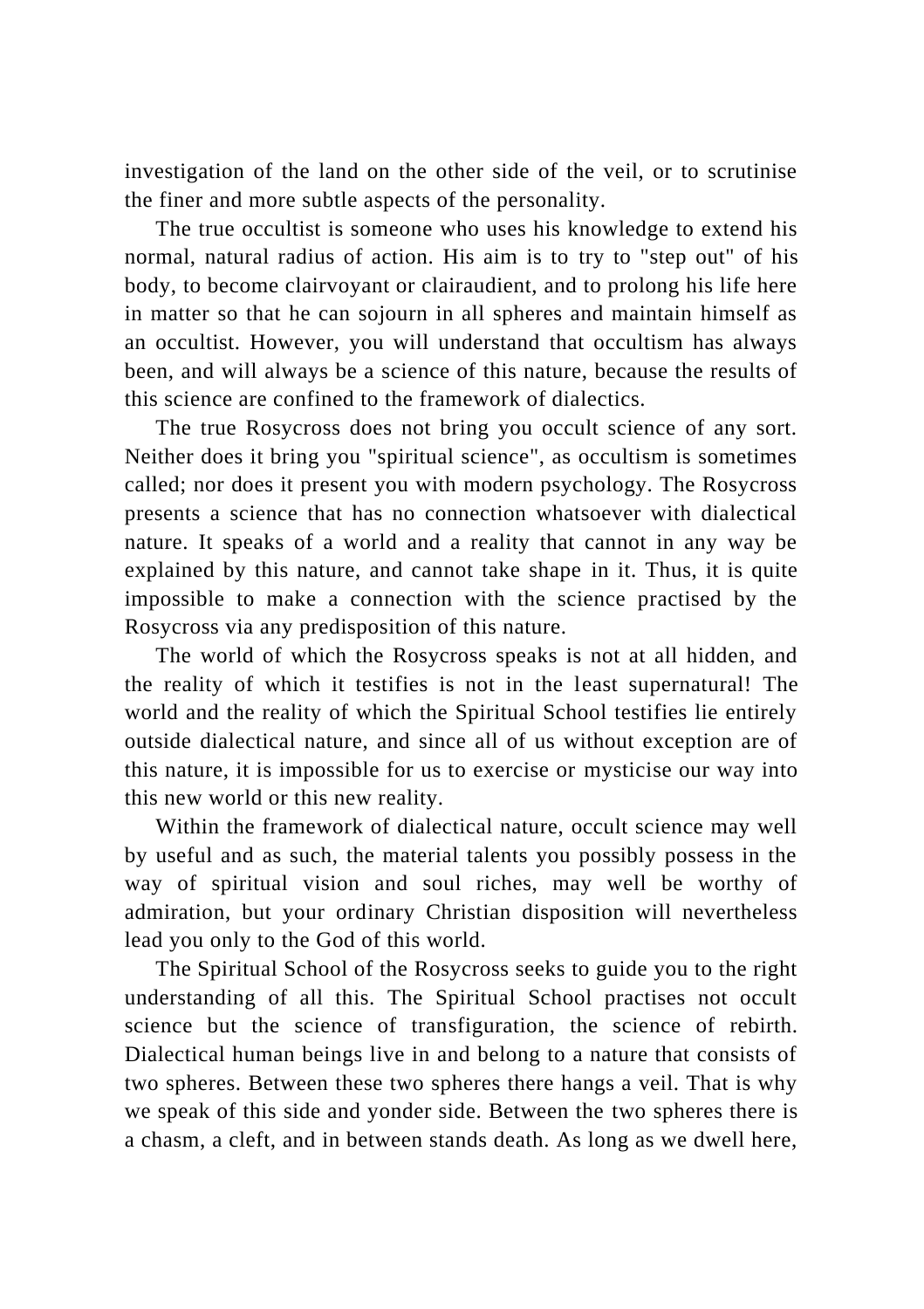in the material sphere, the sphere on yonder side is hidden from us, as a result of our structural condition in the material sphere. By means of occult science one can obtain knowledge of this temporarily hidden side of nature and become accustomed to it, whilst still remaining in the material world. But the two main occult methods of cultivation of the personality and splitting of the personality will not give you any knowledge of the world of which the Rosycross testifies; nor will they give you any connection with it as regards your body, your soul or your consciousness, no matter how refined your organic structure may be.

So, since neither soul, consciousness, nor body, are capable of participating in the other realm, even if they have been subjected to the highest culture, it is clear that the other realm does not need to be hidden, and that is why it is not! Do you see the tragedy of the dialectical human being? To know of the reality of a liberating world and a liberating state of being, and yet to be unable to participate in it because one's consciousness, soul and body belong to another nature. Only one conclusion can be drawn. Occultism cannot help, so there is only one solution: the dissolution of the personality, as regards matter, the soul and the I-consciousness. As the Gospel says: "Flesh and blood cannot inherit the Kingdom of God". The Rosycross confronts you with a process of mortification, a process of dying of the threefold self that has its seat in your body, soul and consciousness. Naturally, this does not sound attractive to dialectical ears, but if you still seek the liberating life and wish to participate in it, you will have to wade right through the pool of your dialectical state before you reach your Golgotha, for the foundation of your existence in this nature will have to be taken away from you.

To see the right way through all this, you will need to know that the head sanctuary, heart sanctuary and pelvic sanctuary each contain seven passages and seven portals. All these twenty one passages lead to one and the same central point, namely the focus of your natural consciousness, your I-being. This I-being, reached via the three times seven passages of your personality, is your threefold ego. These three times seven portals or passages are also known as the seven cerebral cavities, the seven chambers of the heart and the seven cavities of the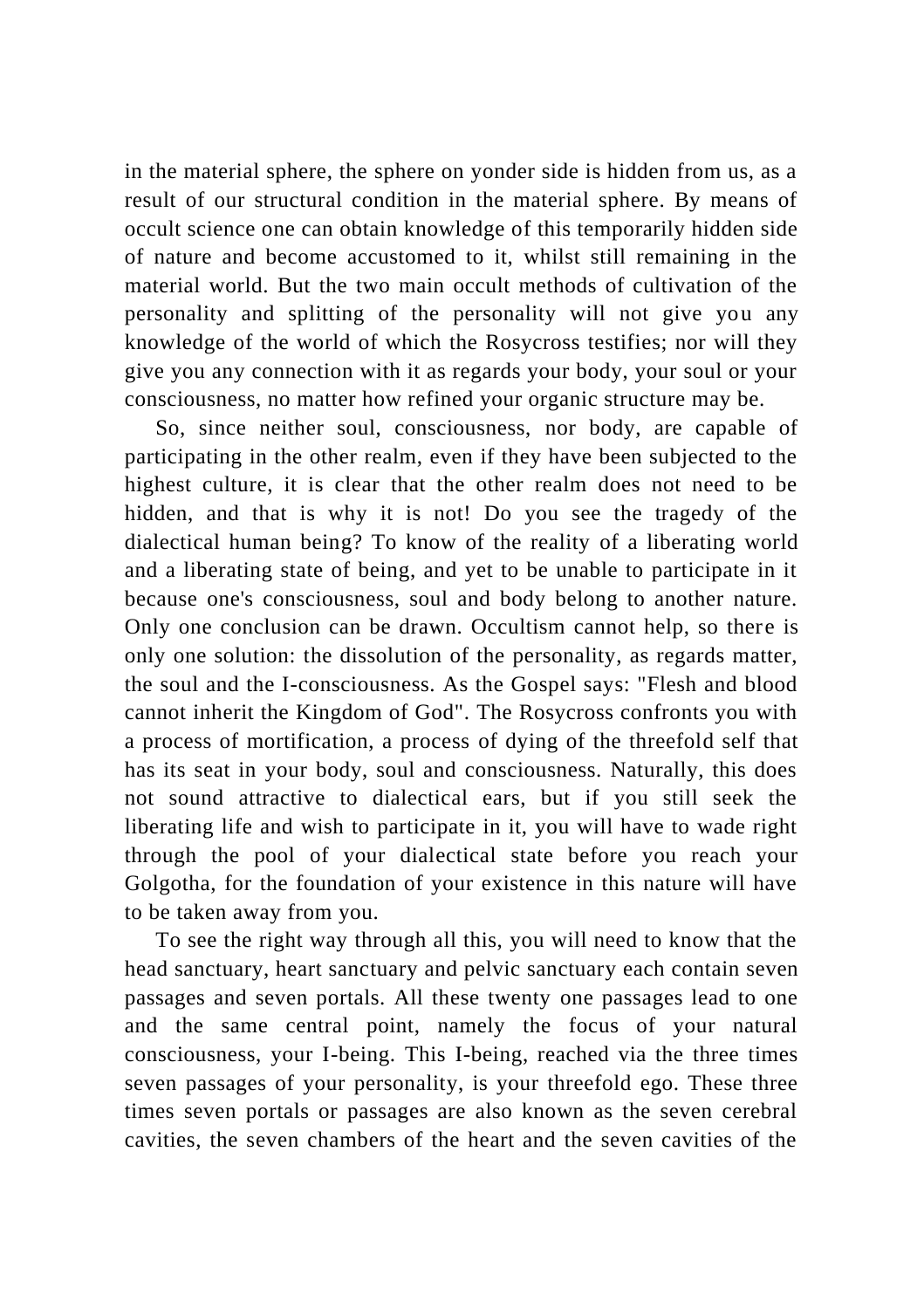solar plexus. They all possess a certain vibration, a certain vitality which emanates from the I-being, the threefold ego, and is maintained by planetary ethers.

These three times seven candelabra burn in the unholy fire of ordinary nature, the fire of dialectics, and you will have to break these three times seven passages open to the radiation power of Christ, the fire principle of the Holy Spirit. The earthly fire principle has an entirely different colour than the fire that emanates from the other Realm. So your task in life is to extinguish completely the candelabra of your I-being. As soon as you extinguish the candelabrum in the head, and the seven cavities of the head sanctuary are emptied of the oil of dialectical nature, a wonderful activity will begin within you. This is an activity of wisdom that emanates from the twelve radiation powers of the Heavenly Brotherhood. When this begins you will have been ignited by the Spirit of God.

When you extinguish the candelabrum in the heart and the seven chambers of the heart sanctuary are emptied of the oil of dialectical nature, a second wonderful activity will arise, namely the dissolution of all your earthly ties and fetters. Then you will have perished in Jesus the Lord.

When you extinguish the candelabrum in the pelvic sanctuary, an entirely different behaviour will begin to speak and testify in your life. Then you will be driven by the Holy Spirit along the way that leads to rebirth.

Once the three candelabra have been ignited in that other fire, it means the end of the threefold I-being, for it is quite unable to exist in the new fire! You will have to discover that the lighting of the new candelabra and the extinguishing of the old is possible in the radiation power of Christ, which radiates unceasingly in rhythmic waves from the heart of the World.

You will of course have understood that this dying is a death that does not involve the actual death of the body. It is a gradual, systematic process in which the old tabernacle is broken down stone by stone and a new temple constructed. This systematic process of dying is thus a victory of eternity in time.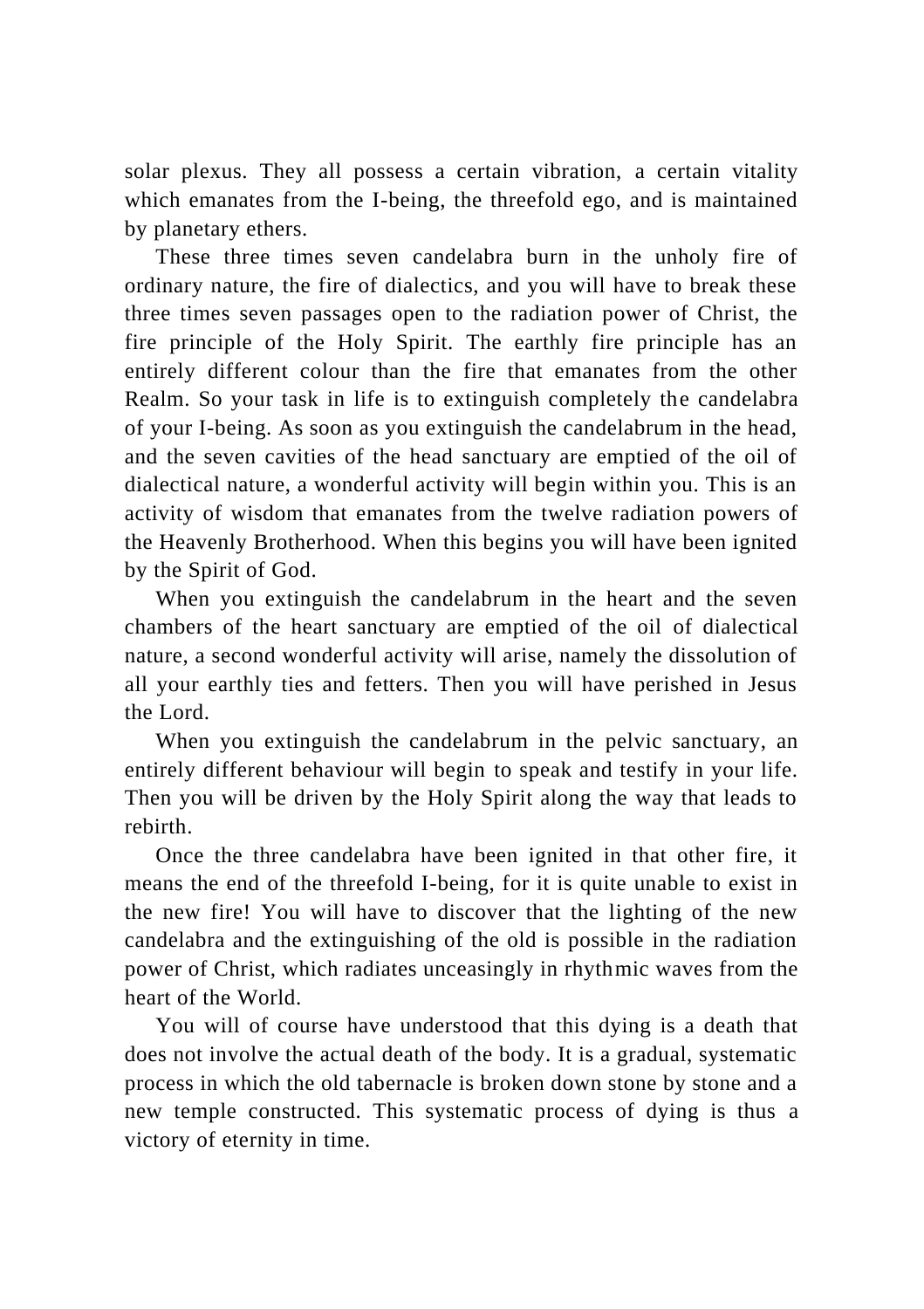If you have understood all this, you will see that the signature of this process of mortification lies in your state of consciousness and not in your behaviour or actions; and that this change in the signature of your consciousness will be immediately observable.

As we said just now, the consciousness, your I, is maintained by twenty one lights, and the I in turn keeps the twenty one lights burning. By means of your I-consciousness, the twelve planetary forces that radiate as twelve fires in the firmament of your lipika, are brought into contact with the twenty one lights in the personality. These in combination constitute the thirty three aspects of the dialectical freemason. The aim of the mortification process is to bring about the dissolution of the focus of consciousness that lies at the centre of the system. This causes the systematic collapse of the thirty three aspects and forces of dialectics.

And yet life remains! How is that possible? By means of an intermediary! Through Christ, the Mediator!

The pupil who, after insight, despair and confusion, decides to undergo this death that leads to life, attracts, because of the genuineness of his intentions, a "consciousness-intermediary". And by means of this mediation the original spirit is awakened to life so that eventually it can take the place of the I-consciousness. The more the process of mortification progresses in the pupil's dialectical system, the more the radiation power of the Christ Hierarchy  $-$  in the form of the twelve interplanetary life-ethers — is able to take effect in the pupil's life.

The original spirit lies hidden as a nucleus, a seed-atom, in your microcosm, and since it has polarity with the radiation force of the Christ Hierarchy, it will be re-vivified more and more to the extent to which this living, vibrating, holy etheric force flows into you. And that is how the nucleus of the heavenly consciousness is awakened! This nucleus of consciousness has a magnetic faculty, and once awakened, it attracts more and more new ethers, which form a vibrating cloud with which the new consciousness undertakes its initial journey towards resurrection. This heavenly journey, as it is mystically called, is within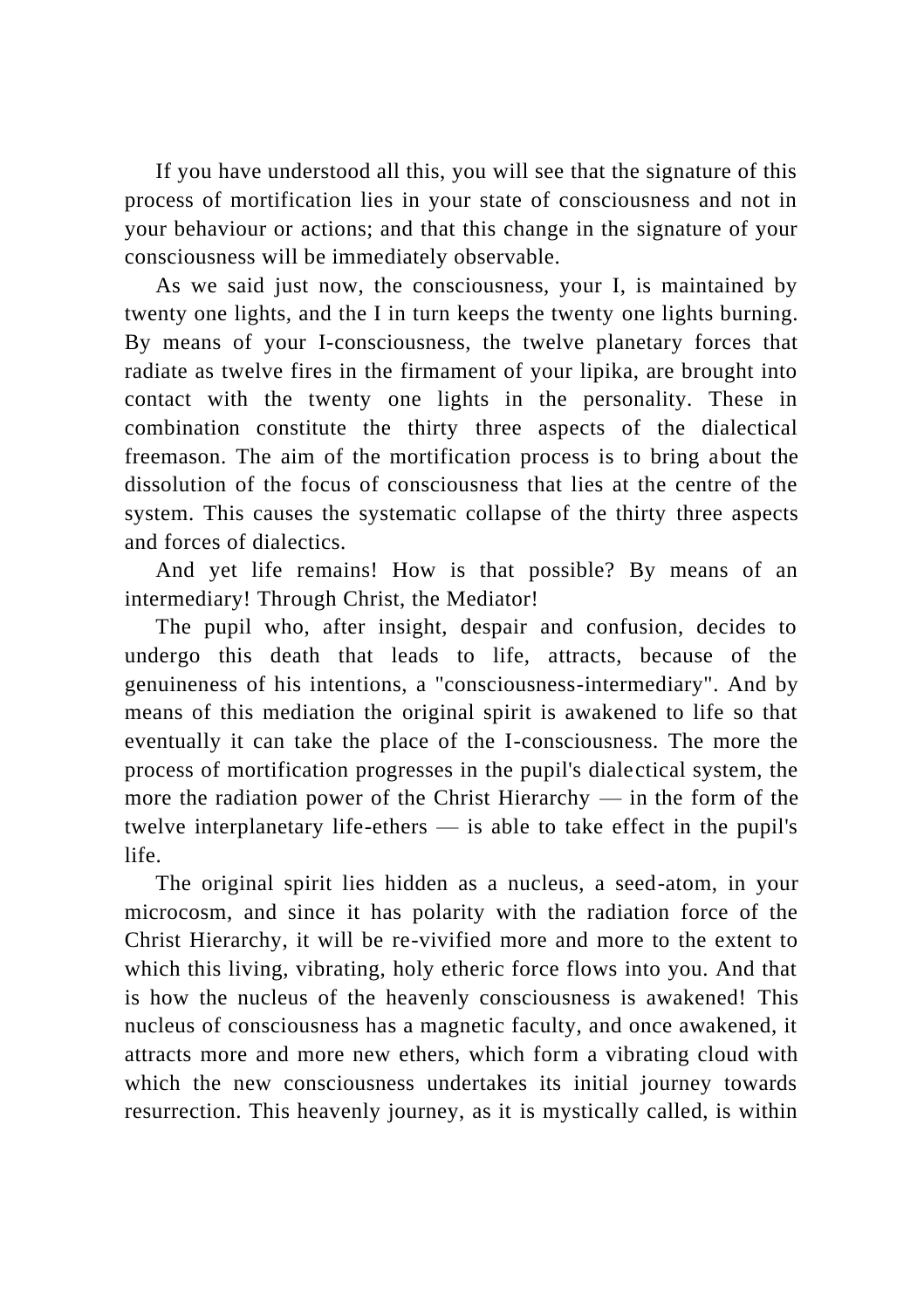reach of you all, if only you are willing to prepare a place for the merciful radiations of Christ.

Only in this way can you enter into the mystery of rebirth. The question now is whether you possess sufficient insight to understand. The central issue is: "rebirth out of water and spirit", as explained by Jesus the Lord. And this requirement is also the compendium of the Rosycross. Rebirth out of water is the resurrection of the new man in and through the four Holy Foods. Rebirth out of the Spirit has nothing to do with your I-consciousness but means that only the original spirit, which is of God, can enter the Imperishable Kingdom.

The Spiritual School calls you to this rebirth out of water and spirit. In this way and no other, the old personality of sin is broken up and the new temple is erected in three days. Then the words of Paul are fulfilled: "If you yield yourselves to anyone as obedient slaves, you are slaves of the one whom you obey". (Romans 6:16) One's former obedience to sin is then replaced by obedience to righteousness and sanctification.

When the Holy Language speaks in this way, it can do so to three states of consciousness: firstly, to a human being of this nature; secondly, to a human being in the process of mortification; and thirdly, to a human being who is free.

In the first case you are an ordinary person. In the second, you are a person of this nature who is coming to maturity in Christ, with the Christ-radiation as intermediary. In the third case the true Man is ignited in the original spirit, which is of God. He has died in Jesus the Lord and is now engaged in the process of rebirth through the Holy Spirit.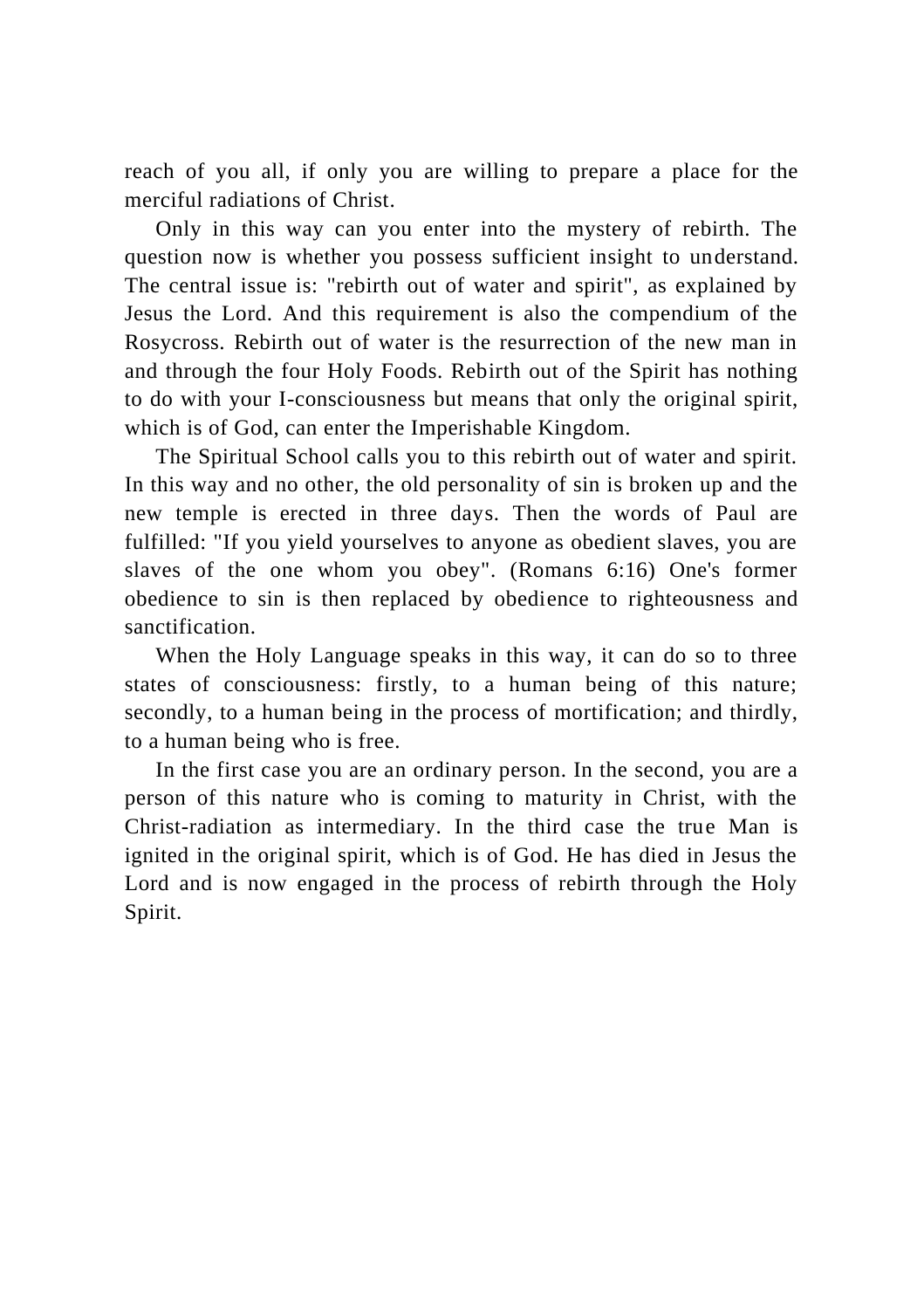## **THE THREE CANDELABRA**

Dialectical beings living in a world of delusion are very familiar with the idea that light, heat and various other fluids and forces come to us from the sun. From the standpoint of sensory perception, this cannot be denied. But if one were to penetrate the life system of the cosmos, one would be able to ascertain that the sun is a completely invisible heavenly body. The sun neither possesses nor radiates light, warmth and other fluids! The sun is a magnetic field with a primary magnetic focus and numerous other magnetic faculties. We call this many faceted, mysterious magnetic field "Vulcan". It touches the very heart of our earth.

It is well known that the interior of our globe consists of a molten mass with a gaseous centre. The Vulcanic field which surrounds us on all sides arouses, and draws from the heart of the earth, all the powers and forces which we know as light, heat and other forces of nature.

In the etheric field that surrounds us there is a firmament within which concentrations are formed of the various forces and powers drawn from the earth. In this way the sun, moon, planets and stars develop in the firmament and are set in harmonious motion. In keeping with a definite law, they reflect back to the earth and its inhabitants the light and the various forces which have been drawn from it. Through this we see the light and experience the heat rays of our manifold planetary system. Thus we gain a picture of the macrocosmic lipika.

Vulcan, the magnetic field, creates the lipika, in keeping with the possibilities present on and in the earth. So man is able to form an image of the world and the universe only insofar as they relate to his individual dwelling place. Dialectical man, therefore, cannot have a truly all-encompassing image of the whole universe.

The earth, as we see it and are connected with it, forms a unity together with all its inhabitants — even though it is only one part of the sevenfold planet earth. We human beings exert a great influence on all the forces and capacities of our life-field. We do so by virtue of our

### **XII**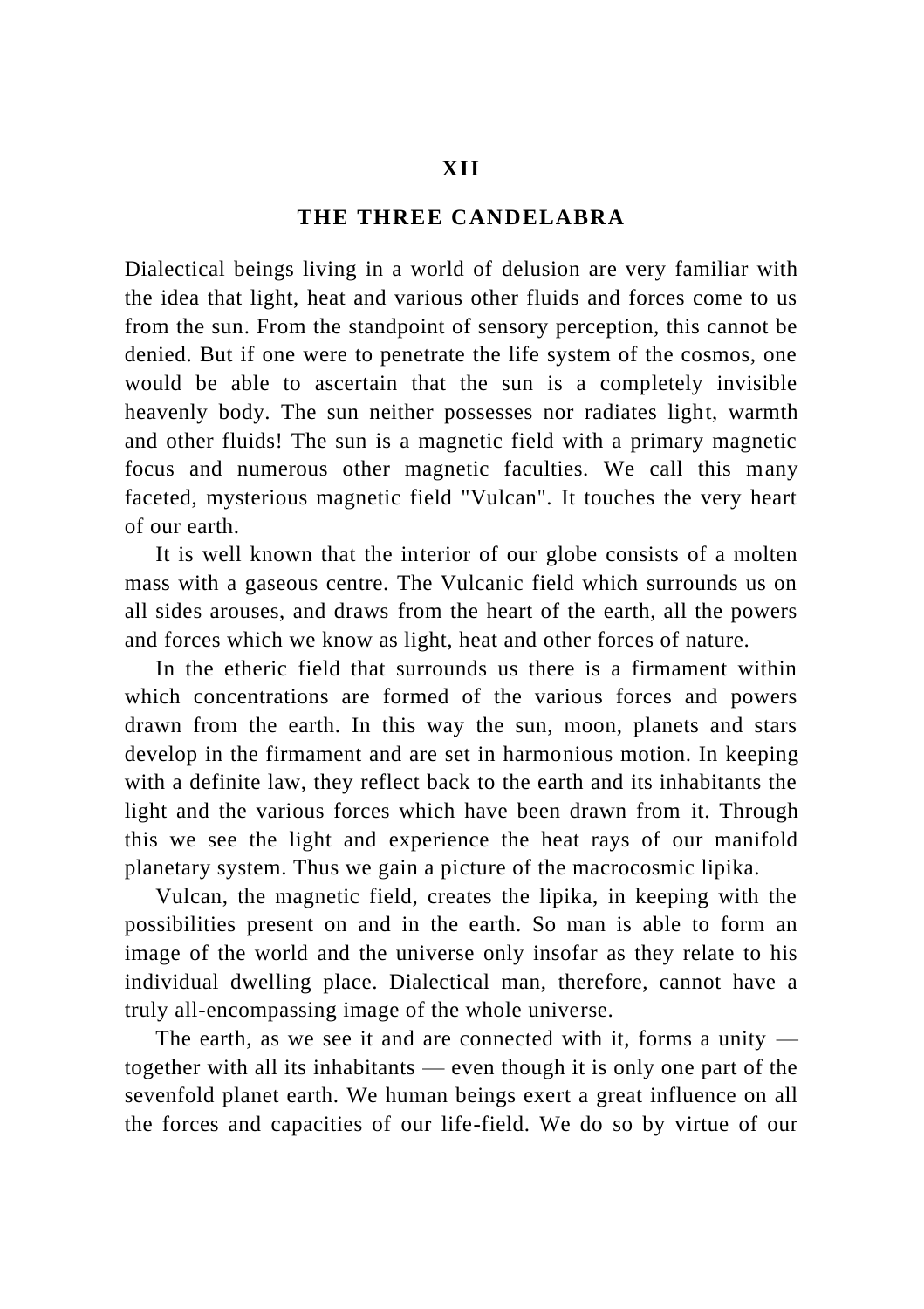state of being, as well as by our behaviour. When the magnetic field of Vulcan draws forces and energies from our life-field  $-$  the planetary field — for the use of the macrocosmic lipika, which in turn must serve us, then impure and sinful forces are drawn from our earthly field and absorbed into its radiation field, which returns to us everything we have produced, both in and around ourselves.

Human entities are developing along increasingly degenerate lines. From this one can infer that the situation in our field of life must deteriorate even further owing to the darkening caused by the sins of humanity.

In order to give you a clear idea, let us state once again that, on the one hand, there exists a magnetic spirit-field and, on the other, a lifefield formed from the chemical elements. There is a corresponding radiation field that acts as an intermediary between these two and in which the highest goal of divinity comes to expression, but also what mankind makes of it!

In this way a tension differential develops between these three fields. This must inevitably lead to conflict, through which disturbances occur in the earth's magnetism. The different magnetic poles are thrown out of balance and a collapse of the entire system is the result. Cosmic and atmospheric upheavals of greater or lesser magnitude bring about a complete change of radiation, causing the lights of the lipika to be extinguished.

Let us now compare the macrocosm with the microcosm. There is also a magnetic field surrounding our small human microcosm, with a field of manifestation as its nucleus; we refer to this as the personality system. A radiation field exists between the magnetic field and the manifestation field of the personality.

By means of the sevenfold field of manifestation, interacting with an equally glorious radiation field and impelled by the magnetic spiritfield, the original microcosm developed into a mighty being capable of ever greater expansion and majesty.

Since the personality system has been broken away from the magnetic spirit-field, due to the sins of humanity, and can no longer be used by the heavenly consciousness to manifest itself, a different centre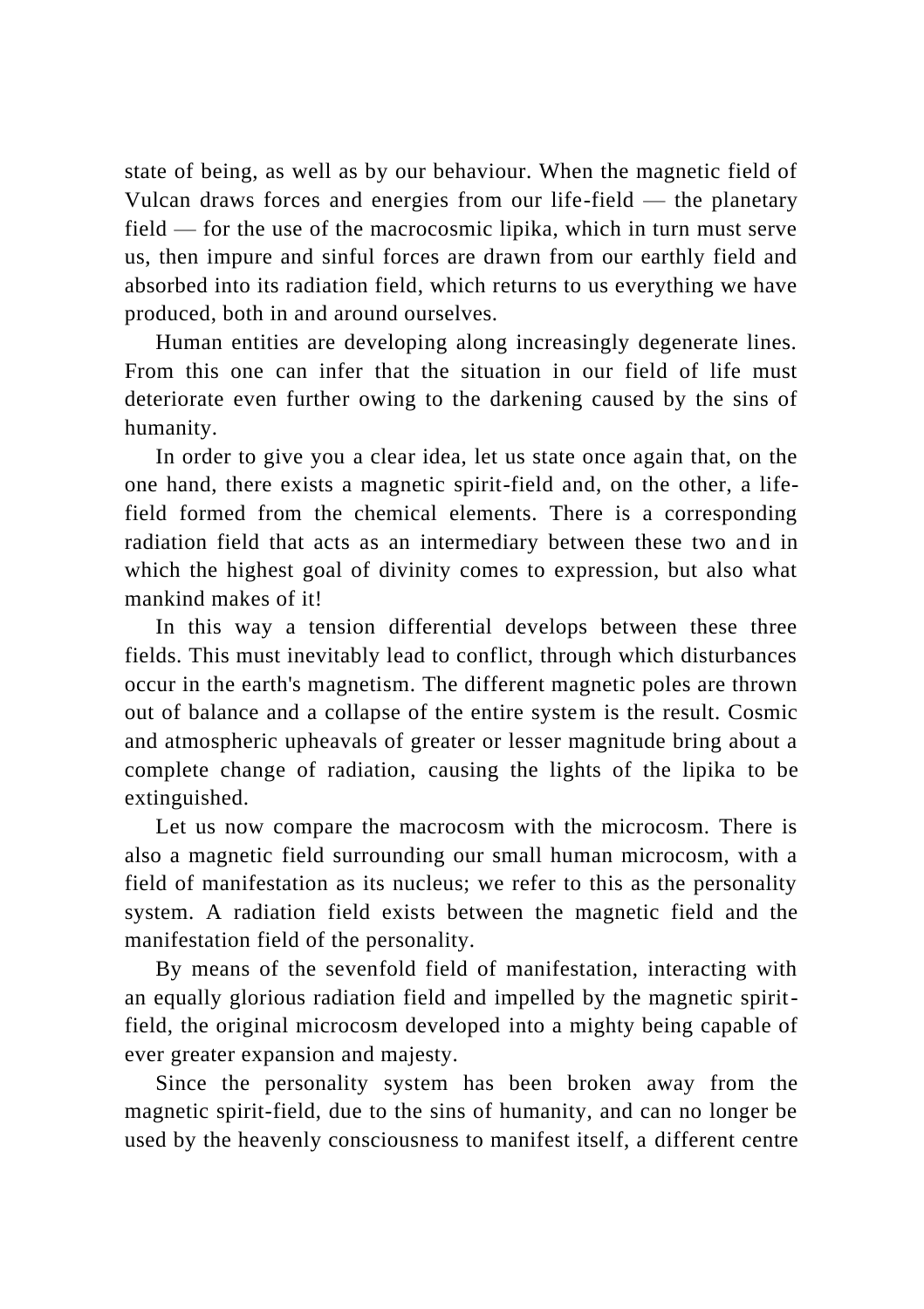of consciousness has taken its place. The Bible speaks of this as a soul. The soul of man carries out the will; it carries out what is in the magnetic spirit-field, and is enabled to do so by means of the radiation field. The soul must carry out the will in the life-field by means of this instrument, and the result is then reabsorbed into both the other fields, which can thereby stimulate the soul to still greater activity.

Man is thus a soul-man. In essence, he is the executor of the spirit, but in practice this has long since ceased to be the case, because the system was disturbed through an occurrence in primordial times. As a consequence, degeneration took place, both in the field of manifestation and in the lipika. This, of necessity, caused repeated microcosmic upheavals.

As the Bible says: "The soul that sins must die". This ordinary death of nature recurs continually, the soul is torn, the magnetic spirit-field no longer has a goal-directed central nucleus and the radiation field is full of wickedness. It takes very little imagination to realise that, on such a basis, each subsequent return of the soul from yonder side is bound to yield a negative result from the start, for the field of manifestation, the personality system, is disorganised, the lights in the radiation field are extinguished or no longer relate harmoniously with one another, and the soul is the product of all this.

Now the question could arise: "What should be done now?" The answer is simple: your present consciousness centre must be dispersed, not just superficially transferred within the bounds of the various dialectical realms; it must disappear completely. An entirely new soul must be reborn, and in the measure that rebirth progresses, the dialectical ruins will be torn down and the new temple erected.

The Spiritual School places its pupils before the absolute liquidation of the sinful soul; the systematic dying of the soul in and through the intermediary of Christ. That is the only possibility offered to sunken humanity. It is the one and only path!

Undoubtedly you will now ask how the dialectical consciousness centre is to die, for that, of course, lies at the very heart of the problem. At the ordinary death of nature, the consciousness nucleus withdraws from the system and is taken up into the lipika again. That is quite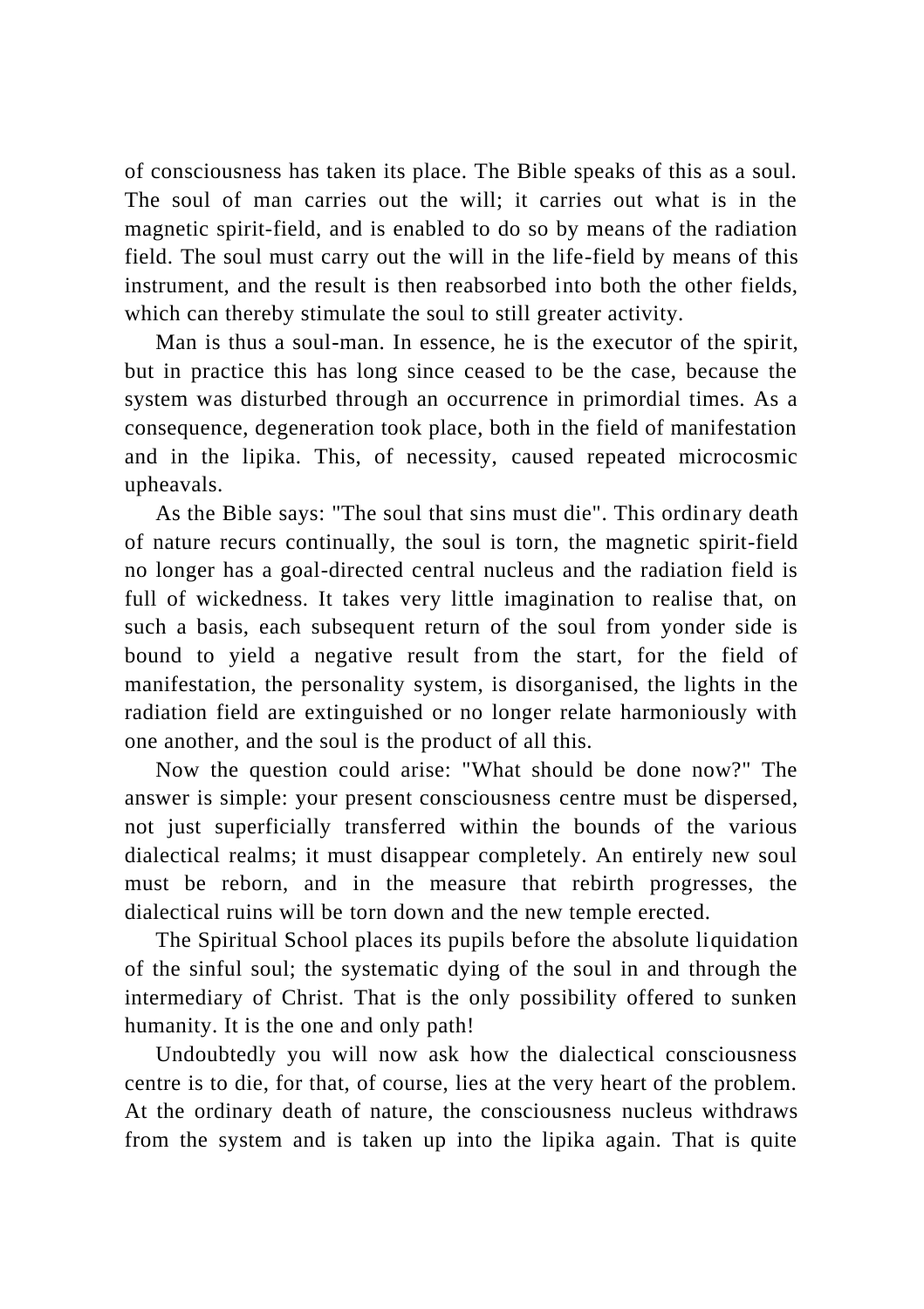logical, for when death occurs the consciousness can no longer work together with the personality. The candelabra of the three sanctuaries can no longer burn and as a result the consciousness must withdraw. There can be no question of any liberating or recreating contact with the intermediary of Christ, with the cloud of the Lord. The cloud does hover over the sanctuary, but it cannot pour out its blessings. In the case of the systematic death, the endura, which results in life, there is only one possibility, and that possibility lies in the opposite direction.

To explain this clearly, we must recapitulate briefly what we discussed in the preceding chapters. We began by observing the system of dialectical man manifesting on the horizontal level. In the personality of dialectical man, the consciousness nucleus holds the central position. Before it are the twenty-one passages, the thrice seven lights of the personality: the seven-branched candelabrum of the head, that of the heart and that of the pelvic sanctuary. Behind it are the twelve forces of the lipika. Positioned vertically above this point, as though wrapped in a cloud, there is the helping power of the Universal Brotherhood, the intermediary of Christ. This power must be seen as belonging to another dimension.

If you can keep this image before you, we shall return to our problem once more and ask again in what way the endura, the systematic process of death, commences. In what way must the dialectical consciousness centre die? How must the serpent fire be emptied?

There is no other way than by the systematic emptying of the consciousness through the twenty one passages of the personality. The consciousness must die daily in three ways; it must sacrifice itself unceasingly in the three sanctuaries of the personality. The enduristic sacrifice consists in emptying the I from the heart, head and pelvic sanctuaries.

To the extent that the pupil succeeds in accomplishing the daily dying within the threefold temple, the cloud of the Lord hovering over the sanctuary of the serpent fire will empty itself. The influx of the intermediary of Christ is a process which increases in magnitude as the daily process of dying progresses. If you persevere in this, the words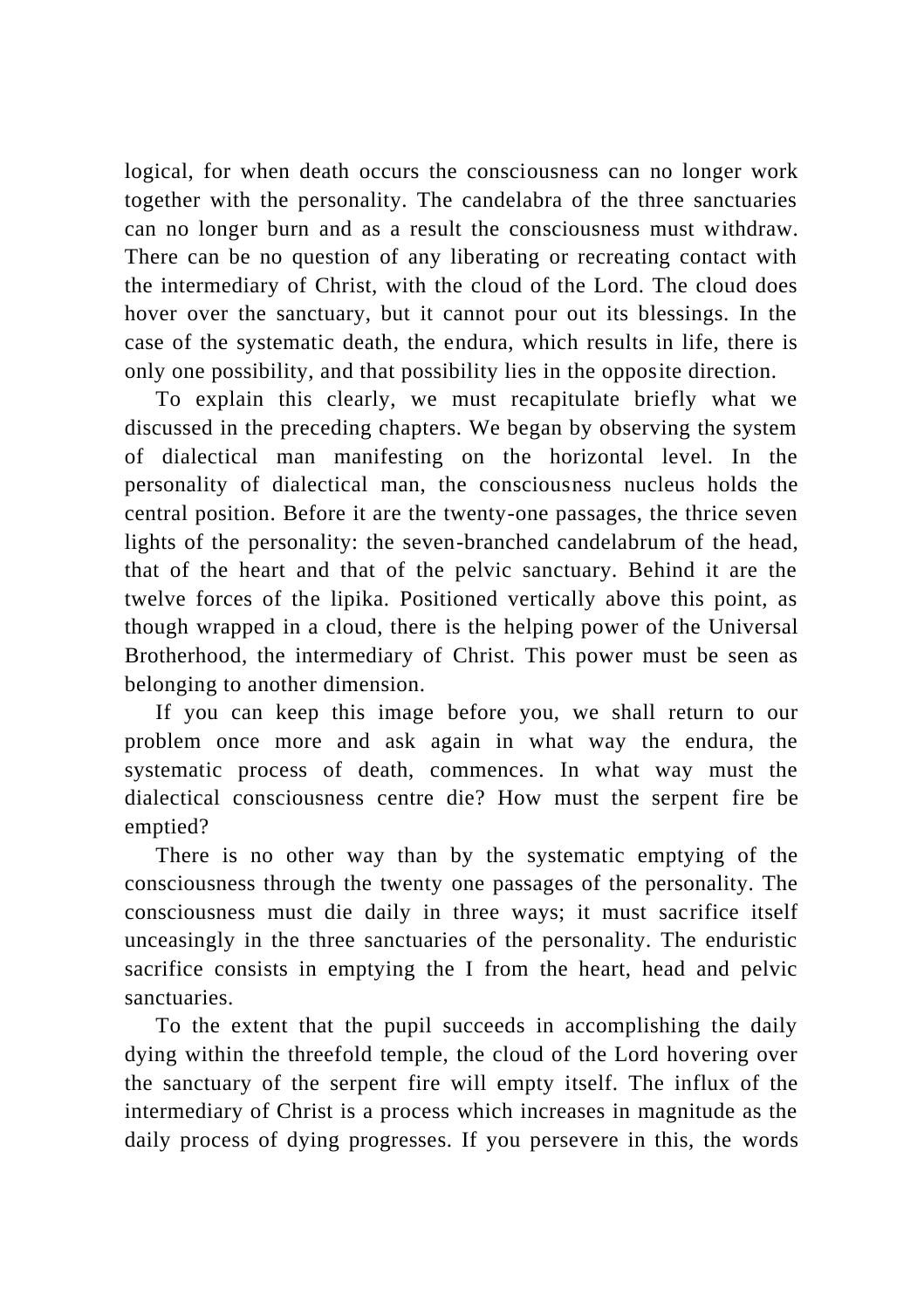will prove true for you that "manna will fall from heaven", and through this you will also be enabled to continue ever more powerfully the task required by the endura.

We have ascertained that the consciousness, the I, must sacrifice itself in the three sanctuaries of the personality. This great sacrifice of the self begins in the pelvic sanctuary, the centre of activity. The consciousness of the candidate places itself before the candelabrum of the solar plexus and brings all actions into complete accordance with the requirements of the breaking up of nature and of the I. The daily dying begins as soon as the consciousness loses itself in an act which denies self-maintenance and which opens the being to the outpouring of the cloud above the sanctuary. Through this dying, the pupil finds himself in the midst of the desert, for by it he distances himself from ordinary life and something of the Christ intermediary has already entered into him. The cloud of the Lord goes before him like a fiery column and the veil has been partially removed from his countenance.

The great self-sacrifice now places itself in the heart sanctuary before the second candelabrum. This is a more demanding task, in which the pupil must learn to die to his blood passions and their dark impulses. The blood forms a thousand and one ties, but it is also born out of a thousand and one ties. The pupil whose consciousness is placed before the emptying of his heart sanctuary faces the task of tracking down all these ties and severing them one by one. These attachments may be very diverse, but they all stem from this nature. They can be ties of emotional passion as well as of race, nation and family.

To the degree that the pupil succeeds in this detachment process, thus dying to his own being, the cloud above the sanctuary pours itself out in increasing power so that the intermediary becomes ever more dynamic and the hour of dying is increasingly eased.

Next, the pupil is placed before the third candelabrum, that of the head sanctuary. This course of dying is the most arduous of the three because the head sanctuary is the very seat of the consciousness where the powers of the lipika also converge. This is the head of the serpent. The dialectical intelligence is located in the head sanctuary; it is there that the dark-red will smoulders, and there also that doubt resides, the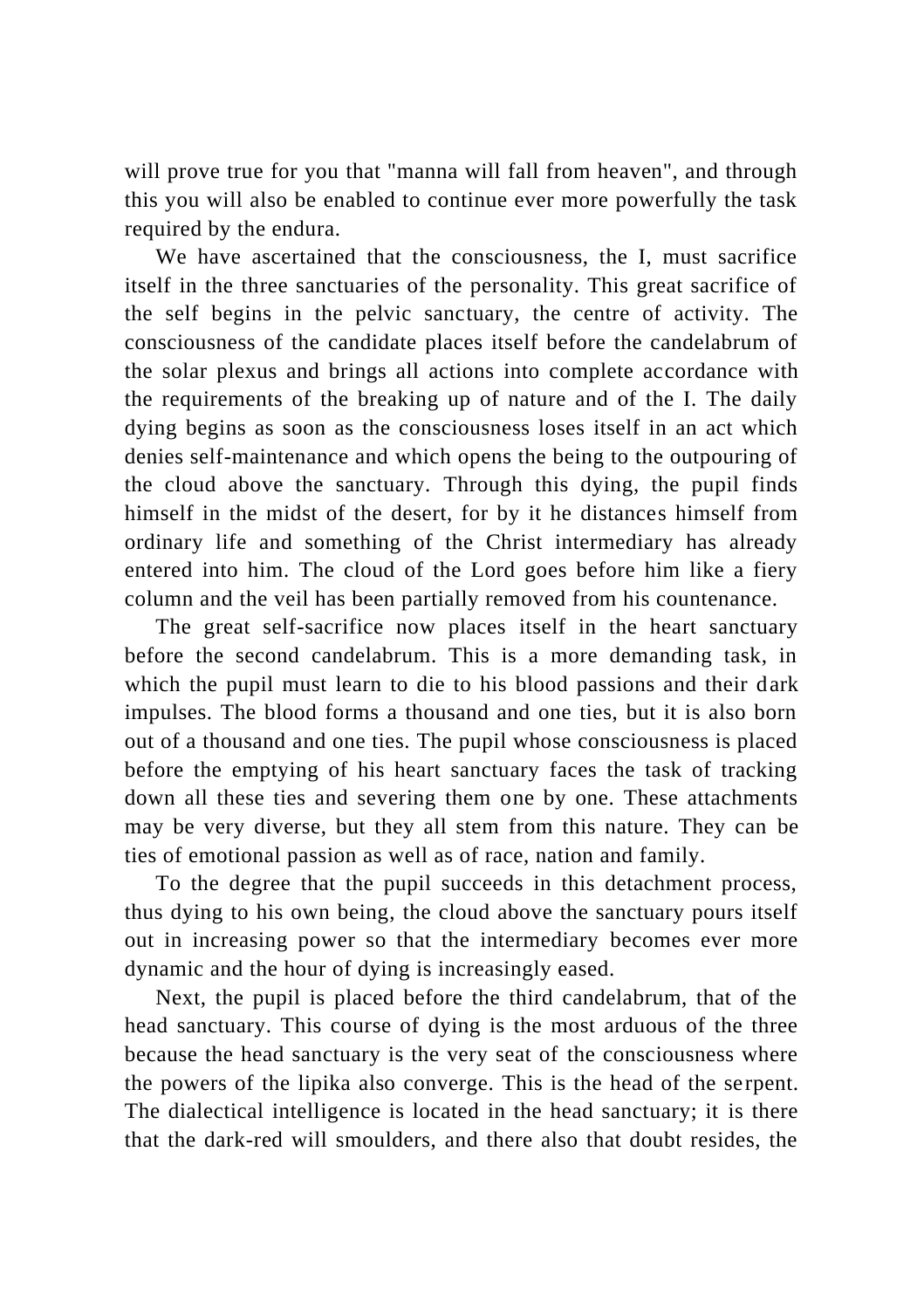source of all unrest and fear. It is in this phase that John, the dying dialectical being, asks the Lord via the intermediary: "Are you he who was to come, or must we wait for another?"

And when all doubt is removed as to who will triumph, the dialectical consciousness perishes in the death of the endura. The twelve forces of the lipika have ceased to exert their power because their connection with the personality system has ceased to exist. The dialectical intelligence and the unbridled will are eliminated in the knowledge that not my will in its dialectical aspect will triumph, but the higher will of the inalienable good. At this moment, instead of the dialectical consciousness, the intermediary of Christ assumes the central place in the abandoned personality system as a new serpent-fire. Via this intermediary the further process of rebirth will manifest itself. This message has been transmitted to you in order to enable you to prove it, to some degree, in and through yourself. It can prove to be the supreme remedy if you make use of it as a true free mason.

When the pupil feels the intermediary increasing within him, as a result of which his life-field turns into a desert, a chaos, then alongside the growth of the new soul-being a new life-field begins to develop. This is accompanied by the development of a new radiation field. Thus, where the sun of the old lipika sets, a new sun rises simultaneously, and the pupil experiences his heavenly sunrise, his aurora. Amid the great and holy process of rebirth, a light rises to the zenith of his microcosmic system, a light which radiates out of, in and through itself, and never sets.

The sun of ordinary nature, as it stands in the microcosmic radiation field, is the image of the sinful, dead soul. The sun of the original nature is the radiant proof of an eternal divine completeness. You can awaken this sun if only you are willing to follow this path. Therefore, become wise as the serpents! The Brotherhood, of which Jesus is the head, be with you, from now unto all eternity.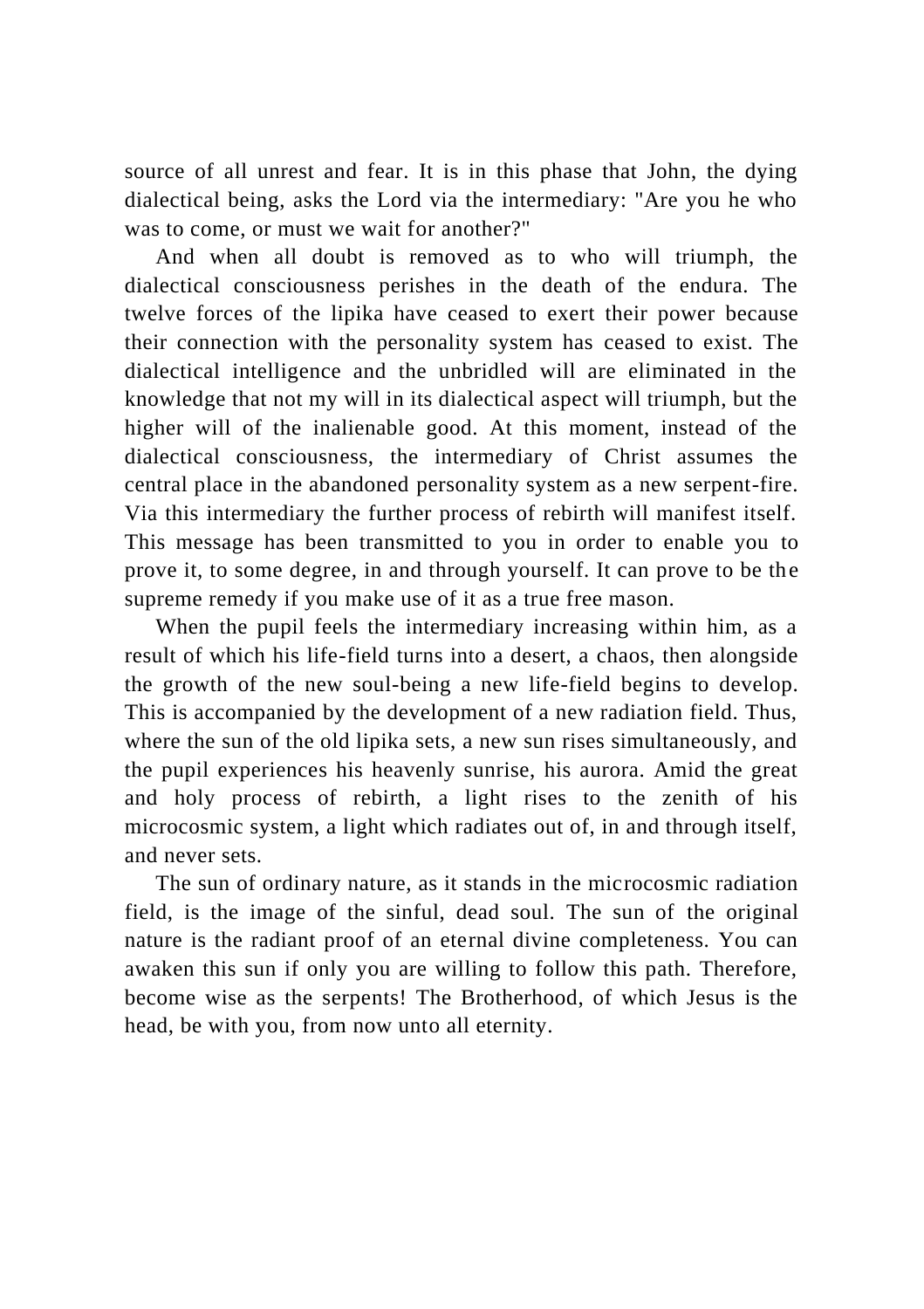## **PERCEPTION, INSIGHT, LIVING EXPERIENCE**

When a pupil on the path considers the question of transfiguristic soul birth, he discovers that its philosophical aspects are relatively easy to grasp; as a result, it is quite possible for him to take leave of dialectics, in a theoretical sense, in a very short time. Unfortunately, many remain content with a decision which is merely theoretical. They know very well that theory alone has no essential value, but the difficulties that arise during their journey through the material world, *after* their theoretical parting from dialectics, seem to be insurmountable for many.

However, you will understand that the School of the Rosycross cannot be satisfied with sham reality. It must lead its pupils from perception to insight, and from insight to living experience, but in so doing the tensions aroused are often difficult to bear. However, the School would not be the School if it left its pupils to resolve these tensions by themselves, for should we not spur each other on to abandon our earthbound state and obtain the freedom of the children of God? So we may pose the question: "Why is it that many people, although they understand completely what the Spiritual School requires, show hardly any progress and can break through to the new life only with the greatest difficulty? How is it possible that many can speak so earnestly about the intermediary of Christ who comes to us through the Universal Brotherhood, and yet fail to break through to Him?" To these complex questions we can only reply: "Because there is no consciousness that can relate in any way to the new life".

The Cloud of the Lord, heavy with power and might, does indeed hover over the microcosmic sanctuary, but unfortunately it cannot empty itself. There is no room for it in the dialectical system; the heavenly manna can rain down only in the desert.

These words must be well understood. The system of the human consciousness, the serpent-fire, is of the earth, earthly. Only when this system loses its power and turns into a desert, can the redeeming food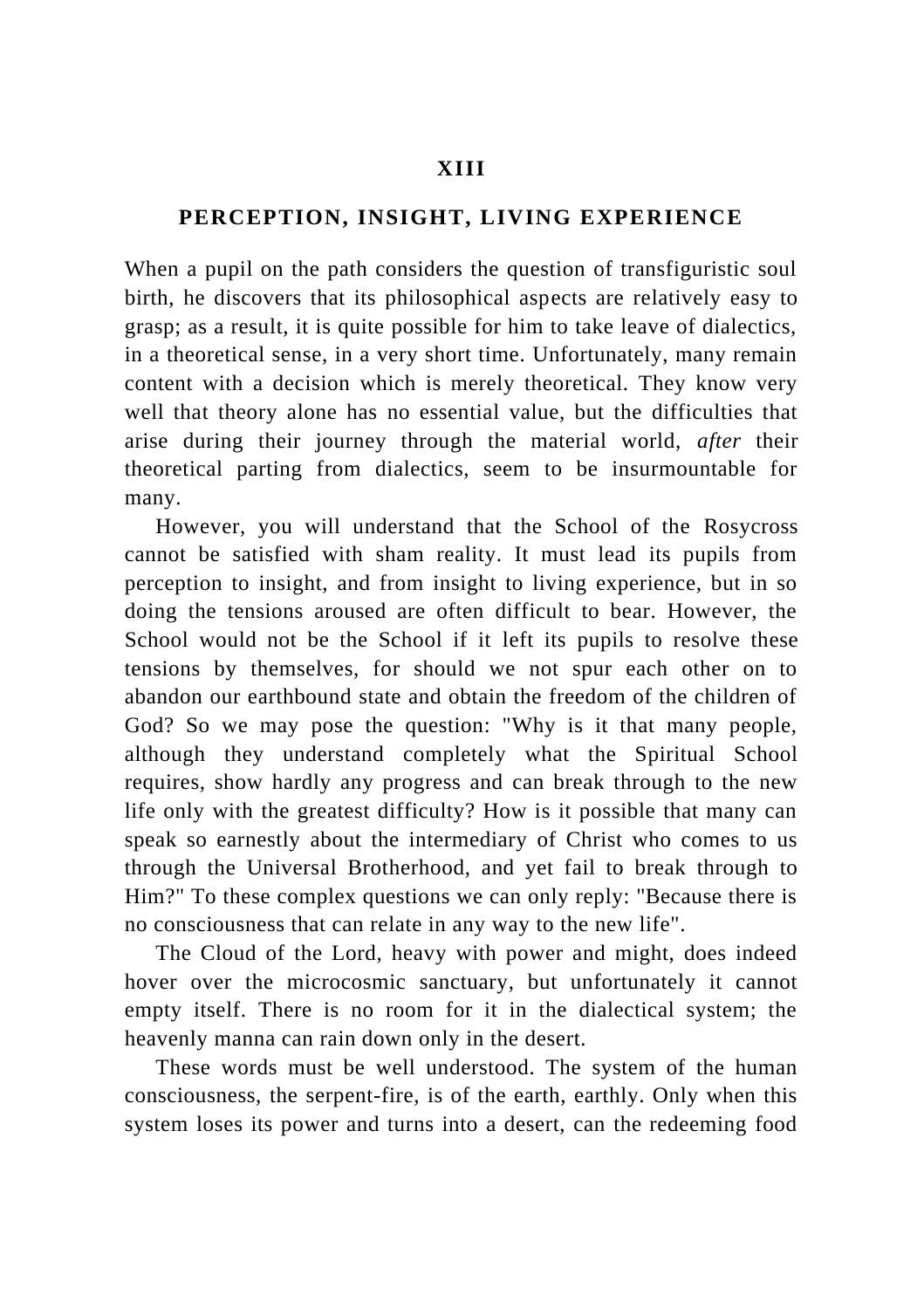flow into it and bring about transfiguration. In the Sacred Language this divine nourishment is always referred to in a double sense: as food and drink, as body and blood, as nectar and ambrosia, as the living water and the bread of life. If you stand in the desert in that sense, and are thus receiving freely the living water and the bread of life, then the mystery of the miraculous feeding is taking place within you. Only then can one speak of true perception.

However, if the dialectical consciousness system preserves its powers to the full, this miracle becomes nothing more than a theoretical possibility about which one can fantasise and debate, write books and develop systems. People busy themselves with theories and spend years speculating and wrangling over misunderstandings and differences of opinion. But just one single second of reality, even a fraction of a second of the living touch, would overturn all this and reveal all our metaphysical waxworks as nothing more than a children's game.

There are many who would like to turn our Spiritual School into a wax museum filled from top to bottom with nothing but unrealities, part banalities and part curiosities. The resulting conflict is unavoidable. A struggle ensues for the human soul, which must be saved but does not, in essence, want to be.

What do you know of the divine love that seeks what is lost, that stands by, continually trying to liberate the human soul? What do you know of the helpers who work in this world and how they are treated by those whom they approach with their love? You know nothing, and for that reason you are wholeheartedly forgiven. And you are not left alone.

You respond to the things which confront you in your tension field either intellectually, or by a surge of emotion, or by an impulse to action, in accordance with the nature of your blood and of your consciousness. And you go no further than that. That is why you are roused, again and again, in order that you may reach a state of perception. Do try to perceive something, even though only a small part, of the Cloud over the Sanctuary, the intermediary of Christ which manifests itself in the power field of the Universal Brotherhood.

The Cloud over the Sanctuary has three potencies, three aspects which we call perception, insight and living experience.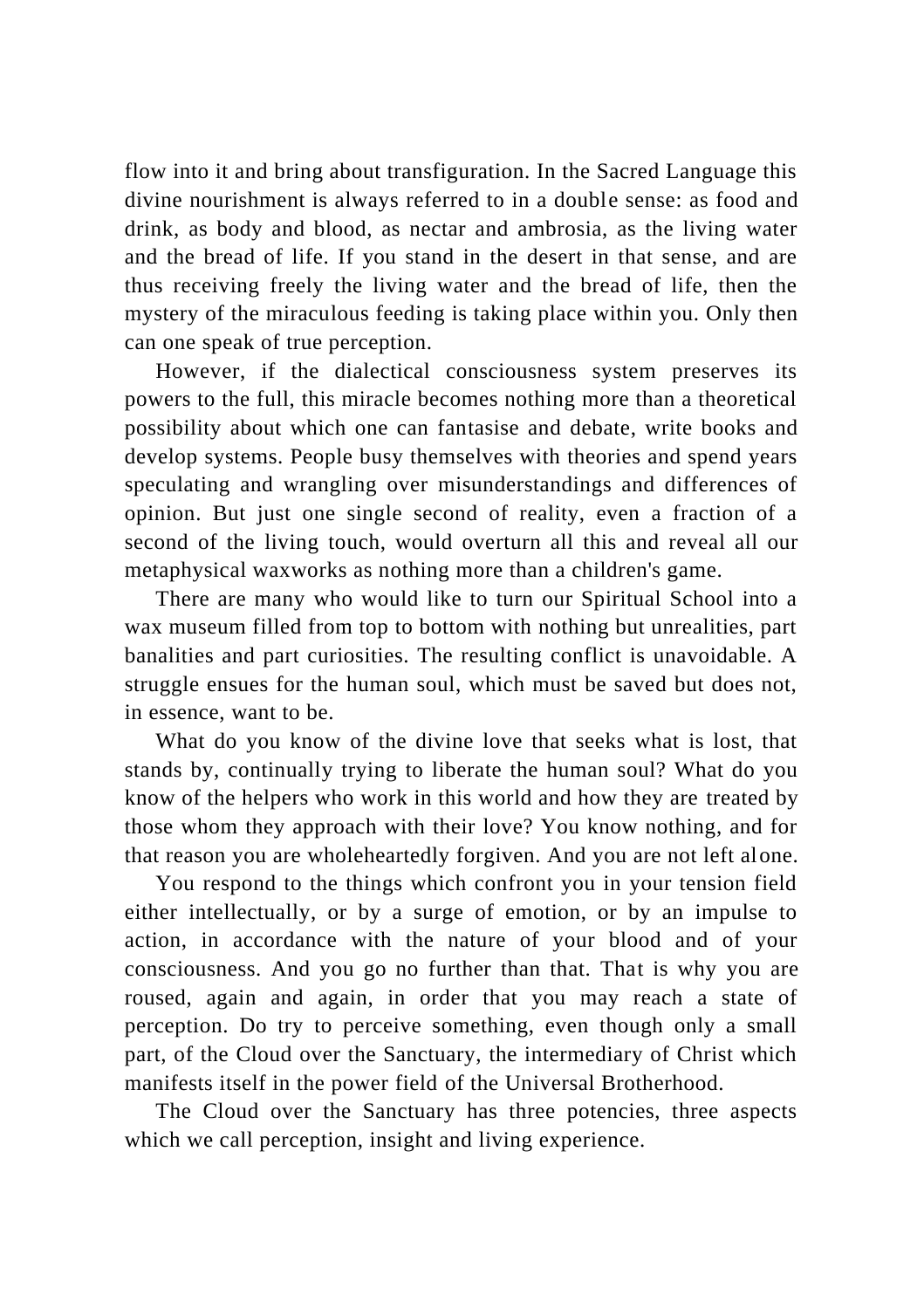The pupil comes to perception not through study, nor through a spontaneous urge of the subconscious, but only by way of suffering and sorrow, through a defeated heart. There are many kinds of pain and suffering in this world, but it is certain that not every affliction and not every ordeal leads to perception. The Eternal Door will not be opened for you if you suffer because your will is thwarted, or because you have transgressed the laws of life, or because you lack awareness.

Only the suffering of a defeated heart reveals the divine miracle; the suffering that springs from seeking, from an inexpressible longing for salvation, from being worn down by this nature, from the hopeless struggle against a life neither asked for nor wanted, from the beating against steel doors. That suffering is born of the final relinquishing of all struggle, the realisation of being completely vanquished; from the silence of the defeated heart. Then you will hear the voice saying: "Come unto me all you who are weary and heavy laden".

Now, one may in no sense romantically envision a person dragging himself through a cold dark night and suddenly, through an open door, hearing the voice of a speaker at a Salvation Army gathering saying, "Come unto me...!"

In the sense conveyed by the Bible, the "hearing of the voice" means something entirely different. It refers to the sound that proceeds from the power field of the Immovable Kingdom. Every power has a vibration of its own, and thereby its own resonance. It is the music of the divine spheres which is audible to the pupil when, in the stillness of his vanquished heart, he has ended all striving according to nature and every struggle for the liberation of his I. It is the magnetic voice calling to the weary, the power which brings true tranquillity.

In that touch, in that music, the pupil comes to perceive a world which is not of this nature. There is no earthly music that can be compared with it. In this connection, the Psalmist sings of the "murmuring of the Lebanon". As soon as the candidate has made just one step on the path that leads to this voice, he feels an unrestrained joy, for the light has found him in the night. Just as a man wandering in darkness turns towards a distant glimmer and thus finds his way, so the candidate breaks through to certainty, to immutability. Gone is all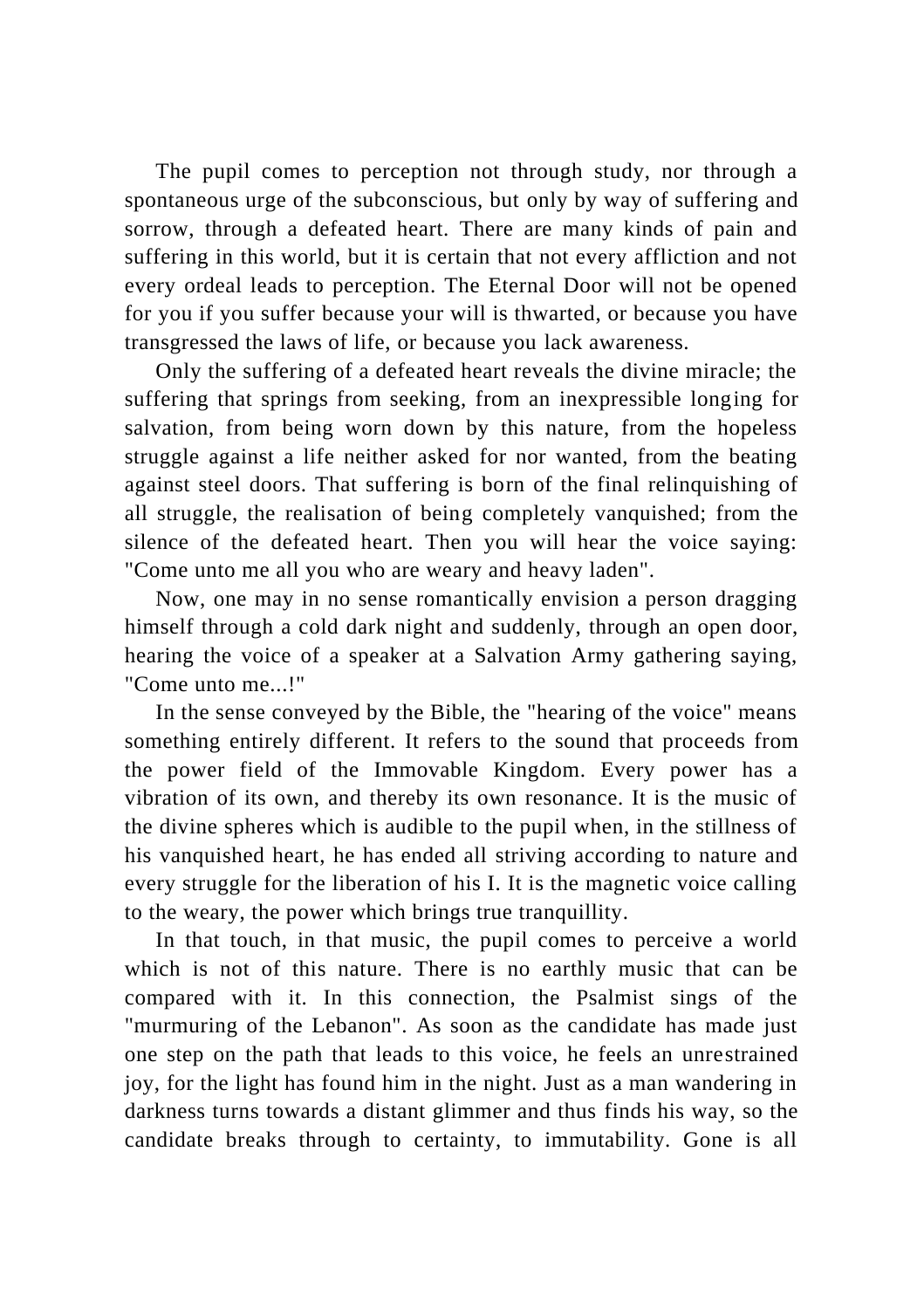indecision and dependence upon authority. From now on there is only the unrestricted inner awareness of seeing and recognising the path, while for those who have not yet attained perception, there remains only uncertainty and endless dialectical speculation.

Perception is the first radiation of the intermediary of Christ, and as the pupil comes closer to this luminous voice, he passes from perception to insight, for he sees the nature and the quality of the light ever more clearly. It becomes palpable, translucent. This is the second aspect of the Cloud over the Sanctuary, the second radiation of Christ. While the first shed a shimmering, radiant joy, the second bestows and reveals the divine Gnosis.

The pupil who progresses from perception to insight hears the voice ever more clearly and distinctly: "Come unto me, all you who are weary and heavy laden....and I will give you rest". It is through perception that tranquillity is granted.

But this is not a kind of middle class rest in a rocking chair, or the dream of a promised holiday. It is the tranquillity which is engendered by the Gnosis through acquired insight into the divine plan, into the necessity and the sublime logic of the transfiguristic process of dissolution. It is the tranquillity one finds in the light of the seventh candelabrum, which stands in the midst. This seventh light is a synthesis of the other six divine flames. It means entering into the tranquillity of imperishable knowledge, of which the Holy Ones testify and which cannot be acquired through study.

How much trouble and vexation has been caused by dialectical knowledge and all that pertains to it! You have read and studied a great deal; many have done so with a passion highly motivated by their search; and in many respects our own searching has taken a similar course. But has all that brought us any closer to each other or thrown any light on our misunderstandings? And have we really gained rest, the renewal of complete, radiant, first-hand insight, the rest of true perception, as a lasting certainty? Have you entered the peace of God, the tranquillity of the all-encompassing eternal Spirit? It does not seem so! Yet you are heir to a promise. You have received the assurance of being able to enter this divine tranquillity, an assurance granted you as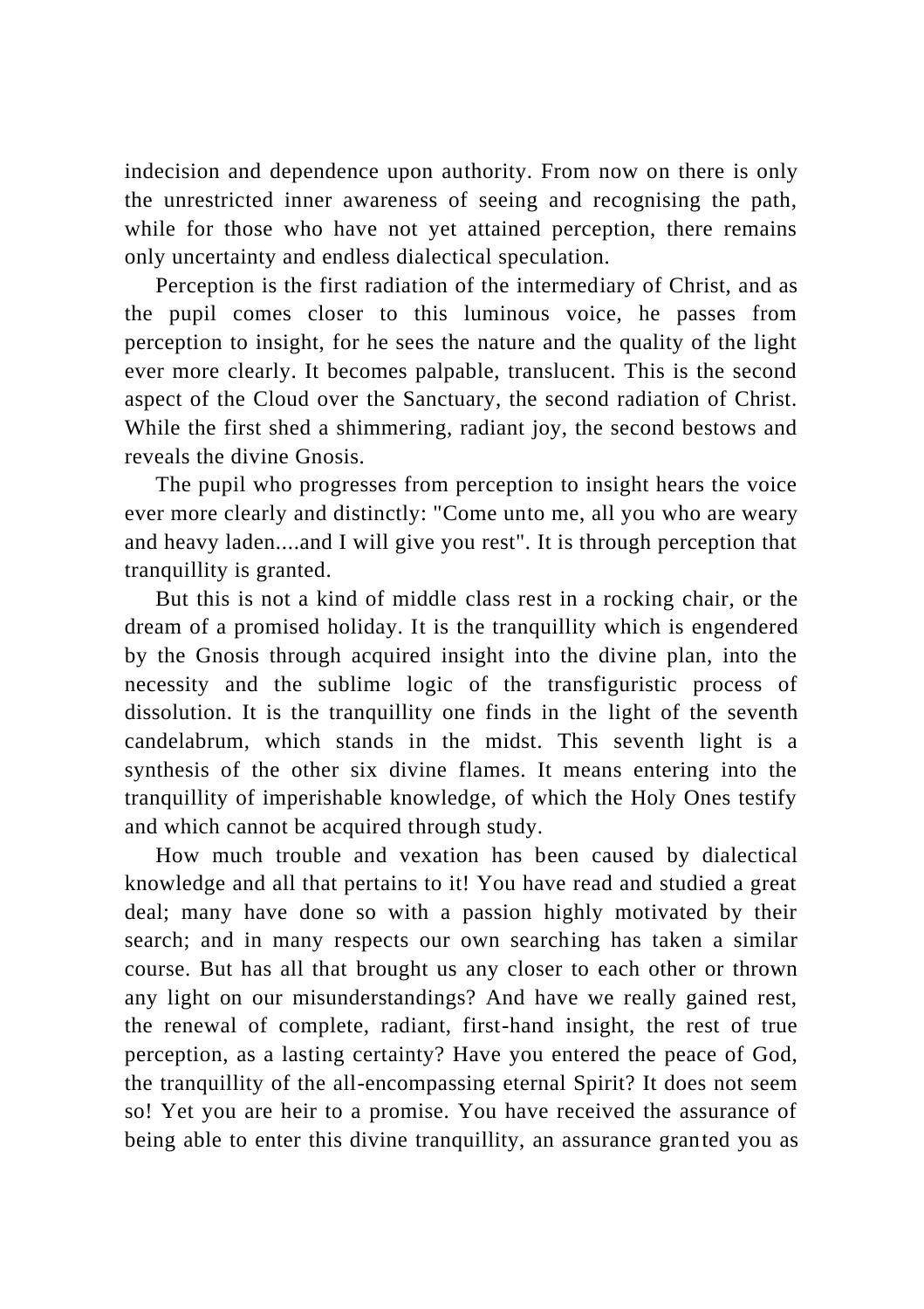a pupil of the Spiritual School. On the other hand, as a dialectical human being, you are under a curse. The burden of this curse is implied in the Letter to the Hebrews by the words, "They shall never enter my rest".

And now we appeal to your intelligence. We have here a promise of tranquillity... and a curse, "They shall never enter my rest". A greater or more complete antithesis is hardly imaginable; and yet, in no other way could the absoluteness of transfiguration be demonstrated more clearly. No one originating from this nature, not a single dialectical being, will be able to enter the rest of the divine Gnosis. Every effort in that direction is in vain. For its promise is not given to you who are of this nature, it is given to the possibility within you of again making a binding with the original spirit, after the spinal system has been delivered, in complete sacrifice, from the burning of the I. Through this, the temple demolition and temple renewal will take place. The promise is made to those who are willing to walk the path of transfiguration. Everything else will only bring weariness and vexation of the soul.

From the history of man, of events, and of the world, we can prove to you the utter uselessness of dialectical striving, and you can prove that to yourself from personal experience. Once those raging fires within you have been extinguished, we can speak to you further about these things.

It is possible that, after many long years, you have approached the limits of your urge for self-deliverance. If so, you may be able to understand the words of Paul's warning: "Today, when you hear His voice, do not harden your hearts." Let us therefore strive to enter that tranquillity, for this requires a mighty process, namely, the great alchemical process of transmutation, the great reversal.

As soon as the living word of God, the magic vibration of the eternal Spirit, comes to the pupil across the bridge of perception, he is gripped by a mighty event which is described in the Letter to the Hebrews as follows: "For the word of God is living and active, sharper than any two edged sword, piercing to the division of blood and consciousness, of joints and marrow, and discerning the thoughts and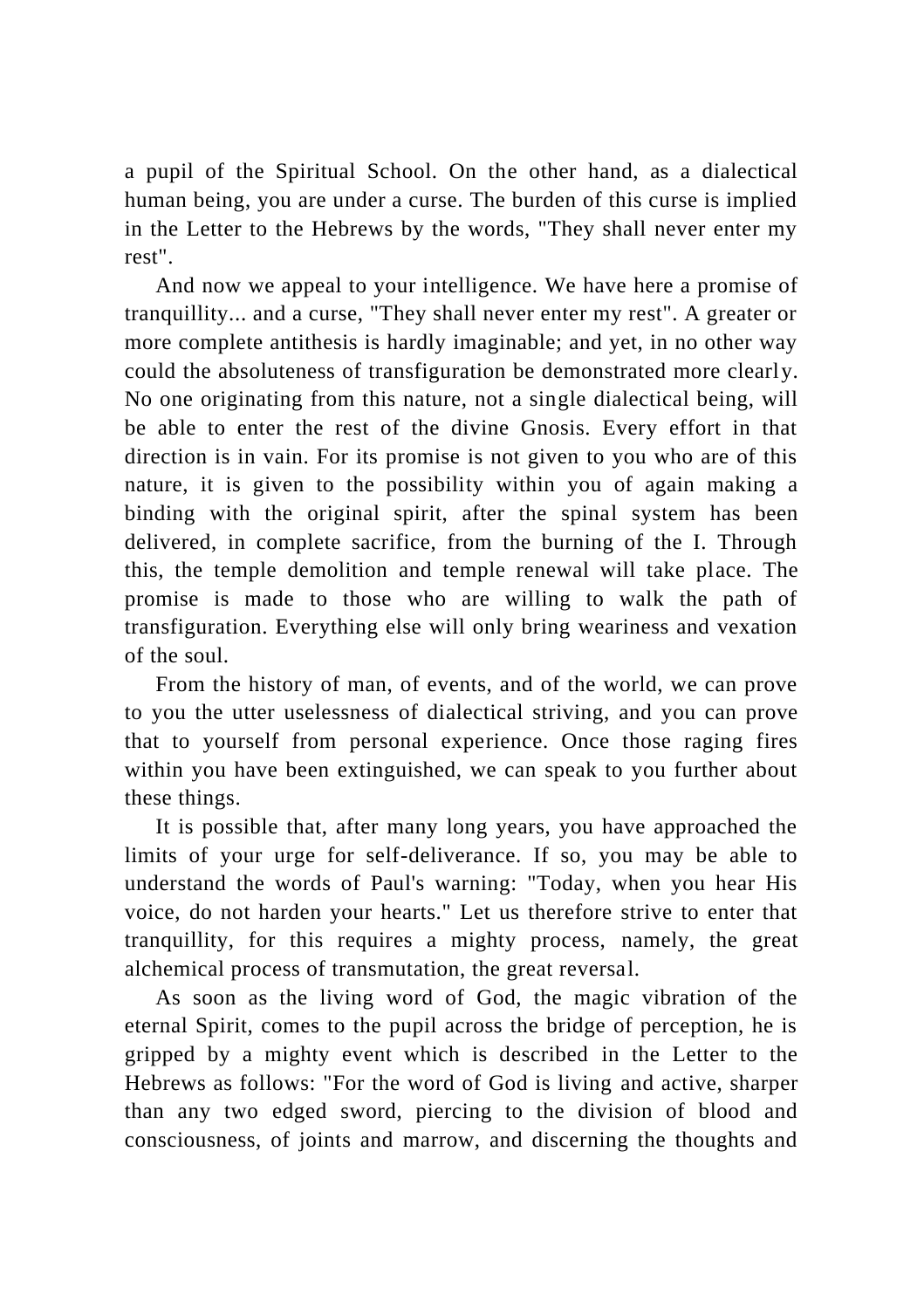intentions of the heart. And before Him no creature is hidden, but all are open and laid bare to the eyes of Him with whom we have to do". You know these words. They comprise a brief formulation of the Alchemical Wedding of Christian Rosycross. Yet the words, "separation of blood and consciousness, of bones and marrow", probably failed to make an impression upon you, for such expressions typically convey little or no meaning. But for the transfigurist they prove that the author of the Letter to the Hebrews was fully aware of the magic of transfiguration.

When the imperishable power of the Cloud over the sanctuary penetrates the serpent-fine system, it acts as a two-edged sword which completely separates the newly developed consciousness from the dialectical blood-being. The dissolution of the blood-being takes place under the control of the bone marrow where the red corpuscles are produced. This process can then no longer be obstructed in any way by the forces of the old autonomic nervous system which governs the marrow. In short, in the magic rest of the seventh candelabrum, the old temple is completely torn down. Nothing of the old things remains concealed in this great transmutation.

And so there are perception and insight, and finally, living experience. If you can hear this voice to some extent, do not harden your heart. It is in the stillness of the defeated heart that the peace of the eternal, vibrating reality can be born.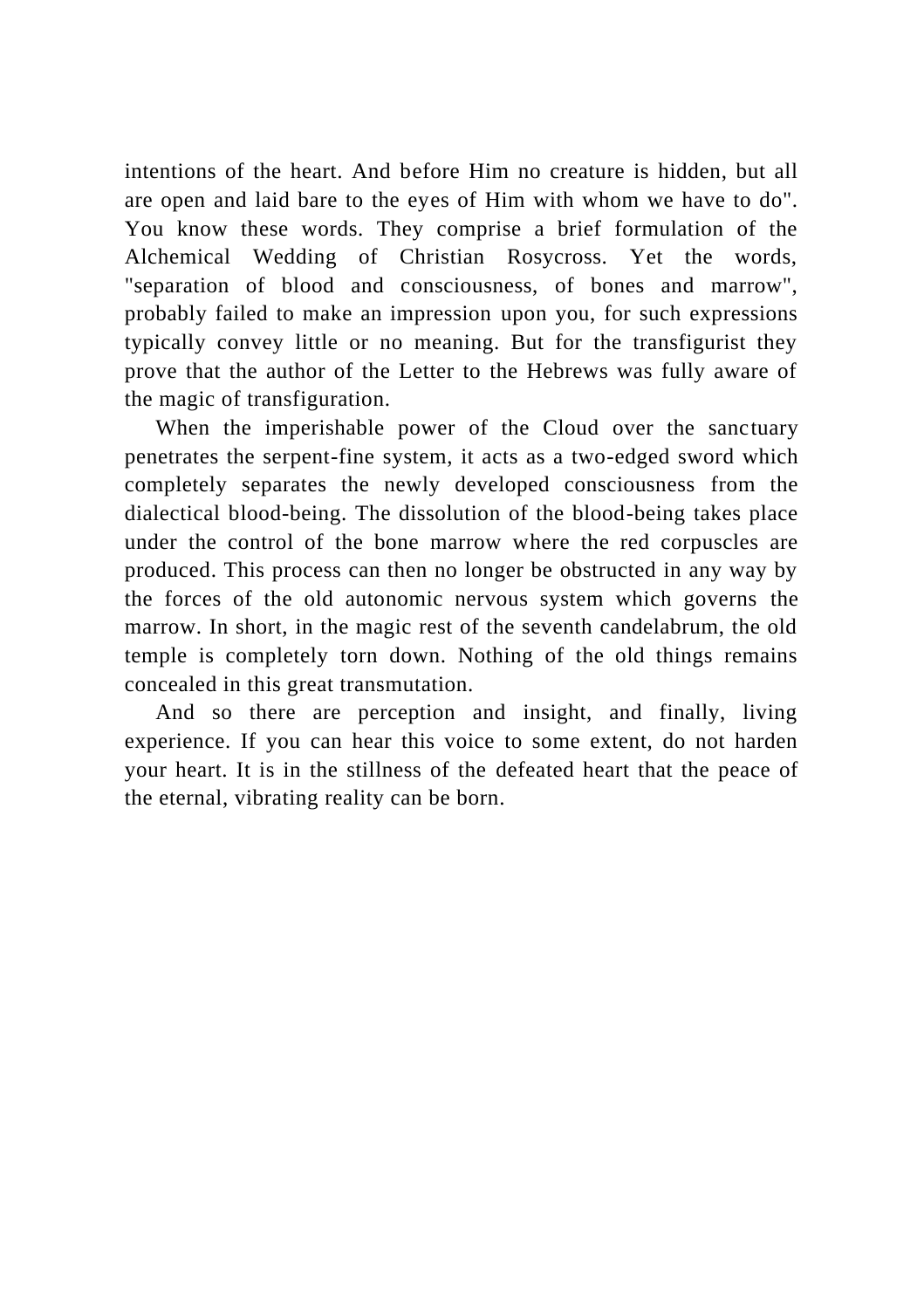## **XIV**

# **THE CAMEL HAIR COAT**

It can happen in the life of a pupil that he sees the path as if in a flash before him. Such a flash might be called a glimmer of consciousness concerning the new life, which is of Christ. When we use the word "Christ", we are not referring to a personality figure, like the one which has been mentally cultivated for centuries in theological circles. No, we mean the Christ radiation of the original radiation field.

It is our fervent prayer that you too may one day experience this glimmer of consciousness, for that would be your first step on the path to the heart of the new life. When you enter the forecourt of the Rosycross, you will receive it freely, and the workers there exert themselves unstintingly to point out to you the liberating path and confront you with the holy twelvefold universal substance.

Therefore, do not let your reaction be: "no reaction". For you know from the past that the places where the messengers to humanity employed their greatest powers in vain, and the people whom they approached most directly, but with no effect, were the most accursed. Those who seek the Spiritual School of the Rosycross but are not moved by it at the crucial moment, are greatly to be pitied. So we can understand it when, in this connection, the Lord of all Life says, "But I tell you, it shall be more tolerable on the day of judgment for Tyre and Sidon than for you. And you, Capernaum, will you be exalted to heaven? You shall be brought down to Hades".

Who are the inhabitants of Tyre and Sidon? They are those who are predisposed to a life of freemasonry. Who are the citizens of Capernaum? They are those who are capable of walking the path of higher consciousness. Jesus the Lord addresses all who belong to these two groups, just as they are found in the Temple of the Rosycross, and he adds, "But I tell you that it shall be more tolerable on the day of judgment for the land of Sodom", that terrible pool of iniquity and sin, "than for you". These words lack nothing in clarity. They indicate that a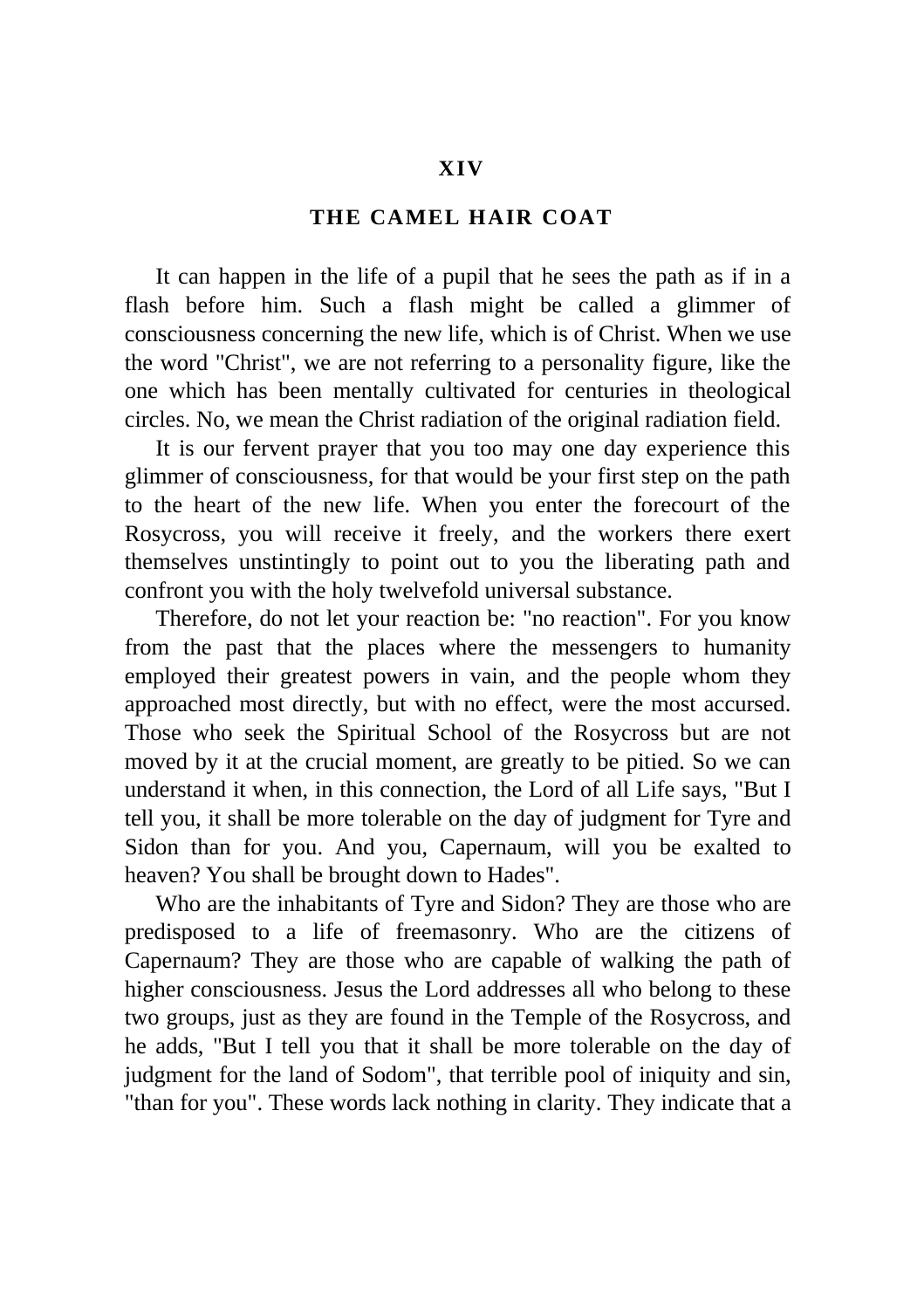pupil of the Rosycross can either be granted the greatest mercy, or he can bring the greatest punishment upon himself.

That is why we hope with all our hearts that you will soon experience the first glimmer of consciousness, for that is the first step. After this forceful sermon on repentance, Jesus raised His hands and said, "I thank you, Father, that you have revealed these things to your children. No one knows the Son except by the Father, and no one knows the Father except by the Son". In other words, no one reaches Christ-consciousness unless the Cloud of holy ethers hovers over the sanctuary.

That is why the call to repentance ends in the repose and stillness of the divine touch. In the same way, the servants of the School sometimes also need to address you very forcefully so that you may see the glorious and liberating perspective, "Come to me, all who are weary and heavy laden, and I will give you rest". Here Christ points to a weariness with respect to nature, to the conscious knowledge that your life is fundamentally fruitless; to the conscious knowledge that you are carrying along, and must carry with you, much that is so senseless, so completely useless that it defies description.

The forceful words and the difficult experiences in the School of the Rosycross have no other aim than to tear you loose from the old and to lead you into eternal peace, into the repose and stillness of the true life, and to point out to you the path of liberation so that, whilst still in this life, you may enter into freedom. Whether you make use of these indications depends entirely on you, for the School treads solely the path of self-freemasonry.

The personality system possesses a certain consciousness, which is the assimilating and activating factor in your existence; this consciousness animates, or "ensouls", your system. It has its focal point in the frontal cavity; it is connected with your blood and your nervefluid, and it affects every cell of your being.

This consciousness, or soul, is by no means the spirit. The spirit exists outside the soul and we characterise it as the magnetic spirit-field which transmits its influence to the personality. The consciousness, the soul, reacts to this and can carry out the suggestions of the spirit.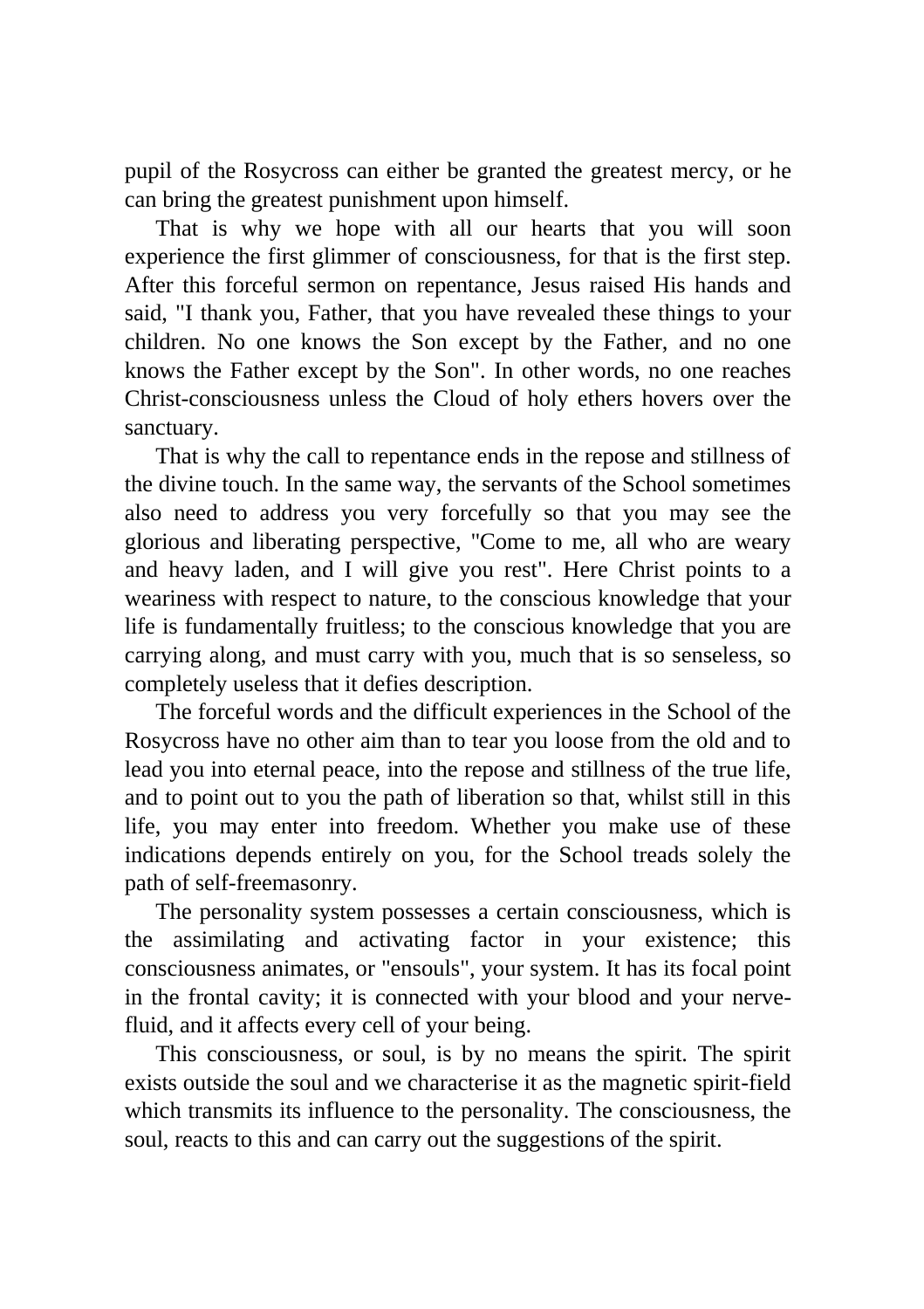The consciousness, or soul, possesses no organic structure. It could be compared to a cloud, or a flame, or an animating vibration. If the soul, the consciousness, is no longer in a condition to receive and convert the suggestions of the spirit into divine reality, then the consciousness has become useless and the soul must die. Logically, then, a new consciousness radiation must take the place of the dying soul.

Although these brief indications call attention to the very core of our philosophy, the science of transfiguration, it must be added that the sinful soul does not simply disappear. Although it does not possess an organic structure, it is nevertheless a created entity, a reality endowed with life. Thus the soul leads a more or less independent life. As steward of the life-field, it must carry out the suggestions of the Lord in the bonds of voluntary obedience.

If it fails to do so, then initially such an error can still be corrected. However, if the error creates a structural situation, the ties between the soul and the spirit-field are severed and the soul is left to its own devices. Its sinful state is demonstrated in the lipika, among other things. Without the spirit, the soul is quite incapable of properly maintaining its system. For this reason, a part of the personality passes away and the soul withdraws temporarily to yonder side, to incarnate again from there.

So that it can again have a personality at its disposal, a new one must be brought into being through the earthly system of maintenance. Therefore, the soul that is currently active in your system is no longer the original soul which deviated from the path, but is a mixture of that soul with the many thousands of others. In this way a bound, earthly, dialectical community of souls has come into being.

With this knowledge the pupil has only one choice, either to remain a soul-man or to become a spirit-man, in the image of Christ. But between these two lies the path, and on this path rises the cross of selfmortification, which no one can evade.

If the pupil is able to clear the way and takes upon himself the cross of self-mortification, he will attain perception of the original light and set out on his journey through the desert. Dialectical life loses all its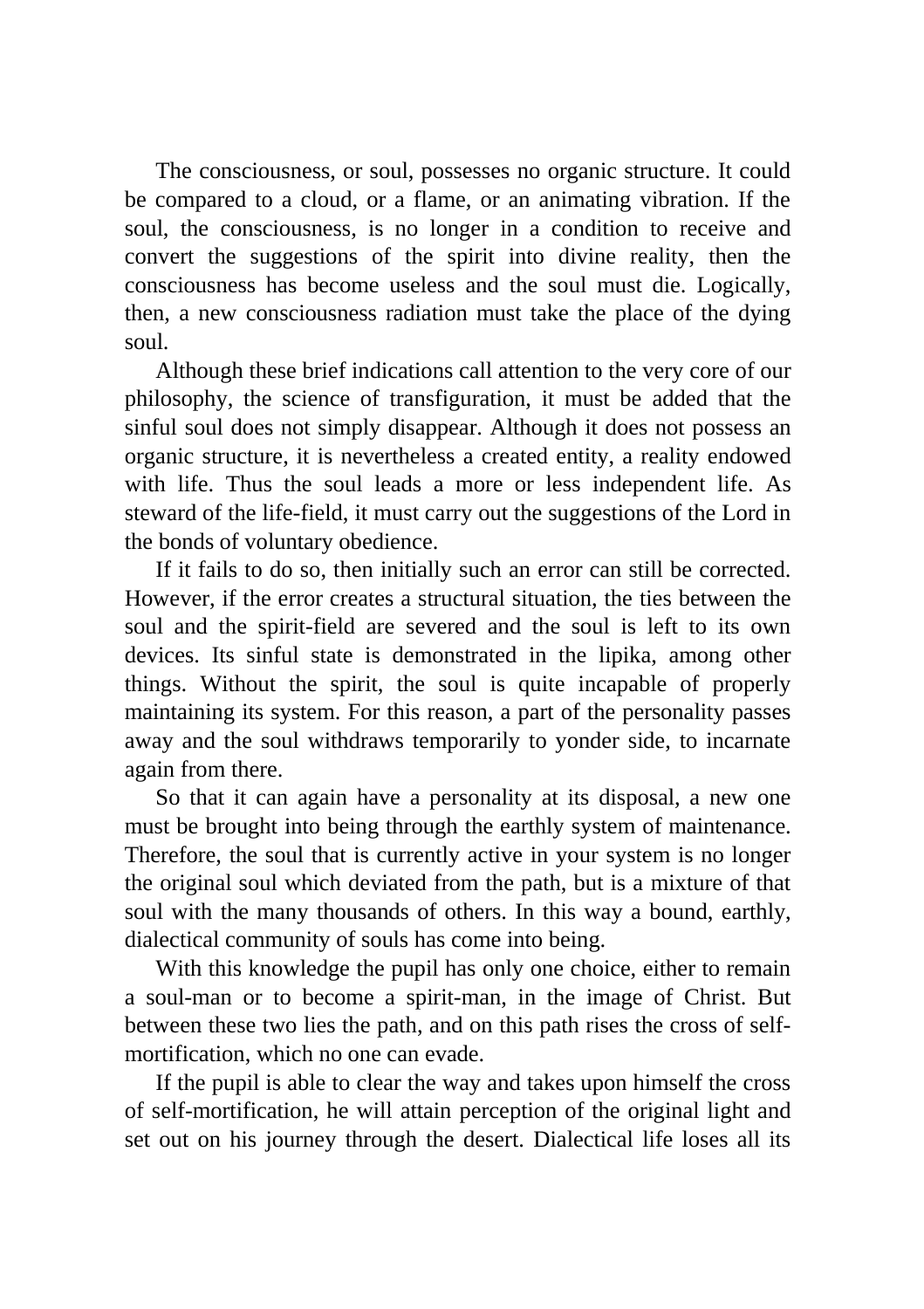appeal for him. He sees it as it is, and accepts it as it is. The pursuance of things so as to gain the best possible place in the struggle for existence is now over. He spends his remaining energy in achieving the mortification of the soul.

This mortification is reached by an emptying of the self via the three sanctuaries. We refer here to the activity of the current consciousnesssoul which has its basis in the spinal system and radiates its activity through either the head sanctuary, the heart sanctuary or the pelvic sanctuary, depending on the nature of the individual. In this way, without having forced anything, the pupil sets out on his journey through the wilderness in order to reach the promised land which beckons to him like a light from afar.

Much misunderstanding has arisen about this process of mortification. Many believe that this is a time of intense suffering, that with faces distorted by pain they must roam through a world they inwardly curse. Nothing could be further from the truth. On the contrary, the faith rooted in perception causes a sparkling, radiating joy, for such a person is approaching the new life. Accordingly, he leads a very active life and the signature of such a person is that he has no social or other dialectical problems, for if one has no interest in a certain matter, it can pose no particular problems. Moreover, the signature of such a pupil on the path is: that he wears a garment of camel hair; that he has a leather girdle around his waist; and that he lives on locusts and wild honey.

Wearing a garment of camel hair means that one wishes to clothe oneself with the universal substance in the bonds of voluntary obedience to the law of the Immovable Kingdom. The camel corresponds to the "flying camel", the ancient symbol of the universal life; exactly the same idea as the dragon, which one must kill in order to live.

The girdle symbolises the being who, on his journey of soul mortification, has lost all ambitions for the lower life. The Zohar and the ancient Greeks used the word "locusts" to refer to serpents. A pupil on the path who feeds on "serpents", a "son of the serpents", is one who, in keeping with his camel hair garment, is nourished by the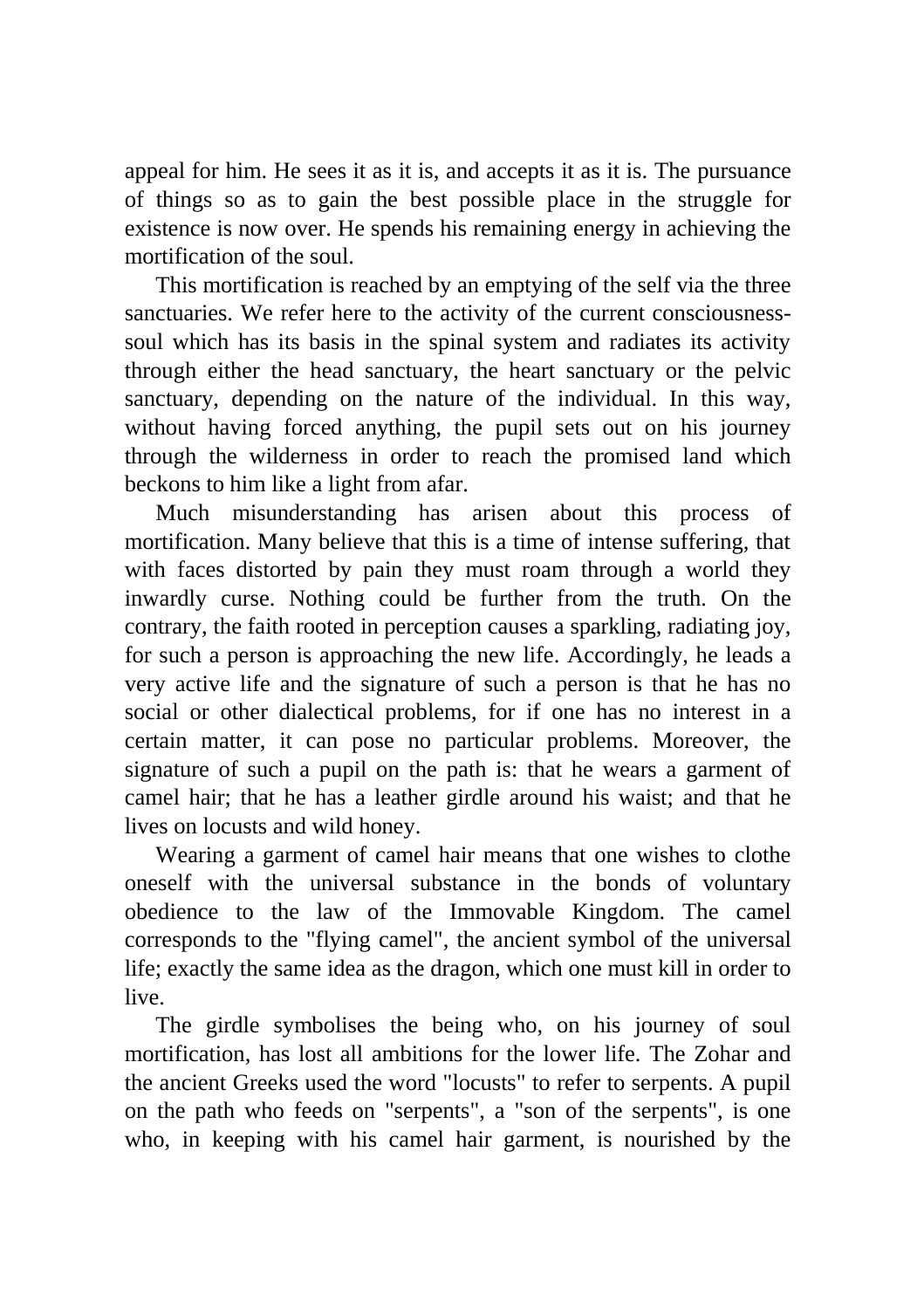universal wisdom. Such a pupil proceeds from observation to perception. The honey places additional emphasis on being nourished by the power of the Most High, of the true divine spirit.

So we can conclude that the garment of camel hair brings the pupil back into proper alignment with the magnetic field of the spirit. The leather girdle indicates that the sin which brought everything to ruin is no longer being committed. The locusts and wild honey show that the pupil can once again be nourished in the newly manifested radiation field in accordance with the divine requirement.

We are telling you these things in order to make it clear that if you really wish to walk the path and be a pupil of the Rosycross you will have to begin a new phase in your life. Perception alone is not enough, and we can prove this to you.

We have compared the microcosm with the macrocosm and found that man, too, is surrounded by a magnetic spirit-field, a radiation field, a firmament, and that the personality constitutes the microcosmic planet. Now, if you want to bring this whole system back, reborn and strong, to its original home, freed from the grip of your lipika, from the reflection sphere and from the incidental death of this nature order, then you will need first of all to withdraw it from a world which is not in accordance with the divine law. Secondly, you will need to withdraw it from an attitude and way of life which are not in accordance with the divine nature. The Spiritual School will not be satisfied with anything less. This is a self-evident, very rational and simple requirement. In this way you will leave the house of bondage and be led into the New Life.

So you will see that the key to the path is present in your own soulbeing and that you yourself are able to turn that key without any difficulty. That is why we have but one piece of advice to offer you: direct your entire being towards stimulating the Christ intermediary, which is there for you also, to activity within your system, so that the heavenly focal point can develop again into a Christ-radiation field. This must receive the highest priority in everything you do.

This process of liberation must start at the very foundation of your being, and it lies entirely in your own hands. Observe yourself closely. Are you really reflecting spontaneously on the things of the new life? Is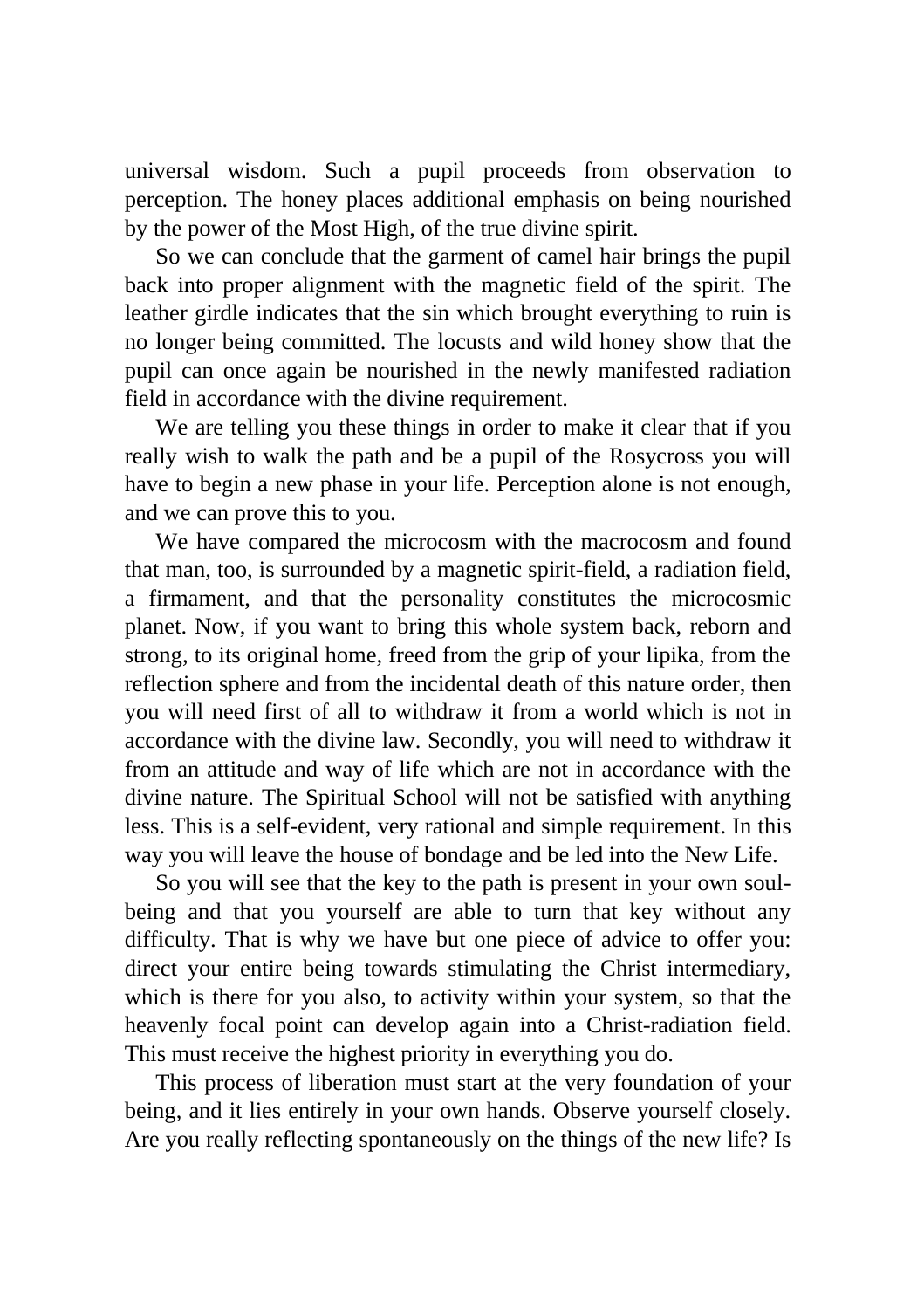your heart directed towards the Christ radiation power? Are your deeds, without any forcing on your part, in conformity with the life you are longing to enter?

In this way you will empty your three sanctuaries of the old nature, thus opening the path, and the Brotherhood has noticed you. Then the focus of the new life will be resurrected, and will draw the universal life-substance vigorously into your microcosm so that it can carry out its sanctifying, liberating task. Then, over the soul-garment, the garment of the universal spirit will spread itself, and out of this the microcosm will be able to live and act.

The pupil who has lived through his path of self-sacrifice in this way enters into the *unity* of the new life. He experiences and comes to know the *freedom* of the children of God. He is linked with the pure, universal *love*. He is truly man and truly God.

If you have a knowledge of Christ, you will understand these words. May God grant that we may meet one another in the ranks of the redeemed.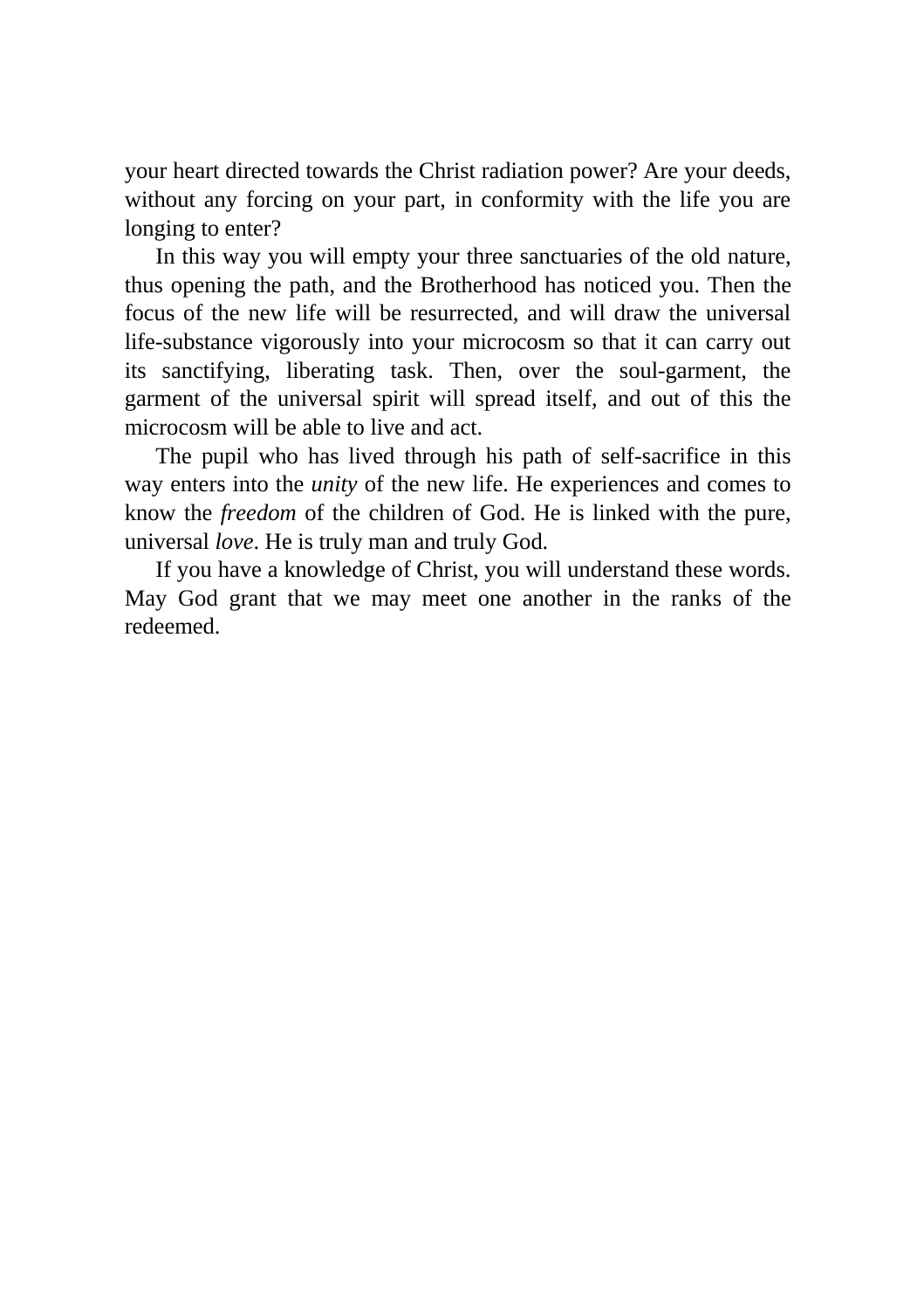## **THE CAUSES OF ILLNESS**

We would like to discuss the causes of various illnesses and, in particular, the cause of that most dreaded disease, cancer. We feel that among those who are studying the holy science of transfiguration, such a discussion may well be considered urgently necessary from almost every point of view.

When one comes into contact with doctors and nurses who spend their lives dealing with the struggle against illness, and if one considers the vast body of literature on the subject of mankind's bodily sufferings, one's initial reaction can only be profound admiration of the heroic efforts made in the battle against the mysterious causes of disease. However, one can also detect a growing uneasiness on account of the fact that many of the new remedies, praised as being the ultimate cure, are turning out to be not nearly as effective as was hoped. And even with all the helping, supporting and therapeutic efforts it is proving quite impossible to keep pace with the rising flood of illnesses, to which apparently no bounds can be set.

It seems to us regrettable that the medical authorities generally make every effort to conceal these facts from the majority. Naturally, their motives vary and may, for example, be most humanitarian. Nevertheless, such methods must always be condemned, for when the harsh reality eventually breaks out of its camouflage, the resulting panic and despair are invariably more intense, and this only serves to increase mankind's susceptibility to illness.

Of course it is understandable that dialectical man has to take dialectical laws into consideration. When a certain situation threatens to escape control, one can decide not to speak of the danger yet, in the hope that it will soon be possible to bring it under control. In the same way, it is understandable that a threatening situation between nations may be covered up, or perhaps grossly exaggerated while counting on a quick change of circumstances. Thus it is also conceivable that in medical circles the reality is camouflaged or concealed because of the quiet hope or the justified expectation that in the foreseeable future ways and means will be found to combat certain dangers. Why, then, alarm the public needlessly? Yet we, as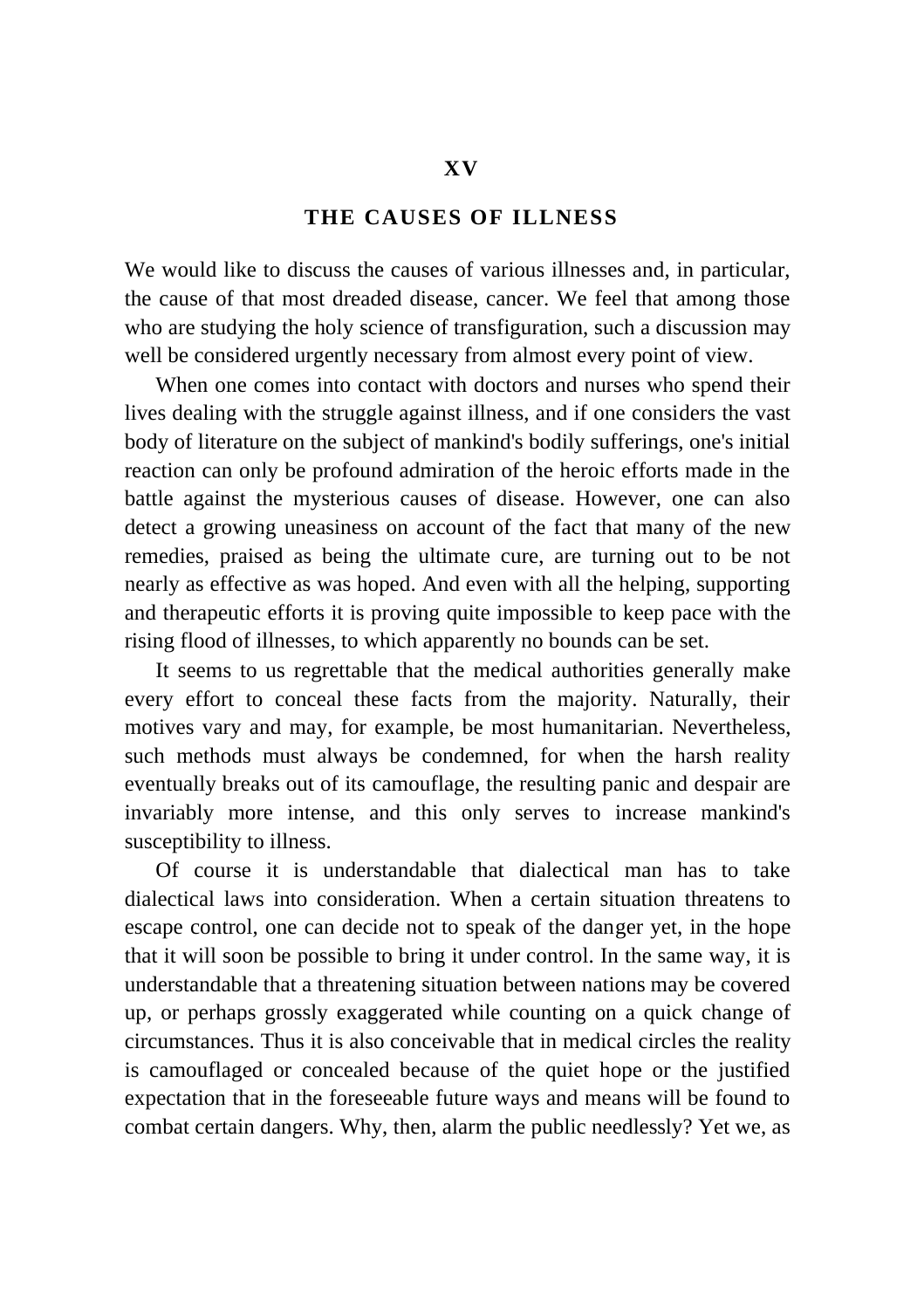gnostics, believe that in this way false hope is being cherished. In actual fact, bodily distress has increased alarmingly. With a few small exceptions, illness and unhealthiness in the human system are now almost universal, and indications of a falling death rate are quite misleading. They simply emphasise the fact that although one can effect a delay, one cannot heal.

We who study and practise the science of transfiguration, believe we may state that within this material domain there is no cure to be found for humanity's ills, be it of a dense or a subtle nature. We make this assertion as medical laymen, so as far as we are concerned, you need ascribe no value to it. We do not want to create the impression that we have mastered all the tools and methods of the medical, biological, chemical and allied sciences, and we have no desire to demonstrate sham erudition. Anyone who tries to do so is in fact an enemy of mankind and will sooner or later be exposed for what he is.

We give our point of view as students and practitioners of transfiguristic science and what we say is based on many years' experience. If you are willing to listen to us on this basis, then we would like to say the following: all the medicines and therapeutic methods, whether known or still to be developed, are without exception dialectical in nature. Numerous remedies are extracted and prepared from various elements of the mineral kingdom, for example, and it is certain that much still remains to be researched and produced.

The vegetable and animal kingdoms also contribute to a great number of remedies, from the most ordinary to the most unusual. The human kingdom too contributes its quota to the manufacturers of patent medicines, but we shall spare you the less savoury details.

In addition, there are treatments which utilise water and light. The modern methods of light-therapy are very commonly employed. We use the term light-therapy to include the application of various radiations, some of which are still in the experimental stage. We would also like to draw your attention to magnetism, a therapy utilising human ethers. There are the psychological methods which work directly upon the human consciousness and, through this, influence affected organs and structures.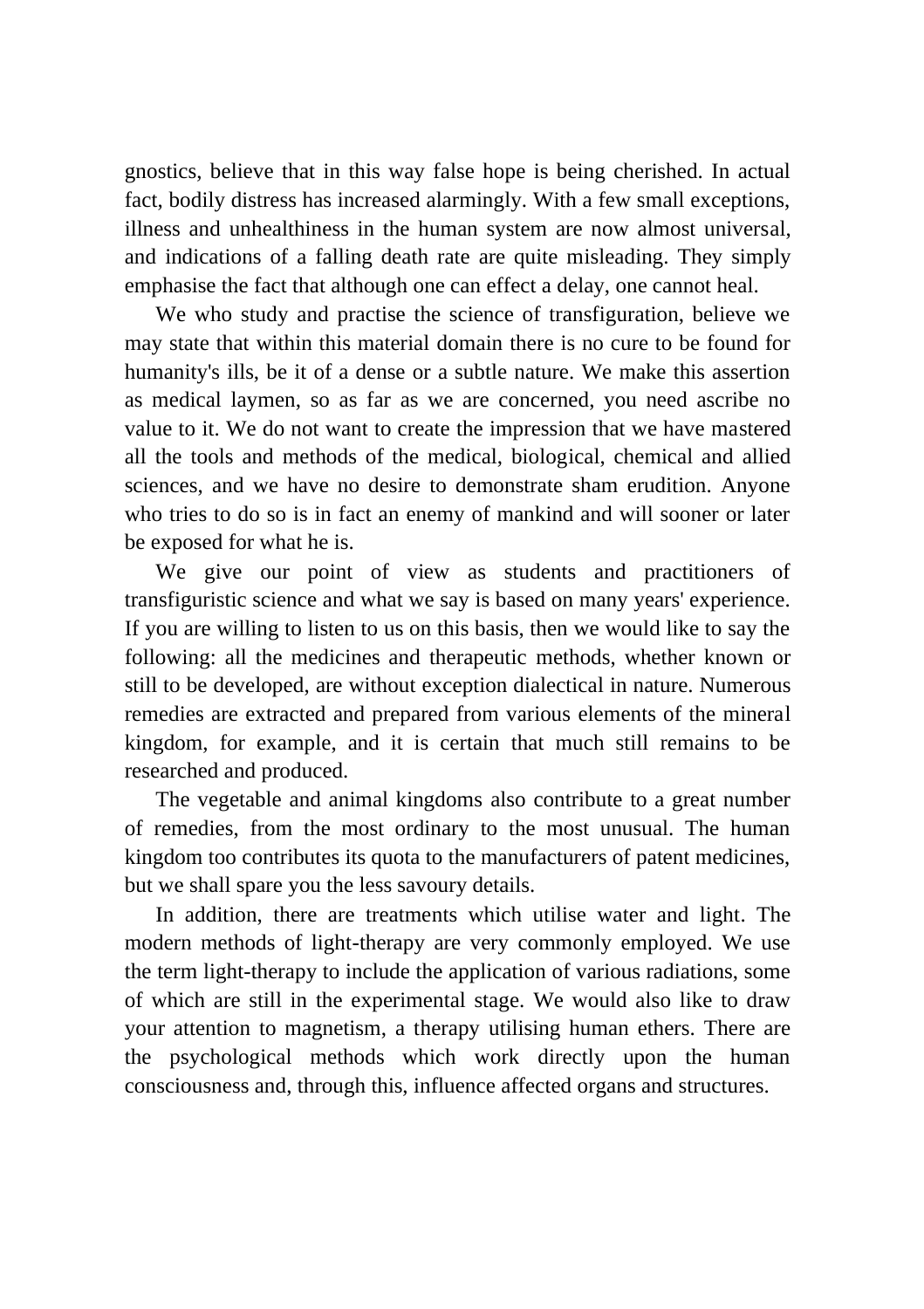Finally, in a special category we might mention so-called "spiritual healing" through which attempts are made to help and heal the sick by means of religious, esoteric, or authoritarian suggestions, and sometimes also through direct reflection sphere influence.

Everything mentioned here is dialectical. Everything that is being or will be used to help the sick belongs to the materials and forces of this earthly nature, whether organic or inorganic, etheric or a chemical element, and whether applied via instruments or by direct personal contact. Nature, and all that belongs to it, endeavours to maintain itself in the struggle for existence. With enormous strength and amazing intelligence, it seeks ever new possibilities to combat the rising tide of forces that threaten earthly life.

It is a race with death, a gigantic battle employing ever more powerful and fantastic means, a battle of which the course and outcome can easily be predicted. Man's intelligence has its limits, and the supply of possibilities is being exhausted. The human faculty for assimilation is also limited and the dream of all times, "a healthy, unthreatened being of this nature", remains a dream.

The crisis of these times will be reached in the dramatic hour when everything comes to an end. The dialectical struggle for existence has long remained a struggle without decisive phases, a struggle in which defeat and victory have alternated. But such a period is always followed by a clear dominance of the menacing party, and then humanity enters a crisis, a cosmic revolution. The unchecked spread of disease among mankind can be ascribed solely to the fact that the world and humanity are in the throes of just such a cosmic revolution.

Due to the causes and effects described in this book, there are forces active in the atmosphere which cannot be explained from this nature, forces which therefore cannot combine with this nature and also cannot lend new properties to creatures of this nature. That is why these cosmic forces operate in a breaking, disintegrating capacity. The atmospheric force of which we speak is present in all things and has the ability to penetrate everything. It comes to us not only from above but from everywhere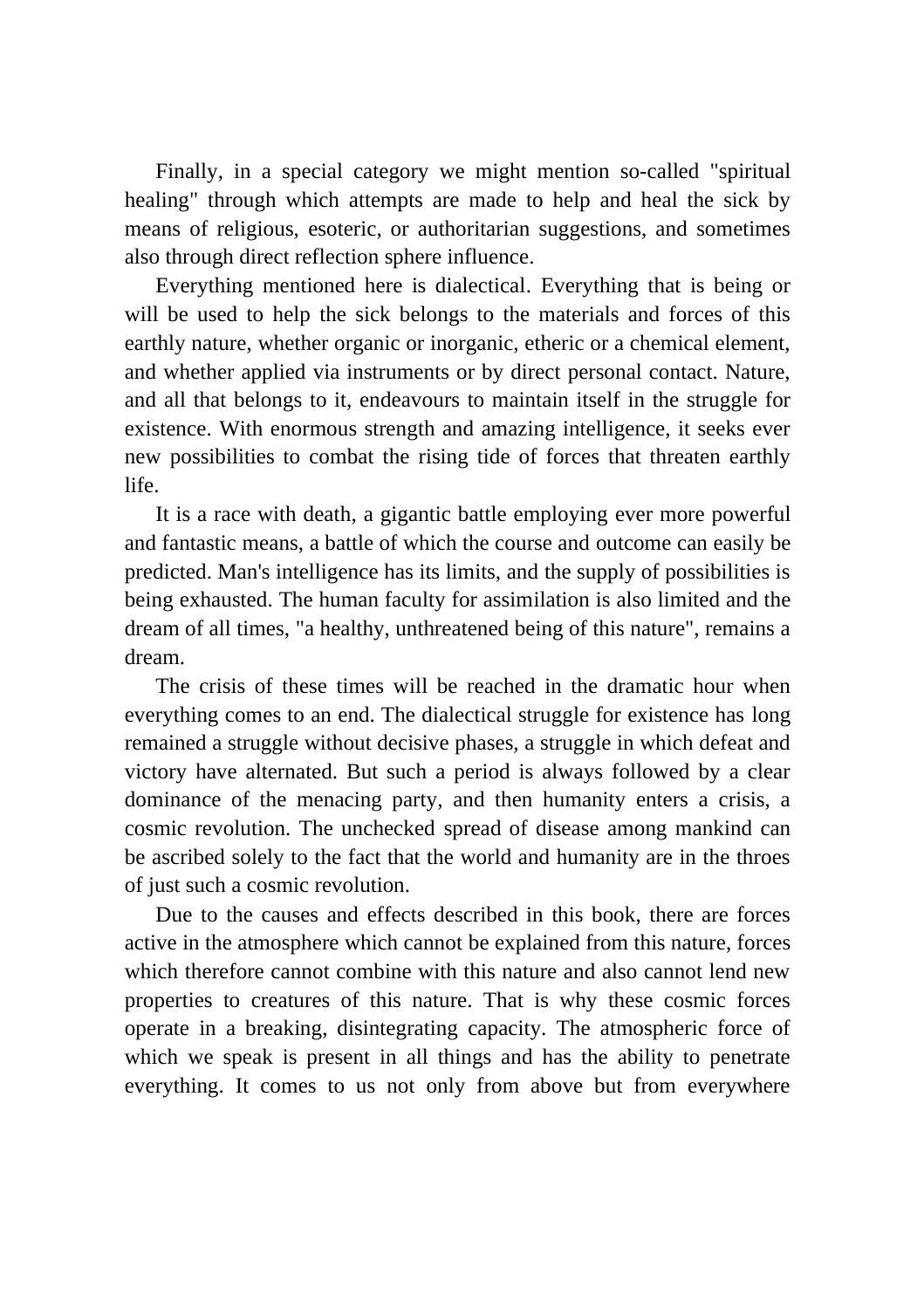around us. It is a cosmic breath which permeates everything, and diseases such as cancer are closely connected with this phenomenon.

The zodiacal sign "Cancer" draws our attention to a lipika force which controls the very foundations of dialectical existence., And the illness of the sign "Cancer" affects these foundations fundamentally. As a result of the intensified activity of the twelve cosmic forces and their influence on the twelve planetary forces, a blood condition develops in the human body which gives rise to the production of a different type of blood corpuscle. This in turn brings about the building up of cell structures which deviate widely from the norm.

The organs and tissues of the body are constructed of cells, which are nourished by the blood. When they undergo a change, not just a passing, temporary change but a fundamental one, so that totally altered tissue develops which is no longer subject to the lipika force of the zodiacal sign "Cancer", then we speak of the disease known as cancer.

This disease, like many other afflictions of the human body, some of which are as yet unknown, is related to a fundamental breaking up of the microcosm, outside the control of the lipika. As such, these diseases are a clear symptom of a microcosmic revolution. The cause is the breaking into the system of forces that cannot be explained from our nature. The lipika forces control the material system via the endocrine glands. As soon as the alien tissues develop in any organ, they and the organ involved slip out of the control of these glands.

If we consider in this light the therapy used in the fight against cancer, we can realise to some extent the tragedy and desperation of this struggle. People are trying to destroy the alien tissue with the help of rays, and they try to restore the control of the lipika by means of hormone injections. In the more distant future, people will try to shield themselves from cosmic radiations by means of medicinal foods, by appliances, and by wearing specially impregnated clothing. Still later, certain areas of our globe will be declared fatally contaminated because of their particular receptiveness to these alien radiations, and a general evacuation of those areas will result. The struggle simply to stay alive will assume gigantic proportions, but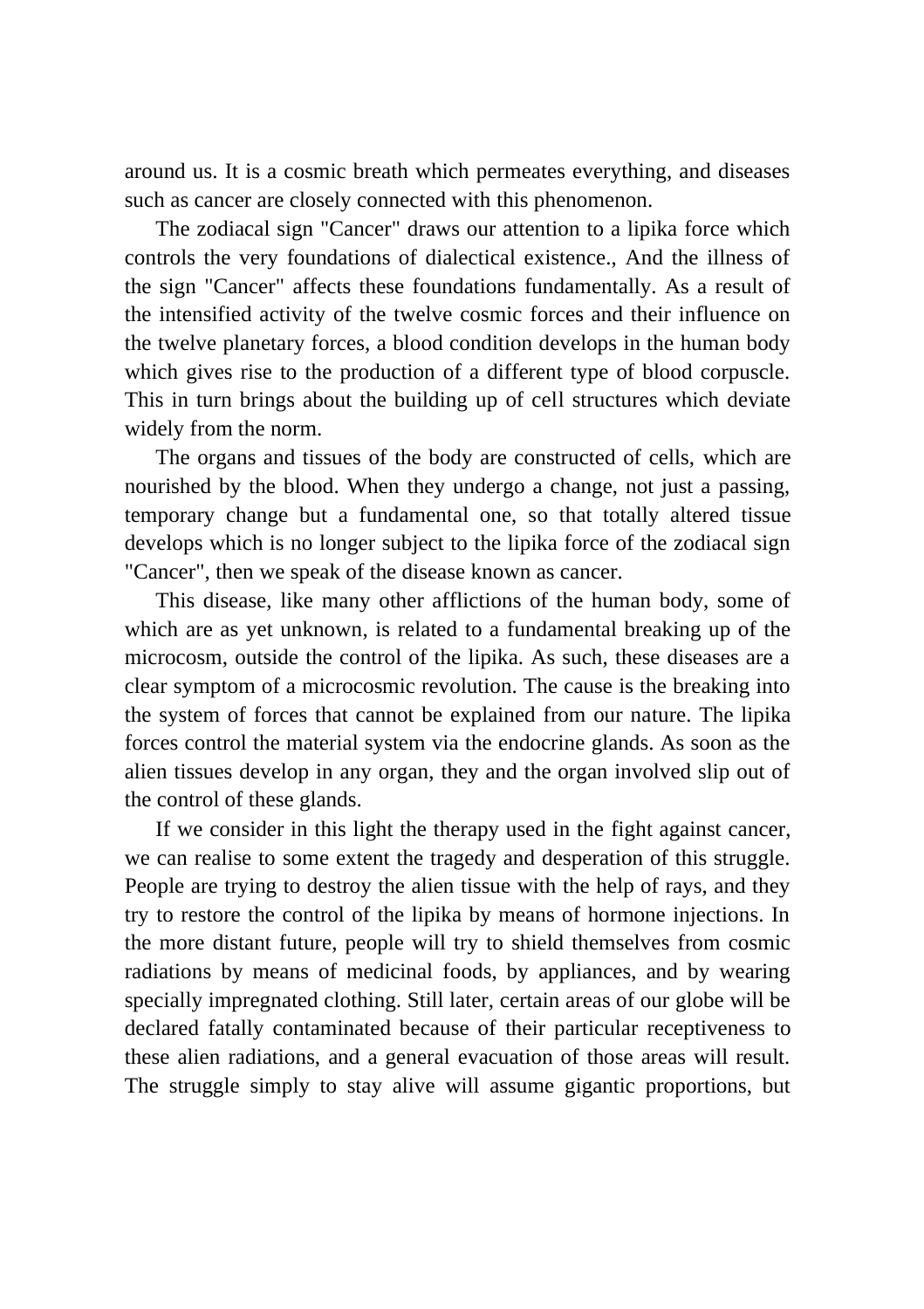nothing can stop the collapse, for the cosmic revolution will assail all the kingdoms of nature.

Why do we discuss these things? Does it give us a kind of sadistic pleasure to sound the death knell? Are we trying to attract attention? Not at all, our motives lie much deeper. The cancer in your body, or perhaps some other affliction such as neurasthenia, nervousness, or a particular heart condition, all demonstrate the truth of transfiguristic philosophy. The bodily reaction to the twelve cosmic forces draws attention to the fact that the whole of humanity is involved in a negative form of temple demolition. As long as this negativity towards the divine aim continues, suffering, affliction and physical pain will accompany this turbulent life.

The only possibility of escaping the dialectical trials of this mighty revolution lies in a threefold transfiguration; a fundamental, mystical and structural transfiguration.

In the *fundamental* rebirth, the pupil forms a conscious link with the twelvefold cosmic Logos. In the *mystical* rebirth, the Logos harmoniously takes possession of the serpent-fire system. In the *structural* rebirth, the building of the new temple is carried out according to new laws. Then the zodiacal sign "Cancer" will no longer mean the disease cancer, but will form the cornerstone of a new structure: the house Sancti Spiritus! Do understand that the cancer which rages in the body is, at the same time, proof of an eternal certainty. If you seek to understand Jesus Christ, then the cornerstone of a new edifice will be laid immovably in your microcosm: the cornerstone of the house Sancti Spiritus.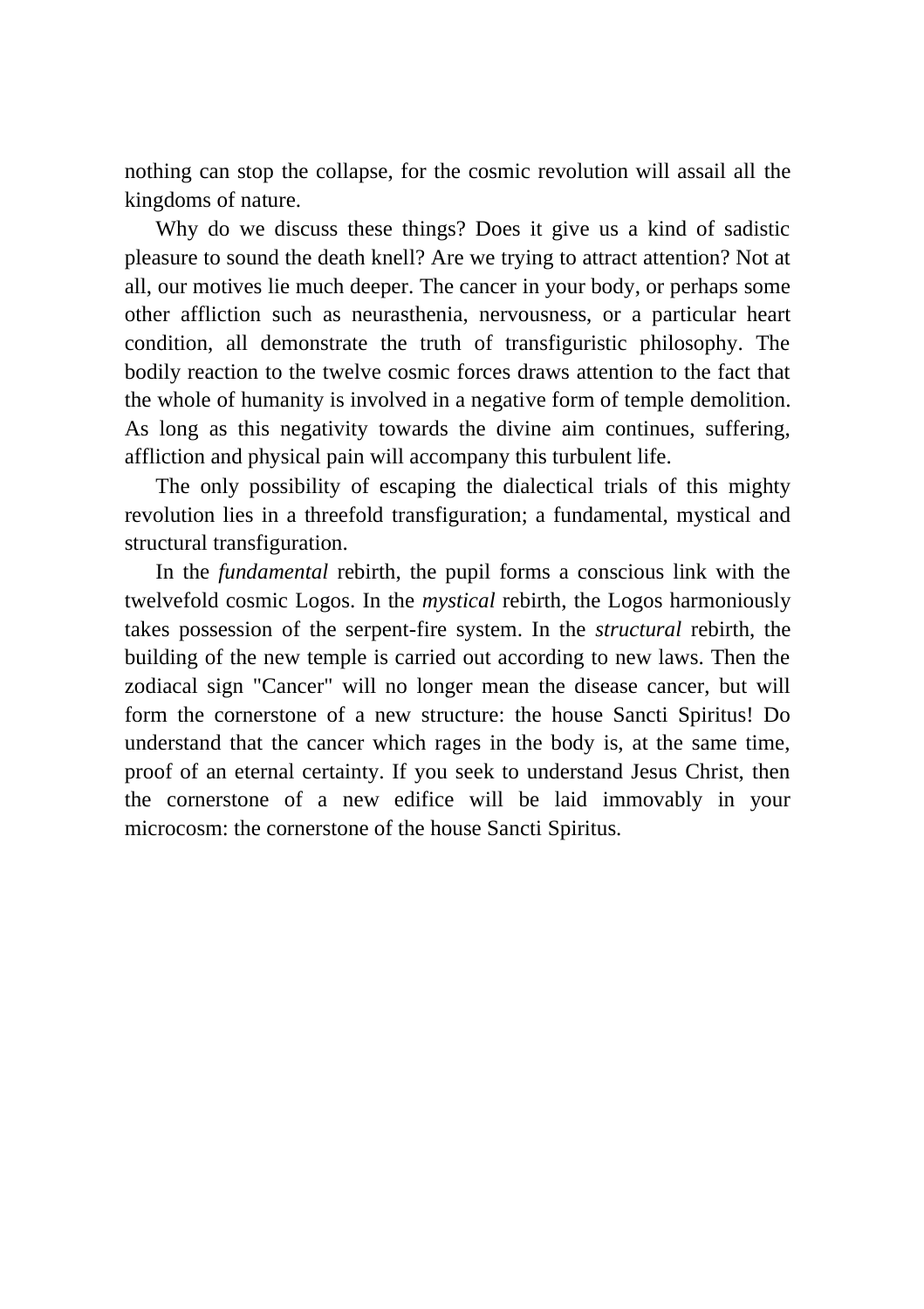## **XVI**

## **PASSAGES FROM THE PISTIS SOPHIA**

"It came to pass then, while the disciples were sitting together on the Mount of Olives, rejoicing greatly, that they said to one another: "Blessed are we before all men on earth, for the Saviour has revealed these things to us and we have received the Pleroma and the total completion."

This is a quotation from the second chapter of the *Pistis Sophia*. In an earlier chapter we spoke about this ancient classical testimony in which are described the struggle, the path and the victory of the reborn soul which restores its link with the divine spirit and thus enters into the universal wisdom.

We would now like to consider the *Pistis Sophia* further, so that you may recognise, even more clearly than before, the divine intervention in Christ. For it is essential for the pupil who wishes to walk the path to be able to direct his steps in accordance with the universal mystery and illumined by the true light. There are certainly many classical expressions of wisdom from which one can gain enlightenment and knowledge with regard to the redemption of mankind, but when one reads the *Pistis Sophia*, the meaning of transfiguristic philosophy becomes increasingly clear.

The path of return to the original Fatherland is very complex and in order to walk it, it is necessary to have knowledge and insight with regard to a variety of factors. It is easy to say, "You must return to the Immovable Kingdom", but the realisation of this return confronts the pupil with so many enigmas and mysteries that one may rightly speak of a great journey. If your understanding goes deep enough, you will readily see the truth of what we say.

The part of the human life-wave to which we belong has sunk deep into the dialectical state of matter and energy, of personality and soul-condition, and it has travelled such an immeasurably long way, through so many different states of being before sinking to this nadir, that the path of return must naturally also be a long one. The beginning of the path, the primary touch of the Universal Brotherhood, is a wonderful grace. But you must understand that this is only the beginning.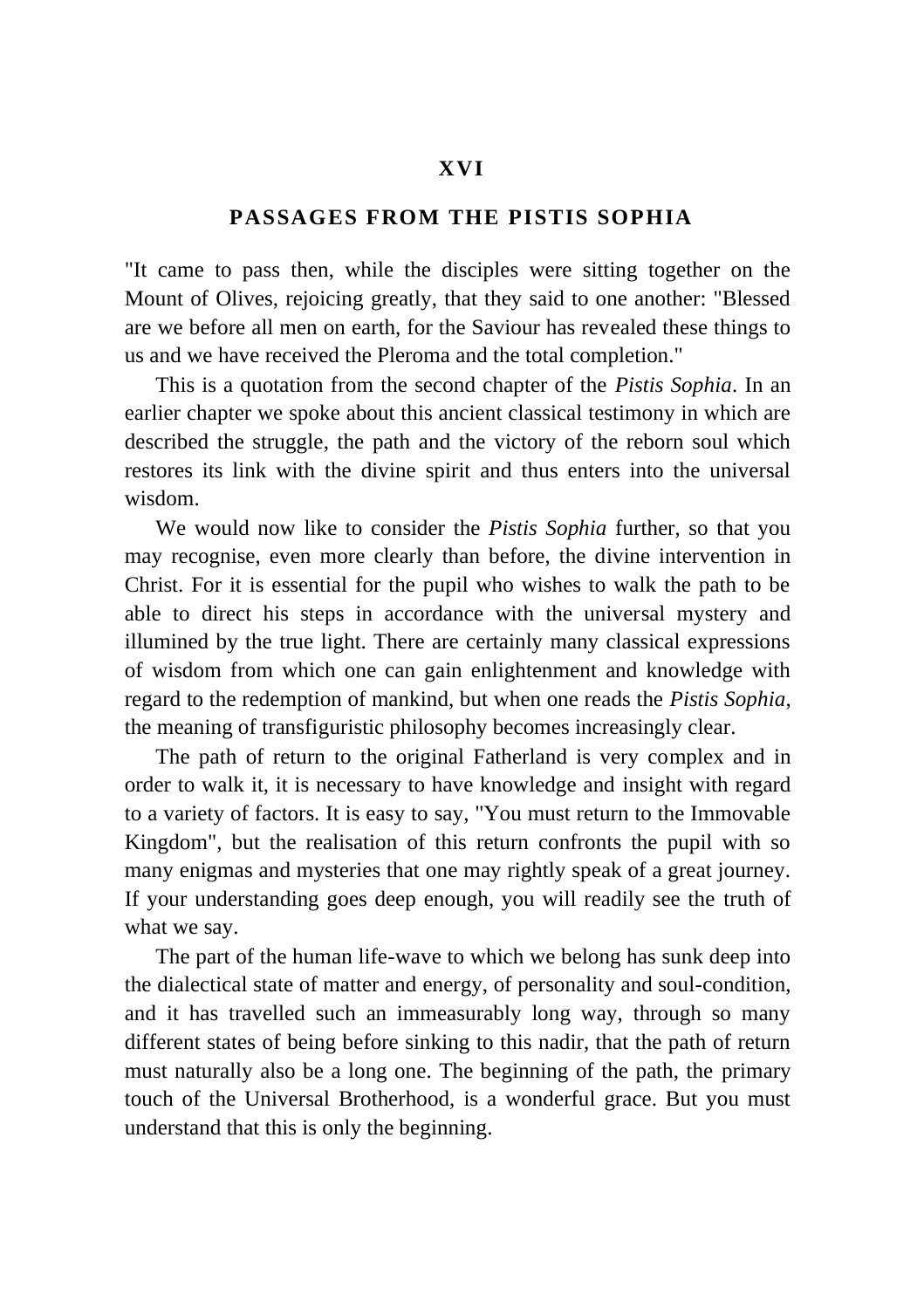In the previous chapter we explained that the microcosm must experience a threefold rebirth: a rebirth as to the spirit, which means a new birth of the spirit in a microcosm bereft of spirit, that is, in a microcosm which has forsaken God; a rebirth of the soul, which means the birth of a new soul in a serpent-fire system abandoned by the old soul; and through these two fundamental rebirths, a rebirth of the entire personality, which means the erection of a new temple in the microcosmic field of life.

When the third rebirth becomes a reality, the words in the Revelation of John are fulfilled, for the Temple of God has become part of man; the microcosm, including the personality, has then become an expression of absolute divinity.

That is the process in its entirety, and you will understand that its actualisation cannot be measured in time. That is why one speaks of an eternal task. Because this liberation process had its lofty beginnings beyond time and space, we say that eternity has broken into time. As soon as the pupil has set foot upon this spiral path to eternity and is progressing steadily, we no longer speak of time, but view the path of return as a whole, in all its complexity.

It is about this path that we want to speak to you. However, it should be added that we speak as pilgrims on the road to eternity. Whoever strives to comprehend these things within the frame-work of time, of dialectics and of our distorted materiality, will be at his wits' end. He will become nervous and finally mentally ill, due to the many delusions and hallucinations that beset him. This is also the reason why some consider the path of liberation to be so difficult and even impassable, and why so many keep on ending up in a state of self-anchorage. The signature of these pitiable attempts is always unmistakable: people want to take the path of least resistance, and that is a typically dialectical characteristic.

The light, the enlightenment, is given to you freely, as the Bible states. This means that blessedness is granted as soon as you no longer exist as a dialectical person, as soon as your dialectical consciousness centre has disappeared from the serpent-fire system. As long as that is not yet the case, the mysteries of the light not only remain as darkness for you, but could also keep you inaccessible to the great work of salvation in Christ.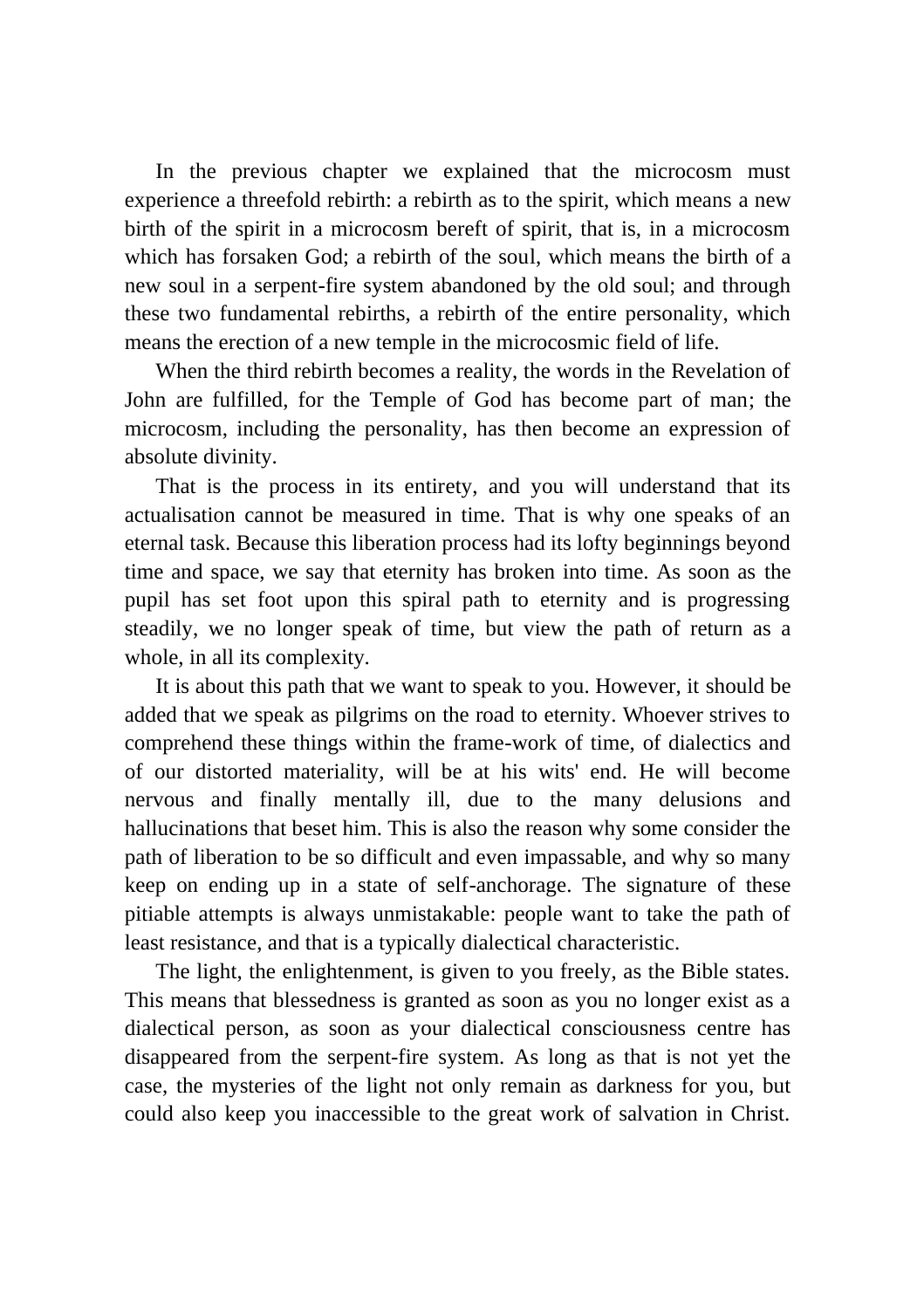That is why you need to be ennobled to a certain extent, to be able to follow the *Pistis Sophia* on her glorious journey to the light realm of God.

Whoever tries to approach and understand this mystery as a naturebeing, will reap affliction and madness, as the *Fama Fraternitatis R.C.* states. Therefore, what the Spiritual School of the Rosycross has to say is intended only for the pilgrim on the road to eternity who is conscious of his being nothing and no one and thus, in "not-being", receives "It", "Tao". We are therefore speaking the language of eternity, and may God grant that you may understand this language.

We have spoken to you about the rebirth as to the spirit. When the microcosm is touched again by the divine spirit a strong, intense light begins to shine for the pupil, filling his entire being. The new sun that is rising in the heavens had its origin in the Light of Lights and shines with such intense power and exceptional brilliance that it can neither be measured nor compared. It is this light-power that descends upon Jesus, and in the *Pistis Sophia* it is described as follows (Chapter 4): "While the disciples spoke in this way [...], on the ninth hour of the morrow the heavens opened and they saw Jesus descend, shining most exceedingly, and there was no measure for his light in which He was. For He shone more radiantly than at the hour when He had ascended into the heavens, so that men in the world cannot describe the light which was on Him; and it shot forth light-rays in great abundance, and there was no measure for its rays, and its light was not alike together but of divers type, some rays being more excellent than others [...] The Light was of threefold kind, and the one was more excellent than the o her [...] the second, that in the midst, was more excellent than the first which was below, and the third, which was above them all, was more excellent than the other two, which were below."

When the *Pistis Sophia* speaks of "light", this refers to illumination by the spirit, for that alone is the light which contains wisdom and power. This light is an immeasurable eternal reality, whereas dialectical light is closely related to etheric activity. If you turn on a light in a dark room, it does not bestow wisdom; at best it enables you to see better, sensorially speaking.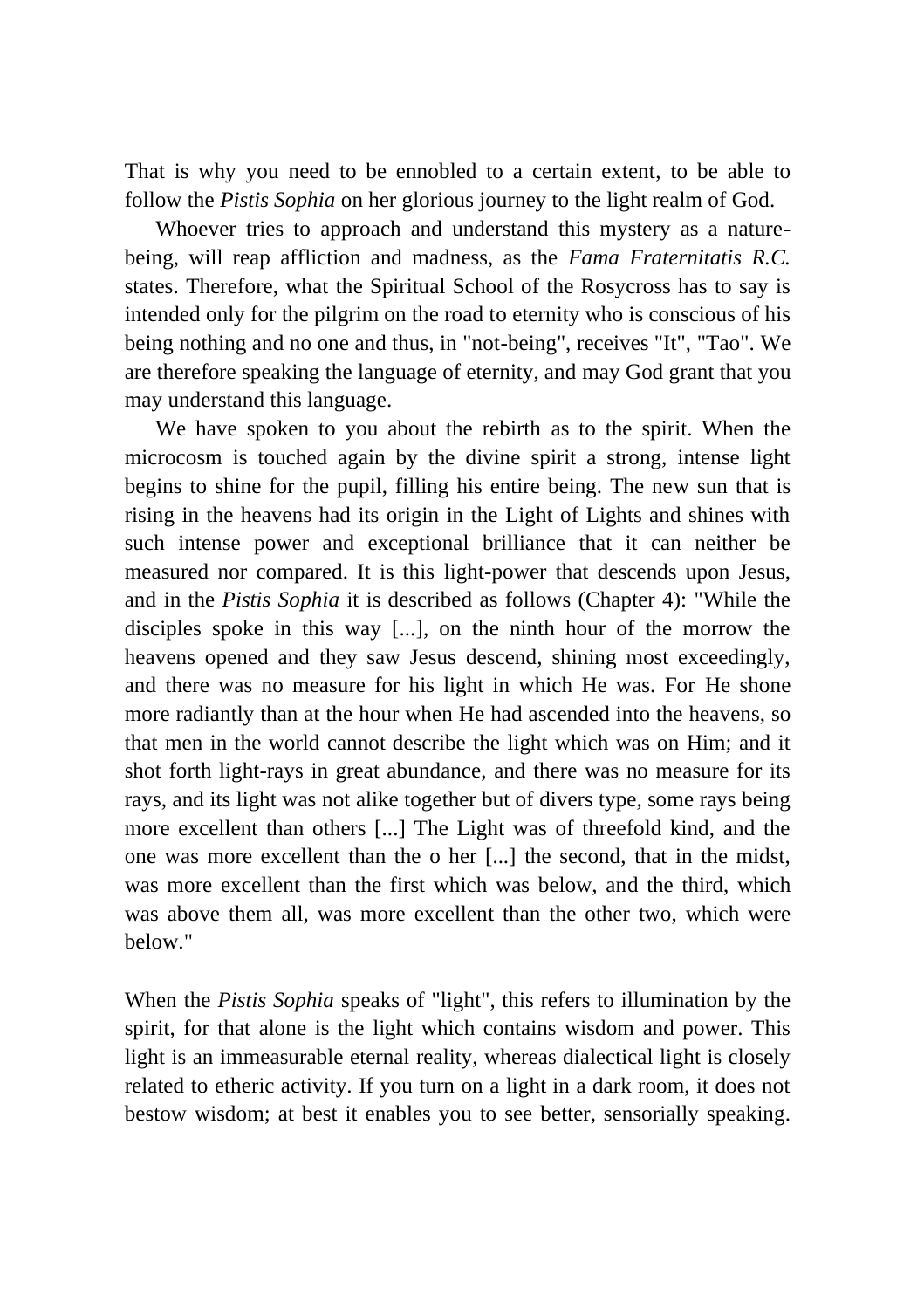The illumination which comes from the spirit, however, signifies the dawn of a new day of revelation which will never end. Jacob Boehme calls this the "Aurora" or, "the ascending dawn".

The *Pistis Sophia* speaks of the light that rises in the east. As soon as this light touches the pupil's firmament, he is wrapped in a new cloak, a new vesture. And he rejoices and jubilates because his time is now full, because he knows he is clothed in a garment prepared for him from the beginning, a garment he had left behind in the last mystery, awaiting the time of his completion.

The person who wears this garment recognises himself as a conscious servant in the life-mysteries of mankind, because he has gained consciousness of all the knowledge in heaven and on earth. But for him to have reached this state, the sun of the Holy Spirit radiation must first have risen in the "east" of his microcosm. This new garment, this new vesture, is the same as the white robes mentioned in the Book of Revelations.

"It came to pass then, when the sun had risen in the east, that a great light power descended in which was my Vesture", thus speaks the Pistis *Sophia* (Chapter 10). These words refer to an entirely new radiation which cannot be explained from this nature and whose faculties vibrate throughout the entire microcosmic field. It is the grandiose new garment which enfolds the personality. As soon as one is clothed in this festal robe, the great mysteries begin to unfold.

On this festal garment is written a new name and wondrous signs and powers. It is God Himself who is revealing Himself to the flesh. The name is the beginning and the end. When the beginning and the end have become your share, you will find this name engraved in your garment. Then all the bonds which formerly bound the pupil will fall away, enabling him to experience his total going out and his total coming in. Thus, as soon as the new vesture is spread over the pupil, like Elijah's mantle, he will have become a mighty one. Then all the forces of hell will no longer be able to overpower him.

We all have such a garment, which was ours in the beginning, but it has been taken from us, and without it the pupil cannot truly labour, he cannot be a free mason. At the hour of his enduristic death, this garment is sent to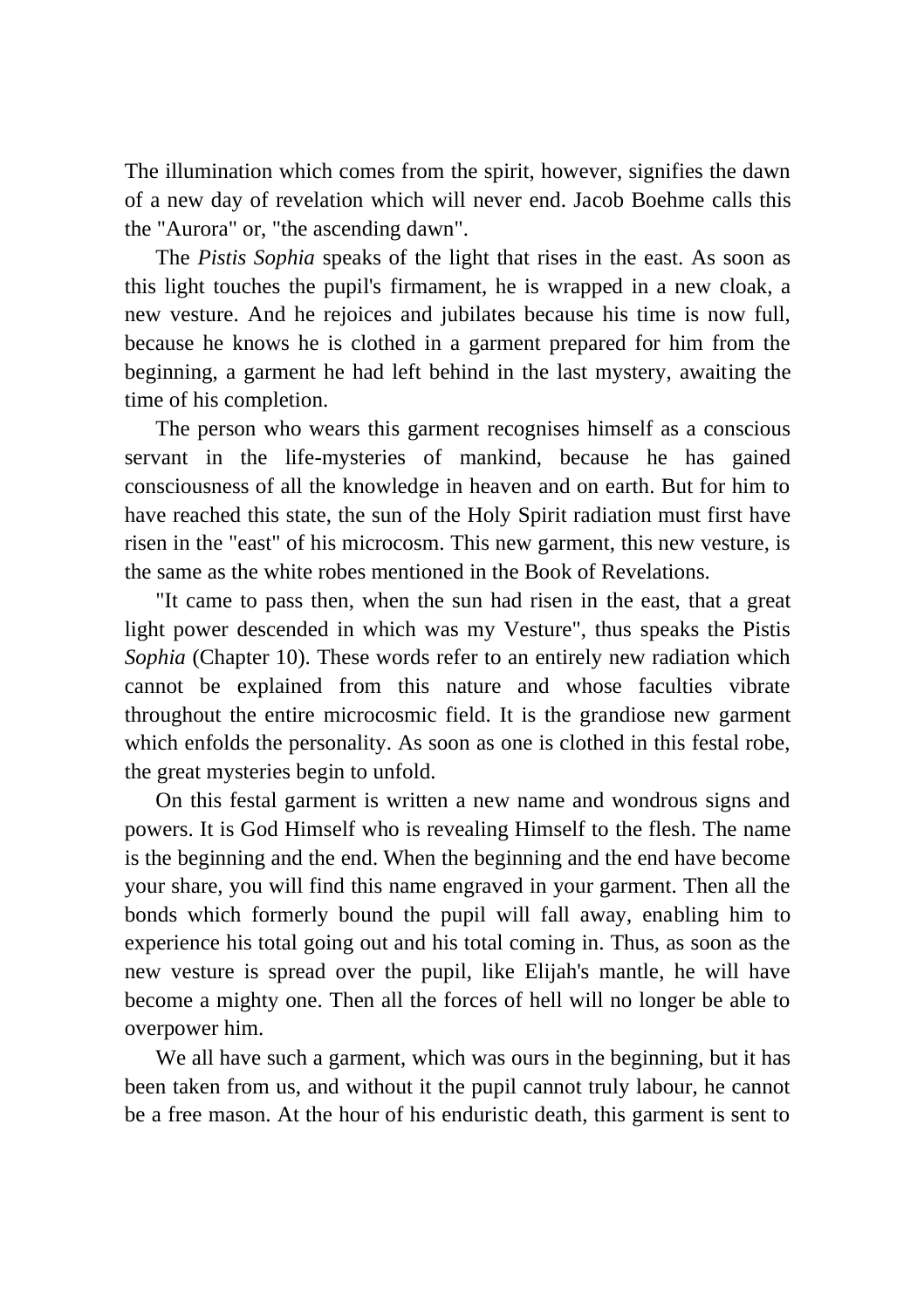him to make the return journey possible. And then comes the moment when the new sun rises in the east as an outpouring of the Holy Spirit. But you will understand that the sun of this nature which gave the old life vitality, the sun of the I-being, must then have set forever in the west.

When the reborn spirit has entered the microcosm, the light-mystery, the mystery of liberation, begins, but at the same time the mystery of the struggle also takes place. For all the forces of this nature have their source within man's microcosmic system. It is as a result of the guidance and suggestions of the forces in the microcosm that things are manifested in the personality and endorsed by it. If the pupil-mason wishes to build a new temple, this work can be accomplished only if the spirit has cleansed the microcosm. The *Pistis Sophia* calls this the annihilation of the light-power of the aeons through the spirit, through the light. This annihilation, too, occurs systematically.

However, we must not think that this process is accomplished outside the soul-intelligence of the personality. On the contrary, the appearance of the new spirit and the process of liberation by the spirit keep pace with the effort made by the soul. That is why we read in the *Pistis Sophia* that the aeons were robbed of one third of their light-power. This means that an immeasurable spiritual force is set free in the service of the pupil, for immediate use in the dank realms of this nature on the basis of the following law of the higher life: that this spiritual force is used only in absolutely impersonal striving to further the endura, the process of Idemolition, in oneself and in others.

As soon as the light of lights has risen in the east, this light-vesture assails all the forces of the lipika and deprives it of part of its power. Through this weakening of the old lipika and the rising of the new Sun, a new lipika with increasing powers appears. A new heaven and a new earth approach, because the old has passed away. The New Jerusalem then descends from heaven, as is described in the Book of Revelations.

Understandably, the influences of the new lipika in the microcosm produce effects completely opposed to nature. As long as the pupil still exists in matter, he possesses both a lipika that is of nature and one that has come into being through the spirit. The *Pistis Sophia* differentiates clearly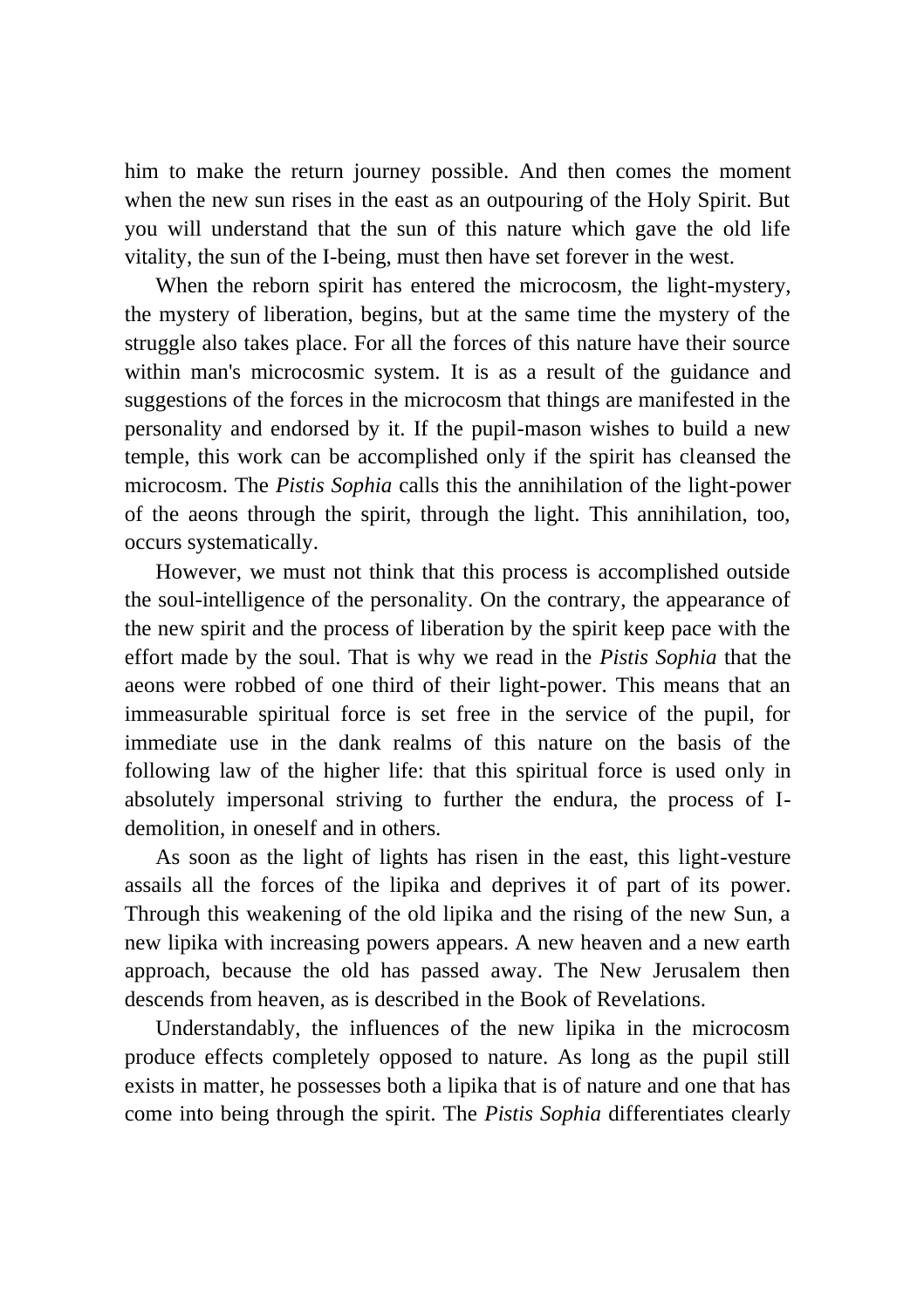between these two by specifying right-directed and left-directed influences. It is stated in Chapter 15 that: "It came to pass, when they fought against the light, that they were weakened all together one with another, were dashed down in the aeons and became as the inhabitants of the earth, dead and without breath of life. And I took from all a third of their power that they should no more be active in their evil doings, and that, if the men who are in the world invoke them in their mysteries, (those which the angels who transgressed have brought down) that is their sorceries, they may not be able to accomplish them. And the Fate and the sphere over which they rule, I have changed and brought it to pass that they spend six months turned to the left and accomplish their influences, and that six months they face to the right and accomplish their influences. For by command of the First Mystery Yeu, the Overseer of the Light, had set them facing the left at every time and accomplishing their influences and their deeds."

The forces of the left hand path are the forces of this nature, which are indicated by the earthly horoscope. The forces of the right hand path influence the blessed ones who are being initiated into the heavenly mysteries and whose entire reality of being is directed towards the Kingdom of Heaven. Thus, perhaps you can see how necessary it is that the pupil, even while in the dialectical stage of consciousness, cooperates fully in the process of effacement of the old lipika, while at the same time he opens himself to the new one.

In this connection, the power existing in the prophet Isaiah once referred to this in a spiritual parable when, in Isaiah 's vision concerning Egypt, it said: "They shall seek council from idols and conjurors, from spirits of the underworld and from soothsayers. Where then, O Egypt, where are they, your wise men?" From this one may draw many wonderful conclusions, for there is not only a microcosm but also a macrocosm, and this whole matter concerns not only a microcosmic but also a macrocosmic revolution.

Our world is currently in the grip of just such a revolution and is being touched by the spirit. In Christ, the cloak of the spirit has been cast over this chaos also, and thus it has become a cosmic fact. The lights of the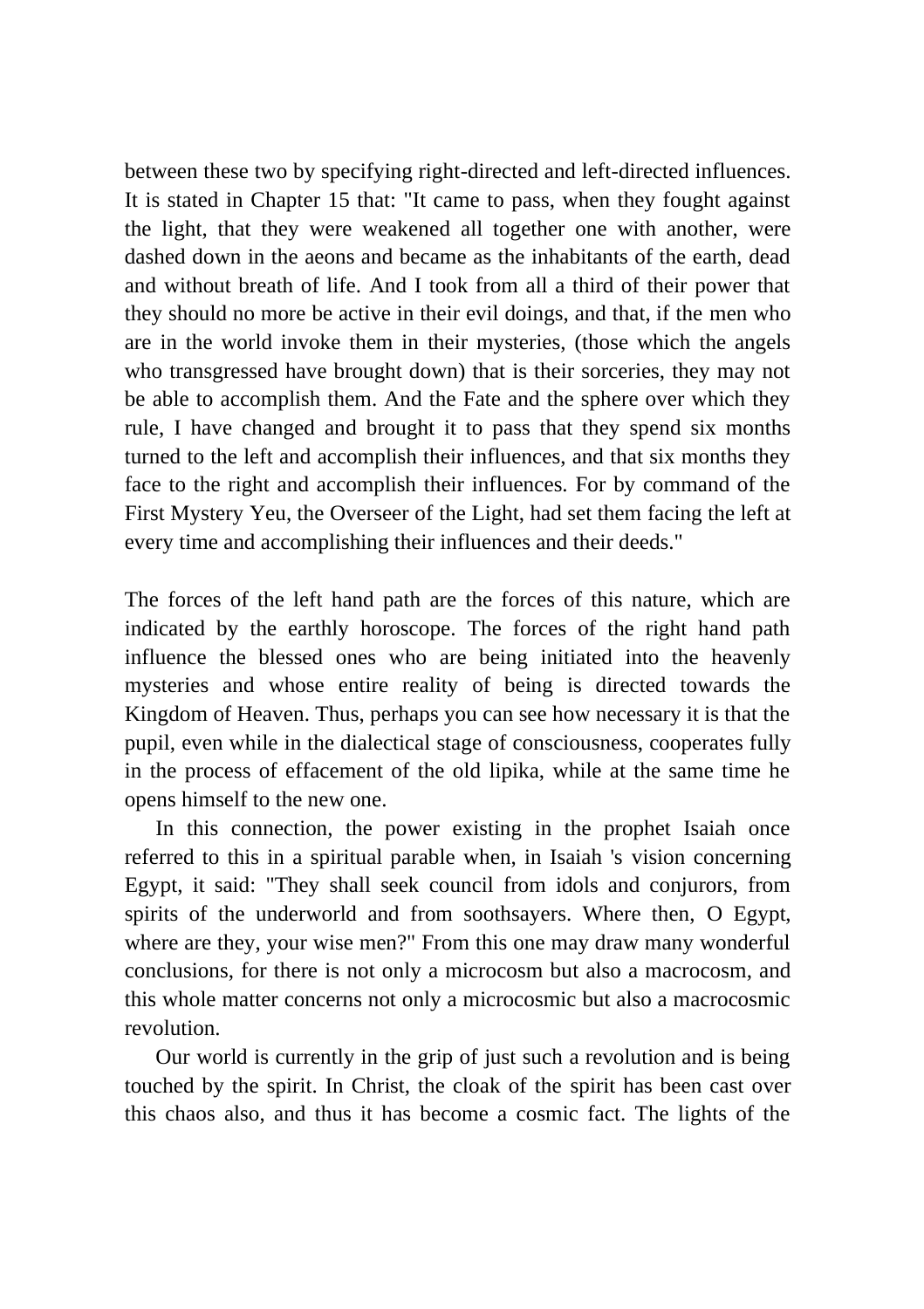macrocosmic lipika are therefore also being extinguished and initially deprived of one third of their power. That is why things often turn out so differently from what is predicted by many fortune tellers. Presently, it will no longer be possible to predict anything at all, and one day we shall all be able to say, literally: "Where are your wise men?"

If you study the natural lipika in your own life, you may discover that its forces have become noticeably weaker. If that is the case, be thankful to the Lord of all life. Accept the consequences and do not cling to what must be broken. Do not oppose the spirit!

The truth of this discussion will perhaps be demonstrated by unusual experiences in your own life. We refer to your experiences as a pupil of the School of the Rosycross, and hence as a participant in the power-field of the School. If you are a pupil of this School, you also share in the spirit which is expressed in it. From the very beginning, you will have felt the grace of this spirit in your life. Through the light of the spirit of the School, the forces of your natural lipika are subdued and thus you receive the grace of the spirit, even though you do not yet possess it. However, you will understand that this grace will be taken away from you again as soon as you use it for dialectical purposes. And therefore we say that the light will remain with you permanently as soon as you, as a dialectical person, aspire to nothing!

Standing in the light, wrapped in the mantle of the Spiritual School, we pray that the light may soon rise for you in the east. And when that Sun begins to shine, follow its light!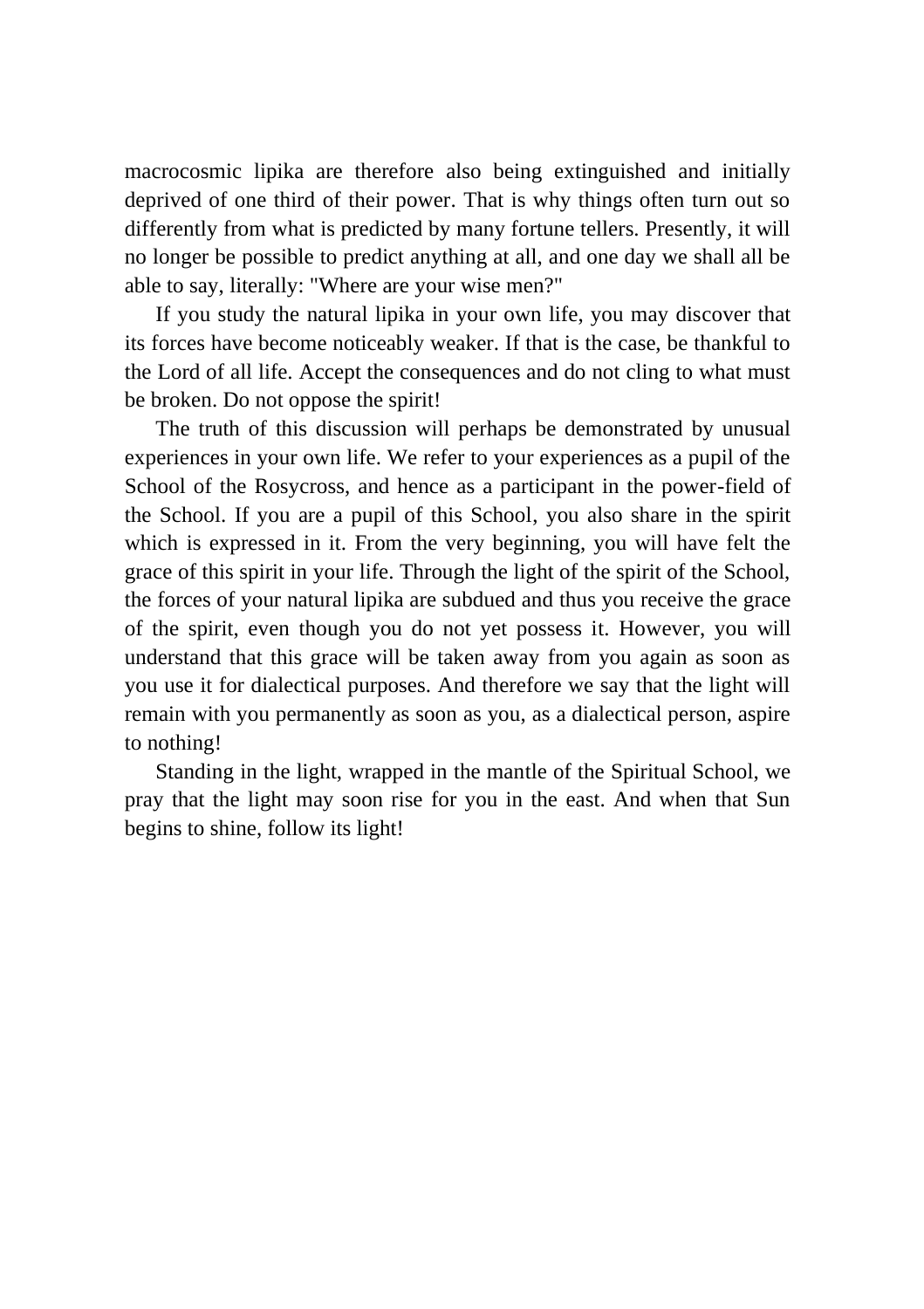## **XVII**

## **THE WORD MADE FLESH**

The divine message, radiated into the world for all to hear at Christmastide rings out, that to all who accept Him who is the Light, the power is given to become children of God. For us, there is no mightier or more glorious call, for it brings glad tidings whose import cannot be mistaken. We, too, address this call to you. No one need feel excluded from it, and no one can say, "this invitation is not intended for me".

"To all who receive Him He gives power." It is this absolute promise that gives us the courage to keep on repeating the divine message over and over again, in all kinds of ways. The way to the light need not be impossible for anyone. And yet, when we speak of the only path leading to complete liberation, we are often left with the feeling that we have offended you. When we note your nervousness, the sometimes so reproachful look in your eyes, your inner resistance, indeed your unmistakable opposition, and when our work with you so often resembles a struggle, we ask ourselves, "What have we done? What pressure have we exer-ted?" And each time it seems that we have done nothing other than confront you plainly with the message of salvation: "To all who accept Him, He gives the power to become the children of God".

The incidence of nervous and mental illnesses is increasing alarmingly by the hour. Irritability and tension are so widespread that even the actual Gospel message of salvation can increase susceptibility to mental illness. Of course, one can use the divine invitation as a mystic ointment to be smeared on lavishly. But after a certain time, an ointment of this kind loses the power to close the wounds of the soul or of the being. The faculty of nervous reaction has been developed to its utmost limits among Western mankind. The slightest provocation can blow the fuses and result in a crisis. All these things are illustrative of the cosmic revolution, and the situation is going to become even more serious, so much so, in fact, that one could ask if there is anyone normal left.

It is possible that many in the School, too, will fall victim to this because for you, as a pupil, all those mystic and esoteric ointments can no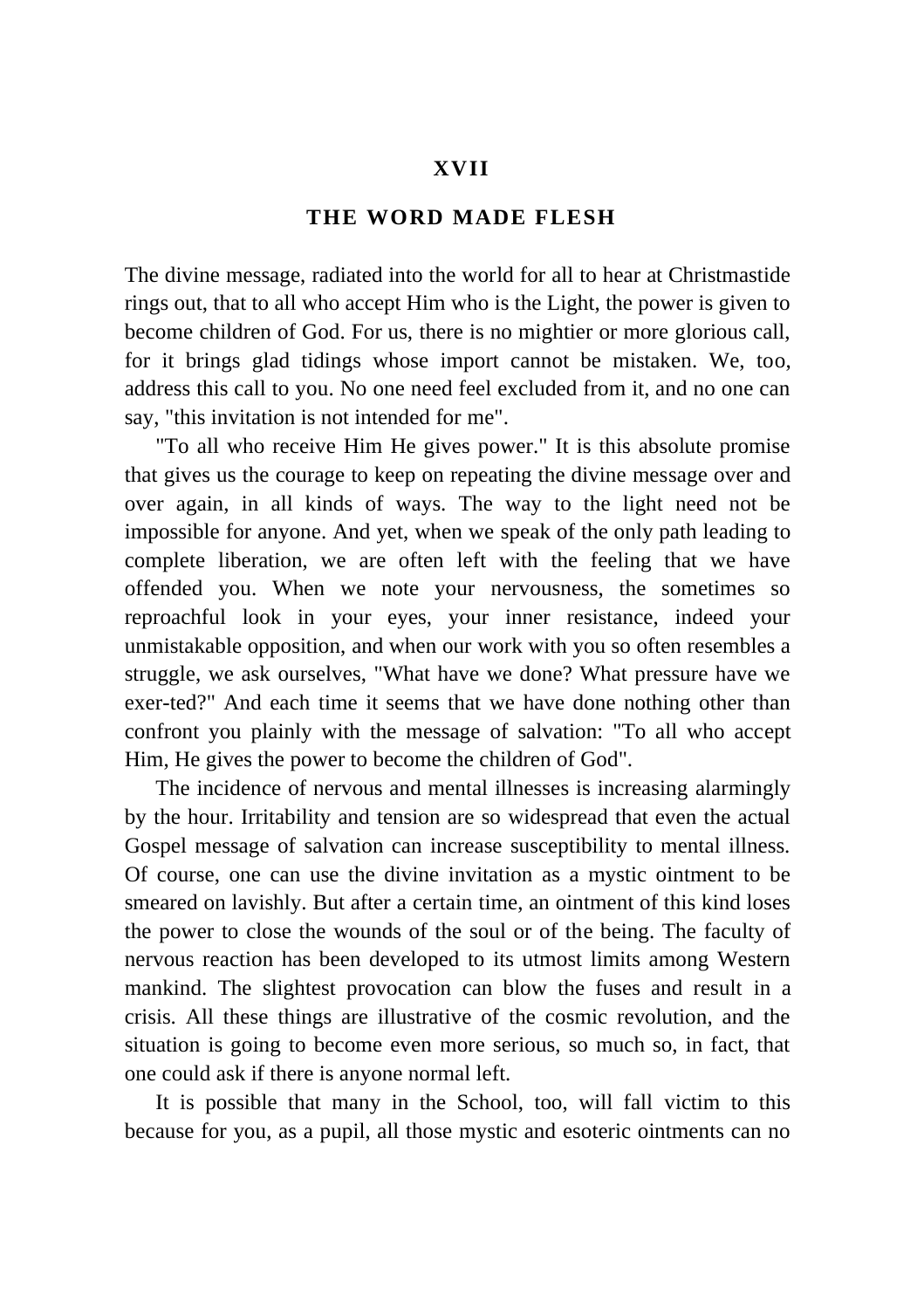longer help. You are now in a situation where a positive breakthrough is the only remedy. As a result of your connection with the power-field of the School you have advanced, to some extent, beyond the majority of mankind. We do not mean in the sense of liberation, but in the sense of your having been driven to the limits of dialectical possibility. Through this you have become a "border dweller". Nothing we can say to you can reassure you any longer. A natural balance, we believe, is no longer possible. No narcotising can still alleviate the situation. You are surrounded on all sides by high walls and all that is left to you is suffocation or a breakthrough. Suffocation results from the lack of an atmosphere in which to live. It means destruction without alternative. Breaking through the walls is also a painful matter, an extremely oppressing process but, nevertheless, it is one that brings freedom, light and love to the oppressed soul. You are faced with the choice between the pain of destruction and the pain of the liberation process.

For centuries Western man, in his delusion of superiority, has assumed that Christianity and matter, the higher and the lower life, could be fused together. This delusion is now being crushed to powder by the collapsing walls. For as long as possible he has ignored reality and truth, consciously or unconsciously, but now the crisis of the downfall is imminent and the pressure of the walls is making itself felt painfully in the lives of us all.

It is possible that you may have discovered, in the torment of your feverish seeking, that you will have to exchange your pain for suffering of another kind, the suffering of the breakthrough which leads to healing. As a matter of fact, Christian therapy is a method which runs counter to the interests and desires of your I. But without this painful process, the breakthrough cannot take place.

Between you and the new life of freedom there flows a river. It is a river of death in every respect, and you will have to cross it. It is not for nothing that the ancients spoke of the Styx, the river of the dead, which bars the pilgrim's entrance to Arcadia, the land of bliss. Thus, when the Bible trumpets its message of liberation: "To all who accept Him he gives the power to become children of God", you should understand that when you answer this call you will first have to cross the river Styx before you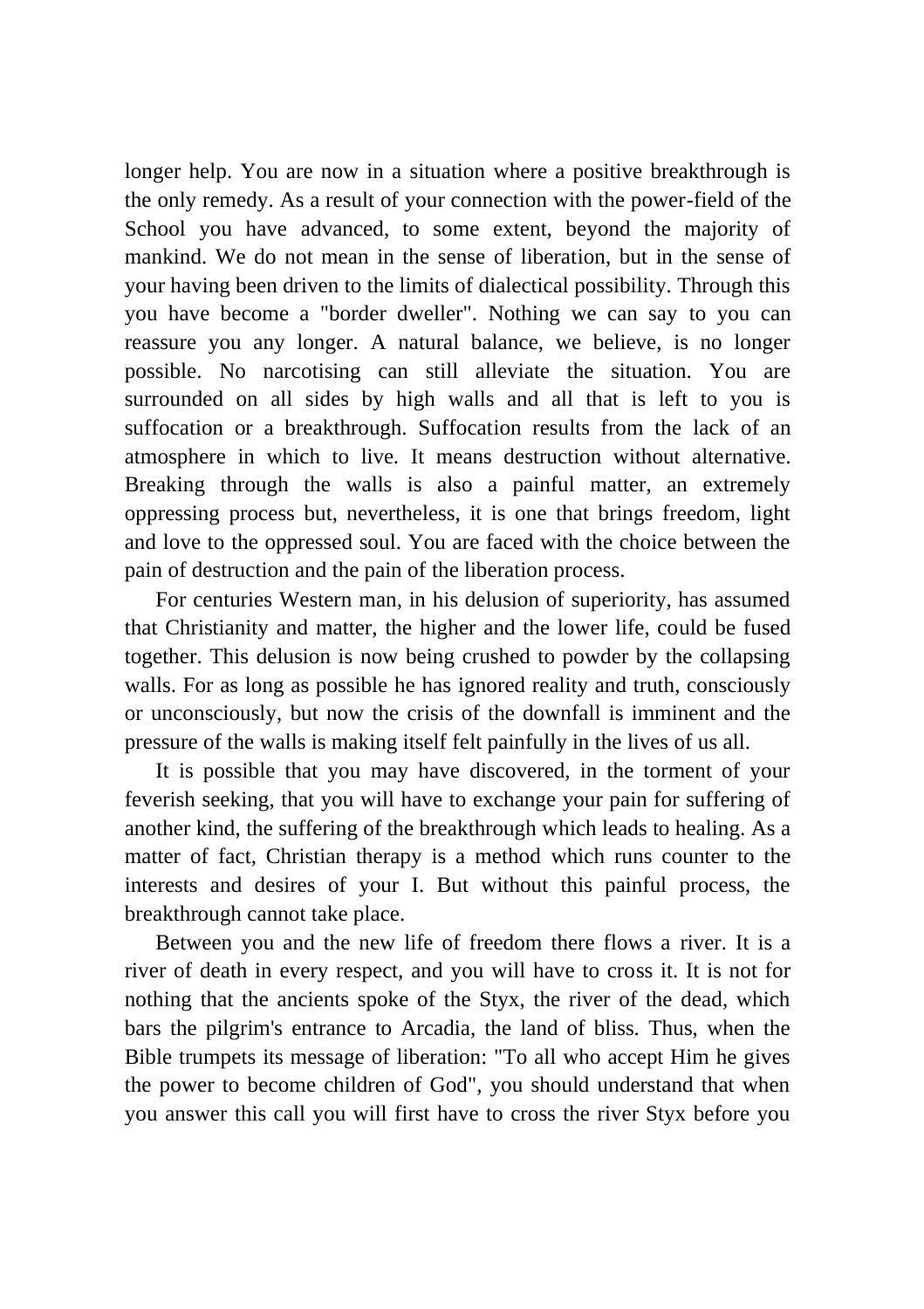can reach Arcadia. The Styx symbolises the walls which prevent your passage. Whether you call it the Styx or the Jordan, the image remains the same.

We are speaking to you now, in accordance with our task, about the ways and means of your reaching the other bank of the Styx; about the classical ferryman who must take you across; and about the fare which you owe him. Can you understand that such words are much more useful and kind than speaking of "peace" and "security" and trying to narcotise you with mysticism for the umpteenth time? "To all who accept Him He gives the power to become children of God". How does this acceptance and this granting of power take place? The prologue to the Gospel according to John clarifies this when it says, "....all who believe in His Name, who are born, not of the blood nor of the will of the flesh, nor of the will of man, but of God".

Thus there are five conditions you will have to fulfil in order to cross your river Styx. First, you must "believe in His Name". You may not, of course, take this literally, although many do, with the result that the pain of suffering will not leave them. Some claim that there is a magic power in every name, and that by means of a cabbalistic method it is possible to free this power and utilise it for one's own purposes. Just try it! Release the magic power of the name of "Jesus Christ" and see whether it can help you. It goes without saying that the agony of suffocation will not leave you.

To know a name in the sense meant by the holy language, implies understanding the entire import, range and depth of a complete reality. To "know His Name" means to understand fully the meaning of the new life, of the Immovable Kingdom.

Believing in this reality can never mean gaining insight from books and scriptures or through hearing sermons and lectures or by relying on some sort of subconscious sensitivity. Believing, in this sense, means the connection of your consciousness with the new life, with the eternal reality. It is a glimmer of light which breaks right through the walls. This faint glow eases the pain of suffocation and allows us to feel, instead, the pain of yearning for the light which we see but do not yet possess.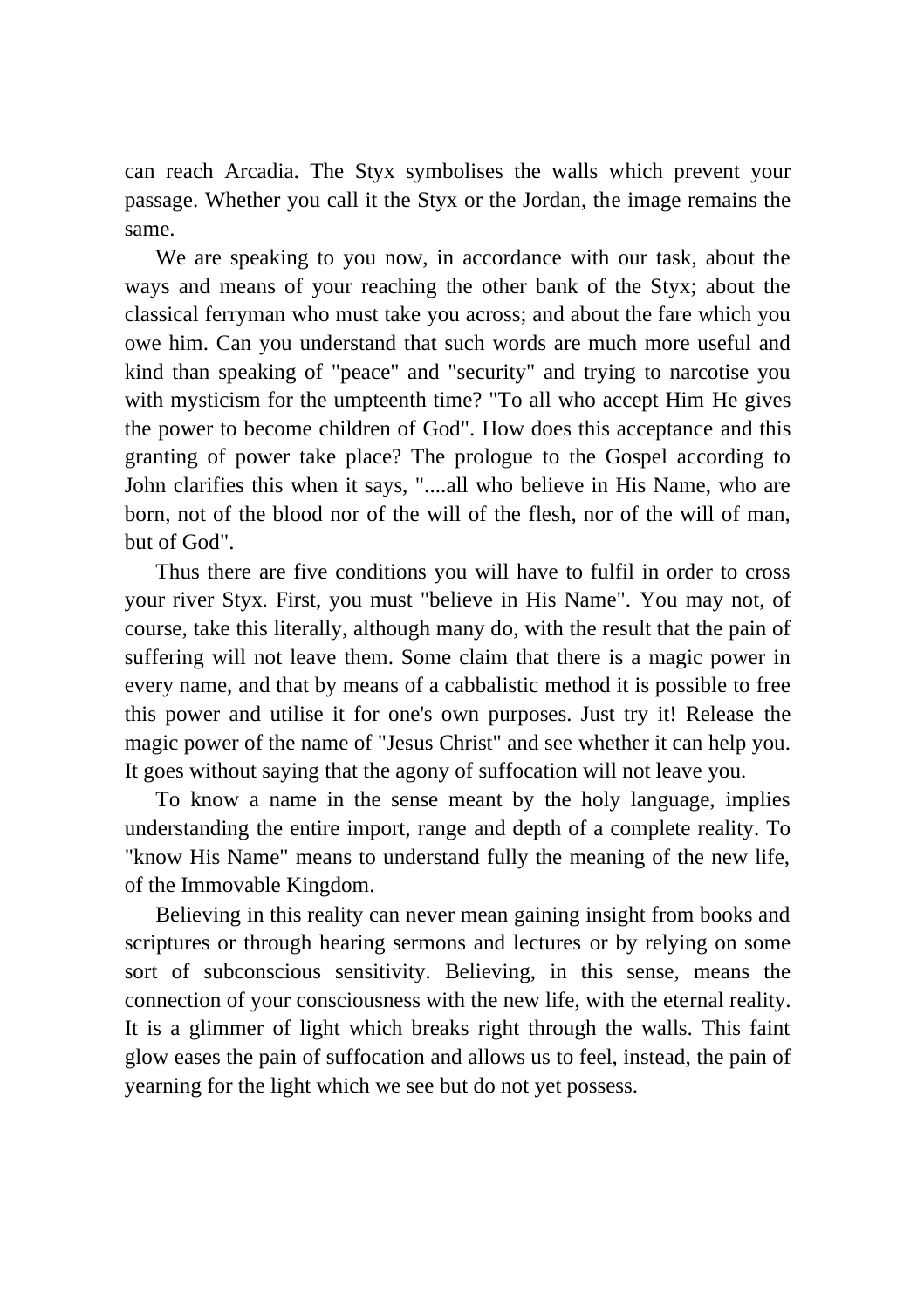In order to break right through the walls, you must be born "not of the blood". The blood of countless generations speaks in every cell of your being. You are bound, in and by the blood. As long as the blood still speaks in you and you testify of it with every thought, every feeling and every action, the pain of suffocation cannot leave you and you experience the suffering of nature. The blood is the river of death, the Styx. You will have to break every last bond of the blood, right down to the smallest detail. As soon as the language of the blood has been stilled, so that not even the softest whisper is heard, you will notice how cracks are beginning to appear in the walls, and the light of Arcadia, the land of bliss, will penetrate ever more strongly. Beside the pain of longing; you will now feel the pain of the touch, the fire of the New Life, as a sword. And then you will become acutely aware of the truth of the words: "I have come not to bring peace, but the sword".

Also in order to be able to break right through the walls and end the pain of suffocation, you will have to be born "not of the will of the flesh". Has your will been silenced? When the walls oppressed you, and all kinds of conflicts built up within and around you, how many times did you exert your entire will-power to avert the danger? But you did not succeed! You simply shifted the emphasis, exchanged one difficulty for another. Even if you exert all your will-power and all your magical faculties to the utmost, the ferryman cannot carry you across the Styx. Thus, the prologue to the Gospel of John destroys the delusion that purified blood can regain Arcadia or that a magical faculty born out of the will of nature can tear down the walls.

And now there still remains a fourth delusion, that of liberation through "the will of man". When the pain of powerlessness has been added to the agony of longing and the anguish of the touch, you must experience the pain of hopelessness. "Being born of the will of man" directs attention to the coming and going of civilisations, to the maintenance of the race, to the turning of the wheel, to death and reincarnation.

Many believe that the rotations of the wheel correspond to the windings of a spiral path. But a greater mystification has never been fabricated. This brings us to a difficult point, since at the moment you have no means of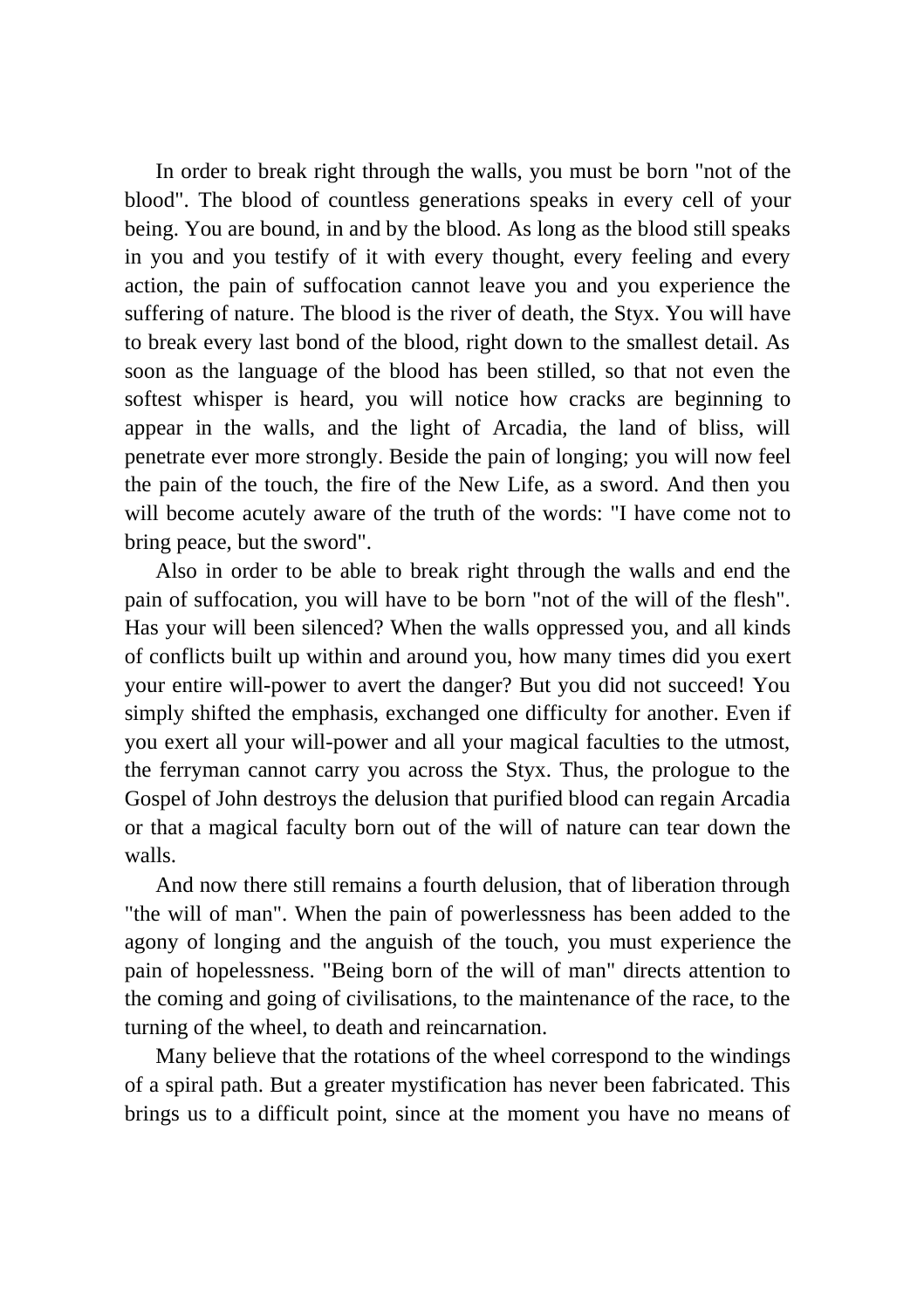verifying that evolution from one life to the next is an illusion. Much will be gained if we can help you to overcome this mystification and feel the pain of hopelessness.

Think for a moment about the Buddha. Why does he try so desperately to be free of the wheel, free of the will of man and of earthly birth? Because the journey from life to life does not follow a spiral but a circular course.

Then think of Jesus Christ. Why would He so consistently reject this nature if liberation were possible through the will of man? Because the pain of suffocation will remain, if you yield to this misconception. Whoever discovers this delusion experiences the pain of hopelessness, the agony of yearning, the anguish of being touched and the pain of powerlessness. This fourfold anguish shatters your delusion.

And when that absolute "nothing", that utter "being nothing" is born of anguish then, in the midst of your walls, you are broken open, emptied and purified for the saving light. That is the meaning of the words: "To all who accept Him He gives the power to become children of God." That acceptance, that receiving, can take place only in the self that has become empty. Only then can the pupil be "born of God".

The birth out of God means the touch of the spirit of love, the Holy Spirit, which fills the prepared system with its glow. The birth out of God signifies the breaking down of the old system and the rebuilding of the original being. The birth out of God is the word made flesh.

This is the message, these are the tidings of salvation that we have to bring you again and again: transfiguration out of the fivefold pain of nature's downfall. Pupils of the Rosycross call that process: "dying in Jesus the Lord". Whoever is ready to die in that way, breaks through the walls and is reborn through the Holy Spirit. He finds the ferryman, who takes the pilgrim across the river of death. Nothing can hold him back. With unerring certainty his guide will bring him to the radiant life of Arcadia.

May God grant that you recognise the spirit of the power-field of the Spiritual School. Make your choice between the pain of suffocation and the pain of a new birth. "For, though Christ a thousand times in Bethlehem be born, but not in you, you shall be yet forlorn!"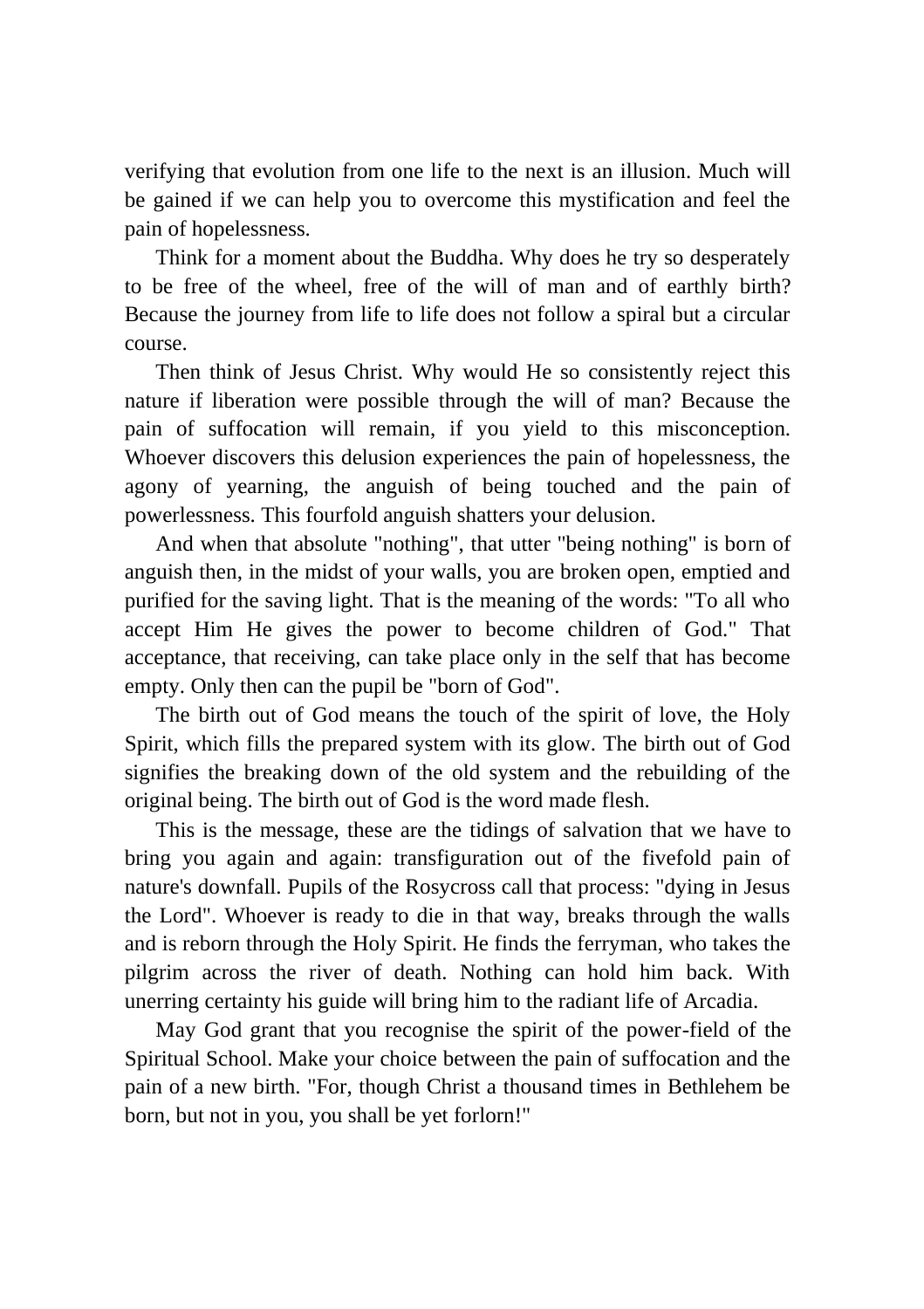## **XVIII**

## **THE CLOSE OF THE YEAR**

For a pupil in the Forecourt of the Spiritual School, it is important to reflect upon the cycle of a year. There is no need to do this on New Year's Eve only. In the course of a year there are many moments in which he feels impelled to think back upon the past and to consider the future.

If, in your reflections, you detach yourself from social habits and from the cheap emotionalism of the general public, then the close of the year can hold for you a different and deeper meaning. For, viewed from a cosmic standpoint, is it not true that after the expiration of approximately three hundred and sixty-five days, you return to your starting point? And do you not, viewed microcosmically, within three hundred and sixty-five days make a journey through your own lipika and, upon completion of that cycle, ascertain that the angle of incidence of your own light is the same as it was a year before? From this perspective, you can see that a cycle of three hundred and sixty-five days is completed every day and that thus, for the pupil, each day marks the beginning of a new cycle. That is why in the Bible there is a saying that applies to every pupil: "I have given you each day for a year".

These words have nothing to do with the progression of horoscopes, as many believe. It has to do with the fact that each day must be experienced as an entire year, as a coherent, vibrating reality. The pupil should prevail over time, free himself from time. He should not try to slow it down or to make it pass more quickly, or to change its character. He must liberate himself from time and allow eternity to triumph over it.

This task is so enormous, so magical and transfiguristic that, in comparison, all preoccupation with astrological progression appears as foolish child's play, as a superfluous and unsuccessful substitute.

"I have given you each day for a year!" What do you do on all the days of a year? Do you not try, every day of every year, to come to terms, to reach a compromise with the essence of time? Many people are still standing, either consciously or unconsciously, at the level of the old Persian-Chaldean magic which placed a strong emphasis on astrology.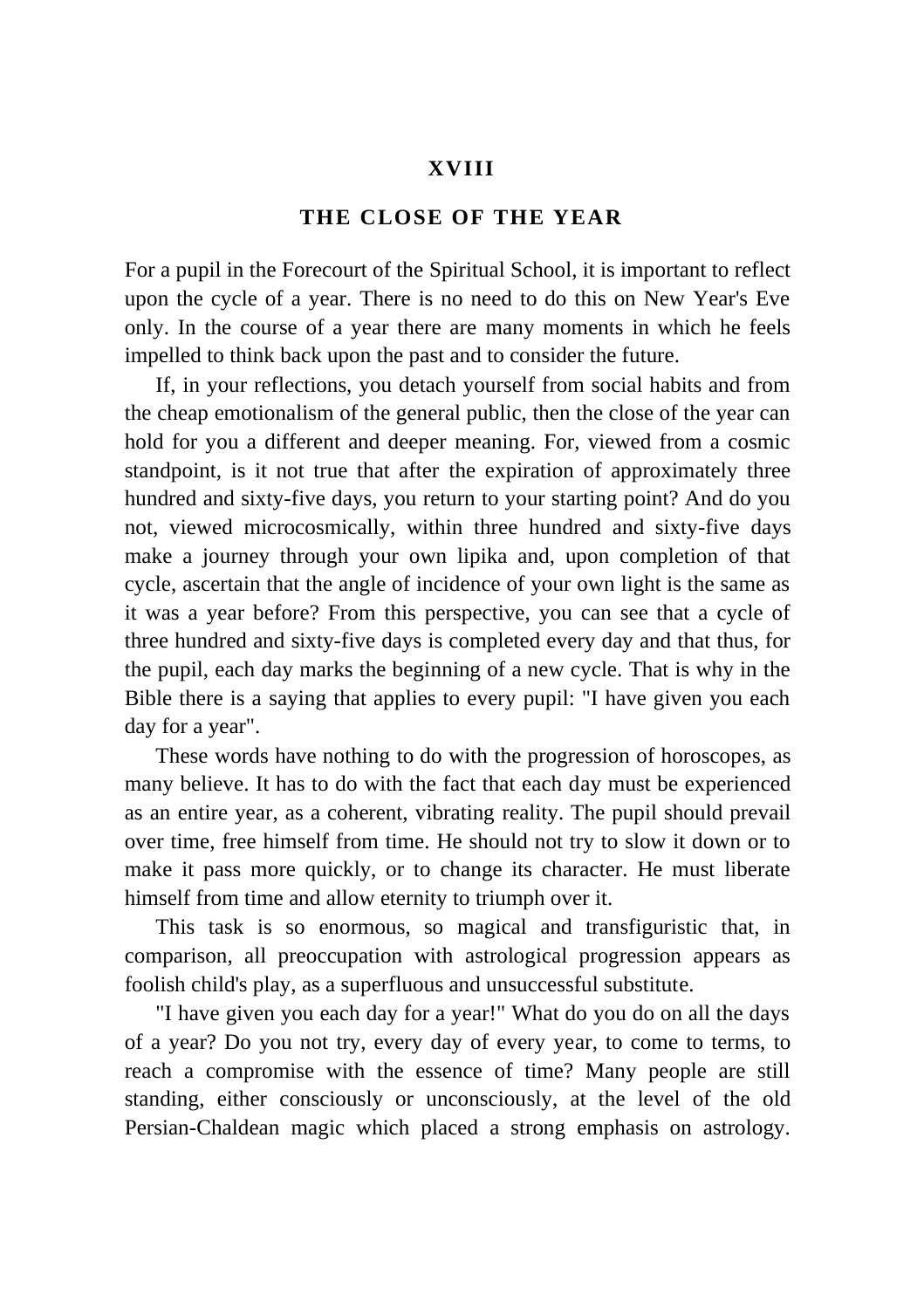What is astrology in its deepest essence but a compromise with time? Astrology is the science that seeks answers to the radiation-waves of the lipika. And the lipika constitutes the walls of time. The lipika is the web of fate in whose threads you are enmeshed.

Many try to slow down the passage of time because they fear the inevitable, or they try to accelerate it because they have set their hopes on some particular thing. This twofold tendency can be found in everyone, as well as the constant effort to alter the nature of things that have happened or might happen.

However, it makes no difference whether people demonstrate their entanglement in the net of fate spontaneously or by means of a particular scientific method. The fact remains that people of this nature are always astrologers at heart. Thus we discover that the approaches of people throughout all the previous millennia have changed in name only, while in essence they have remained exactly the same. In the true spirit, all the thousands of years of dialectical struggle are as one day.

"I have given you each day for a year." You are in manifestation in the world-of time, but have you ever, on the basis of a spiritual impulse, weighed all those years, this entire life, on the scales of a single day? A year is a cycle, at best with some high points, as a natural result of which there will also be some low points. For the spirit, a thousand of these circular movements are exactly alike. "A thousand years are as one day with God". Not the slightest progression can be seen in it all. Everything that is to come has already been in the preceding years, and it is all so very tiring.

Just as an animal in the zoo runs up and down a little flight of steps in its cage, so you rush up and down the ladders of your cobweb, from the edge to the centre and back again to the edge. One ladder you climb cautiously, peering warily about. But there is no point! The next ladder you cover with breath-taking speed. But there is no point! The third ladder you ascend as a religious person. But there is no point! The entangling threads ensnare you. You scale the fourth ladder with all the skill of a scientific training. And what is the sense of it? What is the use of it? With God, a thousand years are as one day, and each day is like the next. "I have given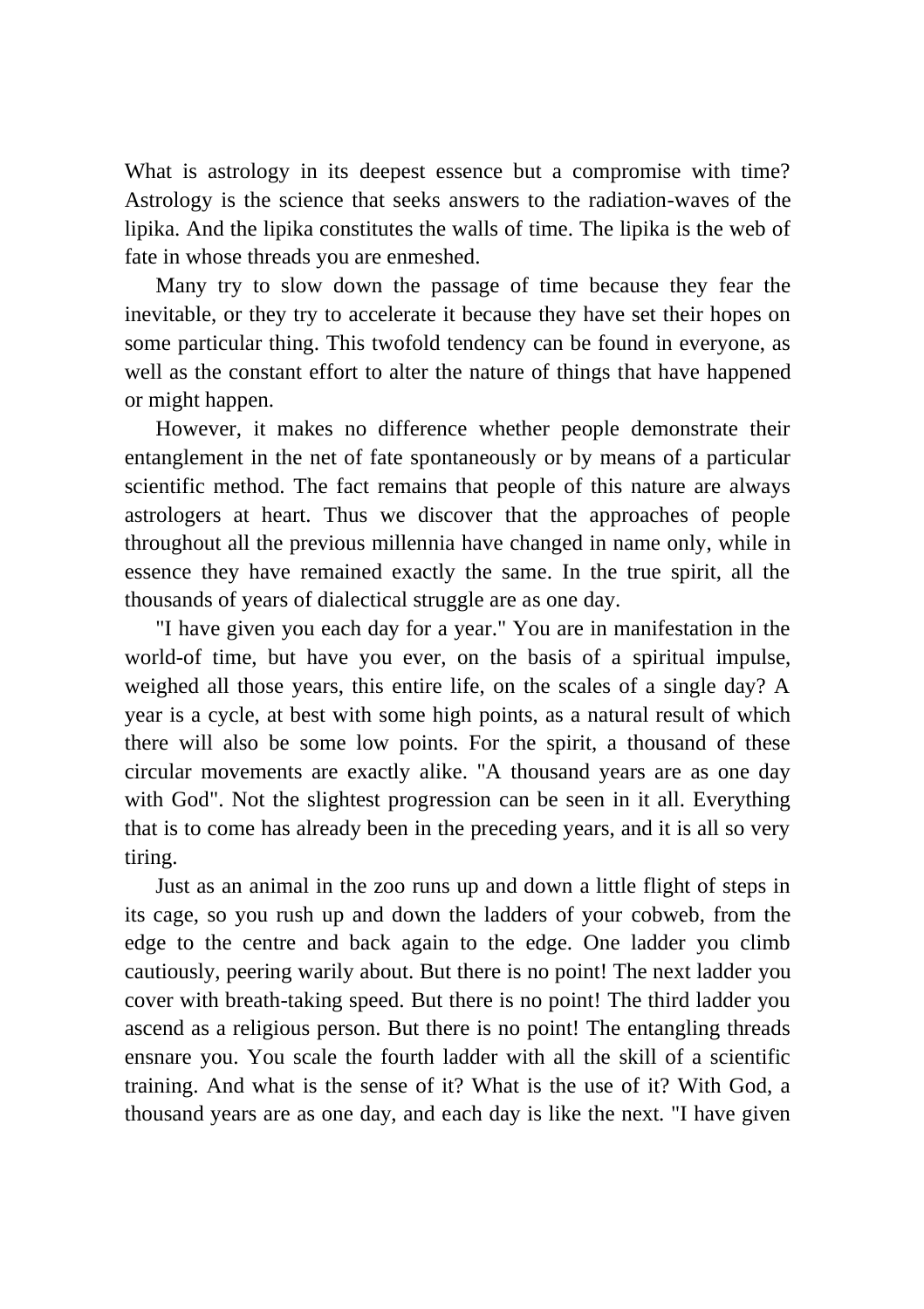you each day for a year". It is only when the pupil becomes conscious of this reality and sees it clearly before him, even though just for a few days, that he can truly celebrate his "New Year's Eve".

It is meaningless to celebrate this day as a deeply religious human being, resolving that everything will be better in the year ahead. It is also of no use if you come to such a resolve through some other motive. You still remain standing on one of the ladders, all of which lead to the same dialectical centre.

True and deep meaning is attached to New Year's Eve only when it signifies the final farewell to the web, to the essence of time. But such a farewell you celebrate only once, and that once is sufficient.

The person of this nature celebrates the close of the old year and the beginning of the new once every 365 days. But this is an illusion! Just look at what a fuss people make at the change of the year from the "old" to the "new". Basically nothing is old and just as little is new. Everything is always the same, and remains just the way it is.

At the heart of the web sits the great blood-red spider, and wherever you are clinging or hanging on the web, as a religious or occult person, a materialist or a humanist, it knows how to find you. When the clock strikes twelve, off you go, up your ladder again, just like the animal in its cage, and you wish one another a good journey, a "Happy New Year". But even if you were not to take the journey, you would come just as far.

But in fact, you cannot stay at home. There is continual movement in your life-field. You must go on — right to the last gasp. And after the last gasp you begin again with the first. The blood-red spider, the sun of your dialectical lipika, directs your ways.

"I have given you each day for a year". On every day of every year you can end this lugubrious game. On every day of every year you can celebrate your real New Year's Eve by deciding to follow the path of transfiguration.

The blood-red spider and its servants will make numerous attempts to keep you in the web, but if you are determined these attempts will not succeed. And then you will really be able to rejoice in saying: "The old things are passed away; behold all things are become new." What does it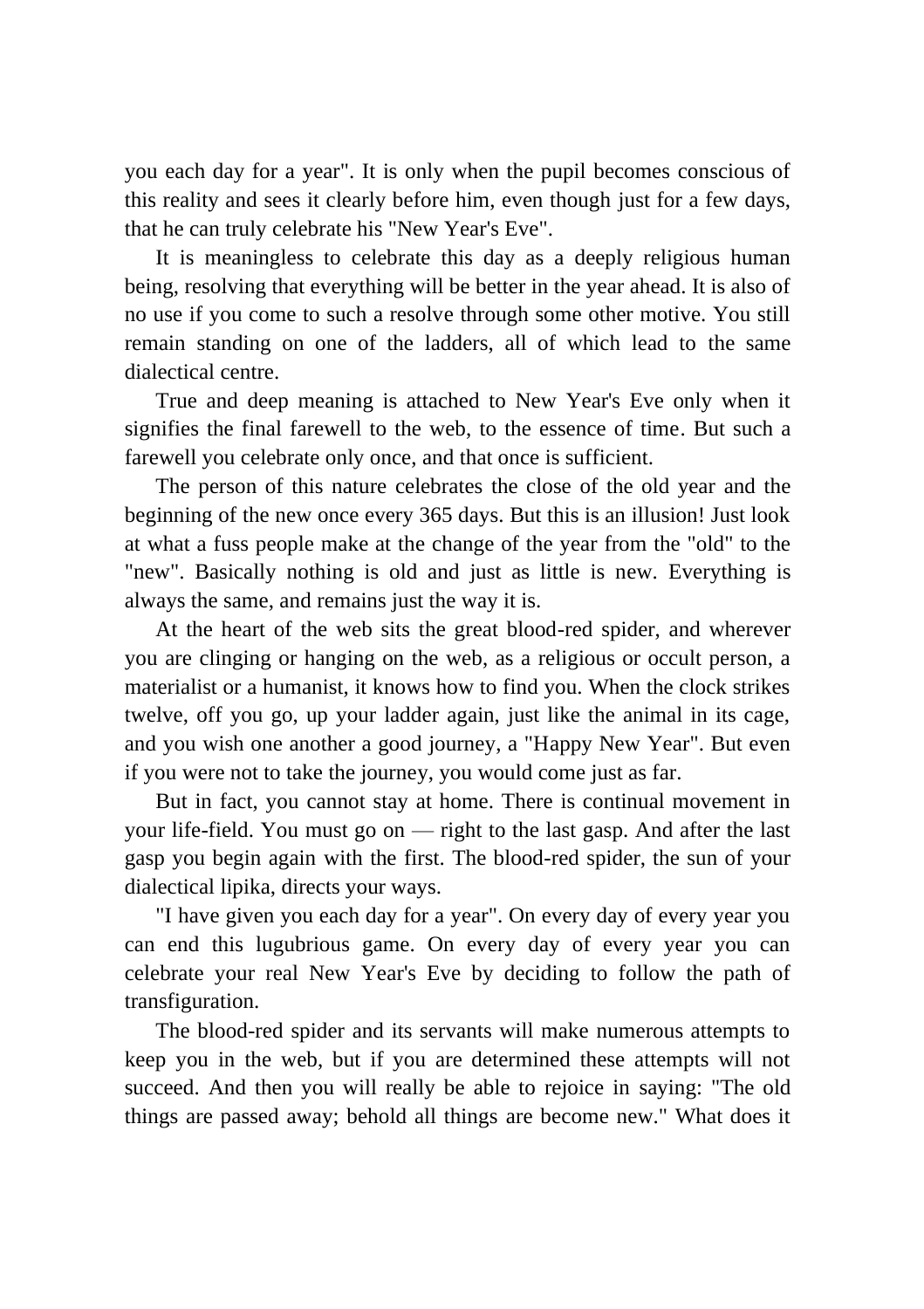mean "to decide on the transfiguristic path"? A person "decides" to "do" something, to join something, to belong to something. The one says, "I am a Catholic", the other, "I am a pupil of the Lectorium Rosicrucianum", a third, "I am nothing". There are countless denominations to which people belong from birth, or because they believe it will improve them. But please note, you can never become a "member", or pupil, of the Spiritual School in the sense of taking a course of study. To decide upon the transfiguristic path means direct action and opening oneself in a dynamic, radiating life of deeds.

Everyone tends in some direction, everyone "belongs" to something. Church towers and houses of prayer are springing up like mushrooms, in remarkable variety, all over the world, and so it has always been. Would it matter if they were not there? Does it make any difference to the blood-red spider whether they exist or not?

"I have given you each day for a year". On the eve of Easter, Christian Rosycross was sitting in his cottage. It was his last evening of the year. Upon receiving the invitation from the messenger and noting its content, he was very much taken aback. Everything was totally different from what he had expected. He realised: "If I accept this invitation, I must burn all my bridges behind me".

To do that is very unnatural. One might perhaps do it in regard to material things. One often does exchange one rung of the ladder for another. But a decision, a step such as that demanded by transfiguration, must be absolute and final. One cannot simply try it out, for that would only be an I-centred attempt. In such an experiment, the I remains hidden in a corner and speculates: "If it doesn't work, I can always go back to my cobweb-trapeze." "I have given you each day for a year". You will know that each organ, each entity, each body consists of living cells. Each cell is a world in itself, with a nucleus, a life-field and a lipika. Together with other cells, with other living systems, the cell forms an entity, an organ, a body. As long as this cell remains true to its nature, and as long as the other cells do the same, the organ, the body remains intact.

Your microcosm is also a cell with a nucleus. The nucleus is your personality, and it, too, has a life-field and a lipika. Together with all the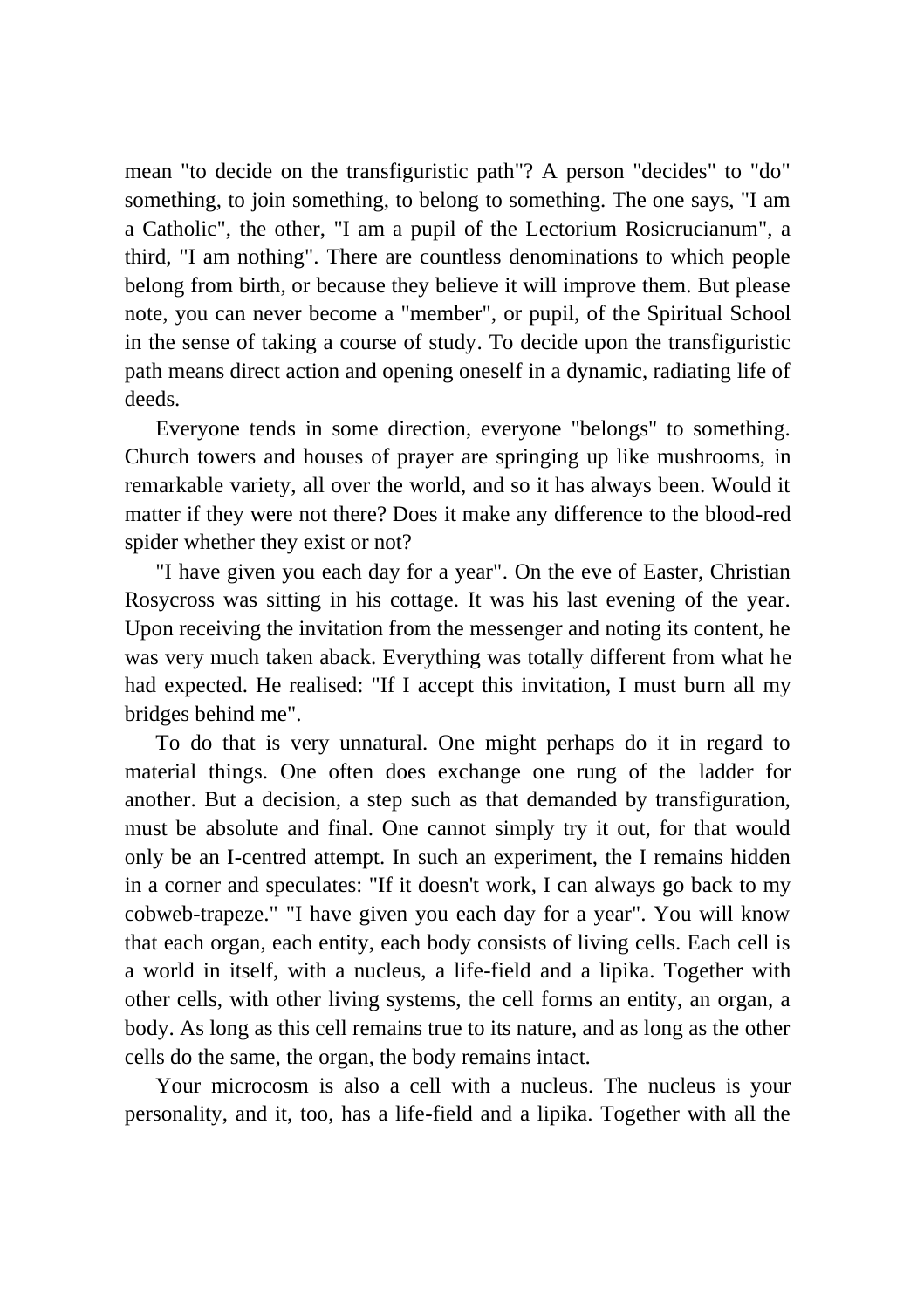other microcosms of exactly the same nature, they form the monster of the dialectical world-order, the great multiform body of this nature. In the heart of this great body, the blood-red spider vibrates — the god of nature, the "prince of this world", as the Bible puts it.

A living body has many diverse organs, each with its own cell structure. Although the cells of the various organs do display some differences, there are no essential, fundamental distinctions. At most, there are varying shades. The monster of your nature reveals these same varying shades, and that is all.

In applying nuclear science, the character of certain molecules is changed fundamentally through the use of a violent force. The result is a terrible explosion. And here you have the dialectical scientific imitation of transfiguration. This imitation, of course, must lead to great harm for the preservers of this world-order, for if, in due time, nuclear fission finds general application, the character of the great body of the world itself will be changed. Mankind itself will then be carrying out a cosmic revolution and the web of the blood-red spider will be torn apart.

Your microcosm is a cell in the great, complex organism of the bloodred spider. Not only are you hanging struggling in the net, you are a part of it! Is that the way you want to celebrate New Year's Eve? Isn't that laughable?

"I have given you each day for a year". Consider now the principle behind nuclear fission. Through the exertion of a tremendous force the atom is split, as a consequence of which another tremendous force is released. Man is capable of applying this force in an intelligent way. This counter-natural process, this process of breaking up what is of this nature, lies within the reach of this nature-order. Each living microcosm, as a part of the spider's web, has the inherent ability to liberate itself from its prison. Not by means of mysticism or occultism, but through transfigurism. This is a very explosive, dynamic process. It is a liberation which must be accomplished in "fear and trembling".

First of all, it is necessary for the microcosm to reflect upon the nature and significance of the liberation process to which it must submit itself.